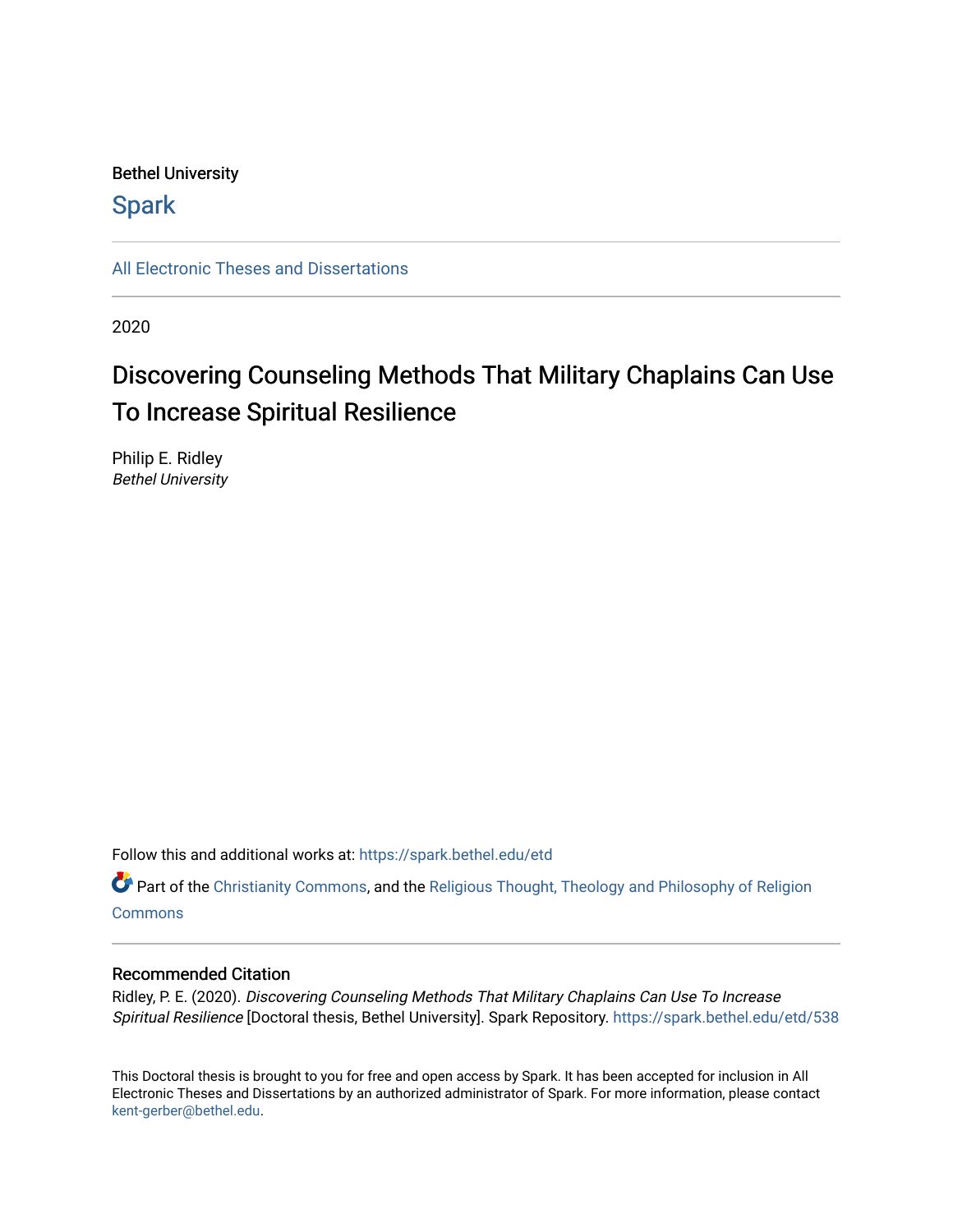BETHEL UNIVERSITY BETHEL SEMINARY ST. PAUL

DISCOVERING COUNSELING METHODS THAT MILITARY CHAPLAINS CAN USE TO INCREASE SPIRITUAL RESILIENCY

A THESIS PROJECT SUBMITTED IN PARTIAL FULFILLMENT OF THE REQUIREMENTS FOR THE DOCTOR OF MINISTRY DEGREE IN CONGREGATION AND FAMILY CARE

BY

PHILIP E. RIDLEY ST. PAUL, MINNESOTA JUNE 2020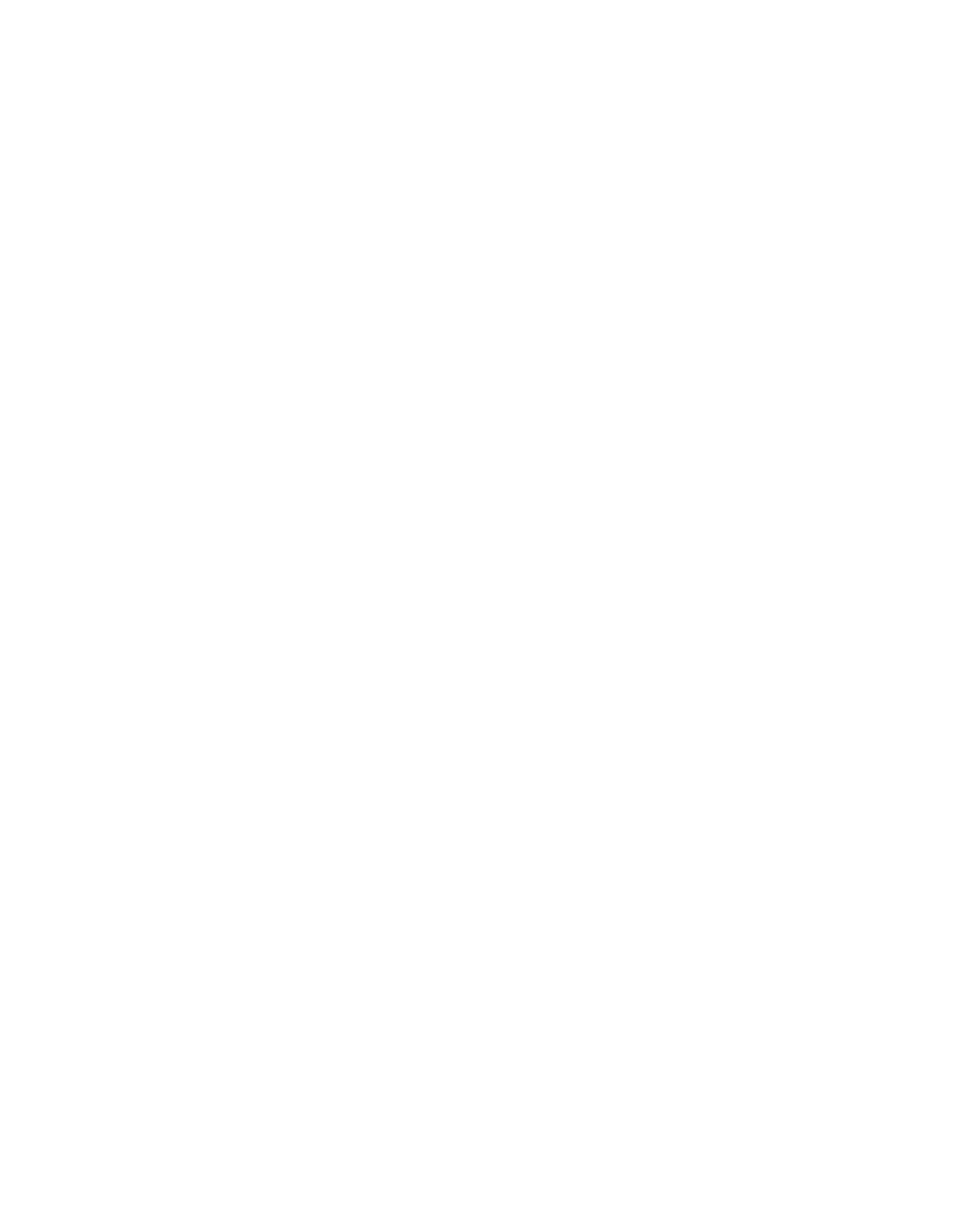#### ACKNOWLEDGMENTS

I thank God for answering my prayers regarding attending and completing the Bethel Seminary's Doctor of Ministry program. Throughout this journey, Dr. Justin Irving, Julie Burns, Ceallaigh Anderson, and Terry Stephens, who work in the Doctor of Ministry office always provided sage advice and guidance. These are just a few of the people who are a part of the Bethel team who have provided much-needed assistance, encouragement, and support.

I offer my sincere thanks to my family: my wife, Ginger, who has supported all of my endeavors and made many sacrifices throughout my military career and academic pursuits. Throughout this research project, she and my daughters, Candace and Jocelyn, sacrificed family time so that I could complete this project. I extend additional appreciation to Dr. Katie Friesen-Smith and Dr. Tim Senapatiratne, my thesis advisors, and to my cousin Dr. Janet Sims-Wood, who spent many hours reviewing and advising me on this project. I am grateful for their sacrifices and time invested in me.

Finally, I want to acknowledge one of the behavioral health providers who summarized the military chaplains' value and contribution to the military health and wellness team: "They hold the fragmented of society and military together." This statement validates and encourages all of those who serve and have served as military chaplains.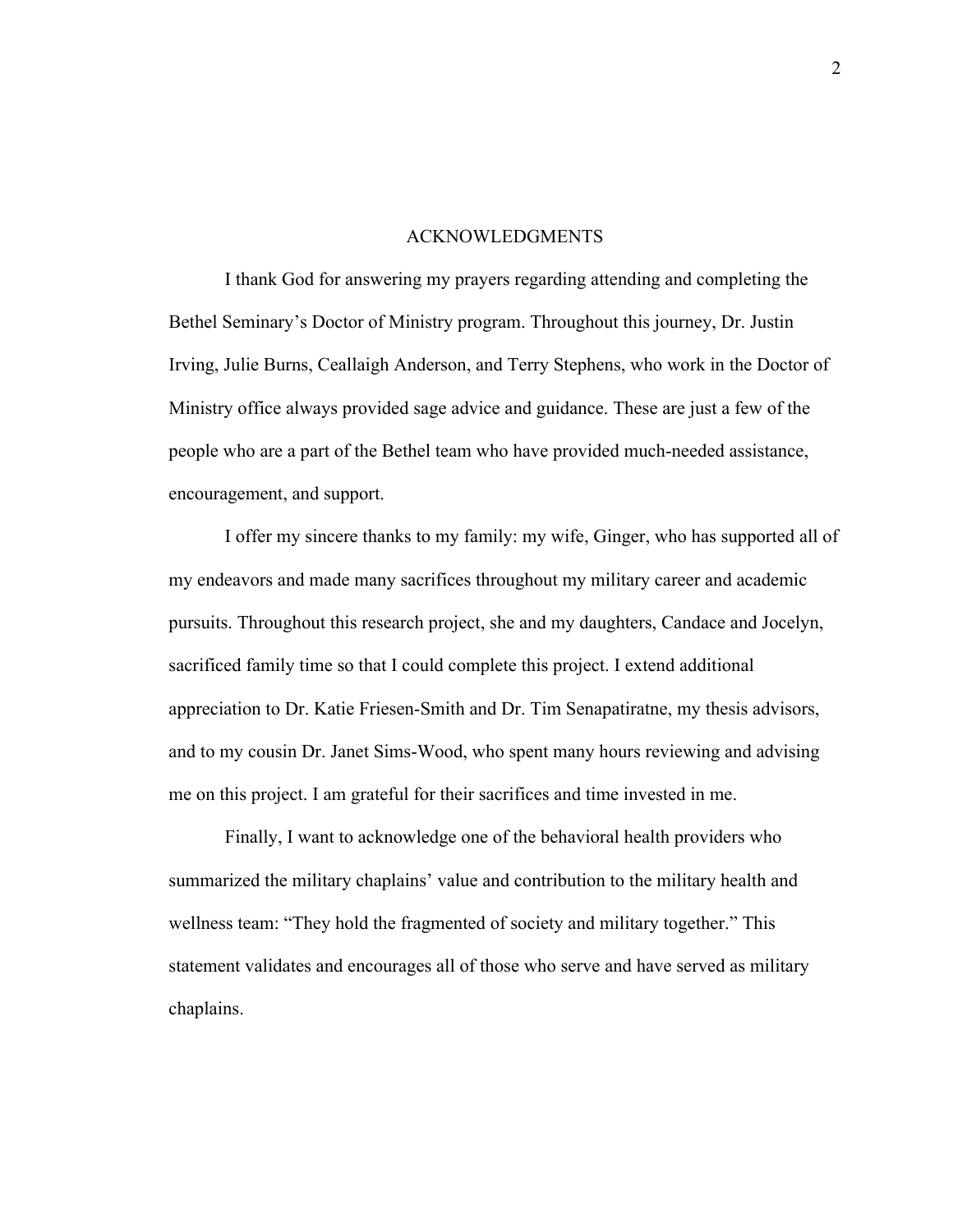# **CONTENTS**

| CHAPTER THREE: LITERATURE REVIEW AND ANALYSIS 51 |
|--------------------------------------------------|
|                                                  |
|                                                  |
|                                                  |
|                                                  |
|                                                  |
|                                                  |
|                                                  |
|                                                  |
|                                                  |
|                                                  |
|                                                  |
|                                                  |
|                                                  |
|                                                  |
|                                                  |
|                                                  |
|                                                  |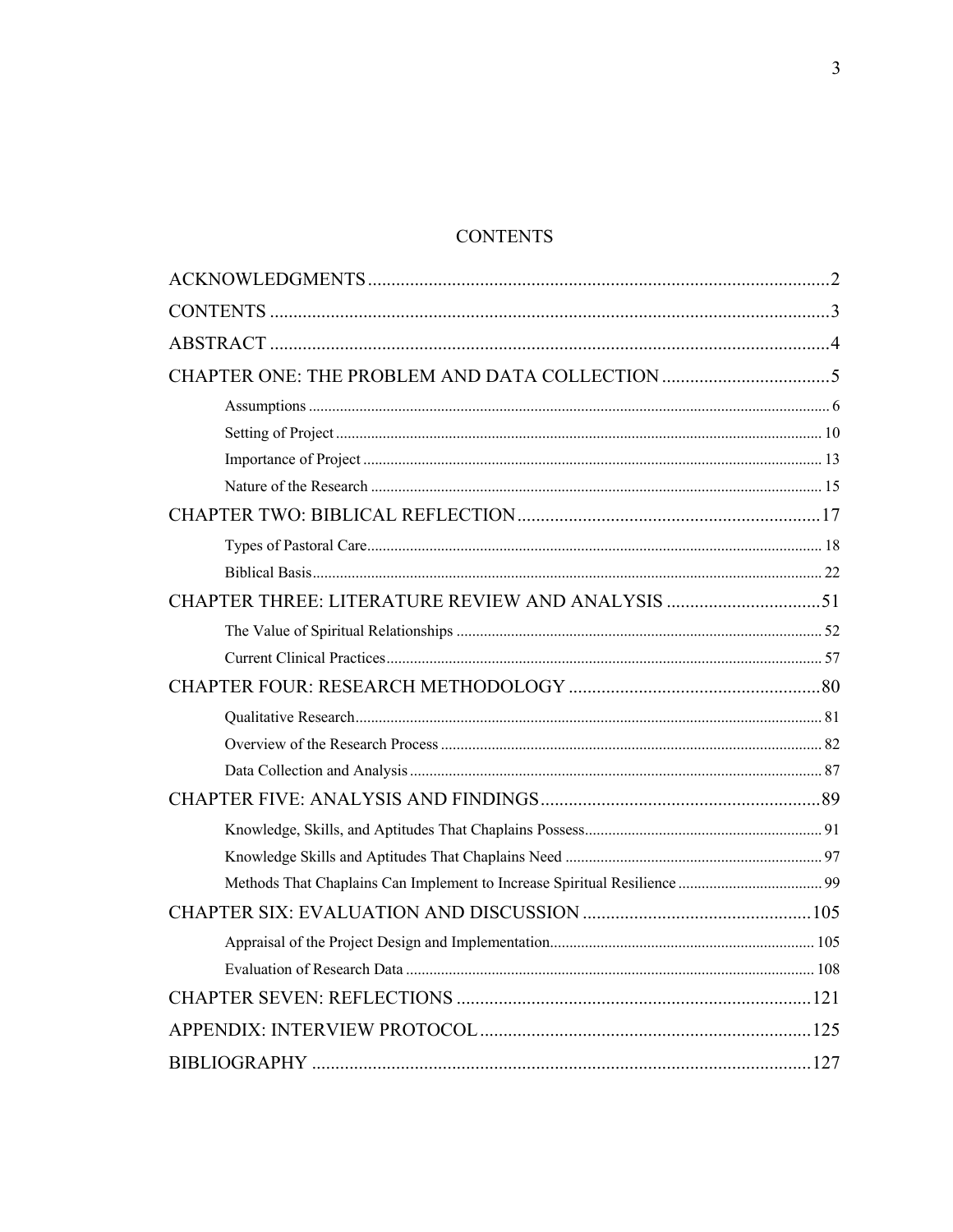#### ABSTRACT

The research conducted in this project revealed most military chaplains possess innate skills that are valuable to counseling. Combining these skills with proven counseling methods increase service members' spiritual resilience. Military chaplains' empathy and the ability to actively listen to care-seekers is one such innate skill. Empathetic listening builds rapport and creates a safe client-focused environment. Within this safe environment, military chaplains can encourage service members with spiritual or practical wisdom. Additionally, military chaplains can provide assurance and peace through prayer, reading of sacred documents, or administering religious rites. These religious activities connect the care-seeker to their source of faith.

Military chaplains' ability to incorporate the aforementioned skills and capabilities into their counseling methods create a safe client-centered counseling environment. This type of environment is an essential element for implementing the narrative therapy counseling method. Incorporation of narrative therapy into military chaplains counseling sessions can increase service members' spiritual resilience. The narrative therapy method is conducive for military chaplains to use because it is the least technical or scientific counseling method implemented by behavioral health counselors. Narrative therapy provides a structure that empowers the caregiver, including military chaplains to help care-seekers share, understand, and reshape their narrative or personal story.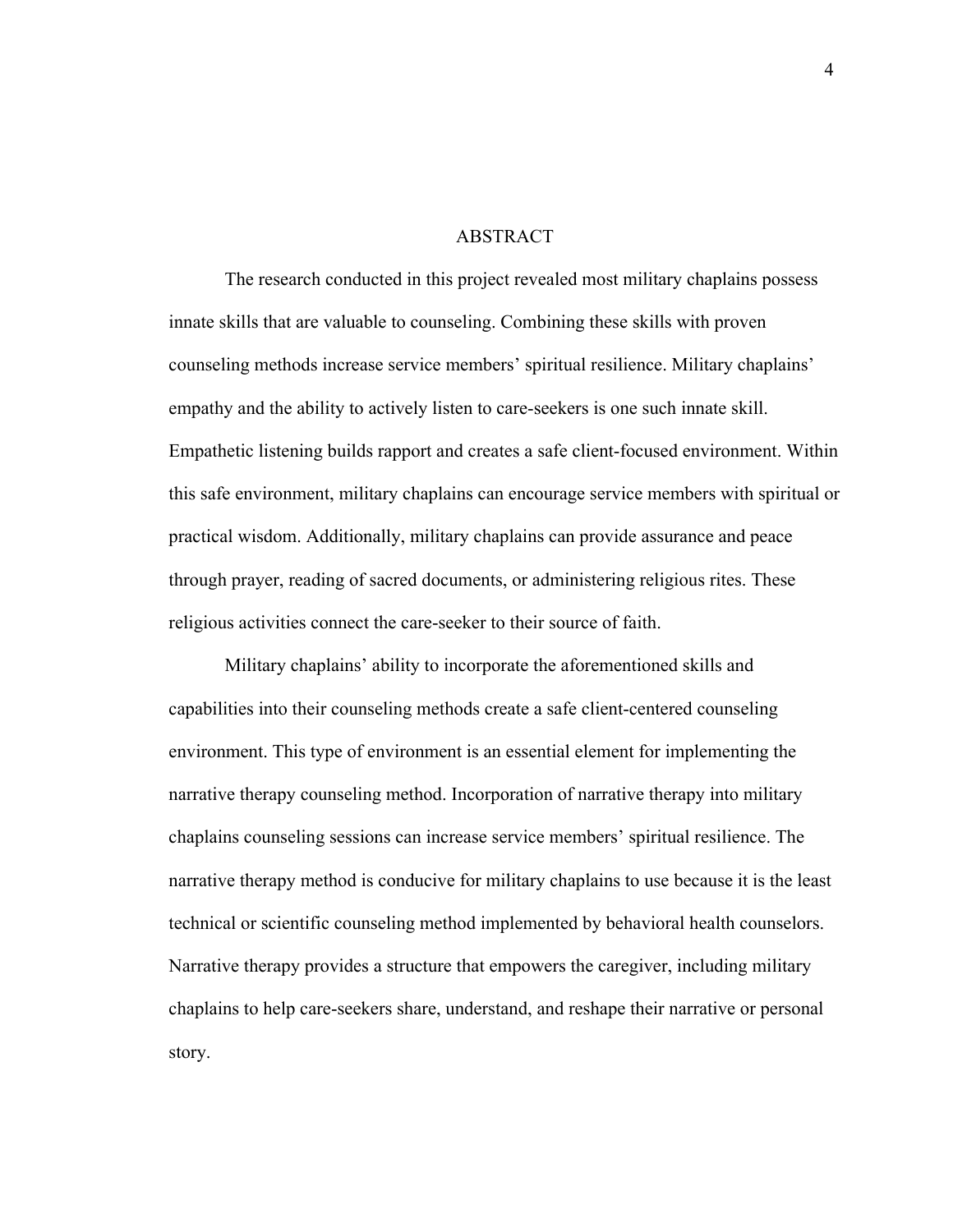#### CHAPTER ONE: THE PROBLEM AND DATA COLLECTION

Military chaplains have academic backgrounds in theology. Once they enter the military, they are required to counsel service members with various spiritual, emotional and personal problems. How do the men and women called to serve as military chaplains perform required counseling and achieve results that increase spiritual resilience utilizing the tools acquired in seminary? This research project addressed this question. The answer to this question revealed counseling methods that military chaplains could implement to increase the spiritual resilience of service members.

In response to this problem, the researcher studied biblical texts to find methods for administering pastoral care and counseling that increase one's spiritual resilience. The researcher reviewed relevant literature regarding psychologically-based counseling methods that effectively increased one's spirituality and resilience. Furthermore, the researcher evaluated the relevant literature to discern if these psychologically-based counseling methods applied to pastoral care or pastoral counseling. Finally, the researcher verified if the psychologically-based counseling methods could be implemented by military chaplains.

This research reviewed counseling methods within the family of psychotherapy. Psychotherapy was chosen because it is a widely used counseling method that addresses the unconscious mind, which many believe is the source of one's emotional or behavioral problem. Knowing the source of one's problem allows that person to implement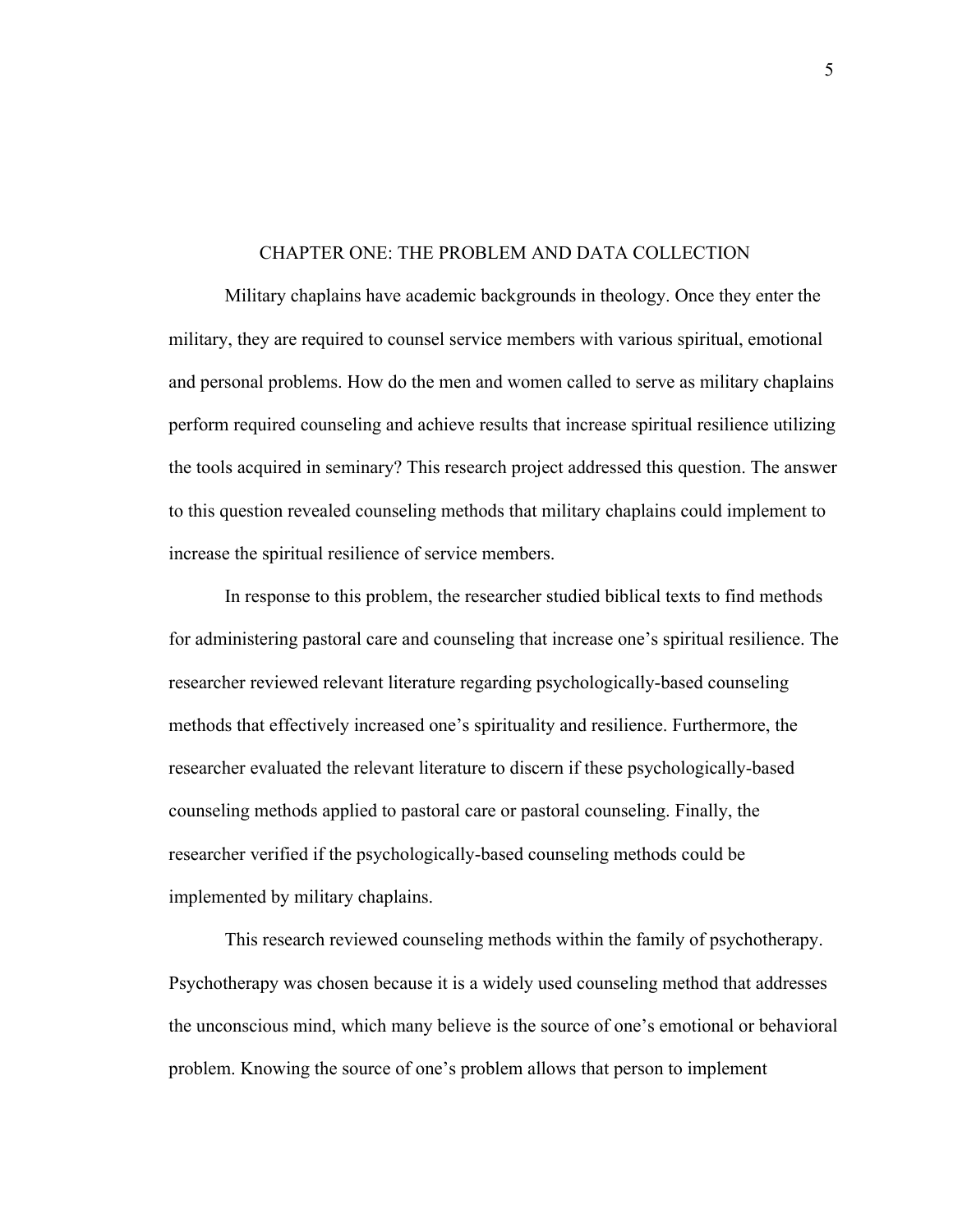restorative healing or behavioral modification methods, which counters the presenting problem. Psychotherapy is often used to assist active-duty military service members who have deployed into a combat setting increase their resilience.

The primary caregivers that were readily available to service members were interviewed during this research. Conducting local interviews increased the probability for face-to-face interviews. These primary caregivers were limited to chaplains, and behavioral healthcare providers assigned to military facilities located on Oahu. These caregivers were assigned to Fleet and Family Service Center and Medical Treatment Facilities. Fleet and Family Service Center is a centrally located facility were service members and their families can go to receive general counseling, advise and resources necessary to offset the challenges of military life.

The researcher is aware of the sacrifices made by military members serving in the Reserve or National Guard. There is no attempt to neglect or belittle the contributions that Reservists or National Guardsmen have made during the last fifteen years of conflict. There may be times throughout this research project where the phrase "active-duty service member" is used or implied. The research conducted by this project focused on active-duty service members or those service members who are presently serving on active-duty orders and are entitled to treatment at local Hawaii military Medical Treatment Facilities

# **Assumptions**

The first assumption revealed the researcher's bias and belief that God is a spiritual being and is the creator of humanity. Therefore, we are created in God's image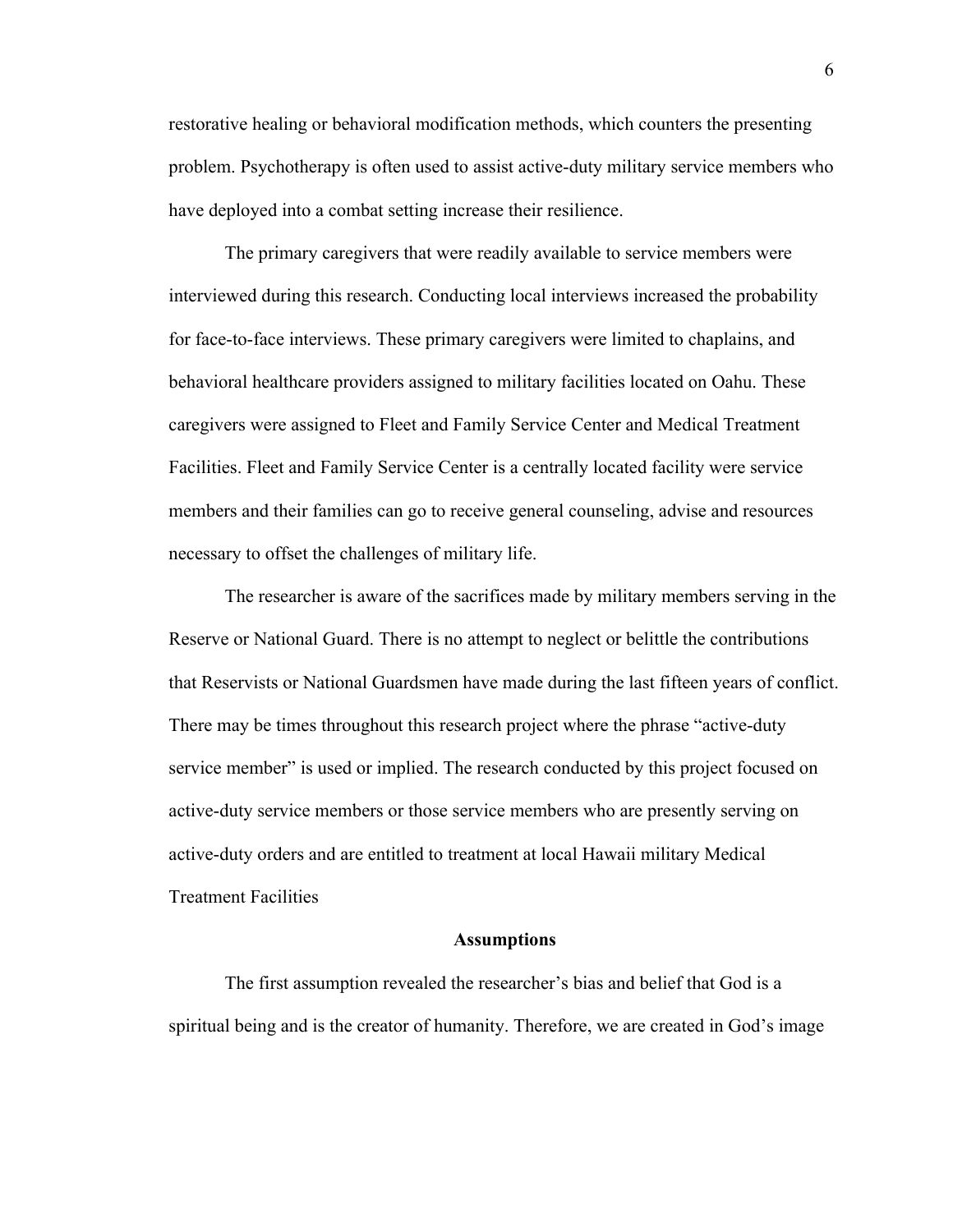and are spiritual beings. The researcher's perspective of humans as spiritual beings will be reflected throughout this research project.

One example of this bias was revealed in the researcher's interpretation of the definition of spirituality. The Navy's clinical definition of spirituality is: the part of us that connects us to our state of mind, being and place, and gives us a sense of belonging and purpose. Some people explore their spirituality through a relationship with a higher force, such as God, while others develop their spirituality through a self-directed relationship with their inner self."1 Within the aforementioned definition of spirituality, it was stated that some people develop their spirituality through a self-directed relationship with their inner self. The researcher believed that as a spiritual being there is an innate desire to connect with other spiritual beings, or higher power. Therefore, exploration of a relationship with a higher force, such as God, is natural. Obtaining and maintaining this relationship provides one with a sense of belonging and increased self-worth. Conversely, maintaining a relationship with one's inner self will not provide that person with the same sense of belonging or self-esteem.

The researcher worked in a military environment where behavioral health is considered a division of healthcare where clinicians focus on counseling and advisement of better alternatives for solving problems incurred by service members and their families. Additionally, behavioral health provides life skills training to service members and their families. These clinics are generally staffed by Licensed Clinical Social Workers (LCSW) or marriage and family therapists. Mental health is considered a division of healthcare where clinicians focus on providing counseling or therapy to

<sup>&</sup>lt;sup>1</sup> "Achieving Spiritual Resilience," *Navy Pamphlet* (QuickSeries Publishing, 2010).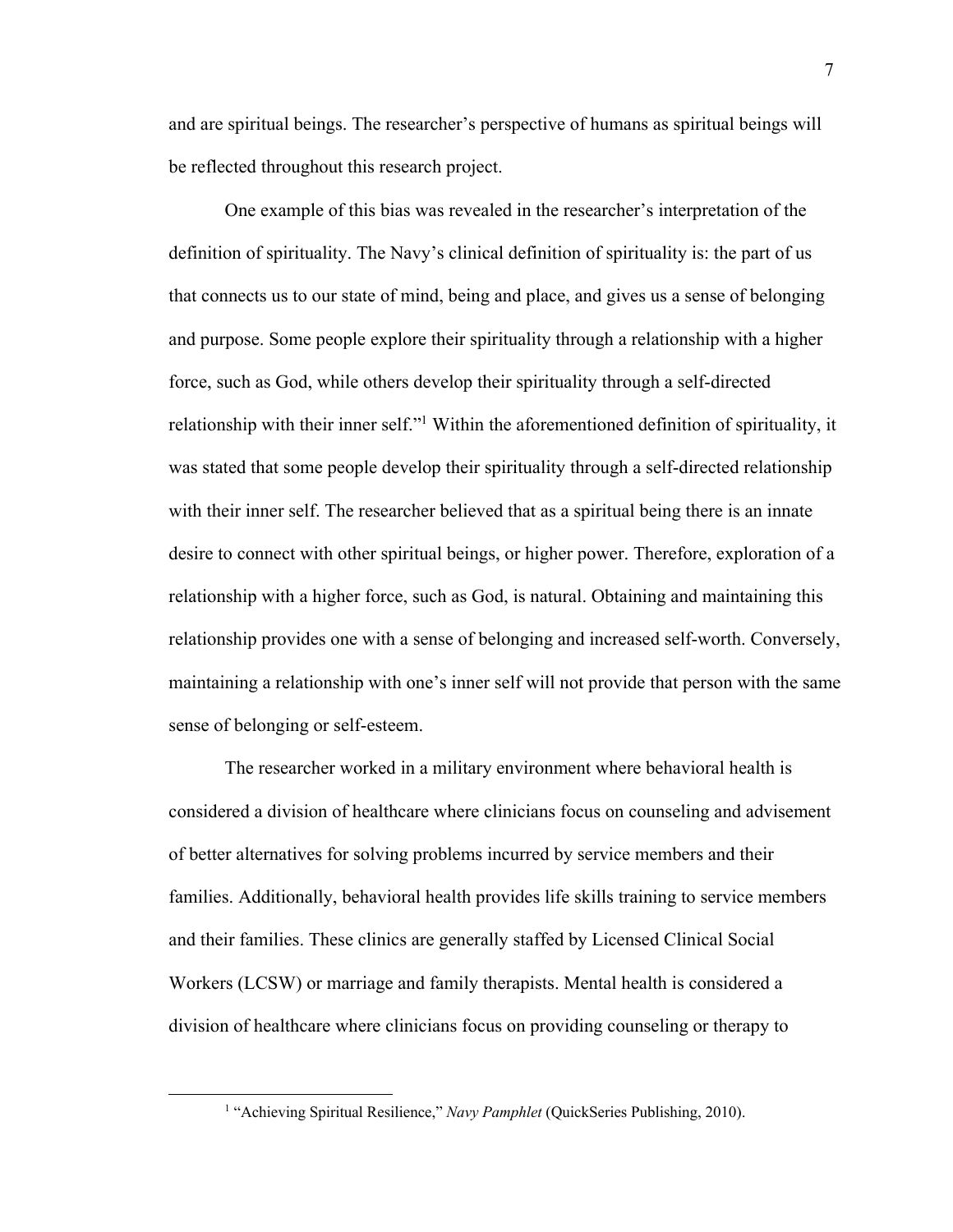service members due to medical problems. These clinics are generally staffed by Psychiatrists and Psychologists. Working in this environment led the researcher to assume that all behavioral healthcare givers implement counseling procedures that have been researched and validated.

The process of research and validation provide behavioral healthcare clinicians with a sense of assurance regarding the potential or desired outcome of the counseling procedures administered. The setting of this research project was conducted within the institutions that contribute the most academic knowledge to the field of psychological and pastoral counseling. These institutions are the military and hospital healthcare.

This researcher has targeted the institutions of the military and hospital healthcare because they employ both behavioral healthcare clinicians and chaplains. These two institutions generate a great environment to conduct research that would validate various pastoral counseling methods. Within these institutions, clinicians have conducted researched and validated test results of various implemented pastoral counseling methods. Additionally, these institutions track patients who have participated in these types of counseling programs over time to discern long-term benefits.

Another assumption regarding military chaplains is they are not trained counselors. Most military chaplains are theologically-trained. They have very little, if any psychology or counseling education. Completion of classes in social sciences are not a a hiring requirement of the Armed Forces. The first area addressed by this research is the academic curricula of the various seminaries and schools of divinity. These institutions have core curricula that include theology, philosophy, church history, and biblical exegesis. Many seminaries and schools of divinity across our country do not require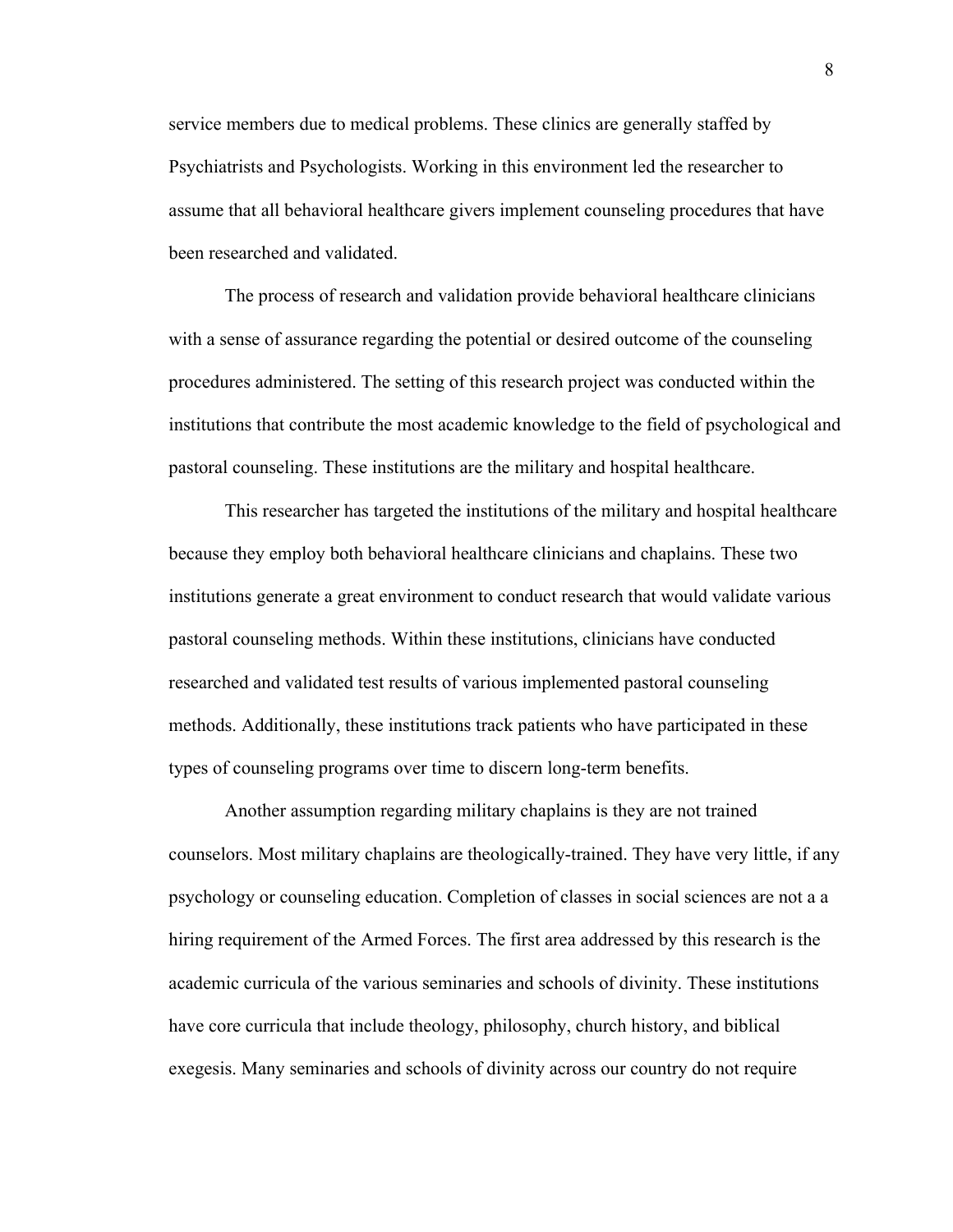counseling classes for graduation or ordination. Counseling classes are generally considered electives.

Next, the Armed Forces require military chaplain candidates to have a minimum of two years of pastoral leadership experience. The preferred form of pastoral leadership for military chaplaincy is to have led a church. Some potential chaplains have acquired their pastoral leadership experience while attending seminary fulltime. Others acquired their pastoral leadership experience after graduation from seminary in fulltime pastorates. Regardless of how the pastoral experience requirement is achieved, supervised counseling experience like Clinical Pastoral Education is not incorporated into this accession requirement.

In pastoral counseling, caregivers draw upon elements of biblical, psychological, sociological, and medical knowledge to guide their patients.2 While biblical counseling (also known as Nouthetic Counseling) incorporates the literal interpretation of biblical texts which are applied to one's life in directive ways.<sup>3</sup> Many military chaplains are wellequipped to provide biblical counseling exclusively. However, learning how to incorporate elements of psychology and sociology allows the care-seeker to grow holistically. Another outcome from the exclusive use of biblical counseling can cause feelings of shame and guilt in care-seekers. Additionally, pastoral caregivers should acquire psychological knowledge to understand why certain behaviors are occurring and to understand when to refer care-seekers to appropriate behavioral health providers.

<sup>2</sup> Carrie Doehring, *The Practice of Pastoral Care: A Postmodern Approach* (Louisville KY: Westminster John Knox Press, 2006), 4.

<sup>&</sup>lt;sup>3</sup> Doehring, 4.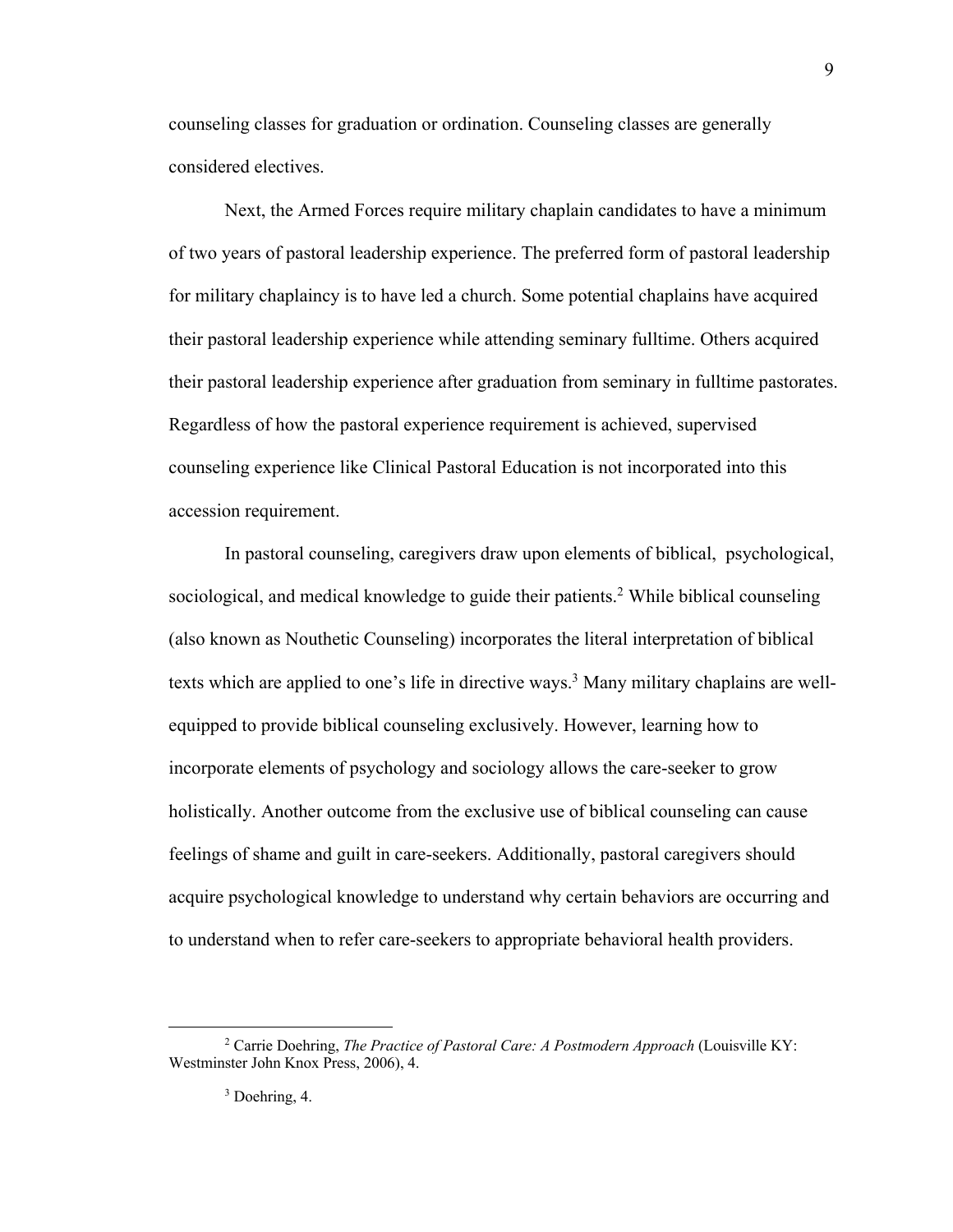In summary, the military has not included counseling prerequisites in their minimum eligibility requirements. Due to the diverse academic training and pastoral leadership experiences obtained by most military chaplains, they have different approaches and skill levels for providing pastoral counseling, which hinders military chaplains' inclusion and acceptance on various healthcare teams. Mental and behavioral healthcare professionals have licensing organizations that ensure their credibility and acceptance on healthcare teams. Ultimately the standards of practice provided by licensing organizations along with the assurances of utilizing validated practices provide innate credibility to mental and behavioral healthcare providers within the medical community that most military chaplains do not have.

# **Setting of Project**

The research was conducted within the military Medical Treatment Facilities located in Oahu, Hawaii. This island hosts all branches of the armed forces. The combined military representation allowed the researcher to assess effective counseling methods that increase all military personnel's spiritual resilience instead of discerning counseling methods that work within one branch of the armed services.

The state of Hawaii is comprised of eight islands. This research project was conducted on the island of Oahu, Hawaii's metropolitan and most populated island. Honolulu, Hawaii's state capital, is located on Oahu. Honolulu is home to many international businesses and is the largest distribution and shipping port in this state.

Honolulu has a large military presence because of its strategic importance to the nation's defense. The military's presence contributes to the island's large population. Oahu is the headquarters for the world's largest combatant command: United States Indo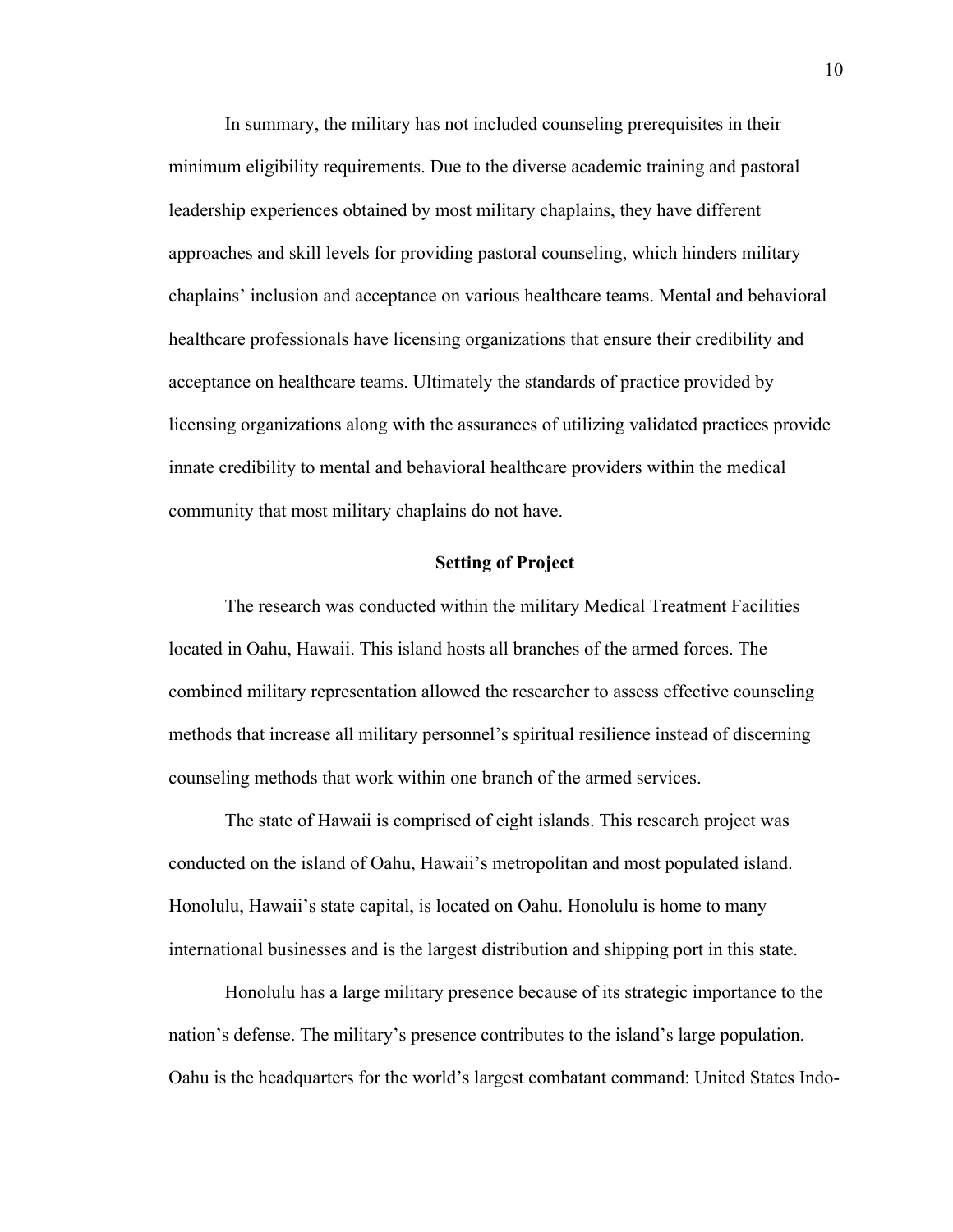Asian-Pacific Command. This command's area of responsibility includes 36 countries, more than half of the earth's surface and 50 percent of the world's population.<sup>4</sup> In support of United States Indo-Asian-Pacific Command and many other major commands, there are approximately 145,000 active-duty service members, reservists, national guardsmen and their dependents living on this island.<sup>5</sup> Included in this number are the leading commanders for each branch of the military and their staff. Another 102,000 Hawaiian residents are employed in direct support of the military, making it Hawaii's secondlargest industry.<sup>6</sup>

In 2001, according to the Department of Defense and National Military Family Association, 55 percent of military personnel are married and of those married 56 percent were between the ages 22-29. There were approximately one million military children under 11 years old. Forty percent were 5 years old and younger. <sup>7</sup> The military "is predominately a young, married force with children."8 This data is almost two decades old, these statistics stats are still relevant today. These statistics reflect the urgency of the Department of Defense to help our active-duty service members become resilient and care for their children while living in an environment filled with multiple and reoccurring stressors.

<sup>4</sup> "Military Presence in Hawaii" The Huffington Post accessed Nov 3, 2017, http://www.huffingtonpost.com/2013/09/26/hawaii-military-presence\_n\_4000020.html.

<sup>5</sup> "Military in Hawaii" Hawaii Chamber of Commerce, accessed Feb 21, 2018, https://www.cochawaii.org/wp-content/uploads/CCH-Military-broch-1g-NEW-LOGO.pdf.

<sup>6</sup> "Military in Hawaii" Hawaii Chamber of Commerce, accessed Feb 21, 2018, https://www.cochawaii.org/wp-content/uploads/CCH-Military-broch-1g-NEW-LOGO.pdf.

<sup>7</sup> Karen Peterson, "Long Deployments Stress Military Families" USA Today lasted modified October 8, 2001, accessed July 7, 2016.

<sup>8</sup> Karen Peterson, "Long Deployments Stress Military Families" USA Today last modified October 8, 2001, accessed July 7, 2016.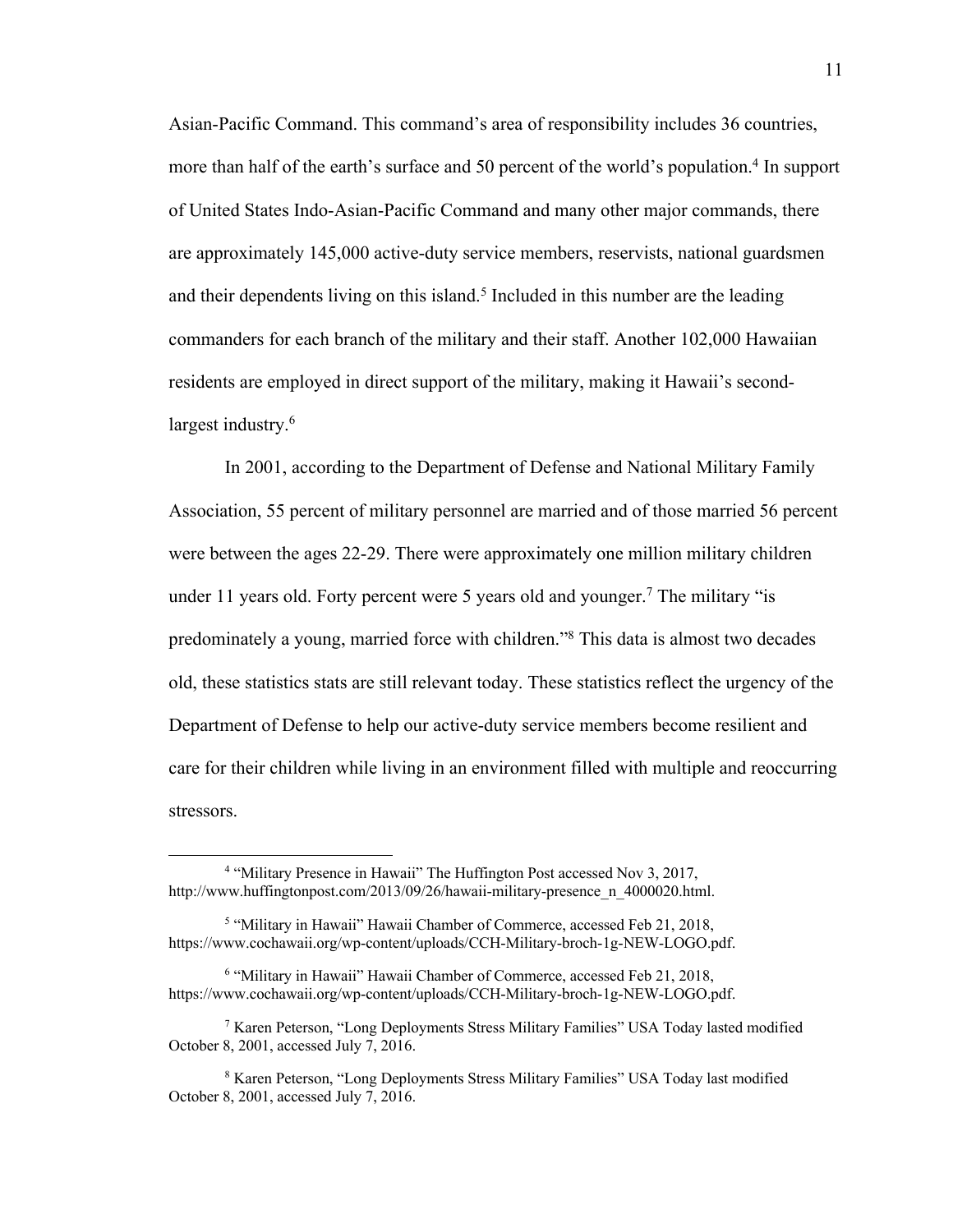The lifestyle of military personnel can be stressful. Joshua Gerow defines stress as "a complex set of reactions made by an individual under pressure to adapt."9 Our servicemembers face numerous stressors daily. These stressors are compounded because they are suppressed for long periods of time. Instability is one major stressor. Sometimes military training in the field, at sea or with other units in different geographical regions means time away from home. At times military personnel are at home and work long hours until specific mission-essential tasks are complete. The inability to schedule one's family routine becomes a stressor for the service member and a burden for the spouse.

Being stationed in Hawaii adds other stressors to young active-duty service personnel. The cost of living is extremely high. The Hawaiian Islands are in the approximate center of the world's largest ocean. Hawaii is over 2,000 miles from the west coast of the United States which produces a sense of isolation in many service members and their families. This sense of isolation is enhanced by the time zones differences between Hawaii and the mainland. The two to six-hour time difference can limit access to service members' support networks or resources for these young parents, especially when the active-duty service member has to be away from home to train and prepare to deploy. Even more, isolation occurs when the active-duty service member ultimately deploys from home.

Additionally, since the 9/11 terrorist attacks, the United States military has fought in Iraq, and Afghanistan and provided strategic deterrence to Iran, Korea, Syria, and Africa. The operational tempo necessary for maintaining a military presence in each of

<sup>9</sup> Joshua R. Gerow, *Essentials of Psychology: Concepts and Applications* (New York: HarperCollins College Publishers, 1993), 370.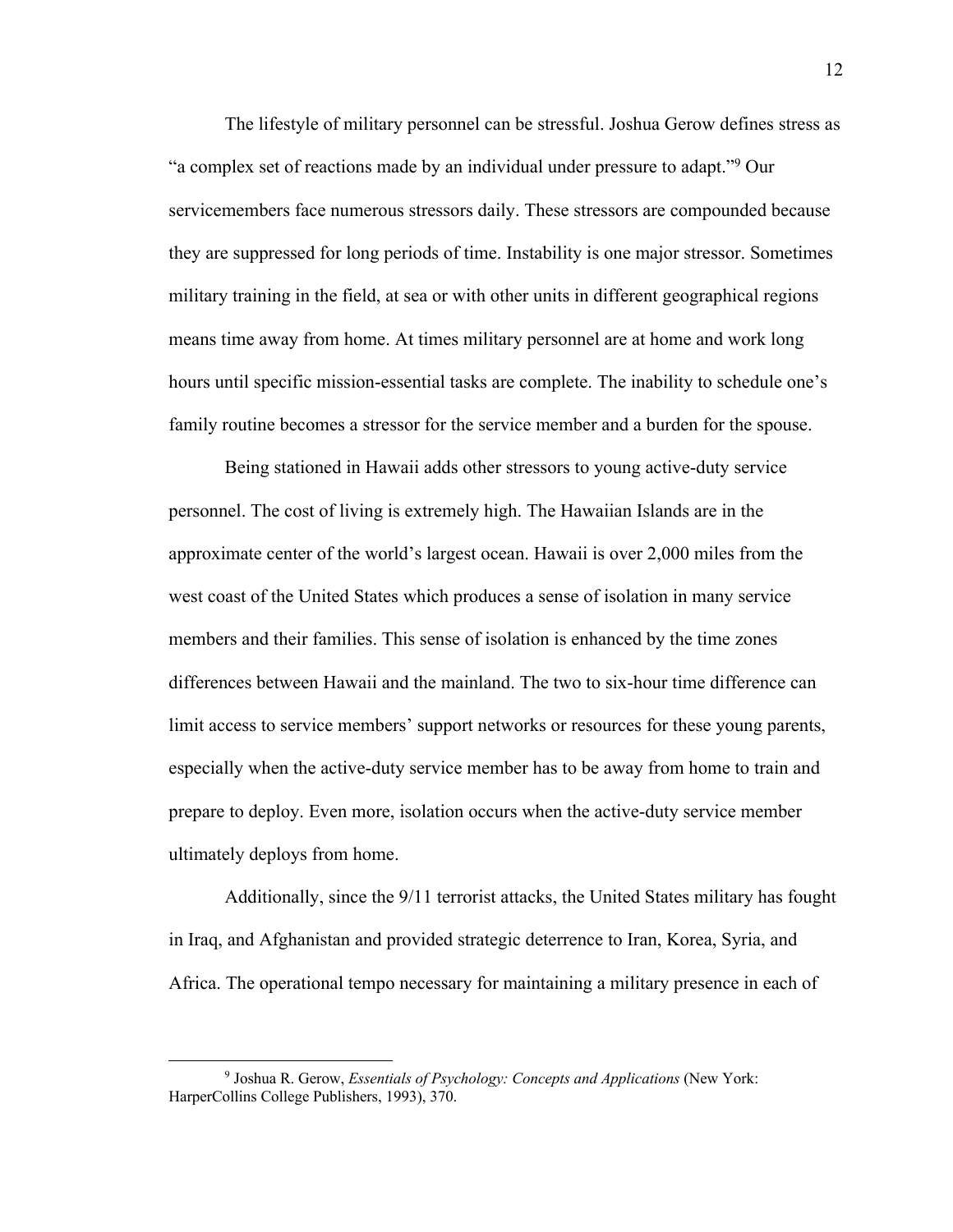these countries for the last fifteen years has placed mental, emotional and physical stresses on the service members who volunteer to serve this country. The family members who support these service members experience many of the same mental, emotional and physical stressors.

The rate of military divorces is rising and is becoming a concern for military leadership. Military leadership realizes that the increased operational tempo has placed relational stressors on young service members who must be able to focus completely on the tasks at hand. Wandering minds can have a life-threatening outcome. Stress and concerns resulting from family issues contribute greatly to material and personnel loss encountered while deployed or in combat. Divorce is a universal problem in and out of the military along with its secondary impact on the children of these families. Many of the relational and job-related stressors can cause service members to feel overwhelmed. Sometimes these feelings can contribute to depression or lead to thoughts of suicide. How will these young Americans cope with the stressors of serving in the military? For many, their service resulted in a combat environment. How will they recover when they feel overwhelmed? Cultivating their resilience is one way. Cultivating a resilience based on one's relationship to their deity or faith is a better way.

#### **Importance of Project**

#### *The importance of the Project to the Researcher*

Chaplains are an embedded resource assigned to the same individual units located where the service members serve. They are more accessible to service members than behavioral health professionals who work in counseling centers, which are centrally located on the base. Military chaplain's proximity in the service member's unit allows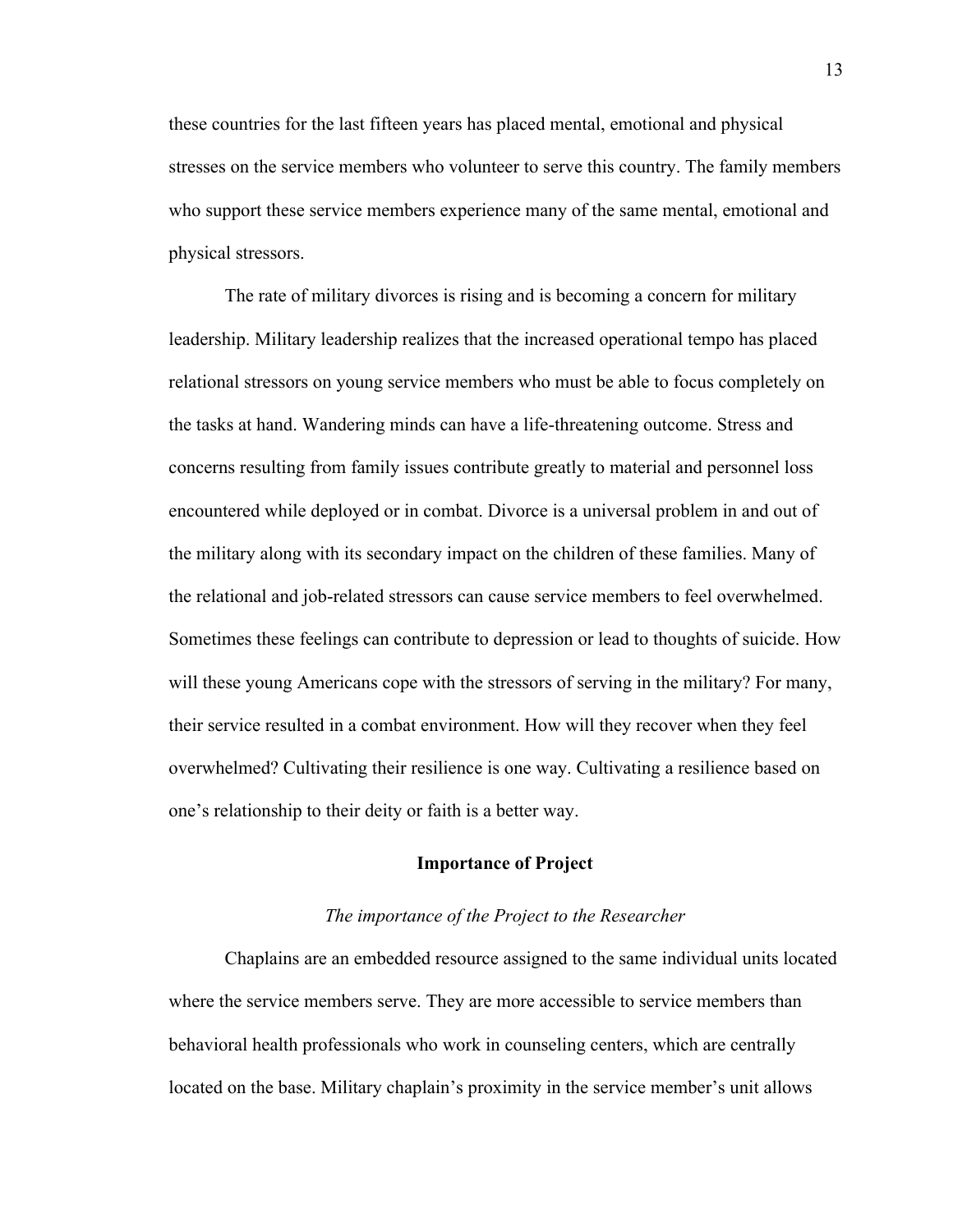them to function as first responders. Their purpose as an embedded resource is to maintain morale and increase spiritual resilience, not to cure military service members of their emotional or psychology-based aliments. Chaplains achieve their purpose when they learn and use appropriate counseling methods that increase military service members' spiritual resilience. These appropriate counseling methods are the tools military chaplains need to successfully care for service members. This research project is important to the researcher because it discovered counseling methods that were easily implemented by military chaplains. It also helps chaplains develop a toolbox or collection of proven methods necessary to maintain morale and increase the spiritual resilience of service members assigned to their units.

# *The Importance of the Project to the Ministry Context*

The importance of this project to the ministry context is the creation of professional credibility for military chaplains and pastoral caregivers. The researcher is a military chaplain and worked in a military hospital for three years. During that time the researcher provided pastoral care and support to service members who were known as "wounded warriors." These men and women had received traumatic injuries while in combat. In the role of a military chaplain, the researcher counseled service members, their families, and the hospital staff; made referrals to appropriate clinicians; and participated in the multidisciplinary meetings. Over time, the researcher observed a hierarchy within the counseling community. Psychiatrists were afforded credibility equal to medical doctors because they dealt with hard or tangible science. Psychologists were afforded less credibility than psychiatrists, social workers less than psychologists and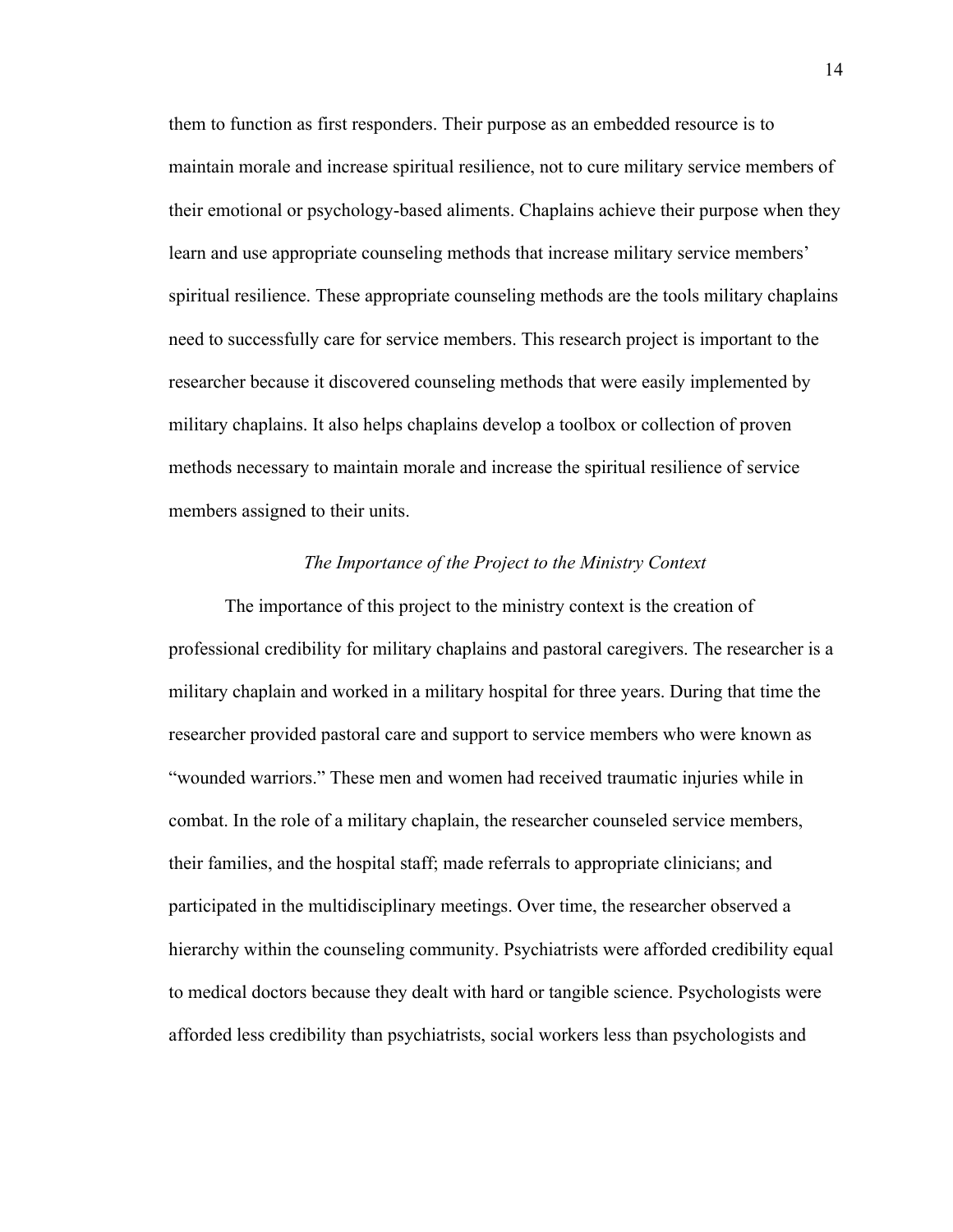chaplains less than all others. Establishing professional credibility is important in the clinical setting.

Professional credibility increases access by the care provider regardless of clinical specialty. A credible caregiver provides input into treatment plans that are accepted and implemented by the attending physicians in charge of the multidisciplinary team. Most importantly, credible caregivers received referrals from other clinicians.

#### *The Importance of the Project to the Academic Community*

Chaplains serve in other institutions besides the military. The other major institutions that they serve in are healthcare and prisons. In general, chaplains who serve in the healthcare institution publish most of the literature regarding pastoral care techniques and methods. This researcher intended to discover pastoral care techniques and methods that military chaplains can implement that increase service members' spiritual resilience and share these findings with others in the academic community. Optimistically this researcher hopes that these findings inspire future research in developing counseling methods that chaplains and other pastoral care providers can readily apply when helping their care-seekers.

#### **Nature of the Research**

This research project was qualitative in nature and employed a grounded theory design. The researcher gained insights regarding appropriate counseling methods that military chaplains can employ. The insights obtained regarding these counseling methods were gathered through interviews from behavioral healthcare counselors, and active-duty military chaplains.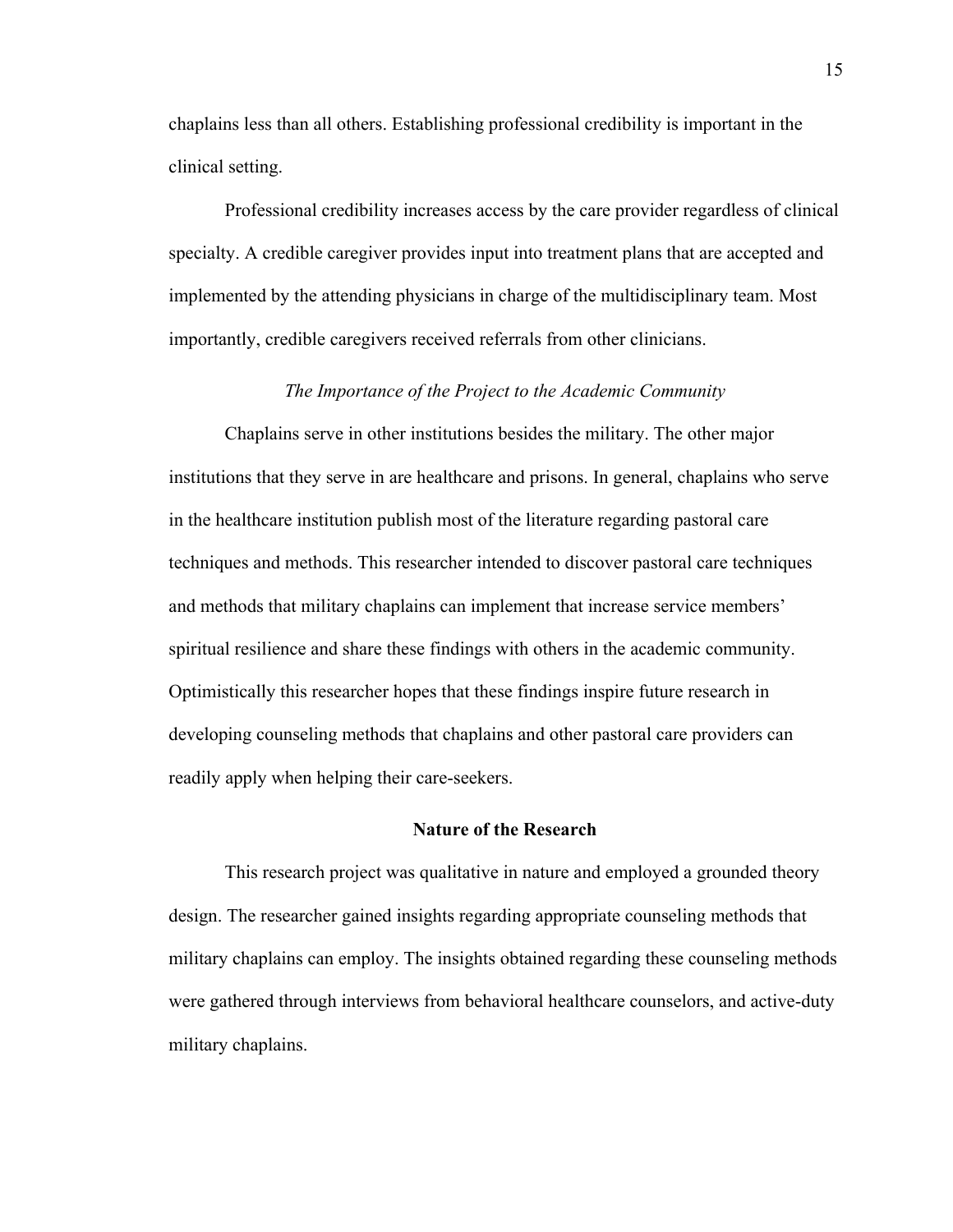# *Overview of Research Project*

The researcher began this research project by researching the biblical methods for providing pastoral counseling to those in need. A review of the literature regarding the counseling procedures used by pastoral care and behavioral health counselors that cultivated spiritual resilience in service members who have deployed was conducted. This literary review also explored pastoral counseling techniques implemented by hospital chaplains and other faith-based counselors who worked with patients who have experienced trauma.

Next, the researcher researched qualitative research methods to develop interview questions and an interview guide. The researcher submitted a proposed interview guide for review by the thesis advisor. Once the interview guide was approved, the researcher contacted military chaplains and behavioral healthcare providers and arranged interviews. The researcher evaluated collected data and ascertained appropriate counseling methods for use by military chaplains. The impact of these appropriate counseling methods on military service member's spiritual resilience was assessed. Finally, the researcher documented and reported the findings.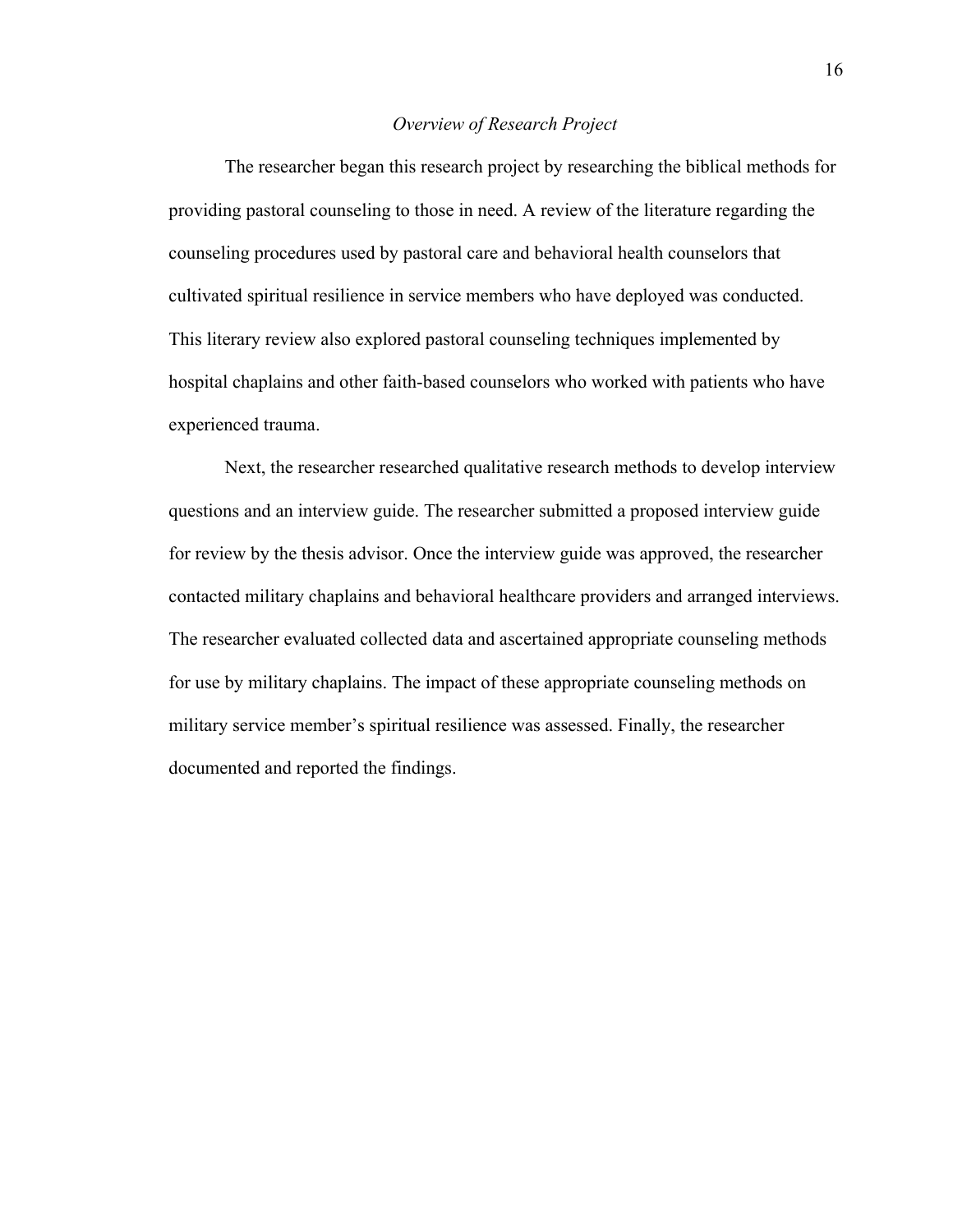#### CHAPTER TWO: BIBLICAL REFLECTION

The first sub-problem addressed by this research project was to discover biblical methods for providing pastoral counseling that increases military personnel's spiritual resilience. The prevalent pastoral counseling needs of active-duty service members accessed by the researcher, were overcoming post-traumatic stress disorders caused by emotional and moral traumas. Some of the traumas and stressors experienced by service members are accelerated by unstable personal lives created by high operational tempos. Increasing the service members' spiritual resilience as they recover from numerous combat deployments is critical to maintaining a healthy fighting force.

The researcher believed that serving God through the ministry of chaplaincy is one of the most rewarding vocational roles available and has served as a Navy Chaplain for 17 years. Serving as a chaplain provided an opportunity to utilize their pastoral gifts in a clinical or institutional environment where one could demonstrate God's love to everyone regardless of their faith or socioeconomic status.<sup>10</sup> The researcher's zeal to serve, led to the discovery of the biblical premise for serving as a chaplain. This biblical premise cultivated a counseling philosophy that military chaplains could implement to help active-duty service members increase their spiritual resilience. During this process, the researcher consulted word studies, commentaries, and theological texts to develop a

<sup>10</sup> Naomi K. Paget and Janet R. McCormack, *The Work of The Chaplain* (Valley Forge PA: Judson Press, 2006), 5.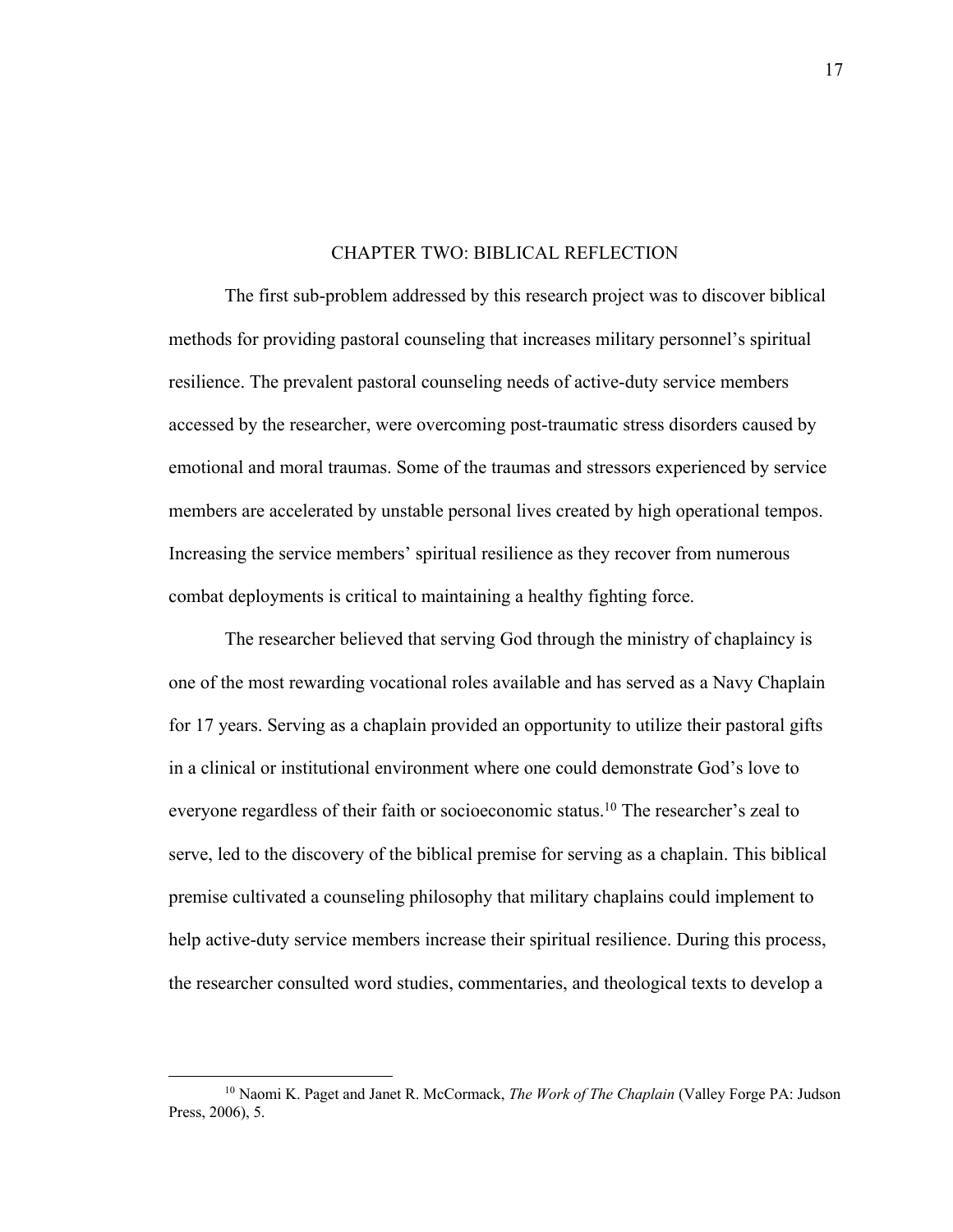biblical hypothesis to provide pastoral care and assist active-duty service members overcome post-traumatic stress disorder and increase their spiritual resilience.

The biblical premise for serving as a chaplain was found in the book *The Work of a Chaplain.11* Naomi Paget and Janet McCormick establish that chaplains are to serve all people spiritually, emotionally, and physically regardless of their faith or socio-economic class. They begin their assessment by discussing Matthew 25:31-46.

# **Types of Pastoral Care**

#### *Practical Pastoral Care - Chaplaincy*

Paget and McCormick draw their insights from Matthew 25:31-46. In this passage of scripture, Jesus speaks of a king who separates the sheep from goats or metaphorically good people from bad people. Paget and McCormack look beyond the king's judgment and the act of separating good people from bad people to formulate a pastoral care tenet.12 Jamieson and Fausset's commentary on this passage confirms Paget and McCormick's biblical interpretation.<sup>13</sup> This tenet is pastoral caregivers are to provide hope plus demonstrate God's love and concern to all mankind regardless of their faith or socio-economic status. The caring and supportive actions performed by chaplains demonstrate Jesus' value for all people, not just those who are deemed good, well off, or who share the same ethnicity and culture.<sup>14</sup> The authors' emphasis on the phrase "all

<sup>11</sup> Naomi K. Paget and Janet R. McCormack, *The Work of The Chaplain* (Valley Forge PA: Judson Press, 2006).

<sup>&</sup>lt;sup>12</sup> Paget and McCormack, 6-7.

<sup>13</sup> Robert Jamieson, A. R. Fausset, and David Brown, *Commentary Critical and Explanatory on the Whole Bible*, vol. 2 (Oak Harbor, WA: Logos Research Systems, Inc., 1997), 59.

<sup>14</sup> Naomi K. Paget and Janet R. McCormack, *The Work of The Chaplain* (Valley Forge, PA: Judson Press, 2006), 5-6.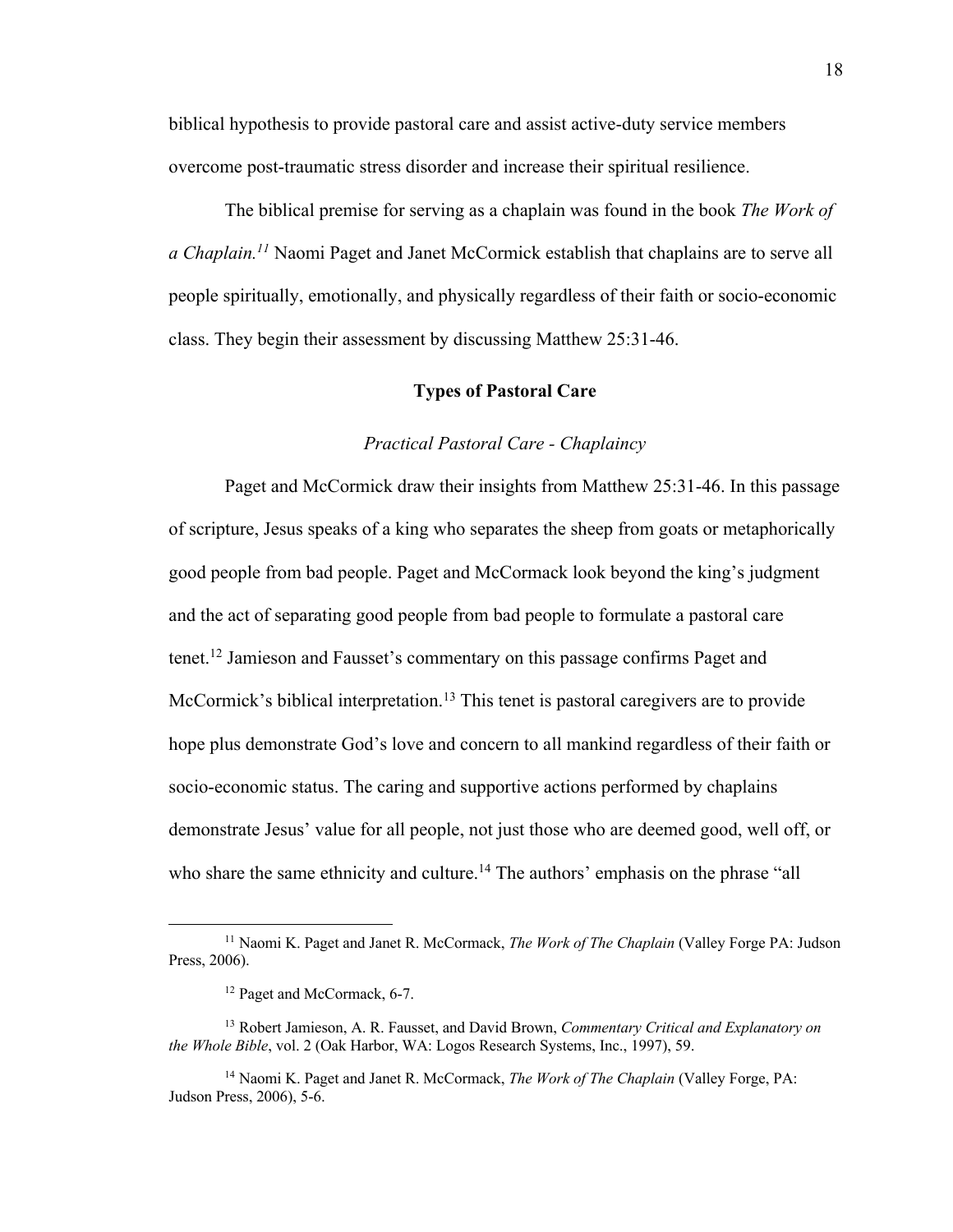people" equates to all people who are members or clients of the institution in which the chaplain serves.

Paget and McCormick also described how a chaplain's presence is an essential element of caring for others. James instructs those to whom he writes to call for the elders to pray over the sick and anoint them with oil (Jam. 5:13-16). Those who are called to pastor and lead a faith community have a burden to lead and provide a spiritual presence along with a relational presence. Within the institution in which they serve chaplains are the elders, spiritual leaders or pastors the community at large seeks for help during their time of need. Chaplains, like elders, are trusted because of their biblical knowledge and spiritual awareness. They are further trusted because of their consistent presence within the institution and the care-seeker's life.

Chaplains' relational presence is demonstrated through daily physical interactions. Some of these interactions may include a spiritual element like prayer or Scripture reading and interpretation. Other daily interactions may include conversation or elements of a formal counseling session. Chaplains' spiritual presence is demonstrated by the administration of various religious rites that allow their parishioners to connect with their creator and healer, which offer comfort and healing. In James 5:16 the sick are charged to confess sins to one another. Implying that there is a correlation between one's emotional need to repent and reconnect to their creator. Good Chaplains become intuitive and know when to pray and administer elements of their faith or be emotionally present.

In Matthew 25:40, Jesus responds to his disciples "The King will answer and say to them, "Truly I say to you, to the extent that you did it to one of these brothers of Mine,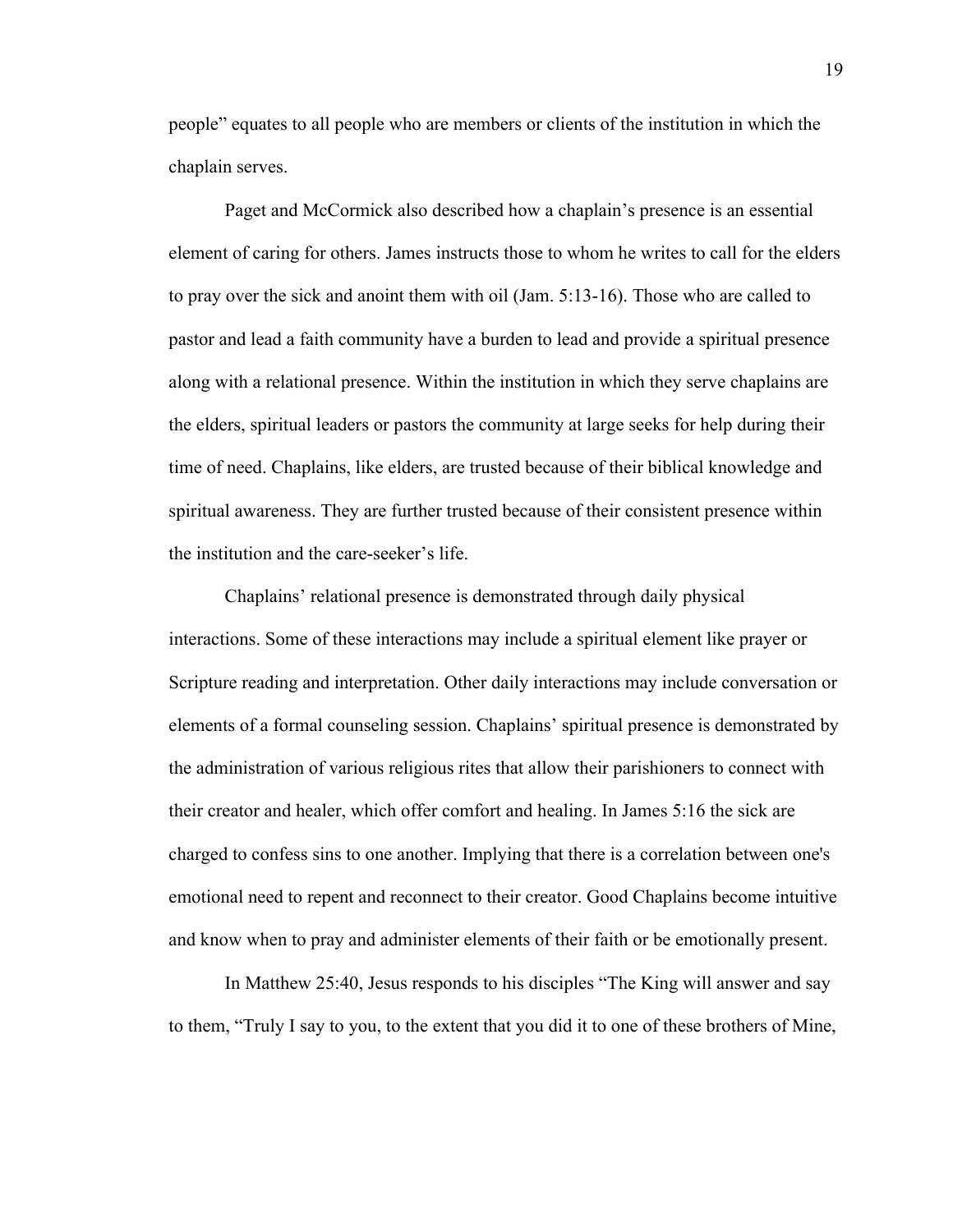even the least of them*,* you did it to Me."15 The implication derived from this verse is that those called to serve God should care for those who are often perceived as "the disenfranchised, the homeless, disabled, uneducated and the terminally ill."16

Another tenet derived from Matthew 25 is "chaplains are to serve, assess and provide for the needs of others."17 They should be physically present to offer support and nurture. Chaplains' physical presence stimulates personal interactions and cultivates relationships. Within these relationships, chaplains can assess the physical, spiritual and emotional needs of the care-seekers. Chaplains show God's love through their nonjudgmental and approachable presence. Chaplains are to serve all people who are residents of their institution or ministry context where they are employed.

Most institutions that employ chaplains are pluralistic and require chaplains to be respectful and understanding of all faith expressions. This makes being present in the lives of the people they serve a challenge. Chaplains are to respect and encourage the care-seeker's faith while adhering to and honoring the doctrines of their faith.

Incorporating the aspect of presence into a chaplain's caregiver toolbox facilitates accommodation and defines one side of what this researcher describes as a "ministry of care triangle." The ministry of care triangle is comprised of one side, which facilitates the religious beliefs of the care-seekers. Many times, this accommodation can be achieved directly by the chaplain. Other times chaplains must facilitate religious accommodation

<sup>15</sup> Unless otherwise noted, all Scripture citations are from *The New American Standard Bible* (La Habra, CA: The Lockman Foundation, 1995).

<sup>16</sup> Naomi K. Paget and Janet R. McCormack, *The Work of The Chaplain* (Valley Forge, PA: Judson Press, 2006), 5.

<sup>&</sup>lt;sup>17</sup> Paget and McCormick, 7.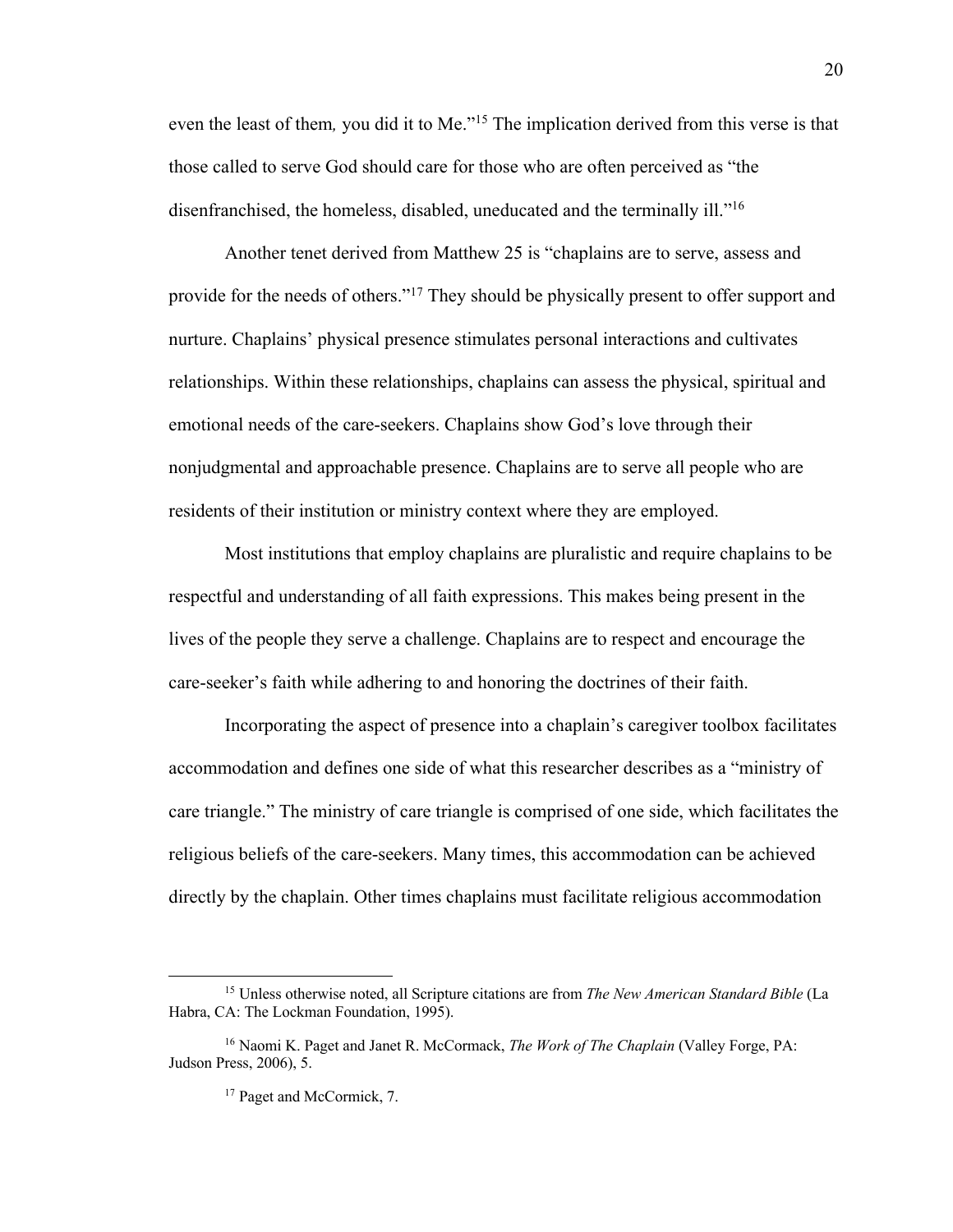for the care-seekers whose faith is different from their own. This facilitation may be in the form of inviting a member of the care-seeker's faith group to administer certain religious rites that are not suitable for the chaplain to administer. The second side of this ministry of care triangle is the chaplain's capability to advise others and advocate for their care-seekers. The last side in this ministry of care triangle is to provide pastoral or biblical counsel to all members of the institution in which they serve. It is this last leg of the ministry of care triangle that this research is focused on.

Paget and McCormick revealed biblical passages that defined the chaplain's role. Understanding these biblical passages enabled the researcher to identify an appropriate counseling philosophy. This counseling philosophy will identify or support an appropriate counseling method that chaplains can employ to increase spiritual resiliency. The takeaway from Paget and McCormick's research is chaplains are to cultivate safe nonjudgmental relationships between themselves and the care-seeker and usher the careseeker into the presence of God.

Shelly Rambo's journal article, *Trauma and Faith,* provided insight into faith's role in the healing process of overcoming the symptoms of trauma.<sup>18</sup> This article discussed caring methods derived from the healing interaction between Jesus and the hemorrhaging woman depicted in Mark 5:25-34. Rambo's use of this passage of Scripture led the researcher to examine and extrapolate a Biblical tenet that applies to pastoral caregiving and counsel.

<sup>&</sup>lt;sup>18</sup> Shelly Rambo. "Trauma and Faith: Reading the Narrative of the Hemorrhaging Woman," *International Journal of Practical Theology* 13, no. 2 (2009): 233-257.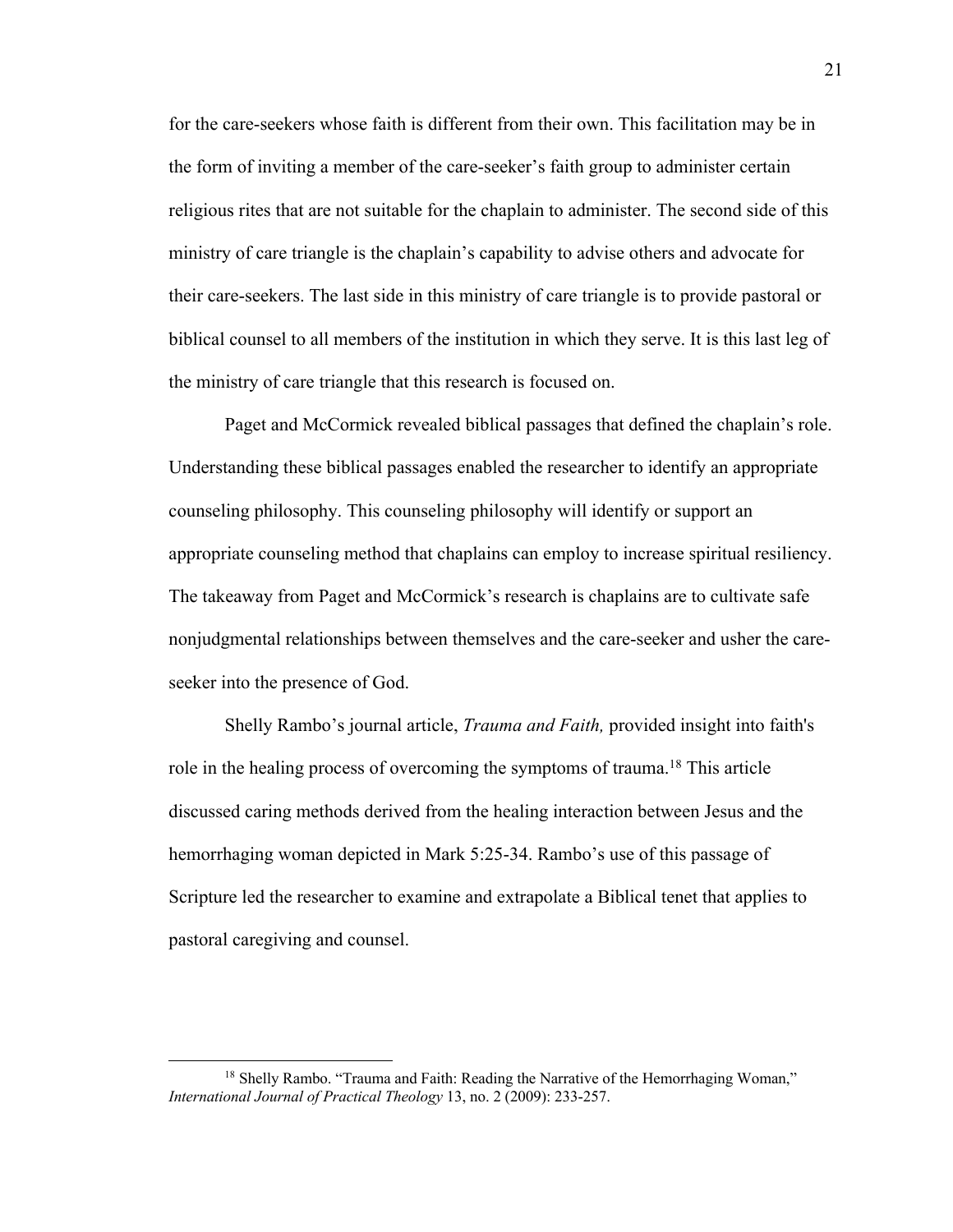In Mark 5, Christ healed three different people based on their acknowledgment of faith in Christ along and their ability to share their story. This chapter describes the Gadarene Demoniac as a man tormented by many spirits, who lived with death and was filled with rage. He displayed many similar symptoms as our combat warriors. Jairus, a synagogue official, was a community leader as well as a loving father trying to save his daughter. He represents the trauma and struggles that many service members' families face. The hemorrhaging woman represents the physical ailments many service members experience. A physical ailment limits service members' capability to perform their jobs or their ability to stay in the military. The uncertainties that arise from physical ailments cause anxiety, frustration or feelings of overwhelmingness.

# **Biblical Basis**

The researcher conducted the biblical interpretation by following a system outlined by William Klien, Craig Blomberg, and Robert Hubbard. Their system for "accurate understanding and correct interpretation involves five essential items: (1) literary context, (2) historical-cultural background, (3) word meanings, (4) grammatical relationships,  $(5)$  literary genre.<sup>19</sup> The assessment of Mark chapter five begins with the determination of the original author. Robert Jamieson, A. R. Fausset and David Brown state the "Second Gospel was written by Mark is universally agreed, though by what Mark, not so. The great majority of critics take the writer to be "John whose surname was Mark," of whom we read in the Acts, and who was "sister's son to Barnabas."<sup>20</sup> Walter

<sup>19</sup> William W Klein, Craig L Bloomberg, and Robert L Hubbard Jr. *Introduction to Biblical Interpretation,* edited by Kermit A. Ecklebarger. (Nashville, TN: W Publishing Group, 1993), 156.

<sup>20</sup> Robert Jamieson, A. R. Fausset, and David Brown, *Commentary Critical and Explanatory on the Whole Bible*, vol. 2 (Oak Harbor, WA: Logos Research Systems, Inc., 1997), 64.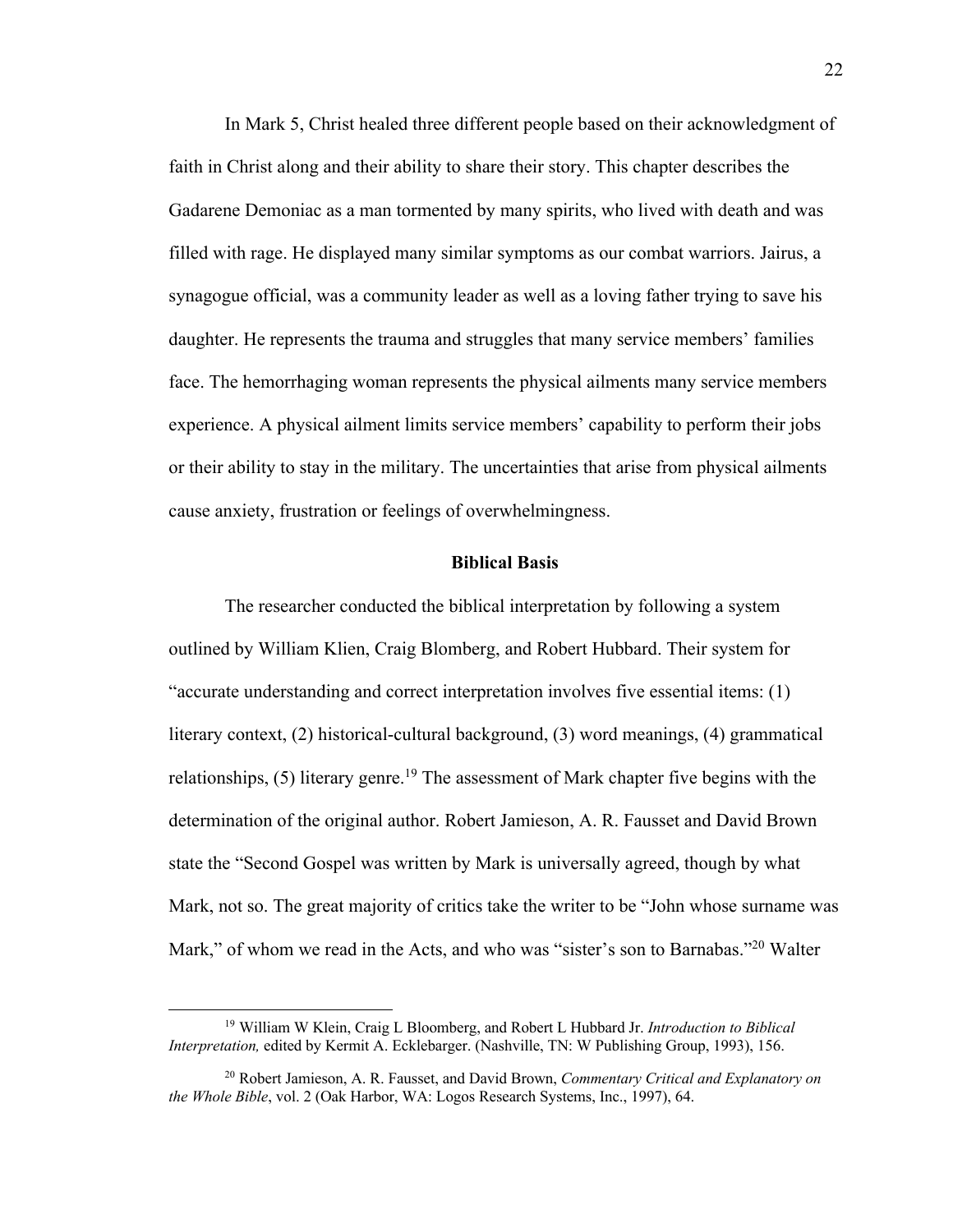Ewell and Robert Yarbrough confirm Jamieson, Fausset and Brown's assertion that John Mark is the author of this Gospel.<sup>21</sup> R. Alan Cole's assessment of the Gospel's content states that the "evidence provided in the book of Mark does not specifically name or disclose clues to the author's identity."<sup>22</sup> Subsequently, Cole determined that there is enough traditional evidence to indicate

that internal comparison suggests to most scholars that this was the first of the gospels to be written, and that tradition unanimously ascribes this gospel to Mark. Tradition is also unanimous that this Mark was the John Mark mentioned in several places in the New Testament.<sup>23</sup>

According to Walter Elwell and Robert Yarbrough, Mark was credited by the early church as being Peter's interpreter. They further stated: "Mark recorded Peter's recollections and was striving for accuracy but not tightly connected, strictly chronological narrative."24 These statements support John Mark authorship of this Gospel with Peter's help.

John Mark is the same person who accompanied his uncle Barnabas and Paul on their first missionary journey (Acts 12). Mark is also noted for leaving the first missionary journey unexpectedly. Cole highlighted this fact in the following statement: "Mark had even shared with Barnabas and Saul one 'leg' of the first missionary journey (Acts 13:2–5, to Cyprus) until he turned back in Cilicia (Acts 13:13) and returned to

 $23$  Cole, 25.

<sup>21</sup> Walter Elwell and Robert Yarbrough, *Encountering the New Testament: A Historical and Theological Survey* (Grand Rapids: Baker Books, 1998), 88.

<sup>22</sup> R. Alan Cole, *Mark: An Introduction and Commentary*, vol. 2, Tyndale New Testament Commentaries (Downers Grove, IL: InterVarsity Press, 1989), 25.

<sup>24</sup> Walter Elwell and Robert Yarbrough, *Encountering the New Testament: A Historical and Theological Survey* (Grand Rapids: Baker Books, 1998), 88.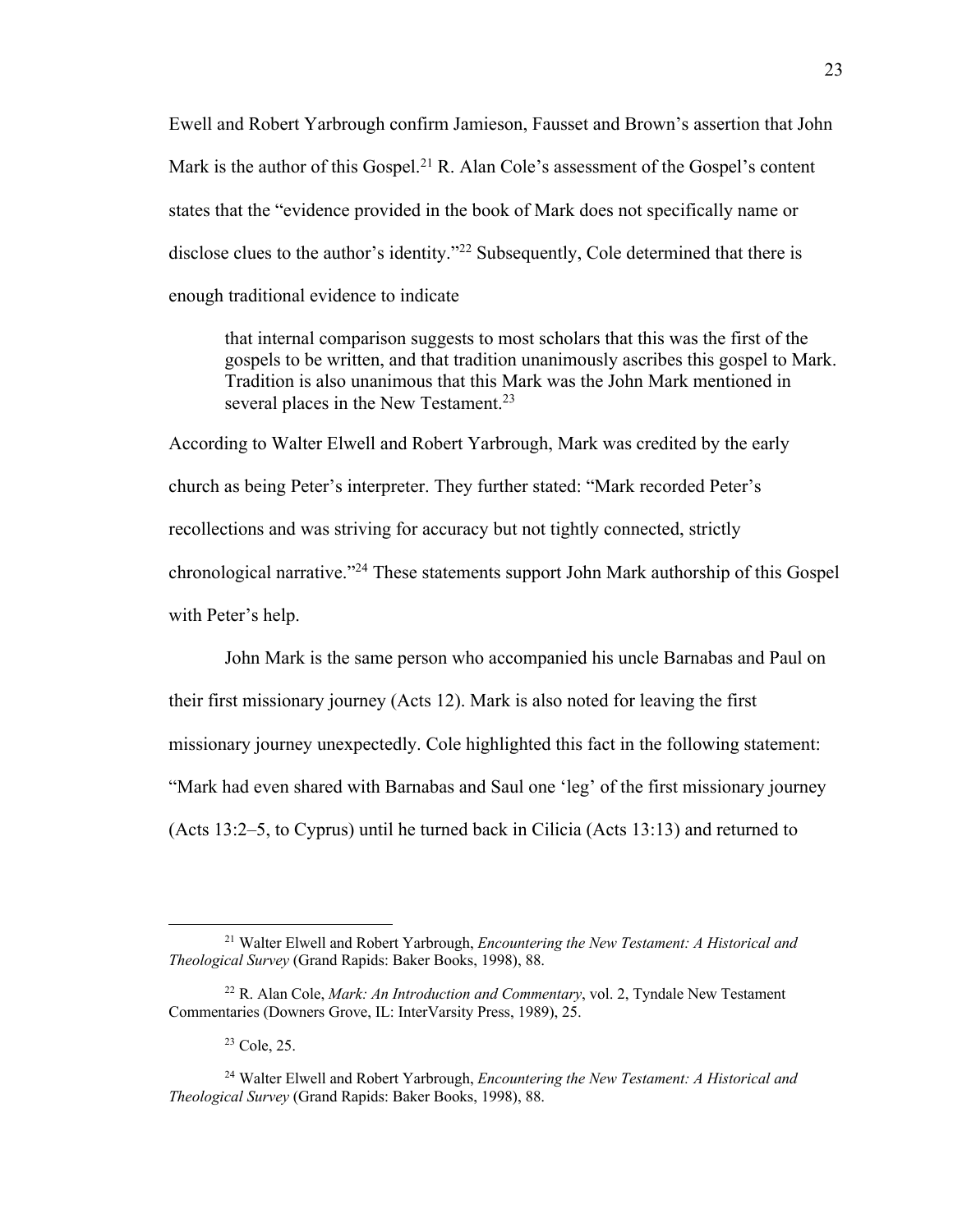Jerusalem, where he presumably remained."25 Cole noted the tension in Paul's and Barnabas' relationship after Mark's abrupt return home.

After the split between Barnabas and Paul over Mark, Barnabas took Mark back with him to Cyprus (Acts 15:39) and possibly elsewhere, on his own 'second missionary journey'. Whatever Paul felt about Mark's departure at the time (Acts 15:38), in much later years Mark appears as associated with Paul (Col. 4:10 and 2 Tim. 4:11), and also as a close junior colleague of Peter (1 Pet. 5:13), presumably in both cases at Rome.26

Cole not only credits John Mark as the author of the gospel of Mark but as the first person to write a gospel.27 Kendell Easley surmised that he wrote this book to provide a written account of Jesus' life until His return, and to encourage other Christians who faced Roman persecution initiated by Nero.<sup>28</sup> Many Bible scholars believe that Matthew and Luke wrote their gospels based on Mark's gospel.<sup>29</sup>

In the following sections, the researcher looked at the literary context, the historical-cultural background, word studies and commentaries to discern a counseling philosophy derived from Mark 5 that informs chaplains' pastoral caregiver counseling techniques.30

<sup>25</sup> R. Alan Cole, *Mark: An Introduction and Commentary*, vol. 2, Tyndale New Testament Commentaries (Downers Grove, IL: InterVarsity Press, 1989), 26.

<sup>26</sup> Cole, 26–27.

 $27$  Cole, 25.

<sup>28</sup> Kendell Easley, *Holman Quicksource Guide to Understanding the Bible* (Nashville, TN: Holman Bible Publishers, 2002), 252.

<sup>29</sup> William W Klein, Craig L Bloomberg, and Robert L Hubbard Jr. *Introduction to Biblical Interpretation,* edited by Kermit A. Ecklebarger. (Nashville, TN: W Publishing Group, 1993), 322.

<sup>&</sup>lt;sup>30</sup> Klein, Bloomberg, and Hubbard, 156.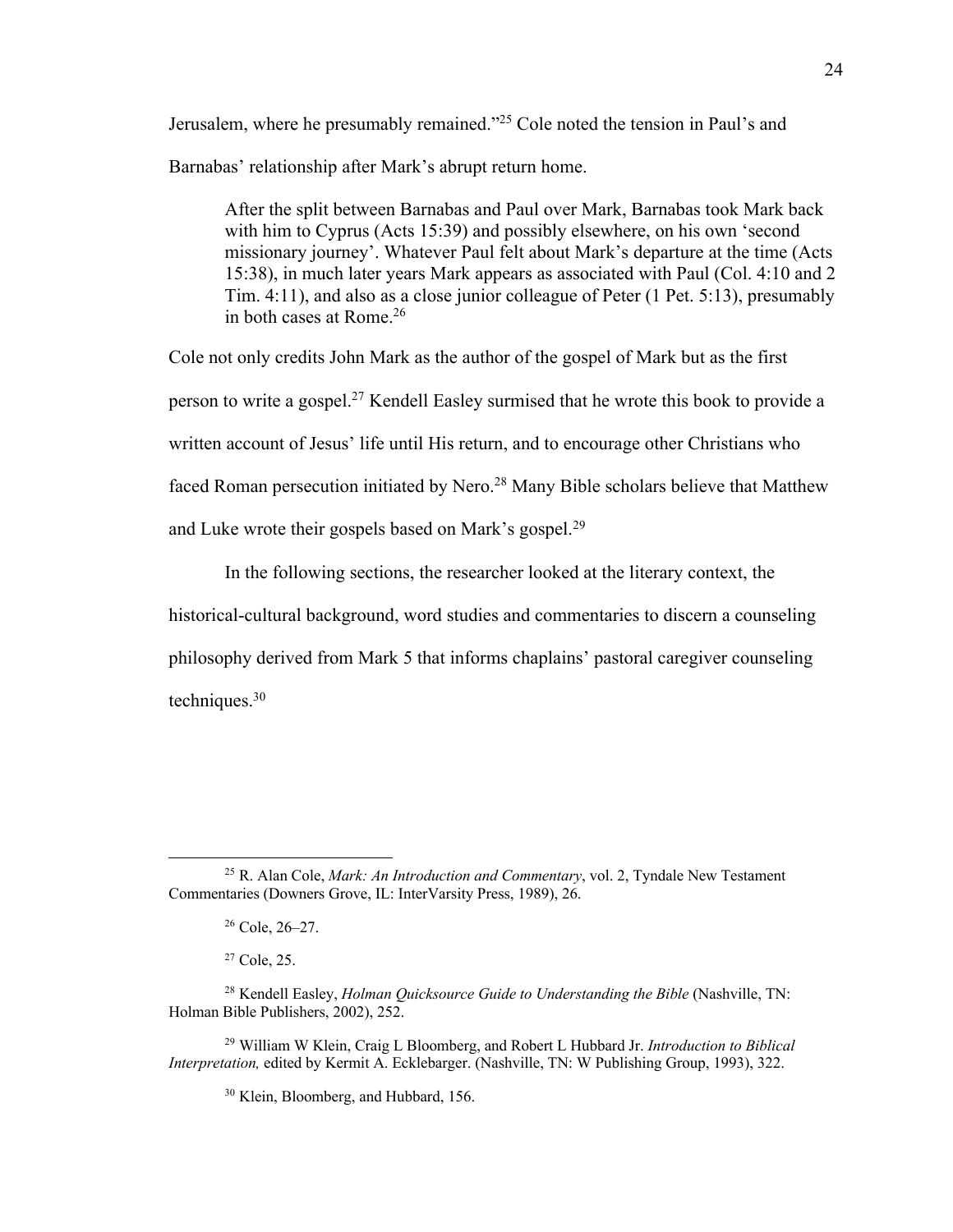# *Literary Context*

Discerning the literary context is step one of the essential elements used in interpreting Scripture. The researcher studied what was said before the selected passage and immediately after the passage. Reading the material before and after the selected passage provides continuity of thought and meanings of keywords.31 Additional considerations incorporated in an appraisal of context are to review the writings of the same author, the genre that the selected passage belongs, assess the theme of the book or testament.32 Consider the historical and cultural background when assessing the context. The events of the day that shape the thoughts and concerns of political leaders during Jesus' day, the response of the local community, and the response of the believers. The members of each group were influenced by Mark's writings.

One additional tool that helped the researcher analyze and understand the context of Mark 5 was the Harmony of the Gospels.<sup>33</sup> This book allowed the researcher to look at other related gospel accounts simultaneously.<sup>34</sup> Reading Matthew and Luke's accounts of the same narrative helped the researcher understand the context and better comprehend the details of what was happening within each narrative.

Robert Thomas and Stanley Gundry's *Harmony of the Gospels* reveals parallel narratives of New Testament Gospels. The researcher used the New American Standard

<sup>31</sup> William W Klein, Craig L Bloomberg, and Robert L Hubbard Jr. *Introduction to Biblical Interpretation,* edited by Kermit A. Ecklebarger. (Nashville, TN: W Publishing Group, 1993), 156-157.

<sup>&</sup>lt;sup>32</sup> Klein, Bloomberg, and Hubbard, 161-163.

<sup>33</sup> Robert L Thomas and Stanley N. Gundry, *A Harmony of The Gospels: With Explanations and Essays* (Peabody, MA: Prince Press, 2003).

<sup>34</sup> William W Klein, Craig L Bloomberg, and Robert L Hubbard Jr. *Introduction to Biblical Interpretation,* edited by Kermit A. Ecklebarger. (Nashville, TN: W Publishing Group, 1993), 327-328.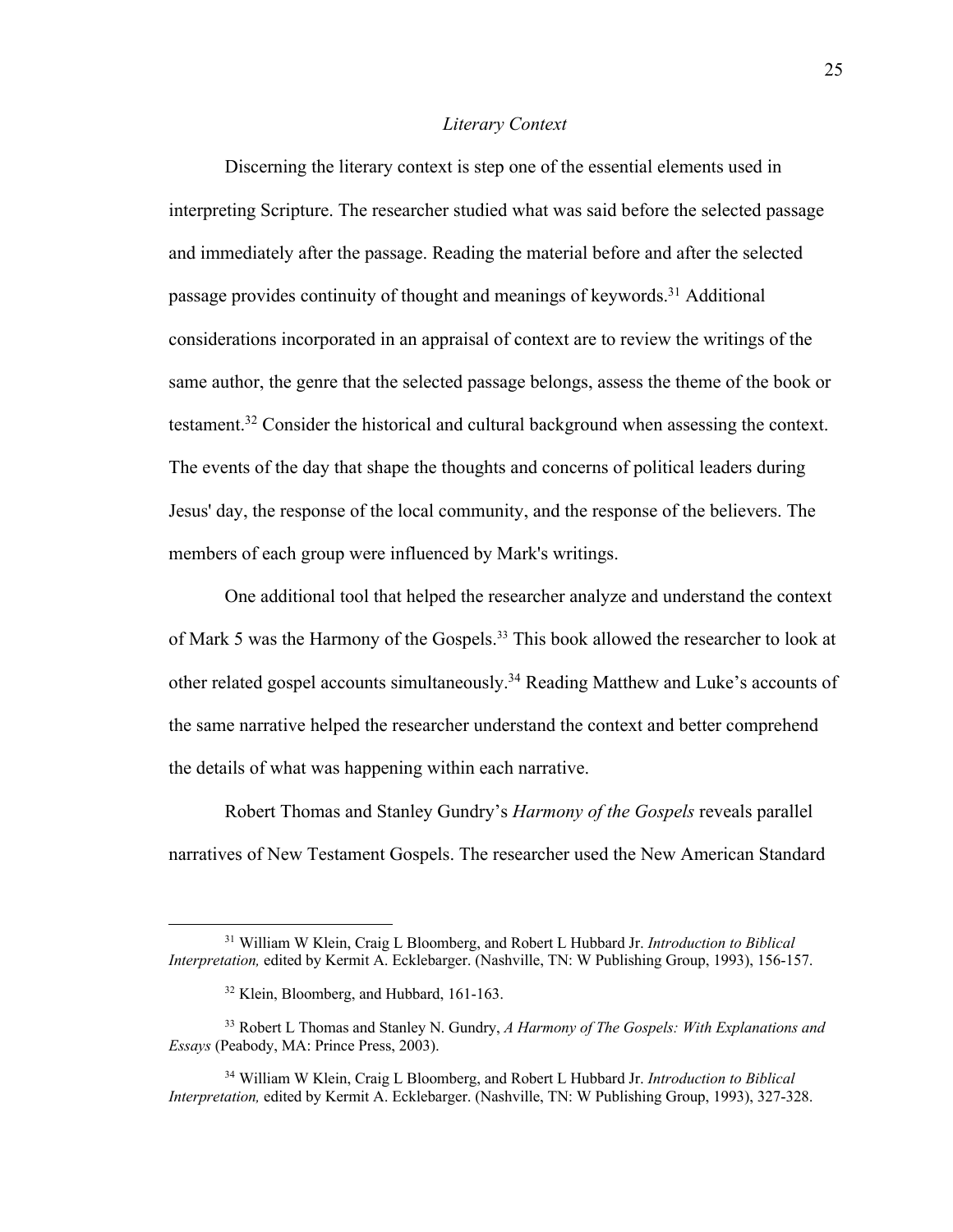version for the analysis of Mark chapter five. The three healing events narrated in Mark 5 are also described in Matthew and Luke.<sup>35</sup> This parallel format allows the reader to view the Scriptures side by side, and vividly see the similarities and differences contained in each narrative, which helps students better understand the passages that they are studying.

The "Harmony of the Gospels" reveals that Matthew 8:28-34 and Luke 8:26-39 communicate the narrative of Jesus healing a man filled with evil spirits. This narrative begins when Jesus crosses the Sea of Galilee. Mark's narrative shares a more detailed description of this event. Mark and Luke both agree and record that there is only one man healed in their narrative, while Matthew records that there were two men healed. The "Harmony of the Gospels" also reveals that Matthew 9:20-22 and Luke 8:43-48 recount the narrative of Jesus healing the hemorrhaging woman that Jesus encountered on his way to Jairus' house. Once more, Mark shares a more detailed narrative than Matthew and Luke. The "Harmony of the Gospels" reveals that Matthew 9:18-19, 23-26 and Luke 8:40-42, 49-56 also tell the narrative of Jesus healing a little girl after he healed the hemorrhaging woman. Mark continues to provide a more detailed narrative, which is interesting since Luke was a doctor and the final two healings are physical. Thomas and Gundry's work affirm that Mark 5 is the most detailed passage to review for this project.

Mark chapter five is located in the synoptic gospels section of the New Testament. The gospels purpose was to provide written documentation of Jesus' life and the impact of Jesus' life on others.<sup>36</sup> The gospels literary genre is considered to be

<sup>35</sup> Robert L. Thomas and Stanley N. Gundry *A Harmony of The Gospels: With Explanations and Essays* (Peabody, MA: Prince Press, 2003), 88-93.

<sup>36</sup> Walter Elwell and Robert Yarbrough, *Encountering the New Testament: A Historical and Theological Survey* (Grand Rapids: Baker Books, 1998), 90.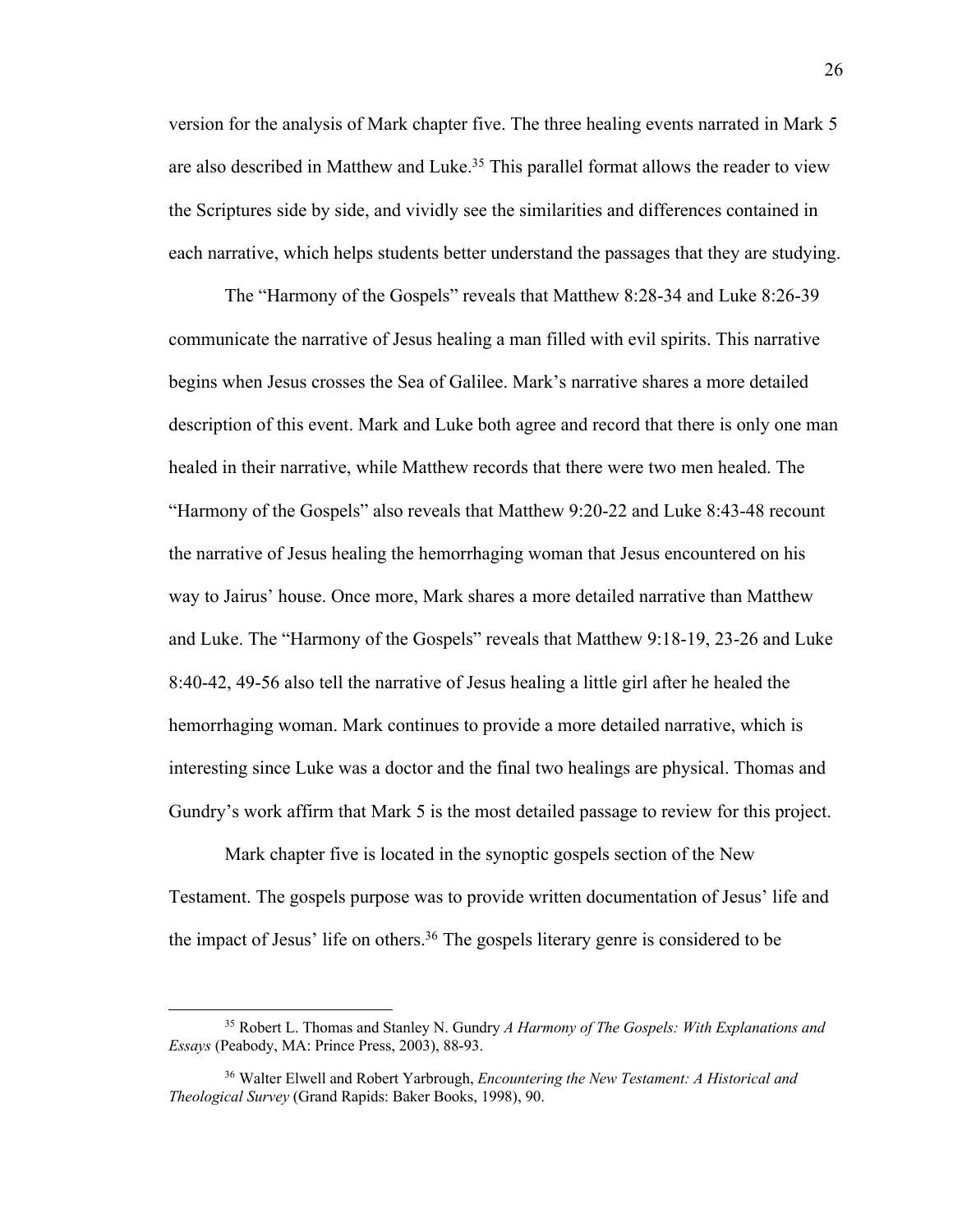biographical in nature without the rigorous chronological structure or documentation.<sup>37</sup> Additionally, the gospels have been called Biographical Sermons, because "They tell the story of Jesus' life and teaching … but they also contain the elements found in early Christian sermons."38

Looking specifically at the gospel of Mark the researcher ascertained the author's theme or central thought. Ewell and Yarbrough correlate Mark's theme with the other Gospel writers: "The central theme of Mark is the story of Jesus of Nazareth. Mark is concerned to record a description of who Jesus was and the impact of those who came in contact with him…The supernatural nature of Jesus is the central theme of the Gospel of Mark."<sup>39</sup> Easley concisely stated: "The main purpose of this Gospel was to provide a written proclamation of redemption brought about through Jesus with an emphasis suitable for Gentile Christians: Jesus is the perfect servant of the Lord."40 Compiling these statements, the researcher determined that the purpose of the Gospel of Mark is to provide a written narrative of Jesus' life that reveals His supernatural impact on the people that He encountered. Jesus' supernatural impact led to their redemption.

According to, Elwell's and Yarbrough's previous definition of the central theme for all Gospels and the Gospel of Mark, plus Easley's specific definition of the central theme for the Gospel of Mark, it is easy to perceive how Mark chapter five fits into the

<sup>37</sup> Kendell Easley, *Holman Quicksource Guide to Understanding the Bible* (Nashville, TN: Holman Bible Publishers, 2002), 248.

<sup>&</sup>lt;sup>38</sup> Walter Elwell and Robert Yarbrough, Encountering the New Testament: A Historical and Theological Survey (Grand Rapids: Baker Books, 1998), 72.

<sup>&</sup>lt;sup>39</sup> Walter Elwell and Robert Yarbrough, Encountering the New Testament: A Historical and Theological Survey (Grand Rapids: Baker Books, 1998), 90.

<sup>40</sup> Kendell Easley, *Holman Quicksource Guide to Understanding the Bible* (Nashville, TN: Holman Bible Publishers, 2002), 250.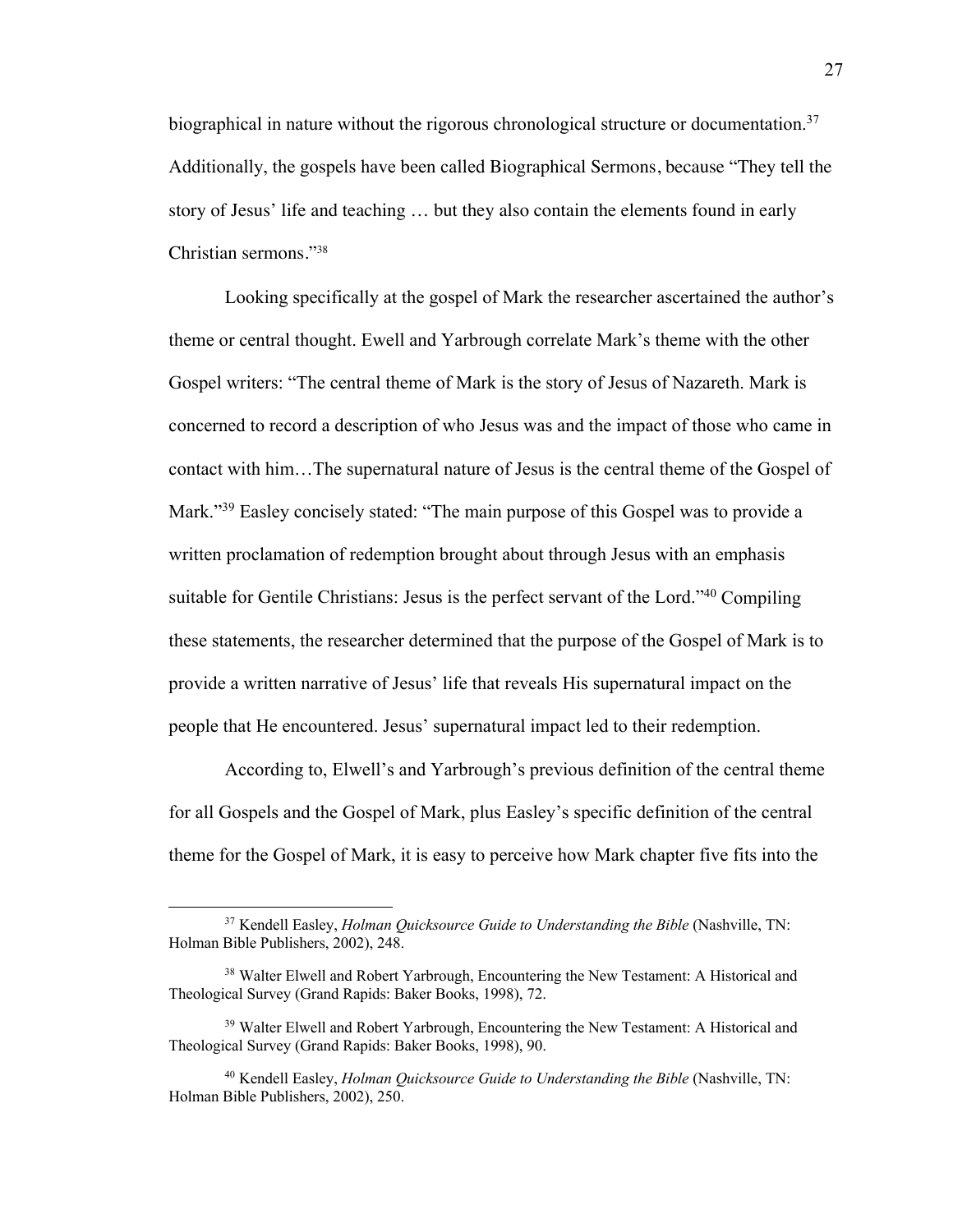narrative shared by the synoptic gospels. Mark chapter five retells the miraculous measures that occurred during three healings; revealing the supernatural nature of Jesus. These three miraculous healings are recorded in Matthew, Mark, and Luke. A fact which aligns the recounting of Mark chapter five into the overall redemptive message of these books of the Bible.

The researcher strived to achieve is an honest interpretation of what Mark was trying to communicate to the readers of his gospel by using this hermeneutical principle. Understanding the context of chapters one through eight helped the researcher extrapolate the message conveyed by John Mark to the original readers of this book along with the readers of today.

# *Historical-Cultural Background*

To further understand the context in which the author is speaking it is necessary to understand the historical-cultural background of the selected text. This knowledge allows one to understand the circumstances in which the author and recipients lived. The knowledge gained from an understanding of the context helped clarify the necessity for the effective communication of the selected passage to its recipients. Being able to understand what the passage means to the original author or context is the researcher's goal.41

The culture of first and second century Christians was captured by Justo Gonzalez in the first volume of his three-volume work *The Story of Christianity*. He explained that the belief in and worship of Jesus Christ spread throughout the region after his death. The

<sup>41</sup> Henry Virkler, *Hermeneutics: Principles and Processes of Biblical Interpretation* (Grand Rapids, MI: Baker Books 2002), 78.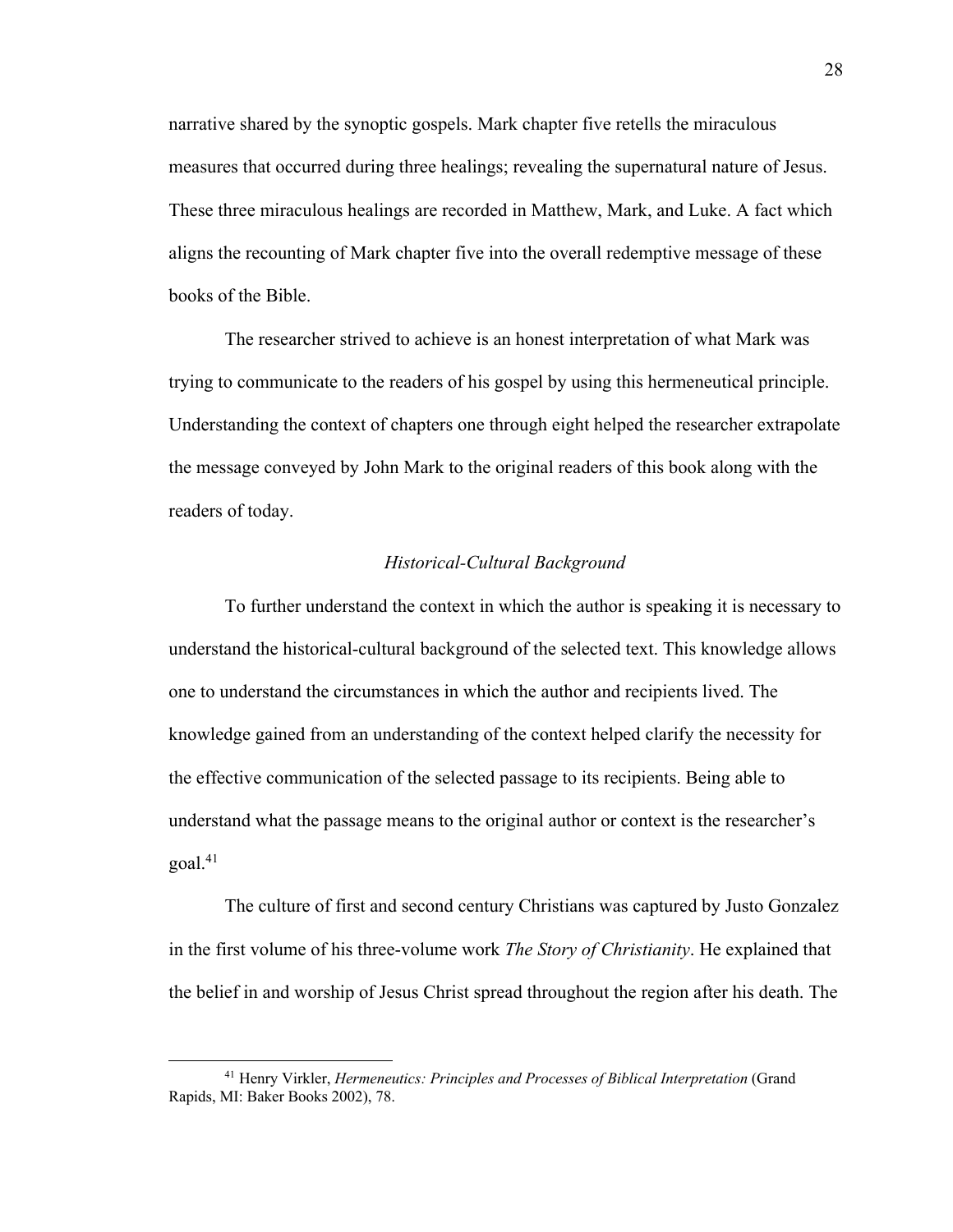spread of Christianity was amazing since most first and second century Christians were everyday working-class people. Few were notable or well-respected in their society. The rich or respected members of society worshiped with the rank and file.<sup>42</sup> Few community leaders who supported the Christian belief system. There was a new faith growing throughout the Roman empire. This faith movement was led by many illiterate workingclass believers. 43

Gonzalez stated that during the first and second centuries followers of Christ worshiped on the first day of the week, Sunday, to align themselves with Christ's resurrection. Due to this alignment, Christian worship services were celebrations that focused on communion and the Lord's resurrection.44 The rich or respected members of society worshiped with the rank and file. Gonzalez further notes that these followers of Christ sometimes held these celebrations in catacombs and cemeteries, but most worshiped in their homes.<sup>45</sup> During the time of the writing of Mark these worship services consisted of a full meal, with special prayers over the bread and wine. Only those who were baptized could attend these worship services and participate in the communion meal. 46

- <sup>44</sup> Gonzalez, 92-93.
- <sup>45</sup> Gonzalez, 95.
- <sup>46</sup> Gonzalez, 93-94.

<sup>42</sup> Justo L, Gonzalez. *The Story of Christianity* vol. 1 *The early Church to the Dawn of the Reformation* (New York: Harper Collins 1984), 91.

<sup>43</sup> Gonzalez, 91-92.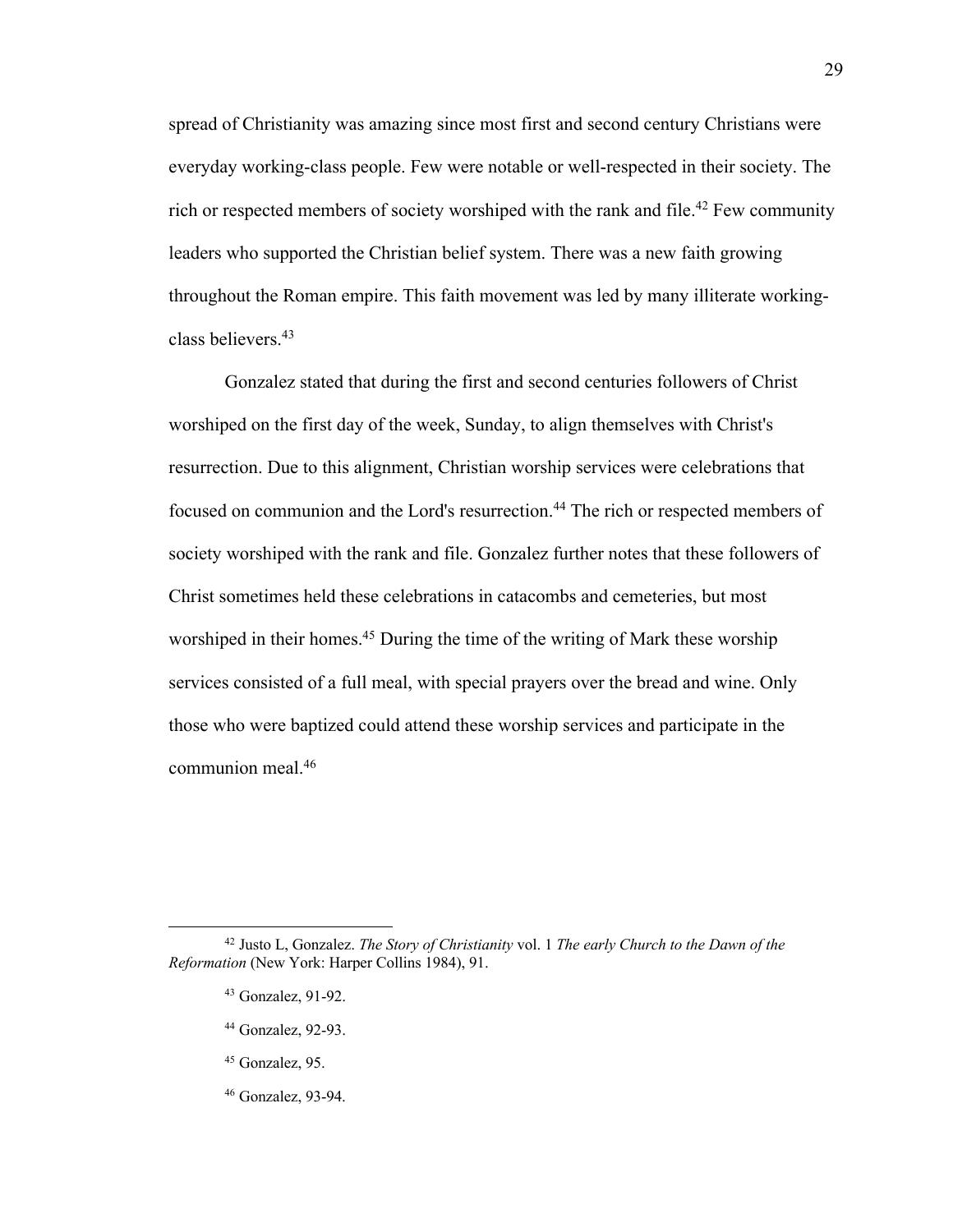"During the time of these worship services, it was almost impossible for an individual Christian to possess a copy of Scripture."47 It was difficult for an individual Christian to learn Scripture or about Christ without attending worship service. This produced an environment where most of the first and second century Christians' biblical knowledge came from listening to commentated readings of scripture being read before the evening or communion meal.48 Having someone with Scripture knowledge within the various first and second century Christians' worship communities was vital. This person empowered the Christian followers to communicate their faith safely without fear of persecution. This Christian community leader could have been identified as a pastor.

Elwell and Yarbrough's book *Encountering the New Testament* articulated the background of the major political leaders of the Palestinian region during the life of Christ. Elwell and Yarbrough described the individual personalities of each monarch and the regional sociological and cultural climate associated with each of these leaders.<sup>49</sup> Easley's book *The Illustrative Guide to Biblical History* describes the historical chronology of first and second century Christians living in Palestine during Jesus' life.<sup>50</sup> Easley's book corroborates the information shared by Elwell and Yarbrough. The researcher was able to digest the history surrounding first and second century Christians' lives and began to develop a solid interpretation of Mark chapter five.

<sup>50</sup> Kendell H Easley. *The Illustrated Guide to Biblical History* (Nashville TN: Holman Bible Publishers, 2003), 165-166.

<sup>47</sup> Gonzalez, 94.

<sup>48</sup> Gonzalez, 94.

<sup>49</sup> Walter Elwell and Robert Yarbrough *Encountering the New Testament: A Historical and Theological Survey* (Grand Rapids: Baker Books, 1998), 50-52.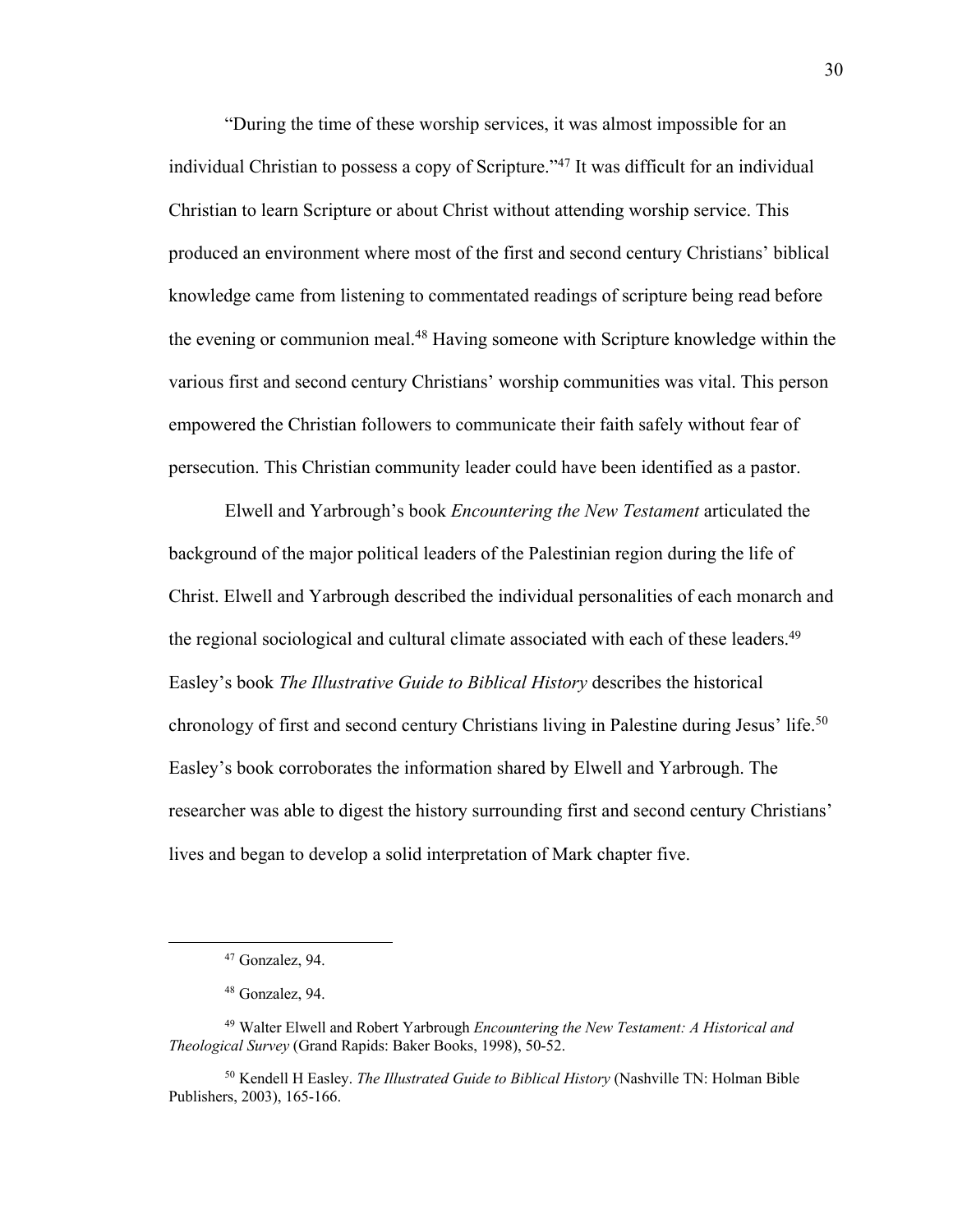The region in which Jesus lived, traveled and ministered is known as Palestine. This region is the setting of God's story since the beginning of creation. Many dynasties ruled over this region. From 166 B.C. the Maccabean dynasty ruled this region.<sup>51</sup> In 63 B.C. Pompey of Rome captured the city of Jerusalem, ushering in the Roman dynasty. Rome ruled over this region during the time Mark, a disciple of Jesus traveled with Paul, Barnabas, and Peter. This also marked the time after Jesus' death and when Mark authored his namesake book.52

Some Bible scholars believe that the Gospel of Mark was written between 40 A.D. and 60 A.D. These scholars base this date range on the fact that Mark documented Peter's recollections while Peter lived and shared with his protégé<sup>53</sup> During that time the Roman Empire controlled the major landmasses surrounding the Mediterranean Sea including Palestine, the region of Jesus' ministry. Tiberius, Augustus, Caligula, Claudius, and Pontius Pilate represented the Roman Empire as territorial leaders from Jesus' birth through the end of Peter's life.<sup>54</sup> The local leaders during this time Herod the Great, Herod Archelaus, Herod Antipas, Herod Agrippa I, and Herod Agrippa II were appointed by Rome to oversee the territory where Jesus lived and served. After the sudden death of his father Agrippa I, Agrippa II assumed leadership over this region. Due to Agrippa II's young age, he was not given immediate reign over his father's region nor did he assume complete reign over the region. It is during Agrippa II's reign that Mark wrote his book.

<sup>51</sup> Walter Elwell and Robert Yarbrough, *Encountering the New Testament: A Historical and Theological Survey* (Grand Rapids: Baker Books, 1998), 47.

<sup>52</sup> Elwell and Yarbrough, 48.

<sup>53</sup> Elwell and Yarbrough, 89.

<sup>54</sup> Kendell H Easley, *The Illustrated Guide to Biblical History* (Nashville TN: Holman Bible Publishers, 2003), 161.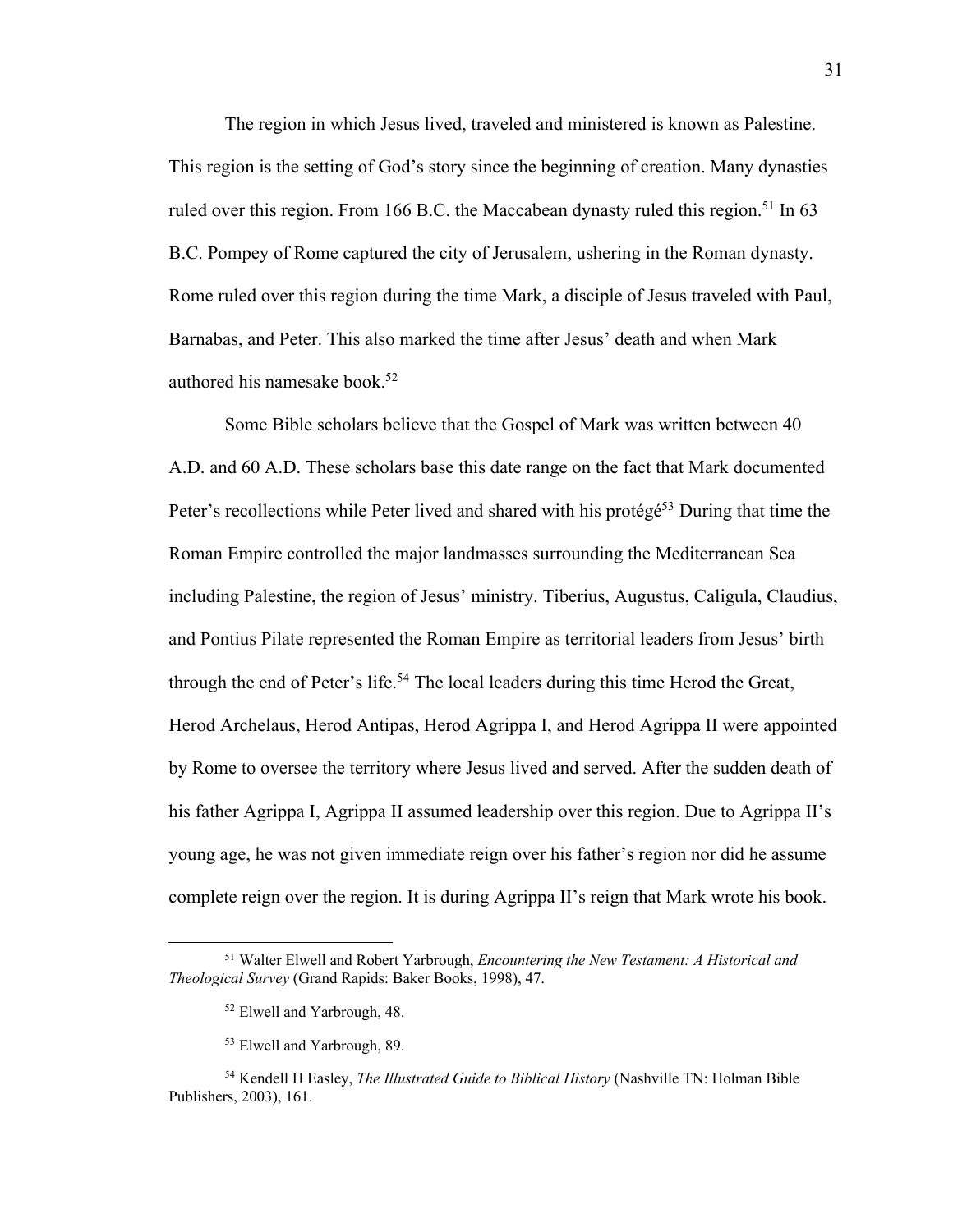Agrippa II ruled this region more like his grandfather who was very insensitive to the feelings and needs of the Jews.<sup>55</sup>

The Jewish lifestyle and culture thrived during the reigns of Caesars Augustus and Claudius. Walter A. Elwell and Barry J. Beitzel confirm this fact in the following statement. "When Augustus became emperor, he devoted himself to reorganizing his empire. Because of the chaos that had prevailed in the provinces, he took it upon himself to restructure economic and financial policies."56 This statement reveals evidence that Caesar Augustus was a good politician. His reorganization of economic policies provided stability for the Roman Empire. This newfound economic stability allowed the Jewish people to thrive. Another impact on Jewish lifestyle and culture was Augustus' growing trust in King Herod the Great. Augustus' confidence in King Herod the Great afforded him more autonomy. King Herod the Great and his grandson Herod Agrippa I were known to favor the Jewish people. These two kings allowed the Jewish people to conduct and participate in their cultural and religious traditions.

Elwell and Beitzel also observed the following "Though Caesar Augustus is mentioned only once in the New Testament, he is known to every reader of the Bible because of the census that he decreed in all the provinces just before the birth of Jesus."57 The same census that brought Joseph and Mary to Bethlehem and fulfilled the prophecy about Jesus' place of birth. During Caesar Augustus' 44-year reign he brought economic

<sup>55</sup> Walter Elwell and Robert Yarbrough, *Encountering the New Testament: A Historical and Theological Survey* (Grand Rapids: Baker Books, 1998), 51-52.

<sup>56</sup> Barry J. Beitzel, "The Caesars," in *Baker Encyclopedia of the Bible* edited by Walter Elwell (Grand Rapids, MI: Baker Book House, 1988), 392.

<sup>57</sup> Beitzel, 392.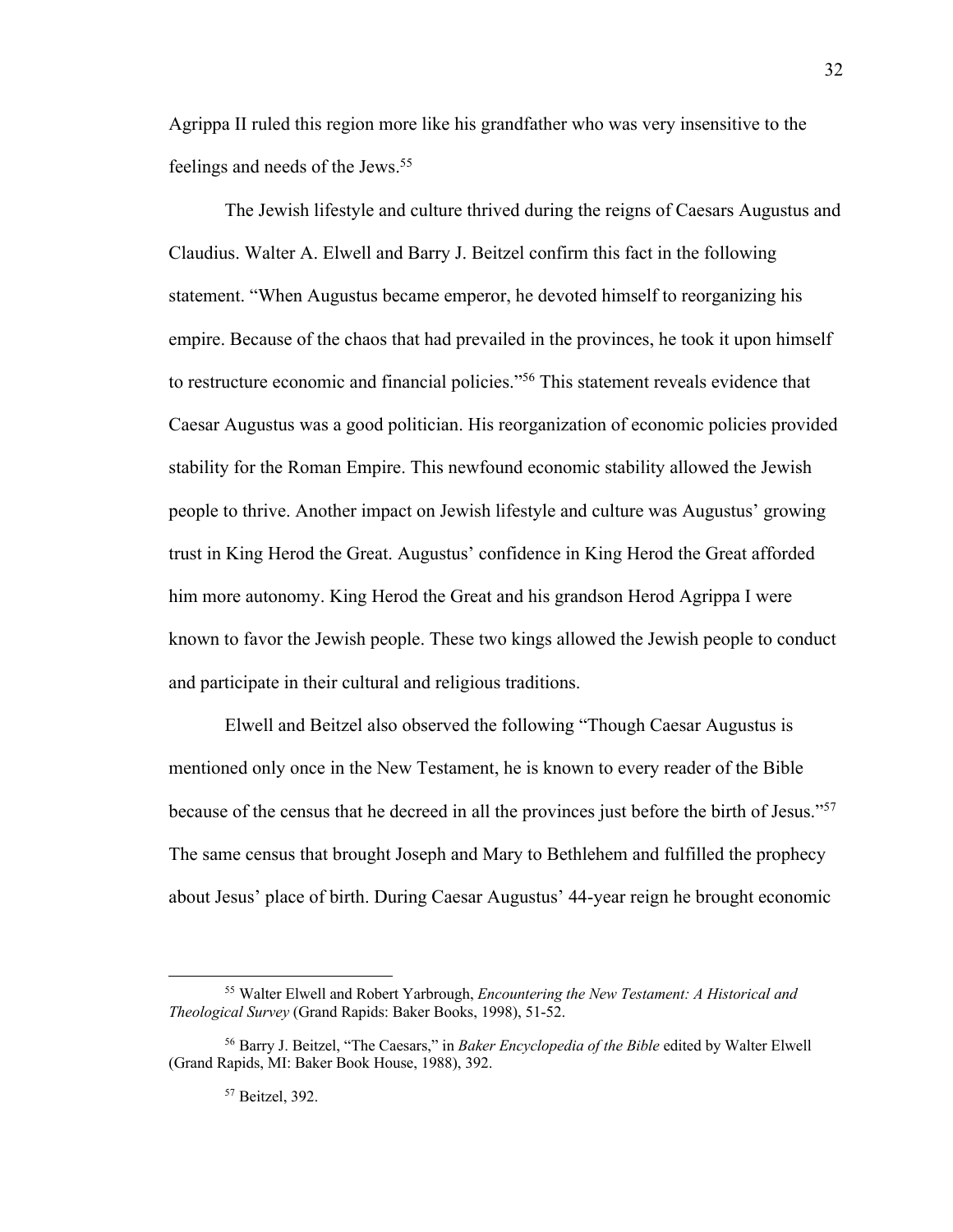stability to the region, good relationships among its inhabitants, and installed a King who allowed the Jewish to exercise their cultural traditions.

Elwell and Breitzel's review of Caesar Claudius's reign reveals that he too, was sympathetic to the Jewish residents of his territory:

When Claudius became emperor, he faced the task of healing the broken relationships caused by Caligula's madness. He ended the persecution of Jews in the city of Alexandria. Josephus recorded an edict that Claudius sent to Egypt: Tiberius Claudius Caesar Augustus Germanicus, high priest, and tribune of the people, ordains thus…I will, therefore, that the nation of the Jews be not deprived of their rights and privileges on account of the madness of Gaius; but that those rights and privileges which they formerly enjoyed, be preserved to them, and that they may continue in their own customs.<sup>58</sup>

This edict allowed the Jewish people who lived within the Roman Empire to maintain their daily devotional and worship traditions.

This brief review of ruling governors helps one understand that for a long time this region was free to follow the Jewish traditions. The increase of Christian philosophy and Christian believers opposed local religious leaders, economic influencers and threatened to reduce their socio-economic status. The Pharisees and the Sadducees were the two dominant religious groups exerting pubic influence during Jesus' time.<sup>59</sup> "Theologically, the Pharisees developed a set of views based on the Old Testament." $60$ This sect not only based their views on the Old Testament but they tried to implement and honor each element of the Levitical laws. Ultimately, the Pharisees' philosophy and teaching became what is known as Judaism. The Sadducees came into prominence via

<sup>58</sup> Elwell and Beitzel, 395.

<sup>59</sup> Walter Elwell and Robert Yarbrough, *Encountering the New Testament: A Historical and Theological Survey* (Grand Rapids: Baker Books, 1998), 56-57.

<sup>60</sup> Elwell and Yarbrough, 57.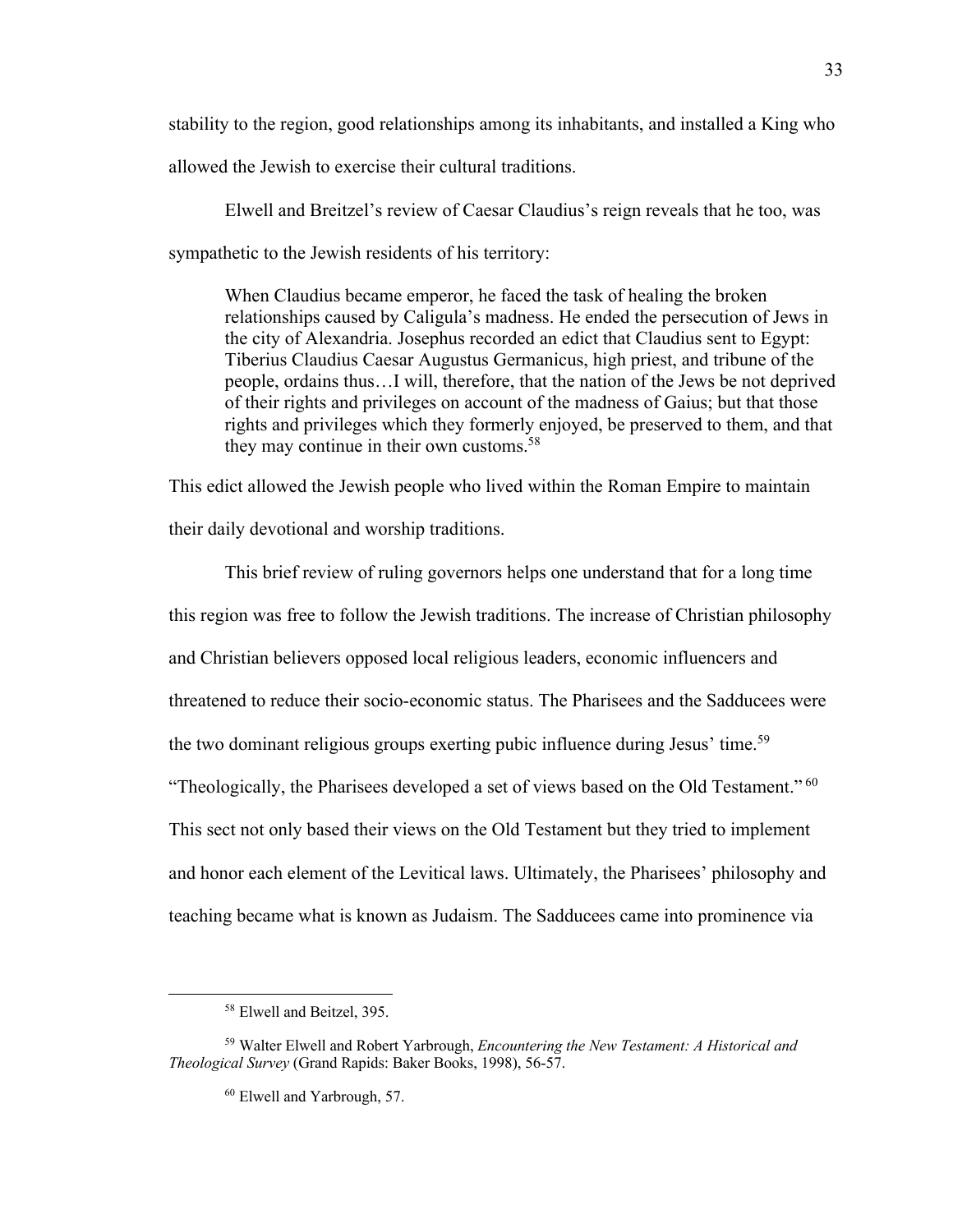their genealogical connections to the priestly aristocracy. Their belief system did not embrace teachings about angels and spirits, the resurrection, the last judgment, life after death, and the coming Messiah like the Pharisees.<sup>61</sup>

Because of Jesus' interpretation and application of biblical laws, accusations of blasphemy, and his acceptance of all people, the local religious leaders and influencers sought to discredit Christ and the Christian movement. John Mark desired to write an account of Christ that demonstrated his redemptive deeds that was permanent and portable. This document would be the foundation of oral traditions, could be copied, delivered, and used in multiple communities; further assisting the growth of the Christian movement. In addition to understanding the background influencing the content and writing of this Gospel the researcher also investigated specific words used in the passage.

#### *Review of Word Studies*

# **The Healing of the Gerasene Demoniac**

The healing of the Gerasene demoniac is the first narrative in Mark 5. The phrase "into the country of the Gerasenes" is used in Mark 5:1 and Luke 8:26 is different from the one in Matthew 8:28. In Matthew 8:28 the translation communicates "the country of the Gadarenes (τεν χωραν των Γαδαρηνων). This is the correct text in Matthew while in Mark 5:1 and Luke 8:26 it is "the country of the Gerasenes."<sup>62</sup> Analysis of this phrase provides an understanding of the location where this miracle happened and the beneficiary.

<sup>&</sup>lt;sup>61</sup> Elwell and Yarbrough, 57.

<sup>62</sup> A.T. Robertson, *Word Pictures in the New Testament* (Nashville, TN: Broadman Press, 1933), Mt 8:28.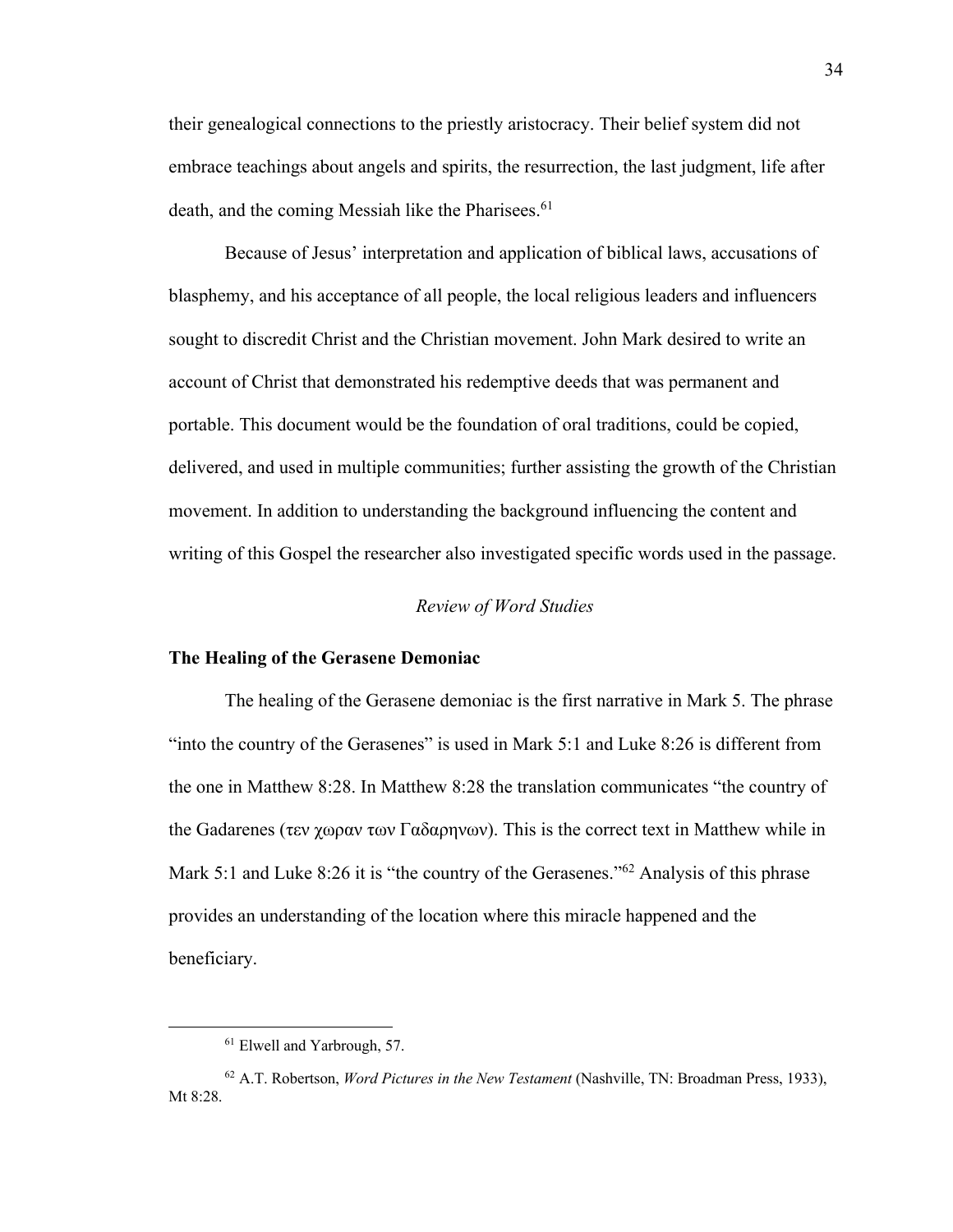"The ruins of the village Khersa (Gerasa) probably point to this site which is in the district of Gadara some six miles southeastward, not to the city of Gerasa some thirty miles away."63 The location of this encounter between Jesus and the Gerasene demoniac is a topic of discussion for many Bible scholars. They deliberated on how Jesus crossed the Sea of Galilee and immediately met the unclean-spirit-possessed man from Gerasa. This word study helps the researcher and readers understand Mark's description of this location. Mark's focus was on where this possessed man is from vice the specific location. Another implication extrapolated from Robertson is the fact that the Gerasene demoniac traveled approximately thirty miles to meet Jesus or get help. This word study examined the living conditions of the Gerasene Demoniac.

Marvin Vincent discusses the demoniac's living conditions (Mark 5:3). In his analysis of "the dwelling" he states, that this phrase, "gives the sense of settled habitation. Compare our phrase settled down."64 The Gerasene demoniac lived in a place that provided shelter but was culturally off-limits. A place where he was ostracized for residing. These two assertions help one understand that the Gerasene Demoniac was comfortable and made his home in a place that no one wanted to live or spend time. He had mentally and emotionally accepted his living conditions.

Vincent continues the discussion of Gerasene demoniac's physical and emotional living conditions that contributed to his state of mind by describing "the tombs." He states:

<sup>63</sup> A.T. Robertson, *Word Pictures in the New Testament* (Nashville, TN: Broadman Press, 1933), Mk 5:1.

<sup>64</sup> Marvin Richardson Vincent, *Word Studies in the New Testament*, vol. 1 (New York: Charles Scribner's Sons, 1887), 186.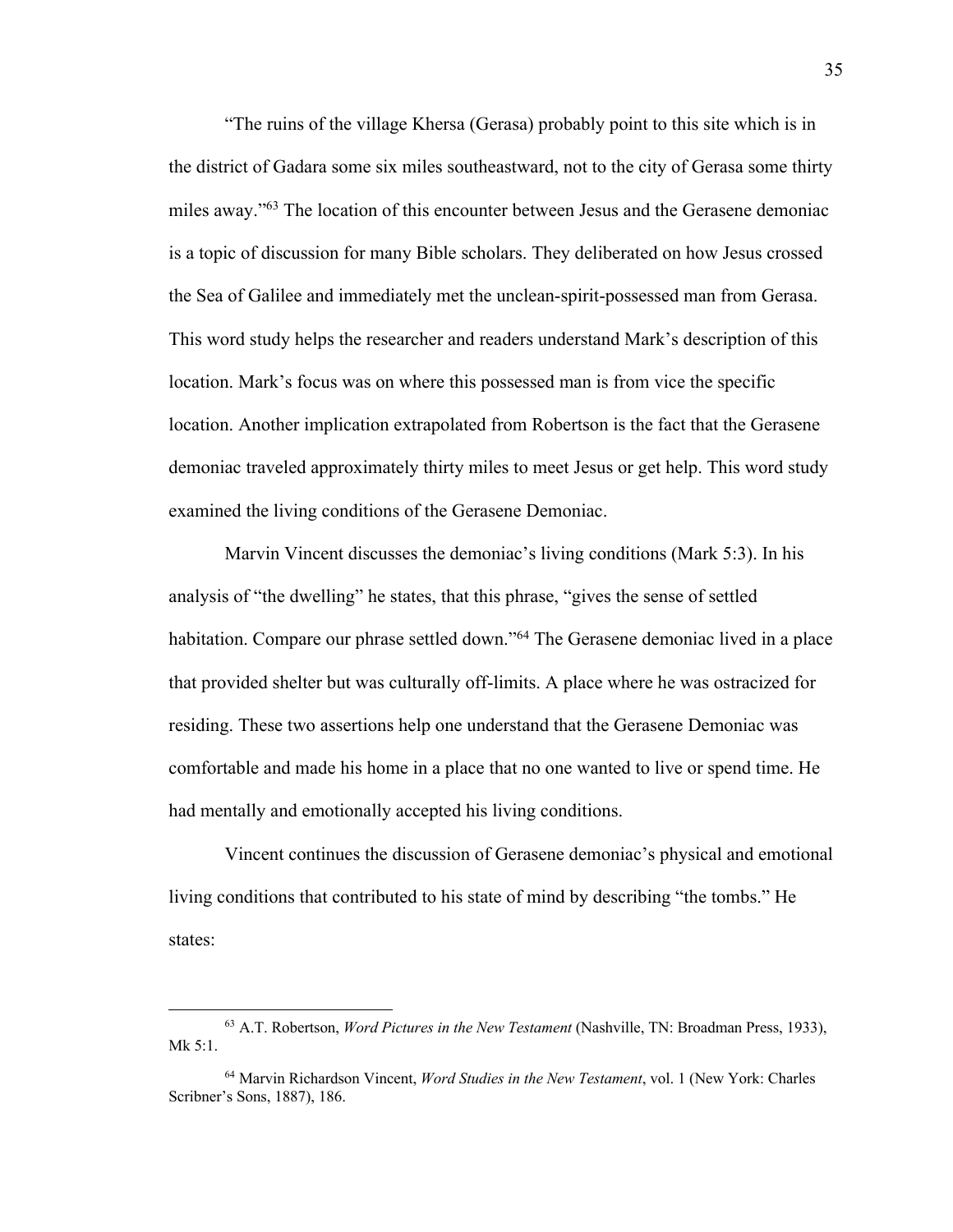In unclean places, unclean because of the dead men's bones which were there. To those who did not on this account shun them, these tombs of the Jews would afford ample shelter, being either natural caves or recesses hewn by art out of the rock, often so large as to be supported with columns, and with cells upon their sides for the reception of the dead.<sup>65</sup>

The village of Gerasa was near the shore of the Sea of Galilee. This fact helps the reader understand how Jesus could cross the Sea of Galilee and meet this spiritually oppressed man.

"He was crying out and cutting himself with stones.**"** This phrase indicates the emotional condition of this man and is captured by A.T. Robertson: "Further vivid details by Mark. Night and day his loud scream or screech could be heard like other demoniacs confer with Mark 1:26; 3:11; 9:26 for deeper understanding."66 This statement reveals the anxiety and inner struggle that occurs in one who lives in isolation and separated from loved ones.

Robertson's analysis of the phrase "My name is Legion" reveals that Jesus had a conversation with the demoniac man and the demons who possessed him. Upon Jesus' inquiry, the demon responded (in Luke, but not in Matthew) with "the Latin word (*legio*). A full Roman legion had 6,826 men (Matt. 26:53). This may not have been a full legion, for Mark 5:13 notes that the number of hogs was "about two thousand." Of course, a stickler for words might say that each hog had several demons."<sup>67</sup> Christopher Church's research indicates that "A Roman legion consisted of between four thousand and six

<sup>65</sup> Vincent, 186.

<sup>66</sup> A.T. Robertson, *Word Pictures in the New Testament* (Nashville, TN: Broadman Press, 1933), Mk 5:5.

<sup>67</sup> A.T. Robertson, *Word Pictures in the New Testament* (Nashville, TN: Broadman Press, 1933), Mk 5:9.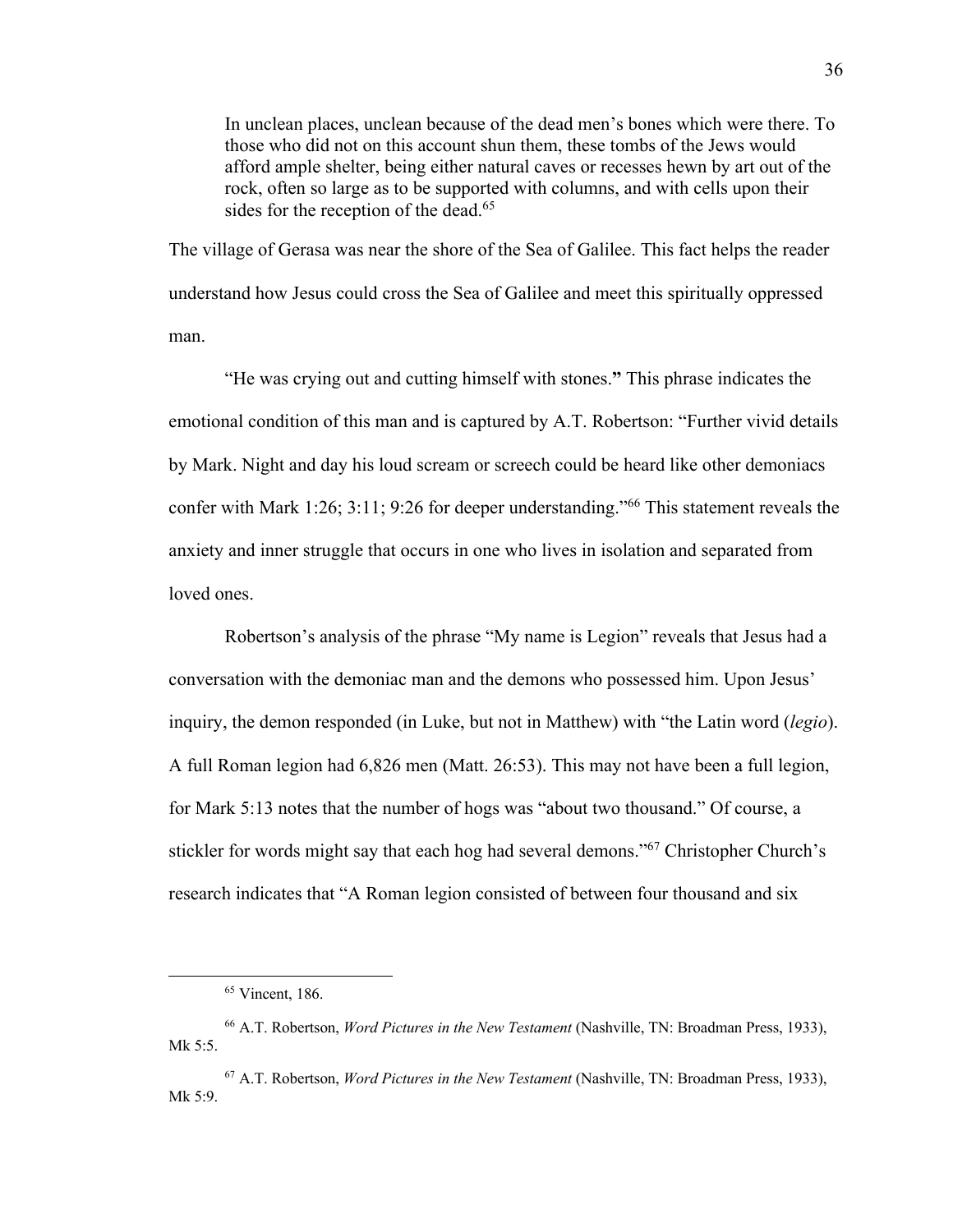thousand men."<sup>68</sup>. This man was isolated, ostracized, emotionally overwhelmed, and spiritually possessed. Based on Robertson's and Church's calculations the Gerasene demoniac was possessed by four to six thousand demons.

"Go to thy house unto thy friends" - (ύπαγε είς τον οίκον σου προς τους σους). Robertson's interpretation of this Greek expression is "To thy own folks" rather than "thy friends." Robertson's assessment of Jesus' statement is "Certainly, no people needed the message about Christ more than these people who were begging Jesus to leave. Jesus had greatly blessed this man and so gave him the hardest task of all, to go home and witness there for Christ."69 The Gerasene Demoniac needed help. He needed to be acknowledged for the suffering that he endured during his season of isolation and spiritual oppression. After Jesus healed this man, he told him to go home. Robertson's assessment reveals how Jesus sent the Gerasene Demoniac to share his story with family and friends.

#### **The Healing of the Hemorrhaging Woman**

For she said *(ἔλεγεν).* Richardson emphasized how the hemorrhaging woman shared her plight, over and over again. Her issue was real, and she never stops sharing her plight as indicated in the following quote. Vincent indicates that his verb is in the imperfect tense meaning "she was saying or kept saying as she pressed through the crowd, either to herself or to others."70 Vincent's assertion derived from the imperfect tense indicates the desperation this woman was experiencing.

<sup>68</sup> Christopher L. Church, "Mark," in *Holman Concise Bible Commentary*, ed. David S. Dockery (Nashville, TN: Broadman & Holman Publishers, 1998), 433.

<sup>69</sup> A.T. Robertson, Mk 5:19.

<sup>70</sup> Marvin Richardson Vincent, *Word Studies in the New Testament*, vol. 1 (New York: Charles Scribner's Sons, 1887), 190.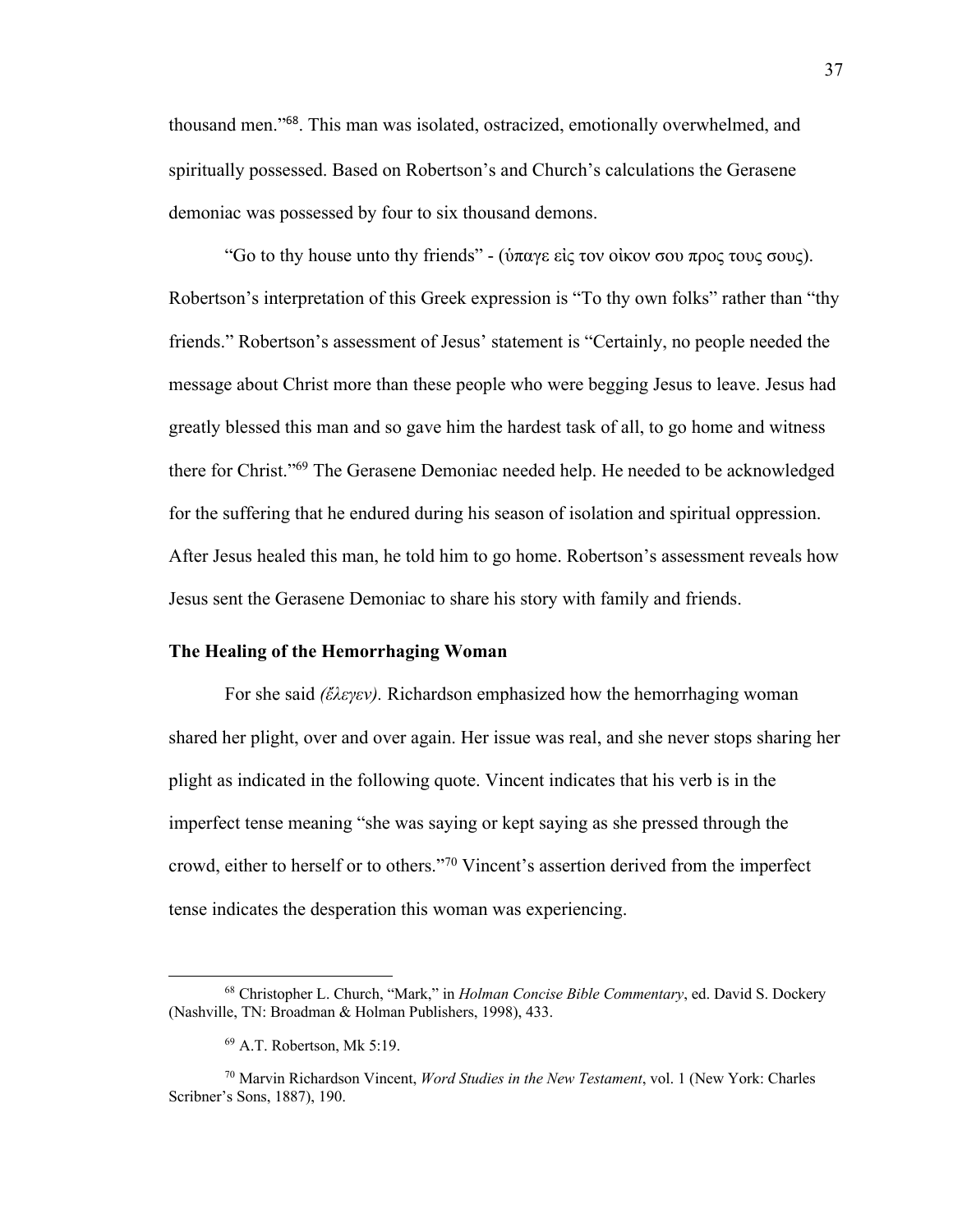"Had suffered many things of many physicians" - (πολλα παθουσα ύπο πολλων ἰατρων). Robertson emphasized this woman's ongoing plight in the following quote. "A pathetic picture of a woman with a chronic case who had tried doctor after doctor." Furthermore she "had spent all that she had" - (δαπανησασα τα παρ' αὐτης παντα). Robertson continues describing this woman's desperate situation both physically and emotionally in his interpretation of the following phrase "Having spent the all from herself, all her resources. The tragedy of it was that she was nothing bettered, but rather grew worse" - (μηδεν ώφεληθεισα άλλα μαλλον είς το χειρον έλθουσα). Robertson elaborates by stating "All of her money was gone, her disease was gaining on her, her one chance came now with Jesus."71 Reviewing Robertson's previous assessments of the Greek language used indicates this woman's sense of desperation. Part of her desperation was the fact that all of her resources were depleted. She had the time and she had a story to tell. Jesus might be the one person who could help. In her pursuit of Jesus, her faith in him grew.

This woman spent all the money that she had and tried all available resources for twelve years to no avail. She was overwhelmed with frustrations from disappointing outcomes and was very discouraged. Because of these feelings, she was so desperate that she was willing to publicly approach a Jewish man during her time of uncleanliness. Local customs prevented women from approaching Jewish men. Local customs also prevented women from public contact during her menstrual cycle. Nevertheless, in

<sup>71</sup> A.T. Robertson, *Word Pictures in the New Testament* (Nashville, TN: Broadman Press, 1933), Mk 5:26.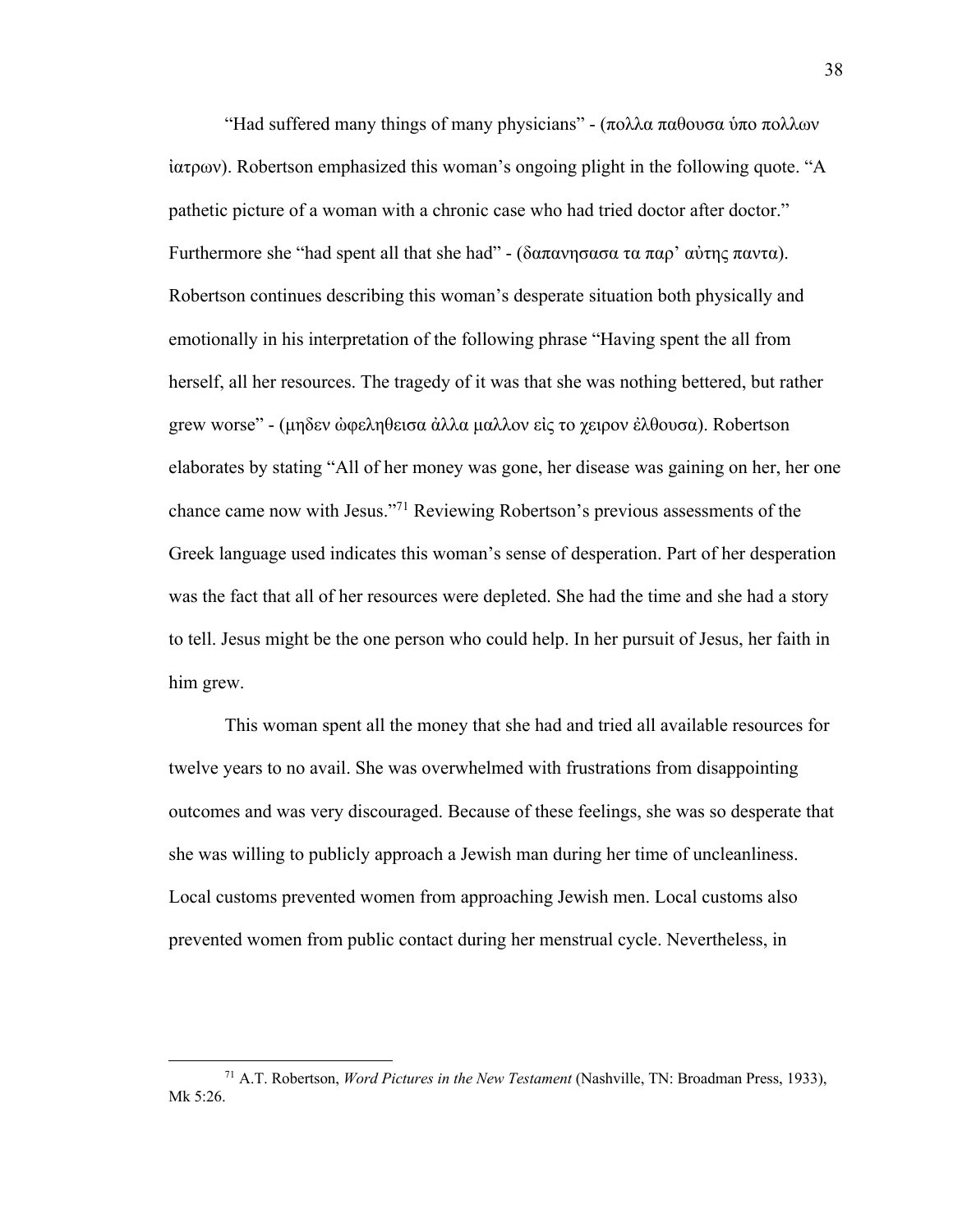desperation, she reached for Jesus' garment. She was ashamed to be seen in public in her present condition. This is the way she is credited with her ultimate expression of faith.

Robertson continues his analysis of Jesus' perspective with the following statement "she thought, perhaps, that the touch of Christ's garment would cure her without his knowing it, a foolish fancy, no doubt, but one due to her excessive timidity." Mark 5:27 Affirms the source of her faith her knowledge gained through hearing. "after hearing about Jesus" the hemorrhaging woman went to meet Him. She went with the expectation of being healed.

"She felt in her body" - (ἐγνω τῳ σωματι) … "I am healed" - (ἰαμαι Ἰαται). Robertson's examination of this phrase reveals the healing interaction between this woman and Jesus and is expressed in the aforementioned quotes. Robertson stated that "She knew the (translation of this) verb means she said to herself, (this verb) retains the perfect passive in the indirect discourse. It was a vivid moment of joy for her."<sup>72</sup> Summarizing Robertson's work reveals this woman knew based on the literal translation from English to Greek that she was healed permanently. Additionally, the passive tense of the verb reveals that the action happened to her. Physically this woman did nothing to heal herself, emotionally and spiritually she heard about Jesus' miracles and believed that Jesus was her last hope, that he possessed the power to produce miracles. The woman touched the garment that Jesus wore, she physically did not touch Jesus.

<sup>72</sup> A.T. Robertson, *Word Pictures in the New Testament* (Nashville, TN: Broadman Press, 1933), Mk 5:29.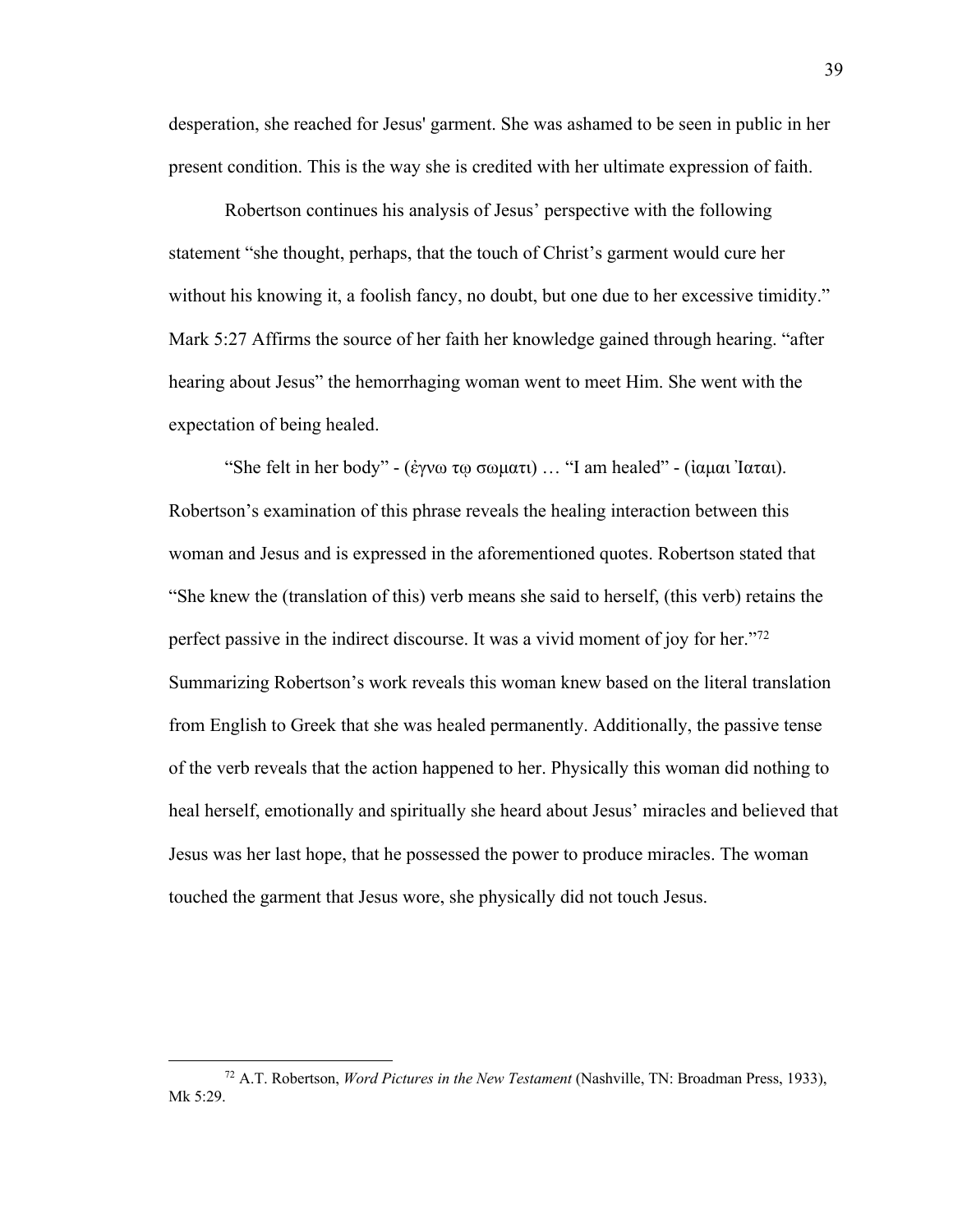"Jesus perceiving in himself the power from him go out" (την ἐξ αὐτου δυναμιν  $\dot{\epsilon}$ ξελθουσαν).<sup>73</sup> During the moment of healing, Jesus immediately acknowledges this healing transaction. Jesus felt power flow from himself to the desperate woman. This woman instantly felt better. "He looked round about" - (περιεβλέπετο). Richardson reflects on Jesus' acknowledgment in the following word study analysis. The verb used here is in the imperfect tense, meaning "He kept looking around for the woman, who had hidden in the crowd."74 Jesus the Son of God knew exactly what had happened and wanted her to publicly acknowledge her healing despite her potential embarrassment.

"Fearing and trembling, knowing" - (φοβηθεισα και τρεμουσα, εἰδυια). Robertson's interpretation states that "These participles vividly portray this woman who had tried to hide in the crowd. She had heard Christ's question and felt his gaze. She had to come and confess, for something "has happened" - (γεγονεν), to her."75 Robertson's interpretation indicates that the hemorrhaging woman was compelled to confess the healing transaction that just occurred.

"She fell down before him" (προσεπεσεν αύτω). That was the only proper attitude now for the woman when she realized that Jesus knew that she had touched him and that he had healed her. <sup>76</sup> Robertson's interpretation reveals that not only should the hemorrhaging woman confess but she had to confess with humility. All the truth ( $\pi\alpha\sigma\alpha v$ )

<sup>73</sup> A.T. Robertson, *Word Pictures in the New Testament* (Nashville, TN: Broadman Press, 1933), Mk 5:30.

<sup>74</sup> Marvin Richardson Vincent, *Word Studies in the New Testament*, vol. 1 (New York: Charles Scribner's Sons, 1887), 190.

<sup>75</sup> A.T. Robertson, *Word Pictures in the New Testament* (Nashville, TN: Broadman Press, 1933), Mk 5:33–34.

<sup>76</sup> A.T. Robertson, Mk 5:33.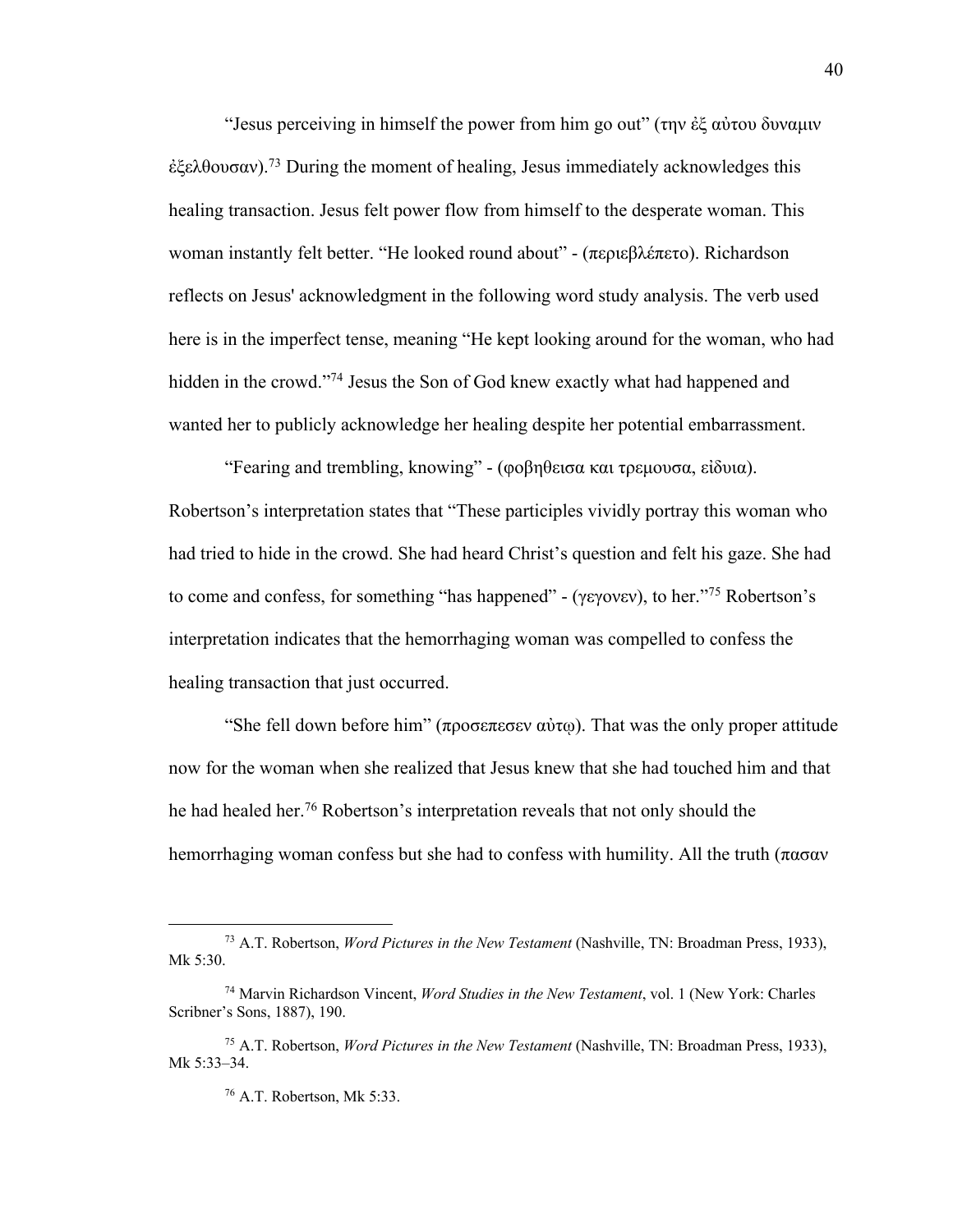την ἀληθειαν). "Secrecy was no longer possible. She told, "the pitiful tale of chronic misery."<sup>77</sup> This woman with the issue of blood tried to honor the local customs by being discreet but, Jesus wanted her to acknowledge her condition and healing publicly.

"Go in peace" - (ὑπαγε εἰς εἰρηνην). Robertson concludes this section of Mark chapter five with the following benediction statement. "Because of the woman's public confession, she found sympathy, healing, and pardon for her sins. Peace here may have more the idea of the Hebrew, health of body and soul.<sup>78</sup> So Jesus adds: "Be whole of thy plague" (ίσθι ύγιης άπο της μαστιγος σου). Continue whole and well.<sup>79</sup>

### **The Healing of Jairus Daughter**

In Mark 5:22 Jairus a Synagogue leader is introduced to the reader. He tried all the local doctors, the newest medicines to heal his young daughter to no avail. This passage of Scripture implies that Jairus became overwhelmed and desperate. He heard of the many miracles performed by Jesus and went to him to ask him to heal his young daughter. Jesus agreed to help unfortunately while Jesus and all of those crowded around him were returning to Jairus' home the hemorrhaging woman interrupted the journey. Once this woman was healed Jesus resumed His journey to Jairus' home. In the meantime, a messenger arrived and reported to Jairus that she had died and there was no need to bother Jesus anymore.

"Heard." (ἀκούσας). Richardson's analysis of the conversation between Jairus and the messenger is as follows: "The correct reading is (παρακούσας), which may be

<sup>77</sup> A.T. Robertson, Mk 5:33.

<sup>78</sup> A.T. Robertson, Mk 5:33.

<sup>79</sup> A.T. Robertson, Mk 5:34.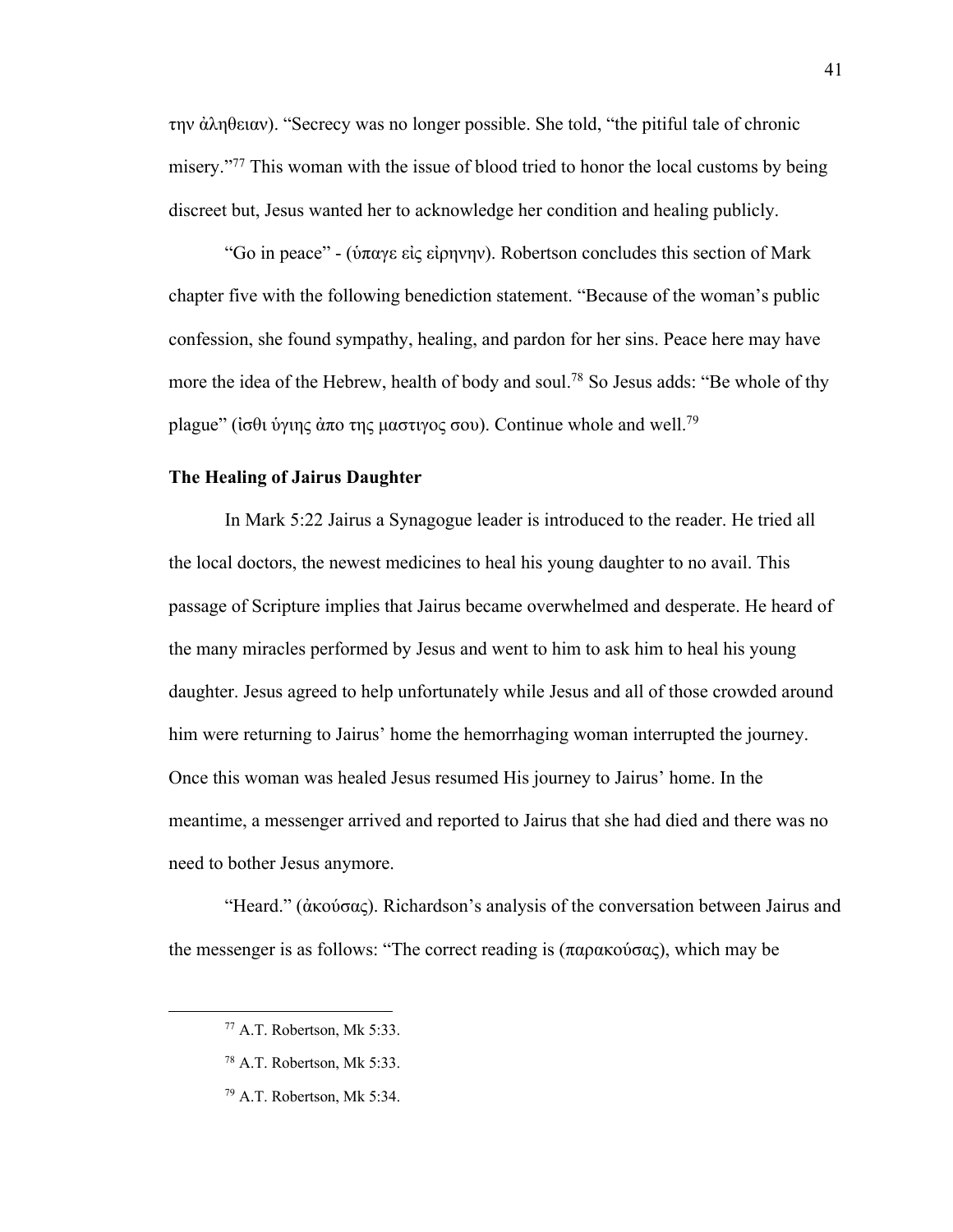rendered either not heeding, or overhearing, which, on the whole, seems the more natural. Disregarding would be more appropriate if the message had been addressed to Jesus himself, but it was addressed to the ruler. Jesus overheard it.<sup>80</sup> This is the same word that is used in the parallel narrative of Luke 8:50. The present participle, (λαλούμενον), being spoken, seems to fall in with this."81 Robertson also addressed Jesus' overhearing of this conversation. Their inference is: Jesus overheard the conversation but ignored their conclusion and continued his journey to Jairus' home. Upon arriving at Jairus's home Jesus discovered a chaotic environment. Many were grieving because of this little girl's death, while others were grieving in honor of local customs.

"Wailing greatly" - (ἀλαλαζοντας πολλα). Richardson defines "this word as a descriptive word of the hired mourners crying."82 Robertson affirms that this phrase relates to professional mourners and soldiers on entering battle cried ( $\text{αλαλα}$ ). These words depict the chaotic environment that Jesus found upon His arrival at Jairus' house.<sup>83</sup> "Make a tumult" **-** (θορυβεισθε). Middle voice. Jesus had dismissed one crowd (verse 37) but finds the house occupied by the hired mourners making bedlam (θορυβος) as if that showed grief with their ostentatious noise. 84

"And they laughed him to scorn" - (και κατεγελων). Robertson's interpretation reveals the cynicism of those in the house via the following statement. "They jeered at

<sup>80</sup> Marvin Richardson Vincent, *Word Studies in the New Testament*, vol. 1 (New York: Charles Scribner's Sons, 1887), 190–191.

<sup>81</sup> Richardson, 190–191.

<sup>82</sup> Richardson, 191.

<sup>83</sup> A.T. Robertson, *Word Pictures in the New Testament* (Nashville, TN: Broadman Press, 1933), Mk 5:38.

<sup>84</sup> A.T. Robertson, Mk 5:39.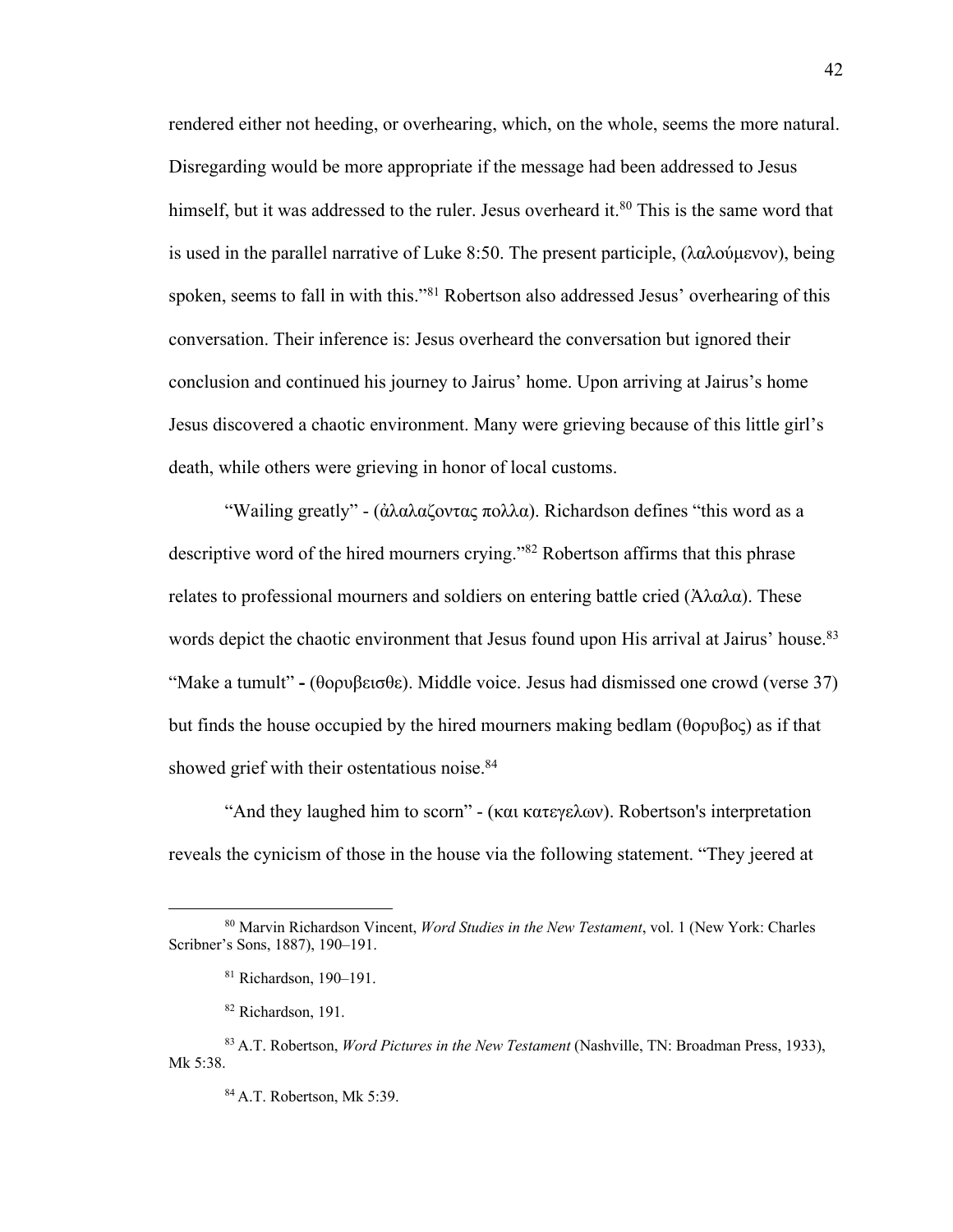him." They kept it up.<sup>85</sup> The same words (are used) in Matt. 9:24 and Luke 8:53. The loud laughter was ill-suited to the solemn occasion. Jesus on his part (αὐτος δε) took charge of the situation.<sup>86</sup> By putting out the professional mourners and supporting the parents.

"That no one should know this (ἱνα μηδεις γνοι τουτο). This is the third healing narrative and the second time that Jesus instructed the healed or care-seeker to not share how they were healed.

"given her to eat" - (δοθηναι αὐτῃ φαγειν). "Both Mark and Luke note that Jesus ordered food be given to the child" a sign of compassion demonstrated by a genuine caregiver, the Great Physician.87 Feeding the little girl is one of the signs indicating that she had overcome death. Similar to Jesus once he returned to his disciples after his death.

#### *Commentaries*

The final step of our Biblical reflection seeking a tenet for counseling methods that military chaplains can use to increase service members' spiritual resilience, is reviewing commentaries. Commentaries contain Bible scholar's comments and thoughts based on their interpretation of a passage of Scripture. They also provide the reader with additional background information. Many Bible scholars combine their comments into a comprehensive collection covering an entire book of the Bible or the Bible itself. Based on the research of various Bible scholars the researcher reviewed and assessed the intent of Mark 5 and how this chapter influences pastoral caregiving methods.

<sup>85</sup> A.T. Robertson, Mk 5:40.

<sup>86</sup> A.T. Robertson, Mk 5:40.

<sup>87</sup> A.T. Robertson, Mk 5:43.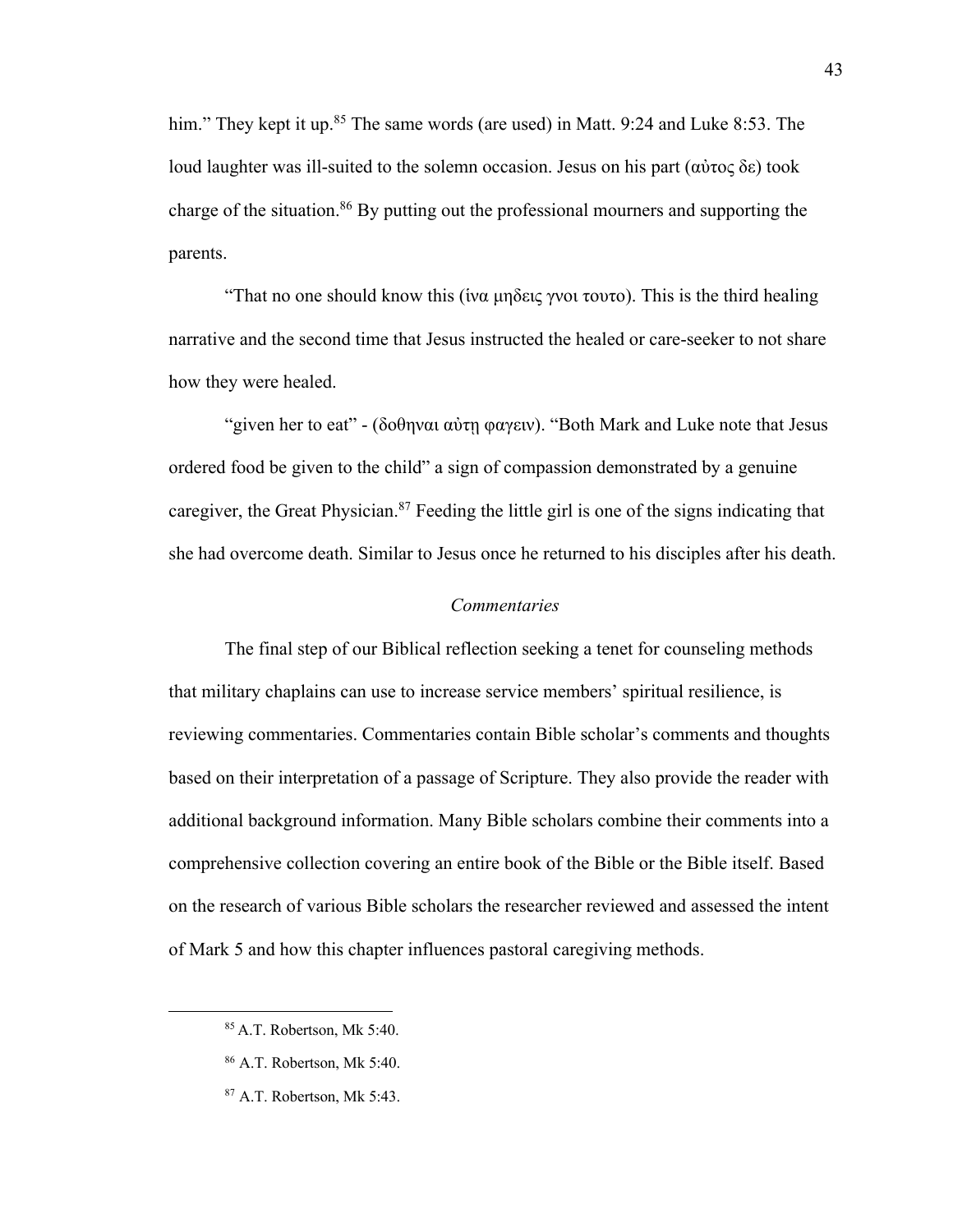### **The Healing of the Gerasene Demoniac Mark 5:1-20**

Cole discusses Gerasene demoniac's living conditions and the location where this miracle occurred in the following statement "The difficulty is that Gerasa was forty miles from the lake, and Gadara was only six miles away, but with a deep gorge in between. Mark does not say that the miracle took place in any of these towns, however, but only in the general area where they were situated."88 Cole further states that the location of this event is not exact. Church provides a vivid description of Gerasene demoniac's living condition in the following statement. "The Gerasene demoniac pictures the horror of life out of control: isolation, violence, painful cries, self-destructive behavior, and powerlessness of neighbors to intervene or heal. Only Jesus could confront the oppressive forces and leave him "sitting … dressed and in his right mind."<sup>89</sup>

Cole provides another viewpoint regarding the length of time that the demonpossessed man suffered and the intensity of his inner turmoil. "The demon-possessed man had been ill for a long time just like the hemorrhaging woman mentioned in verse 25. It was in the failure of all human methods that Jesus acted decisively."90 Cole expounds by discussing some of the medical treatments the Gerasene demoniac received. The chains were used to restrain or prevent him from hurting others with his uncontrollable behavior. Living in the tombs was a means of isolation to protect the demoniac and the residents.

<sup>88</sup> R. Alan Cole, *Mark: An Introduction and Commentary,* vol. 2, Tyndale New Testament Commentaries (Downers Grove, IL: InterVarsity Press, 1989), 158.

<sup>89</sup> Christopher L. Church, "Mark," in *Holman Concise Bible Commentary*, ed. David S. Dockery (Nashville, TN: Broadman & Holman Publishers, 1998), 433.

<sup>90</sup> R. Alan Cole, *Mark: An Introduction and Commentary*, vol. 2, *Tyndale New Testament Commentaries* (Downers Grove, IL: InterVarsity Press, 1989), 158.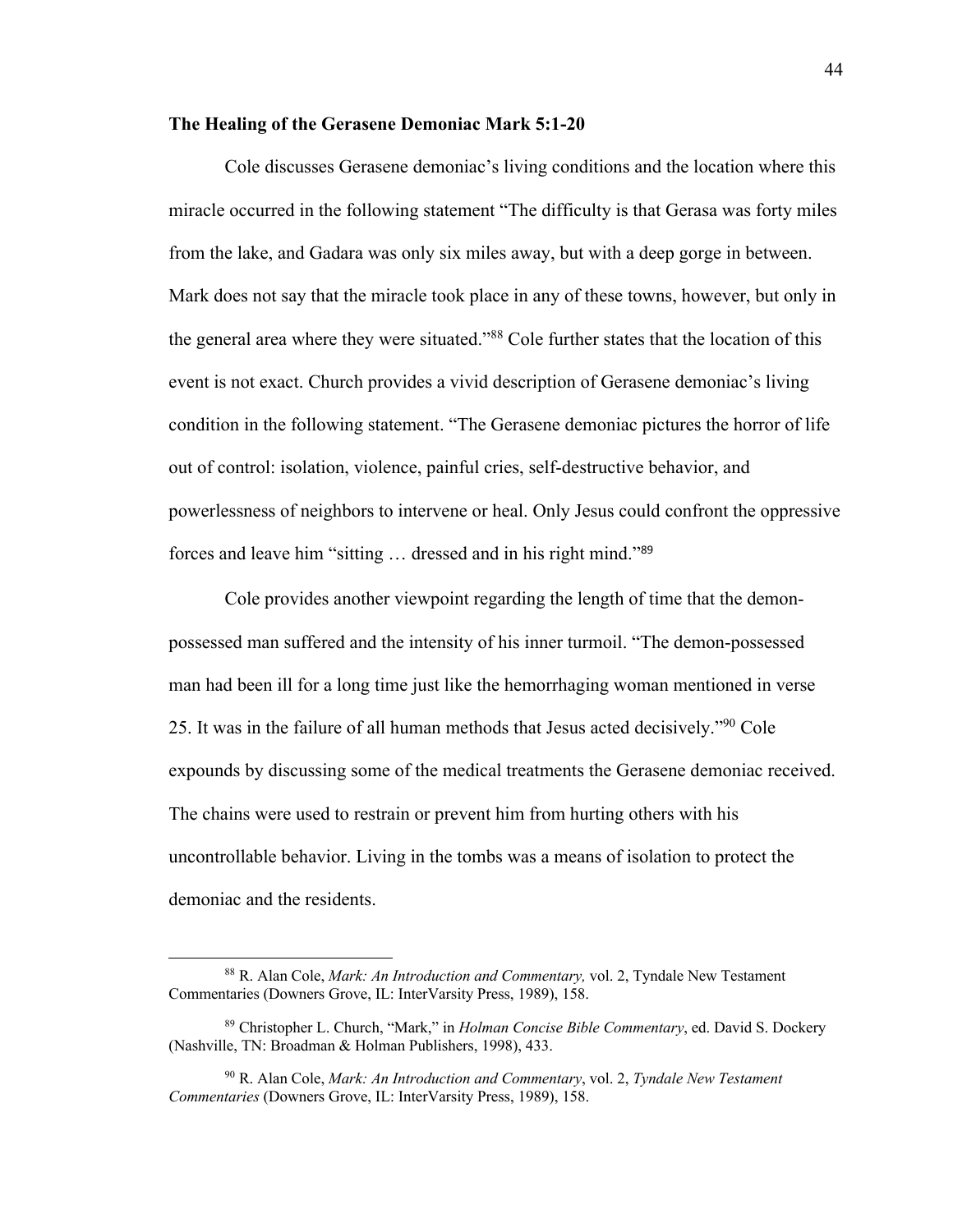Mark 5:6 narrates the moment when Jesus asked the man filled with evil spirits "what is your name?" The man filled with evil spirits response came from deep within his soul, from the spiritual infirmity "I am legion." His response demonstrated the intensity of torment caused by many evil spirits. "Usually, the account only mentions 'a demon'; 'seven demons' is a stage worse, seen in Mary Magdalene's case history (16:9). But this man is, by contrast, filled by a veritable army of militant demons."<sup>91</sup> Mark 5:15 "They came to Jesus and observed the man who had been demon-possessed sitting down, clothed and in his right mind, the very man who had had the "legion"; and they became frightened." The phrase "Being clothed and in his right mind" indicated that this man was healed when Jesus cast the many evil spirits into nearby swine.

The researcher's observation from the aforementioned commentaries is that healing occurred because of the interaction between Jesus, the caregiver, and the demoniac, the care-seeker. The Gerasene Demoniac physically wanted help. He left the tombs where he dwelt to meet Jesus. The one who represented his last hope. The spirits who oppressed this man wanted to survive beyond the impending exorcism. Mark 5:6-8 indicates the internal struggle that this man was enduring. He wanted help and the evil spirits who possessed him want to survive.

 $6$  Seeing Jesus from a distance, he ran up and bowed down before Him;  $7$  and shouting with a loud voice, he said, "What business do we have with each other, Jesus, Son of the Most High God? I implore You by God, do not torment me!" <sup>8</sup> For He had been saying to him, "Come out of the man, you unclean spirit!

This internal struggle between Gerasene's spiritual and physical being is similar to the struggle experienced by some service members. The challenge is creating a safe

<sup>&</sup>lt;sup>91</sup> R. Alan Cole, 160–161.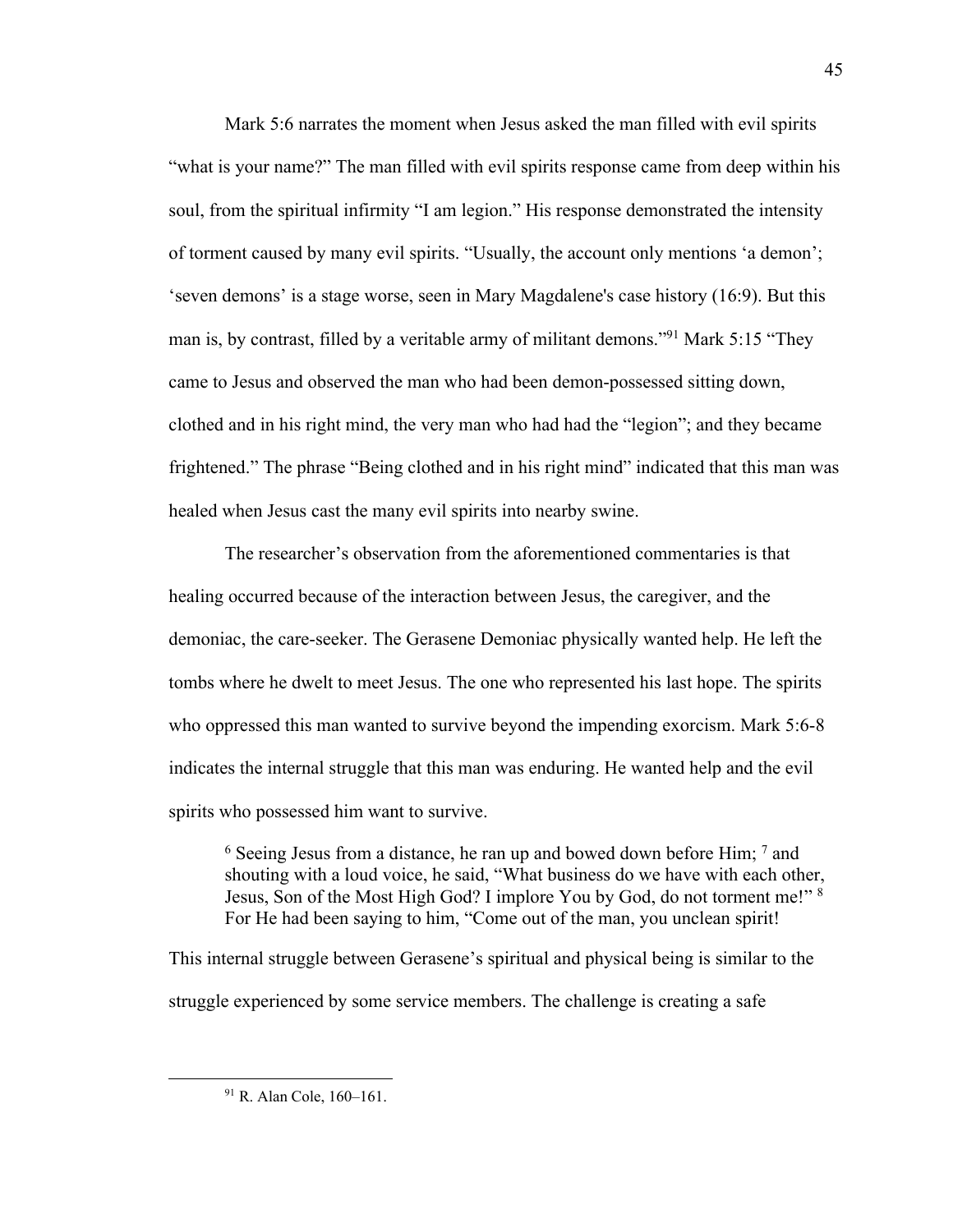environment where the service member can ask for help and identify who they were and whom they have become or share their story.

## **The Healing of the Hemorrhaging Woman Mark 5:25-34**

Rambo's article led the researcher to this passage of Scripture. Her goal was to illustrate the power of narrative therapy, yet she indicates that this woman needed to tell Jesus about her circumstances so that Jesus would know and heal her. The researcher sought to discover did Jesus know who touched him and did he desire a verbal affirmation? Cole's perspective is that Jesus knew who touched him and was asking a specific question to a specific person to complete the healing process. Jesus knew that the touch by the hemorrhaging woman healed her physically and he knew that the personal public profession would heal her emotionally. Cole draws his conclusion from the disciples' sarcastic response.

Here is yet another instance of the disciples' expostulation with Jesus for what they regarded as his unreasonableness: compare (Mark) 6:37 with its indignant 'shall we go and buy … and give it to them to eat?' But Jesus ignored the expostulation in both cases: for the meaning of his question was at once apparent to one hearer at least the woman herself  $(33).^{92}$ 

Cole detects the sarcasm of the disciples' response and perceives how Jesus ignored their sarcasm and looked directly at the hemorrhaging woman. This scenario implies that Jesus' question was rhetorical. It was an invitation for this woman to share her story.

Cole expounds on his conclusion by stating:

It was not enough to believe in her heart: she must as well confess with her mouth (Rom. 10:9). In front of all the crowd, she must confess, first her great need of healing, and then, the glad fact of her salvation. That is was a costly confession, we can tell from the words *in fear and trembling* (33). For a woman to speak in public before an Asian crowd, and above all to speak of such personal matters,

<sup>92</sup> R. Alan Cole, 164.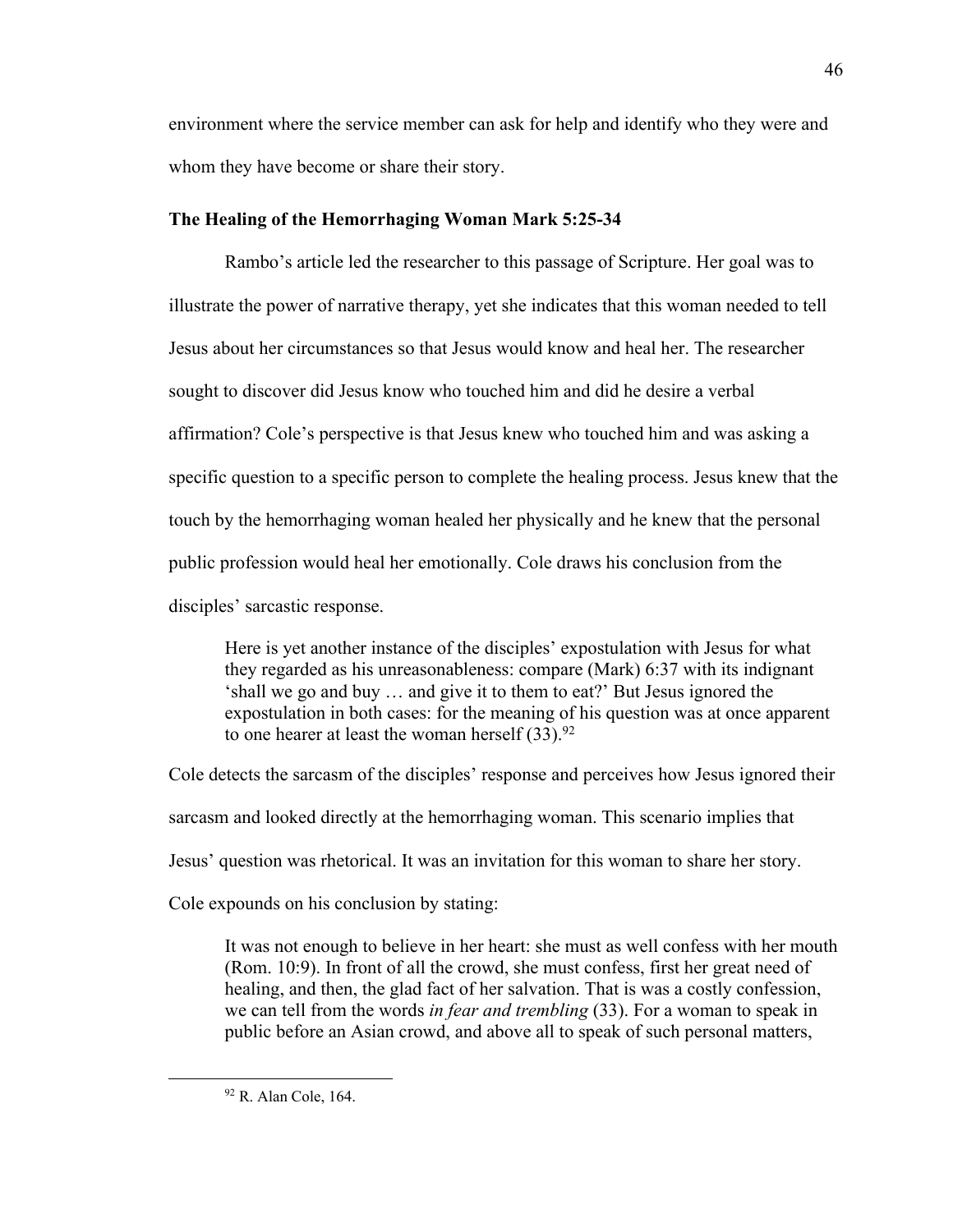would be very humbling for her, but humility is essential within the kingdom of  $God.<sup>93</sup>$ 

She had been already healed by her faith, but open confession brought her a word of confirmation from Jesus, and so a fuller understanding of her own recent experience. Confession brought to her not healing but assurance.<sup>94</sup>

The two previous quotes imply that there is power in a care-seeker's confidence to share their testimony or story. furthermore, these quotes indicate the power of one's faith in the healing process. The hemorrhaging woman had to believe in the person of Jesus and that he could heal her. Cole's comments affirm that her faith in the person of Jesus, as savior was crucial to her healing.

Local customs prevented women who were menstruating from being out in the community or coming into physical contact with anything that would be touched by a person, a man especially. Cole points out that "Jesus never hesitated to contract ritual defilement by touching a leaper, or blood, or the dead, precisely because his touch at once cleansed and revived, and thus, as a Jew would say, removed the 'mother of defilement', their term for the source of pollution."95

Jamieson and Fausset's commentary analyzed the conversation documented in Luke to answer the questions, did Jesus know who touched him, was Jesus seeking acknowledgment and public confession to affirm her healing? In response Jamieson and Fausset make the following statement based on Luke 8:46:

Yes, the multitude "*thronged* and *pressed* Him" —they *jostled against* Him, but all *involuntarily;* they were merely *carried along;* but one, one only—"a certain person—TOUCHED HIM," with the conscious, voluntary, dependent touch of faith,

<sup>93</sup> R. Alan Cole, 164.

<sup>94</sup> R. Alan Cole, 165.

<sup>95</sup> R. Alan Cole, 168.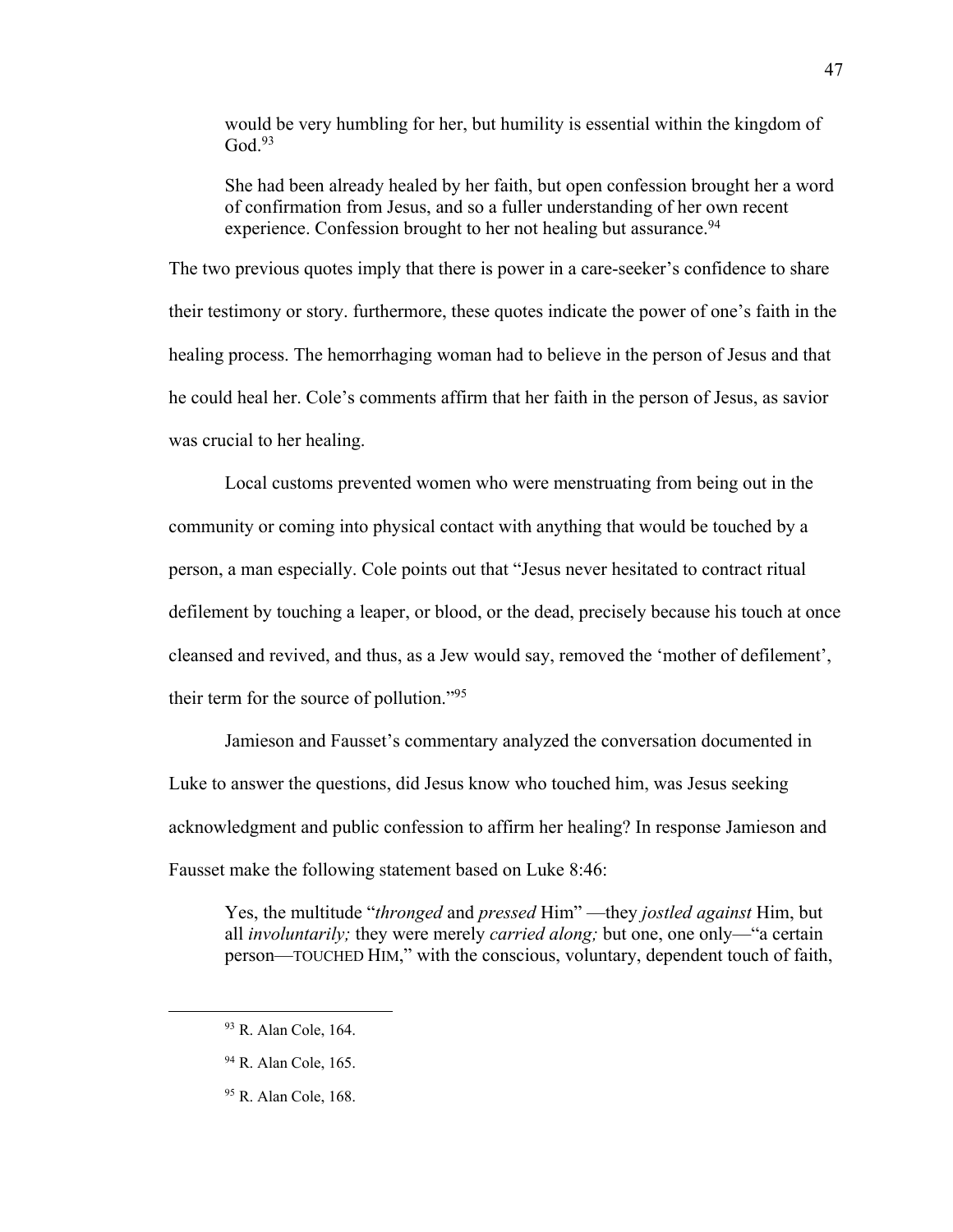reaching forth its hand expressly to have contact with Him. This and this only Jesus acknowledges and seeks out.<sup>96</sup>

The above Jamieson and Fausset's quote indicate that someone intentionally touched him, someone guided by their faith. They touched him on purpose. Plus, their touch allowed a healing virtue to flow from Jesus to this particular person.

# **The Healing of Jairus Daughter Mark 5:21-24, 35-42**

One of the details that Mark 5:22-23 elaborates on is how Jairus who was a Synagogue leader humbly approached Christ. Jamieson observed that most of the synagogue leaders did not believe in Jesus. <sup>97</sup> This point emphasizes the desperation that this father had to help heal his daughter. Jairus was going against, cultural traditions, his neighbors, and his peers. He demonstrated his humility and reverence by falling at Jesus' feet and begging for Jesus to heal his sick daughter.

Jairus approached and asked Jesus to heal his daughter, and while returning to heal his daughter the hemorrhaging woman interrupted this journey. This interruption must have frustrated Jairus, especially when told of the news of his daughter's death. Jesus works best in the face of despair. Cole is quoted as saying

Human despair was God's opportunity. Jesus had already been shown as Lord of nature; it was necessary that he here be shown as Lord of life and death. This was an important proof of Godhead, for it was supremely fitting that he, who had created life even before sin and death entered the world, should show himself Master of death and the grave.<sup>98</sup>

<sup>96</sup> Robert Jamieson, A. R. Fausset, and David Brown, *Commentary Critical and Explanatory on the Whole Bible*, vol. 2 (Oak Harbor, WA: Logos Research Systems, Inc., 1997), 72.

<sup>97</sup> Robert Jamieson, A. R. Fausset, and David Brown, *Commentary Critical and Explanatory on the Whole Bible*, vol. 2 (Oak Harbor, WA: Logos Research Systems, Inc., 1997), 71.

<sup>98</sup> R. Alan Cole, *Mark: An Introduction and Commentary*, vol. 2, *Tyndale New Testament Commentaries* (Downers Grove, IL: InterVarsity Press, 1989), 166.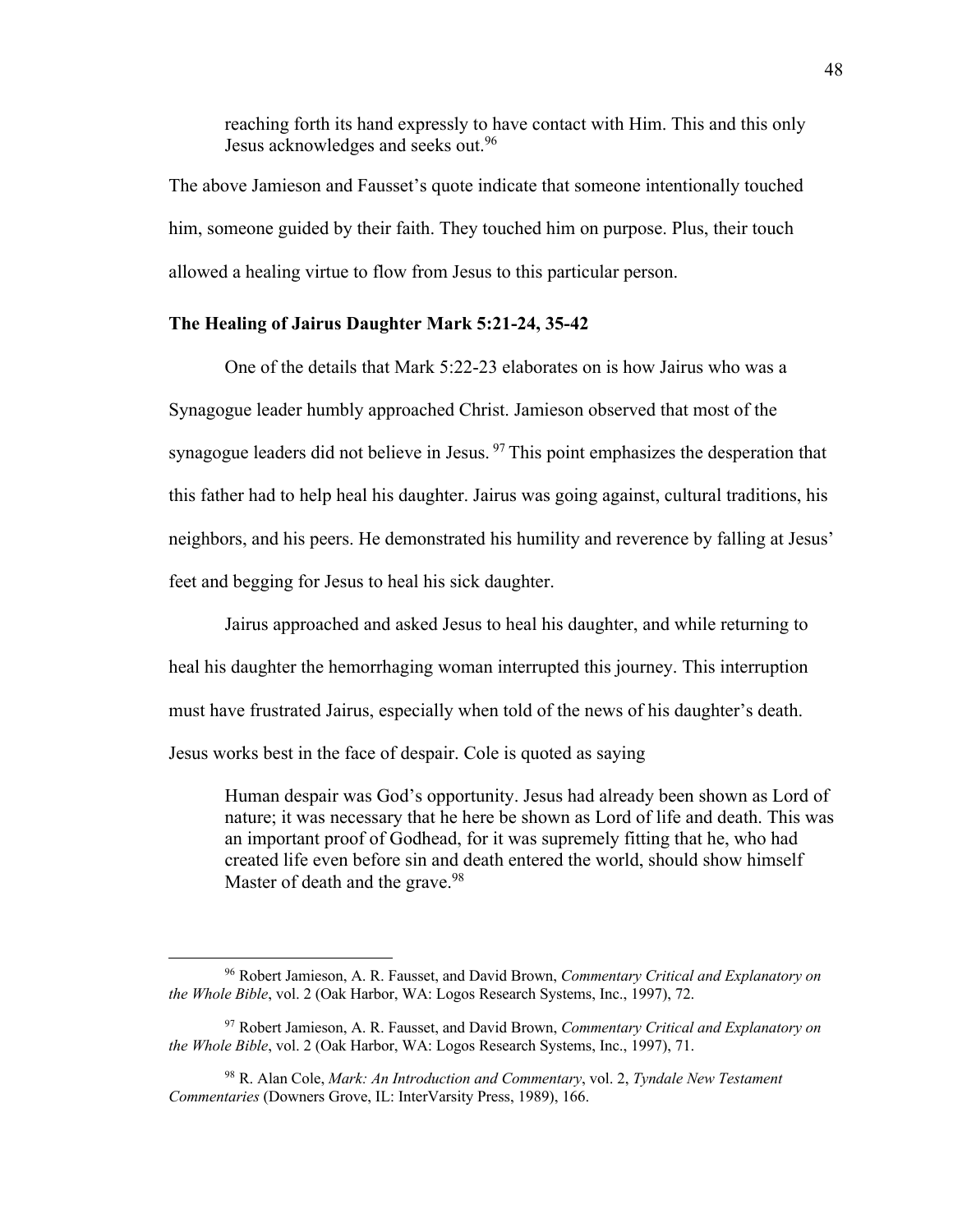This statement reminds the reader that Jesus is the lord of life and death. During this event, He demonstrates proof of this fact to all who gathered around Jairus' home. Cole's commentary discusses this miracle as "an important piece of preliminary evidence for his own resurrection: he who had already conquered death for others would one day burst its bonds himself."99 Since Jesus proves through this passage, that He is Lord over life and death. He confirms the basic tenet of the Christian faith that we must believe Jesus, died for our sins and rose on the third day. Cole and Jamieson both capture the lesson of faith that Jesus was trying to instill in Jairus and the many observant witnesses. In verse 36 Jesus overhearing the conversation between Jairus and the messenger, specifically encouraged Jairus to "not be afraid." In each of these narratives, Jesus' healing power was inspired by the care-seekers' faith.

## *Conclusion*

The researcher observed from the aforementioned biblical review of Jesus' interaction with three different care-seekers. Jesus provided access, created a positive and safe environment for a healing relationship to occur. Pastoral caregivers and chaplains can learn and apply Jesus' method of care to assist service members and increase their spiritual resilience.

The Gerasene demoniac represents many of our service members who are spirituality traumatized. Many times, these men and women need help but either look in the wrong place or don't know where to look for help. Nevertheless, when they interact with their unit chaplains, someone that they feel safe with or that projects a spiritual

<sup>49</sup>

<sup>99</sup> R. Alan Cole, 166.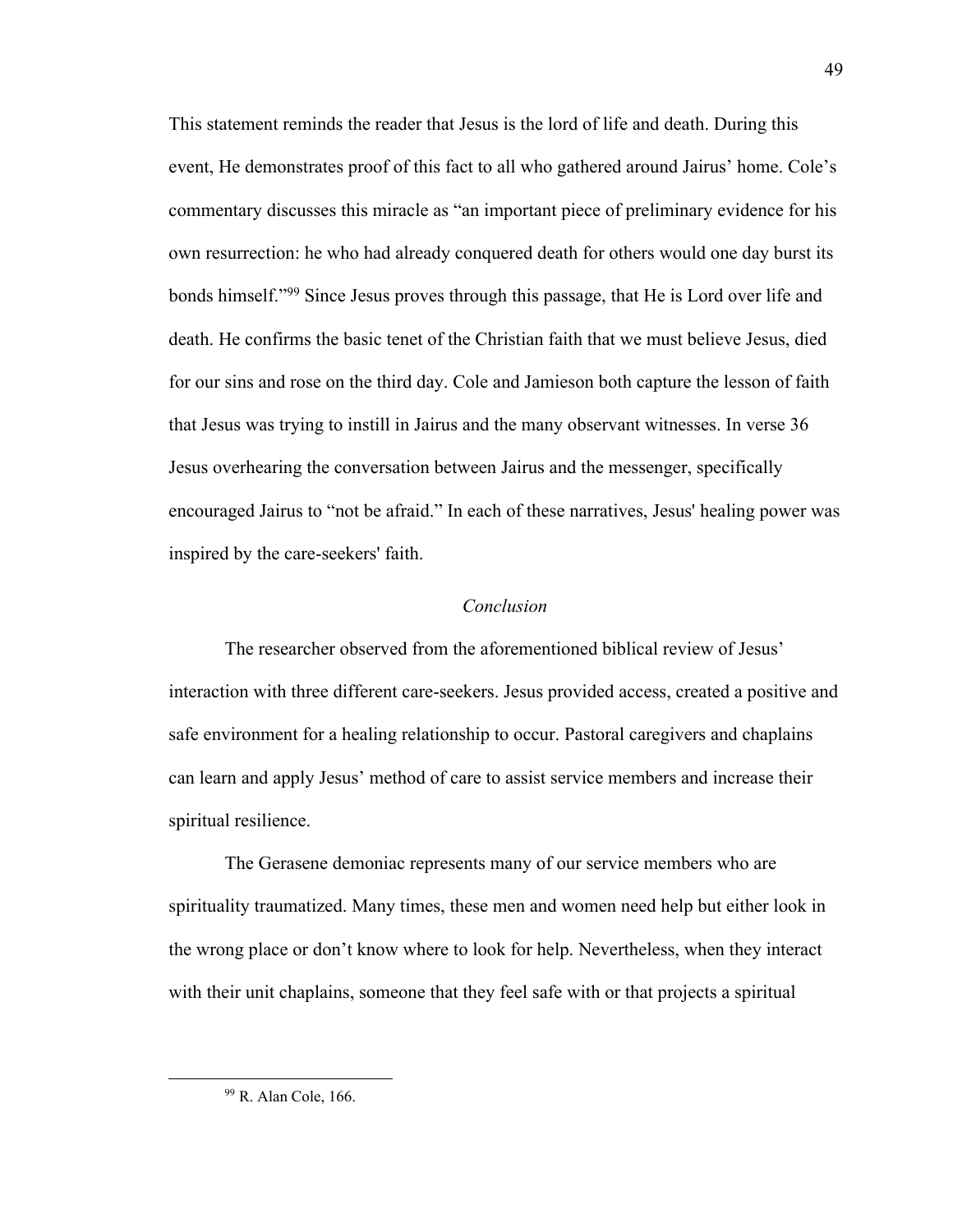presence will empower service members to reach out and seek help. The pastoral caregiver or chaplain can assist the service member with knowledge of spirituality and with knowledge of how their faith can counter some of the spiritual demons that they are experiencing.

The hemorrhaging woman represents many service members who are impacted by physical ailments. Through this woman's interaction with Jesus, her faith grew, and her faith healed her. Pastoral caregivers or chaplains can reproduce similar interactions when they engage and assist service members. The dialogue developed in a counseling session can help service members understand their faith and how to apply their faith for physical sustainment or healing.

Jairus represents the family members of military service members. These family members experience the same or related traumas and hardships along with their service members. Many times, they need a safe place to understand the spiritual or physical impact of enduring a deployment or reintegration after deployment. Pastoral caregivers or chaplains can facilitate the knowledge and awareness of incorporating one's faith practices to counter various spiritual and physical ailments they face. Pastoral caregivers should be able to help care-seekers find hope in understanding how their present story fits into God's overall narrative for their lives.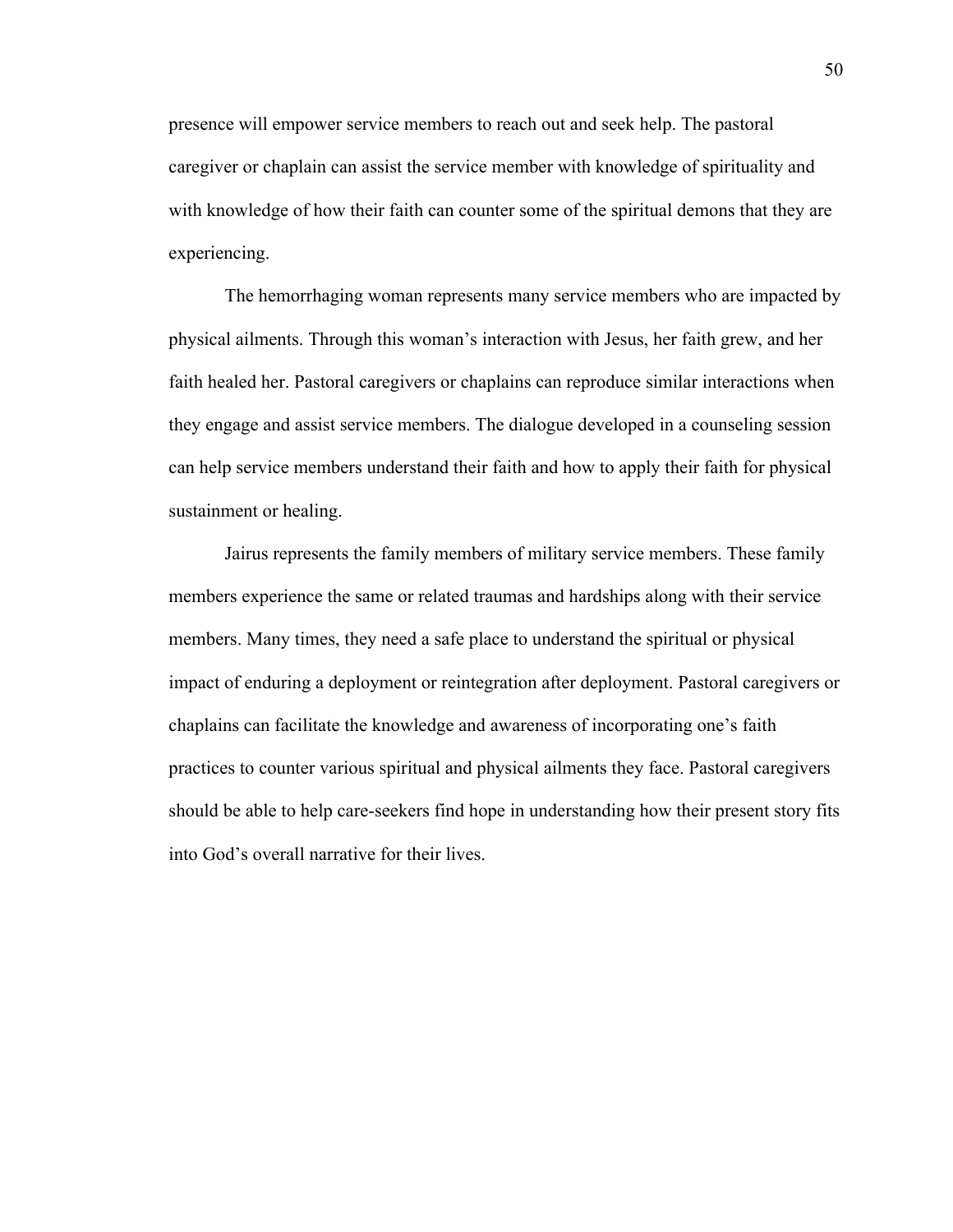#### CHAPTER THREE: LITERATURE REVIEW AND ANALYSIS

This chapter reviewed the literature of counseling methods used by behavioral health and pastoral counselors that cultivate the spiritual resilience of service members. This research project sought to discover relevant methods presently used by behavioral health, and pastoral caregivers that could be implemented by military chaplains. The knowledge gained from this research will empower military chaplains and equip them to cultivate the spiritual resilience of our nation's service members.

Karl Marlantes is one of our country's service members who wrote a book about his struggles as a combat Marine. This book revealed his need for emotional and spiritual support. As a young Marine, Karl served in Vietnam. He lived in horrific conditions and killed for his country. One evening, while resting at base camp his battalion chaplain approached him, shared some dirty jokes, and gave him a bottle of scotch as a means of emotional support and encouragement. What Karl wanted was spiritual guidance while he struggled with the life and death decisions that he made. He wanted someone that he could confide in, who could relate to his experiences, and who would not judge him while they listened to his story.

Karl's ability to share his story with a chaplain, in a safe environment, would permit him to sense some type of absolution and understanding of the impact of his decisions from a spiritual point of view. This interaction could have sustained him until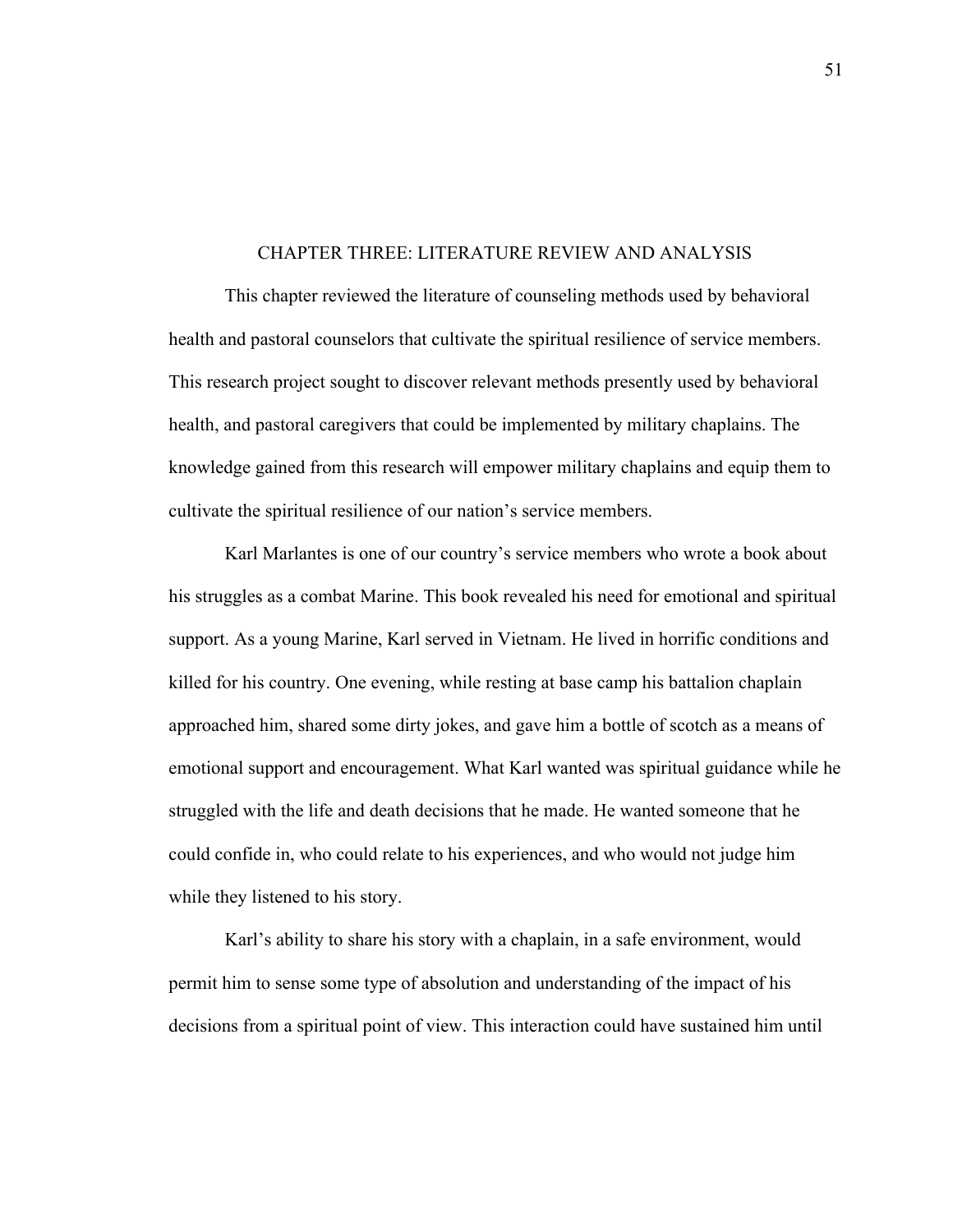his transfer home.<sup>100</sup> This book inspired the researcher to learn how to be a good chaplain. The type of chaplain that helps military personnel recover and re-integrate into a culture or community that does not understand the true military experience or sacrifice that they and their families make.

Wai-luen Kwok asserts that pastoral counselors, teachers, nurses, and other human service workers are embedded counselors that are trusted and readily sought out by people with emotional needs. He declares that having an understanding of a therapeutic counseling method narrows the gap between counseling professionals and pastoral caregivers.<sup>101</sup> The application of Kwok's thesis can empower military chaplains to close the professional gap between themselves and behavioral health professionals. The question arising from Kwok's thesis is: what is the best therapeutic counseling method for military chaplains to learn?

#### **The Value of Spiritual Relationships**

Beginning with the biblical literary review that generated a counseling philosophy of cultivating safe judgment-free relationships. All chaplains can employ this counseling philosophy based on their academic background. Additionally, this research reviewed literature to discover a counseling method from a clinical perspective that military chaplains can use to enhance service members' spiritual resilience after experiencing combat or emotional trauma.

<sup>100</sup> Karl Marlantes, *What It Is Like to Go to War* (New York Atlantic Monthly Press 2011), 6-7.

<sup>&</sup>lt;sup>101</sup> Wai-luen Kwok, "Narrative Therapy, Theology, and Relational Openness: Reconstructing the Connection Between Postmodern Therapy and Traditional Theology," *Journal of Psychology & Theology* 44, no. 3 (Fall 2016): 203.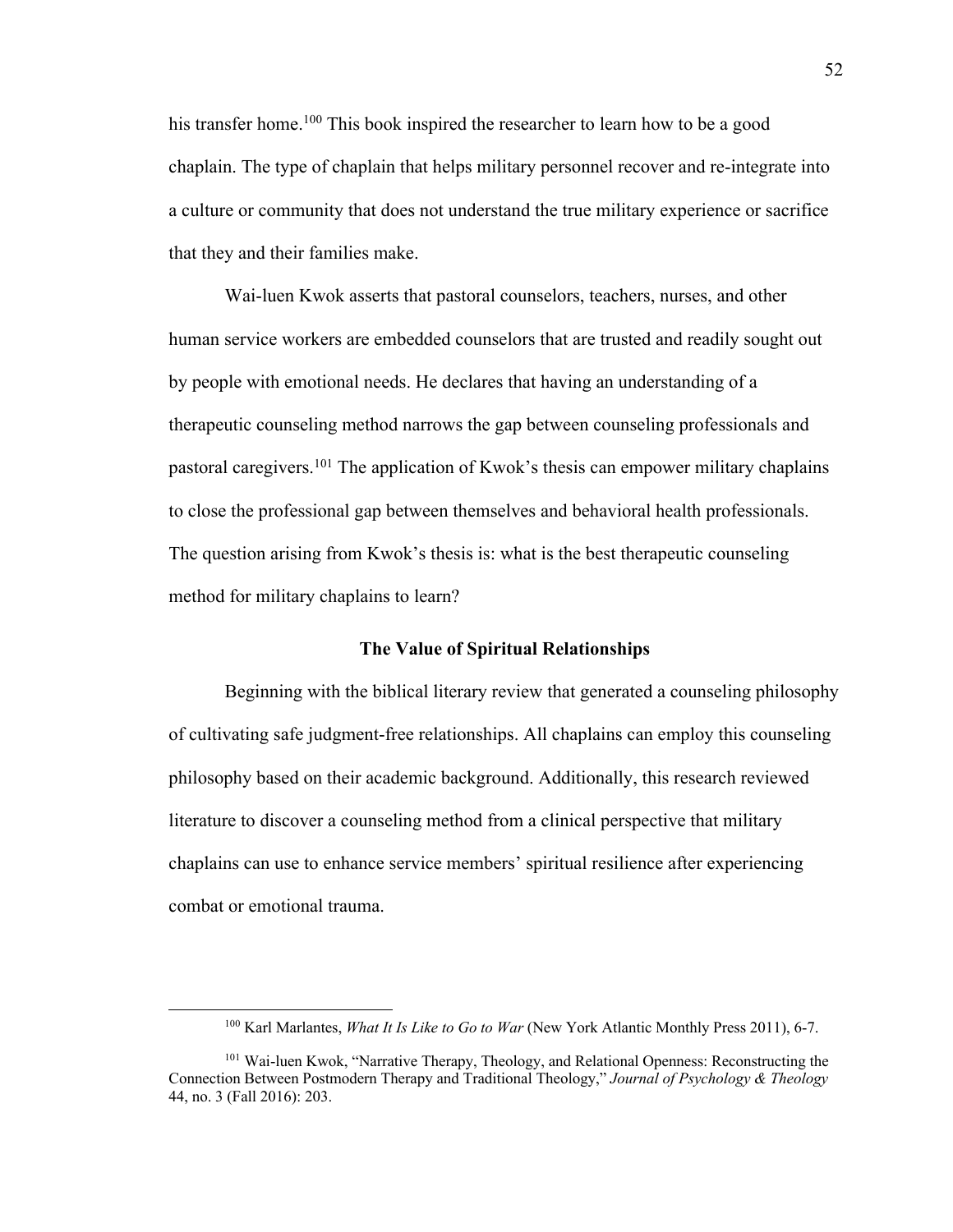In *What It is Like to Go to War*, Karl Marlantes shared his Vietnam War experiences and the pain that he carried with him most of his adult life. After many years of introspection, Marlantes concluded that sharing his experiences with someone who could empathize and understand without providing judgment could have facilitated a smoother and quicker journey from combat to home. This book helped readers visualize the pain experienced by service members who served in combat and the power of sharing one's story with another. Additionally, the author's story helped readers understand the power of safe nurturing relationships in the healing process of those who experience posttraumatic stress or combat.

Marlantes develops the metaphor of "returning home" to illustrate his physical journey home as well as his mental and emotional journey home. "Returning home" not only represents his ultimate physical destination but also a place where he could find peace, rest, and a sense of stability. Because the author did not have someone to share with or to witness his experiences, he had a slow and difficult time returning home.

Marlantes shared the value of making, establishing and maintaining a spiritual or religious foundation. Marlantes' goal was to "help young service members, and their leaders better handle the many psychological, moral, and spiritual stresses of combat."<sup>102</sup> He uses his personal experiences to emphasize the direct correlation of sharing one's experiences, and connecting with their faith, has on safely returning home psychologically, mentally and emotionally. The researcher links Marlantes' observations

<sup>102</sup> Karl Marlantes, *What It Is Like to Go to War* (New York: Atlantic Monthly Press 2011), preface.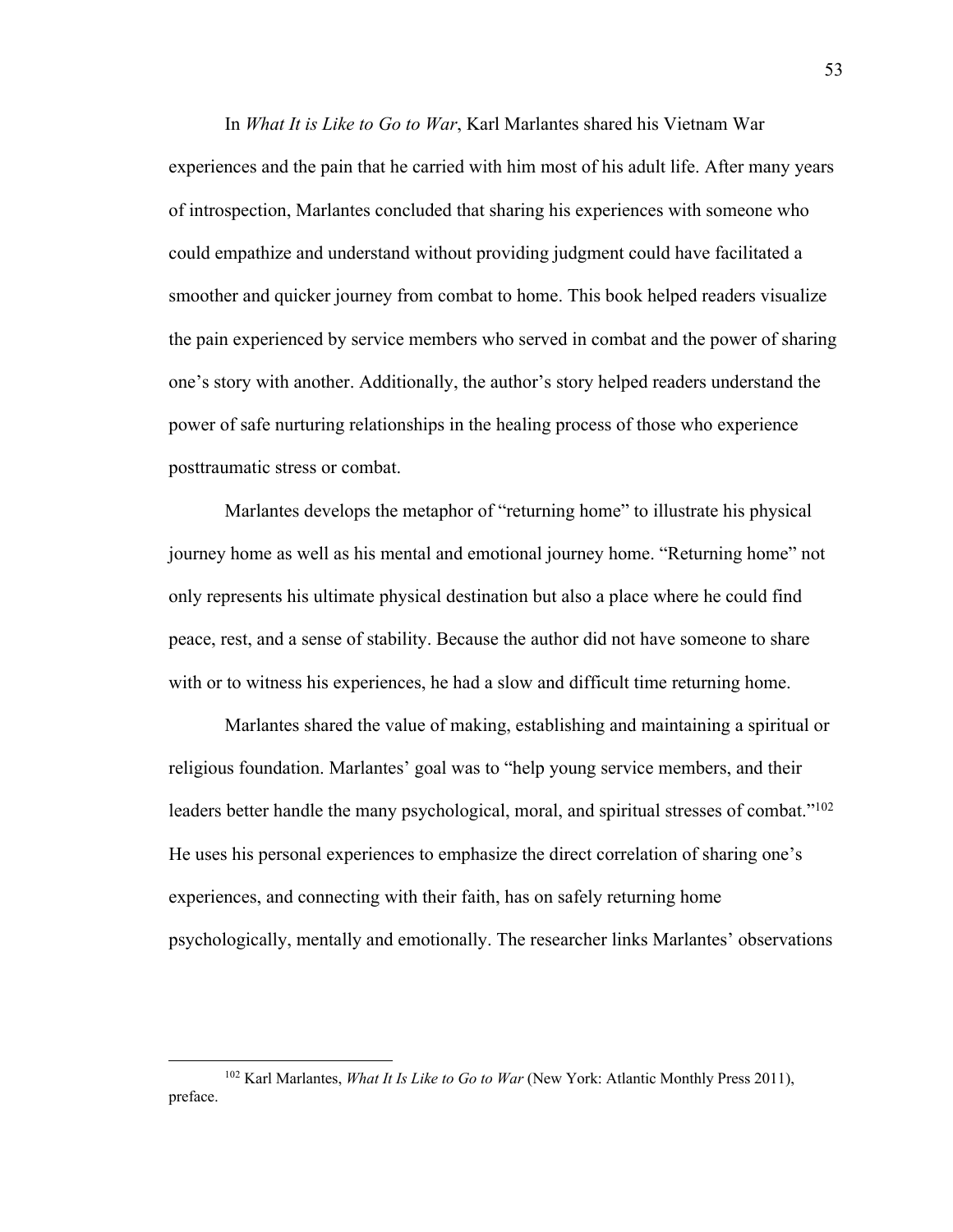to the attributes that chaplains can integrate into their pastoral counseling methods,

implemented to increase service members' spiritual resilience.

Kwok discusses the relational benefits obtained by utilizing narrative therapy from a theological perspective in his journal article. He asserted

The Gospel proclaims that individuals are not able to take responsibility and make a new self. Rather it is God's unconditional promises that make individuals into new selves. The Gospel is the alternative live narrative that brings the possibility of hope, joy, liberation, and empowerment. 103

The gospel provides us an assurance, that if individuals align their life narrative to God's prescribed life narrative, they will find their life purpose, sense of being and selfdiscovery through faith. These three assurances are the foundation of our faith and provide us with liberation or freedom from sin.

Kwok examined the concept that humans are created to be relational. We are to have relationships with God and each other. Our relationships give us accountability with one another and the freedom to share our story. Kwok's research states, "Christian narratives can be stories of liberation, restoration, reconciliation, and recreation. In this way, Christians can practice narrative therapy without becoming hyperindividualistic."104 The research shared in this article is readily applicable to this project. It emphasizes the importance of relationships to our wellbeing and the value of the gospel when applied to narrative therapy. There are other implications derived from this research. Christian relationships can facilitate a safe non-judgmental environment for sharing one's story. Also, sincere Christian empathy can facilitate a safe non-judgmental

<sup>103</sup> Wai-luen, Kwok, "Narrative Therapy, Theology, and Relational Openness: Reconstructing the Connection Between Postmodern Therapy and Traditional Theology," *Journal of Psychology & Theology* 44, no. 3 (Fall 2016): 209.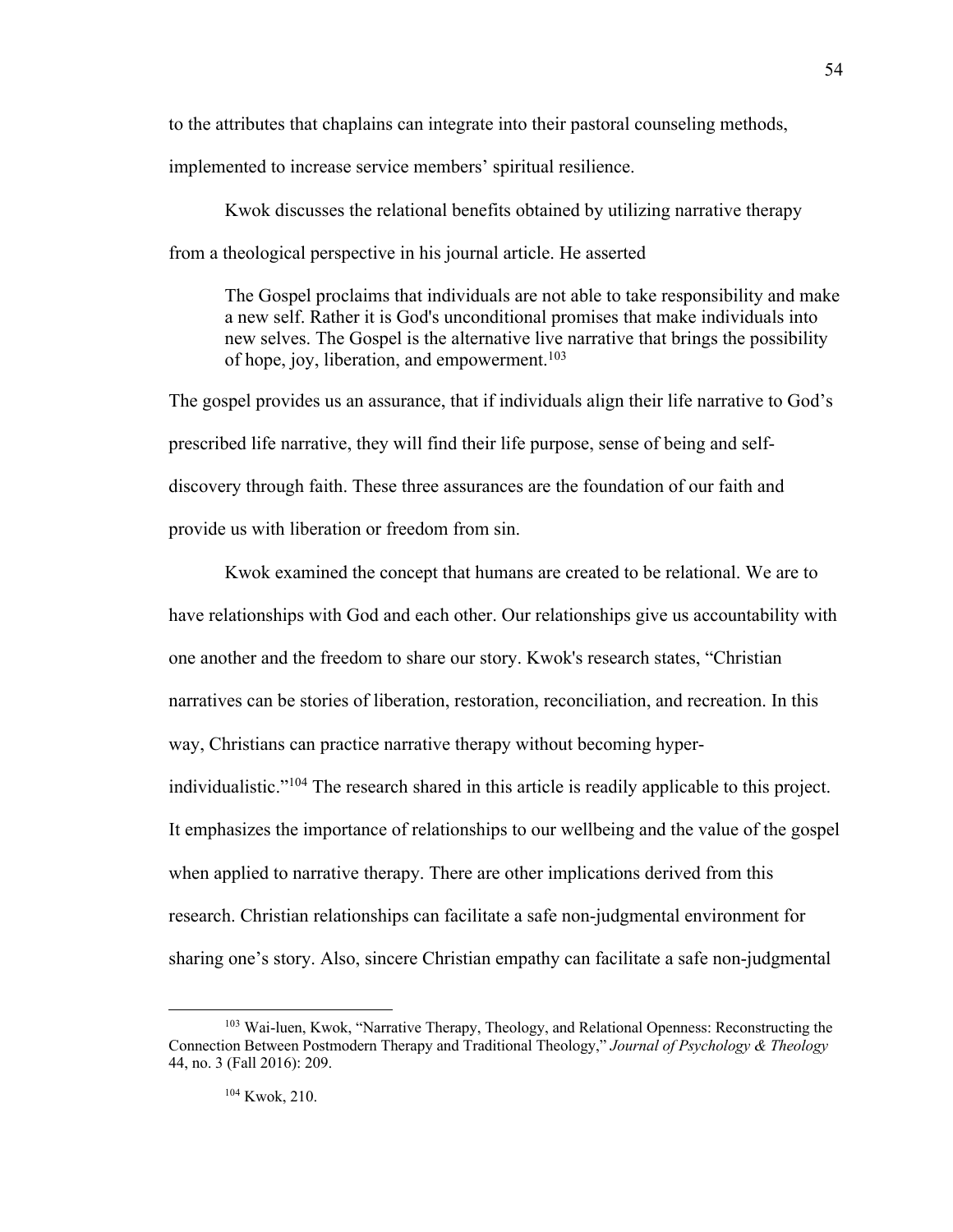environment where healthy communication can exist. Chaplains possess the theological knowledge to appropriately share the gospel with care-seekers. Additionally, chaplains possess the skills to cultivate safe relationships that offer protection from judgment.

Shelly Rambo's journal article, *Trauma and Faith,* provided insight into faith's role in the healing process of overcoming the symptoms of trauma.<sup>105</sup> This article focused on the conversation that occurred between Jesus and the hemorrhaging woman in Mark 5:25-34. This narrative demonstrates the power of one's faith in the healing of a woman who was hemorrhaging for twelve years. Rambo delineated and elaborated on the two basic dimensions of one's faith journey that Jesus used: "bodily faith" and "the witnessdimension."<sup>106</sup>

The processes that cultivate these two dimensions of faith are highlighted by Rambo. Bodily faith is best exhibited by touch and physical presence. The care-seeker must connect with or feel safe enough to reach out to the caregiver who will, in turn, reach back to the care-seeker with the appropriate empathy. Depending on the careseeker's emotional state and the trauma to which they are overcoming: the caregiver will discern if and when physical touch is appropriate. Nevertheless, the caregiver can always provide a safe and respectful environment in which the care-seeker can embrace and accept the care that they are receiving.

The witness-dimension is best exhibited through verbal sharing of one's experience and emotional condition. During the witness-dimension, the caregiver must hear and internalize the care-seeker's story to the degree that the care-seeker feels the

<sup>&</sup>lt;sup>105</sup> Shelly Rambo, "Trauma and Faith: Reading the Narrative of the Hemorrhaging Woman," *International Journal of Practical Theology* 13, no. 2 (2009): 233-257.

<sup>106</sup> Rambo, 240.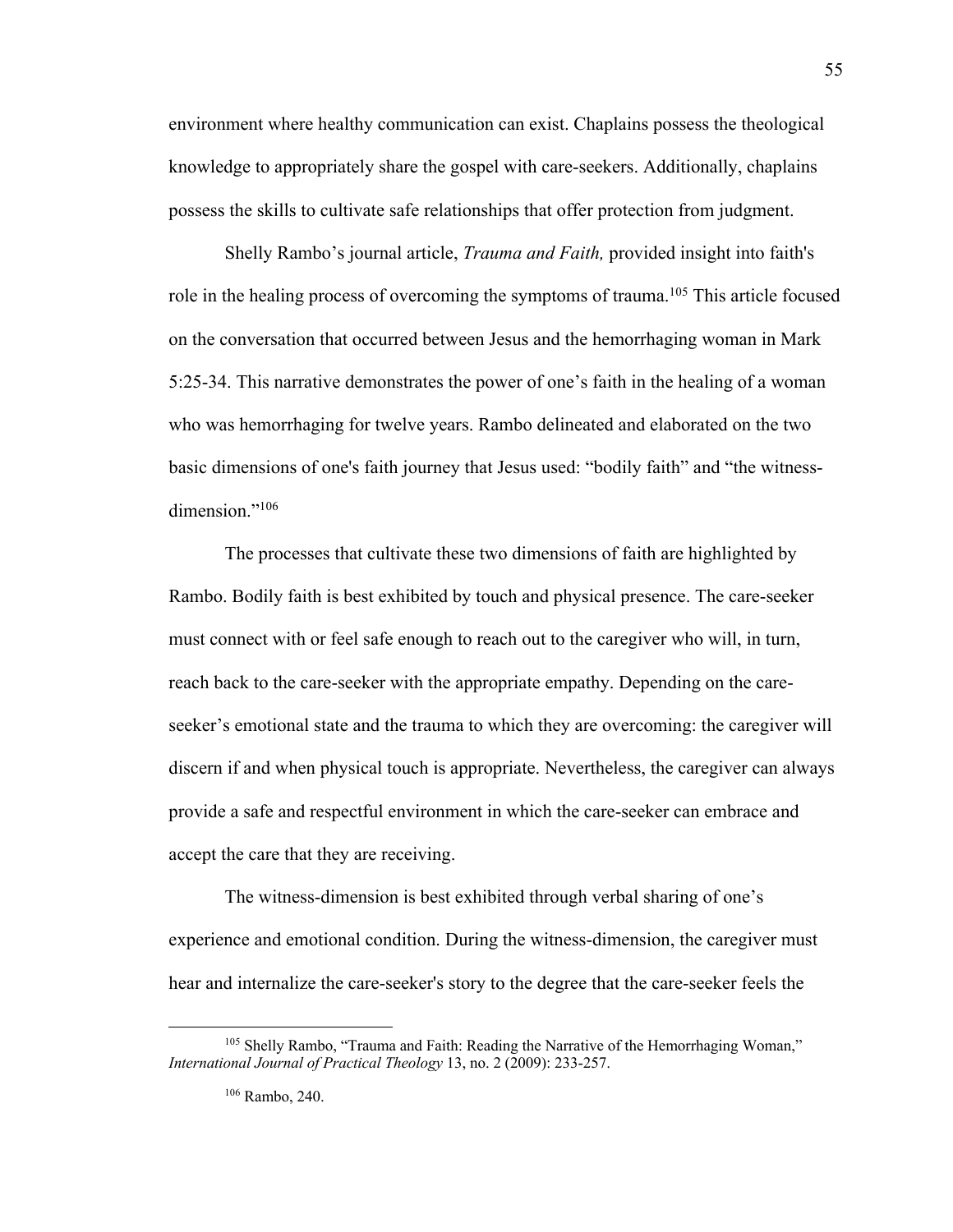caregiver has become a co-witness to the care-seeker's story. During this phase, the caregiver should connect emotionally with the care-seeker through active listening.

One way to incorporate these elements into a safe counseling methodology is through narrative therapy counseling. The narrative therapy counseling method integrates the telling of one's faith journey or personal story before a trauma occurred with reflection and the retelling of their story. This process can produce healing and increased spiritual resilience. Likewise, cultivating the bodily dimension of faith or physical presence leading to a safe physical relationship between caregiver and care-seeker allows them to share their story candidly or in totality.

After reading this article the researcher concluded that chaplains can utilize and incorporate the bodily and the witness-dimensions of faith into their pastoral counseling methodology. Chaplains who are aware of these dimensions and who integrate these methods into their care plan will help their care-seekers understand their sense of being and belonging. One's sense of being and belonging are key elements of spirituality. Allowing a care-seeker to acknowledge and understand their sense of being and belonging will help them grow spiritually.

Sung Joon Jang wrote an article that correlates existential spirituality, religiosity, and anxiety-related disorders.<sup>107</sup> In this article, he defined each of the aforementioned elements. Knowledge of these definitions helps caregivers evaluate a care-seeker's spirituality and religiosity predisposition for dealing with distress. This knowledge allows

<sup>&</sup>lt;sup>107</sup> Sung Joon Jang, "Existential Spirituality, Religiosity, and Symptoms of Anxiety-Related Disorders: A Study of Belief in Ultimate Truth and Meaning in Life," *Journal of Psychology and Theology* 44, no 3 (2016): 213 – 229.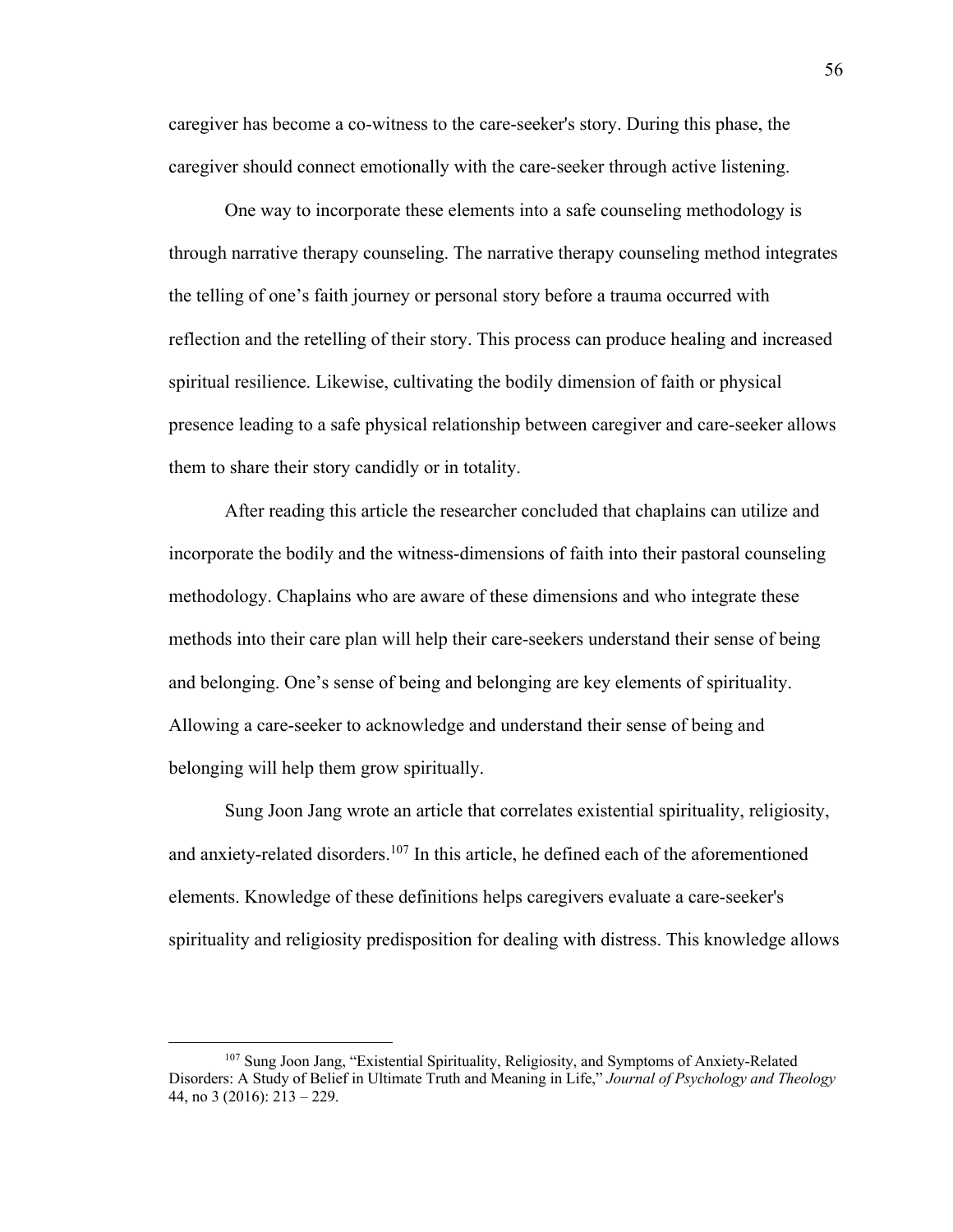a caregiver, especially a chaplain to assist a care-seeker in making a connection with their spirituality, and religiosity from their distress.

Jang's research provided a deeper understanding of the distinction between spirituality and religion. He defines spirituality "as an individual's belief in ultimate truth and meaning in life." Within his definition, Jang emphasizes the power and necessity of belief. Belief is the core of existential spirituality.<sup>108</sup> The various situations encountered in one's life allow them to struggle with their ultimate truth or ultimate meaning. Marlantes' book captures his struggle with ultimate truth and meaning on the battlefield and the impact of his struggle on his life beyond his military service. His story parallels the personal stories of many military service members today. Marlantes wanted help in understanding and resolving his spiritual struggles. He wanted to share his struggle in a safe and nonjudgmental environment. Kwok's research provides the solution to Marlantes and many other military service members' need to share their stories. Narrative therapy is a relational counseling methodology that allows one to share their story in a safe nonjudgmental environment. Additionally, narrative therapy allows one to gain understanding and control of the spiritual and emotional influences that hinder one's spiritual resilience. Jang's, Marlantes', Rambo's and Kwok's works reveal the value of spiritual relationships on the spiritual resilience of military service members.

# **Current Clinical Practices**

The search for a counseling method that is beneficial to service members and appropriate for military chaplains to use requires some knowledge of therapy and

<sup>108</sup> Sung Joon Jang, "Existential Spirituality, Religiosity, and Symptoms of Anxiety-Related Disorders: A Study of Belief in Ultimate Truth and Meaning in Life," *Journal of Psychology and Theology* 44, no 3 (2016): 213-214.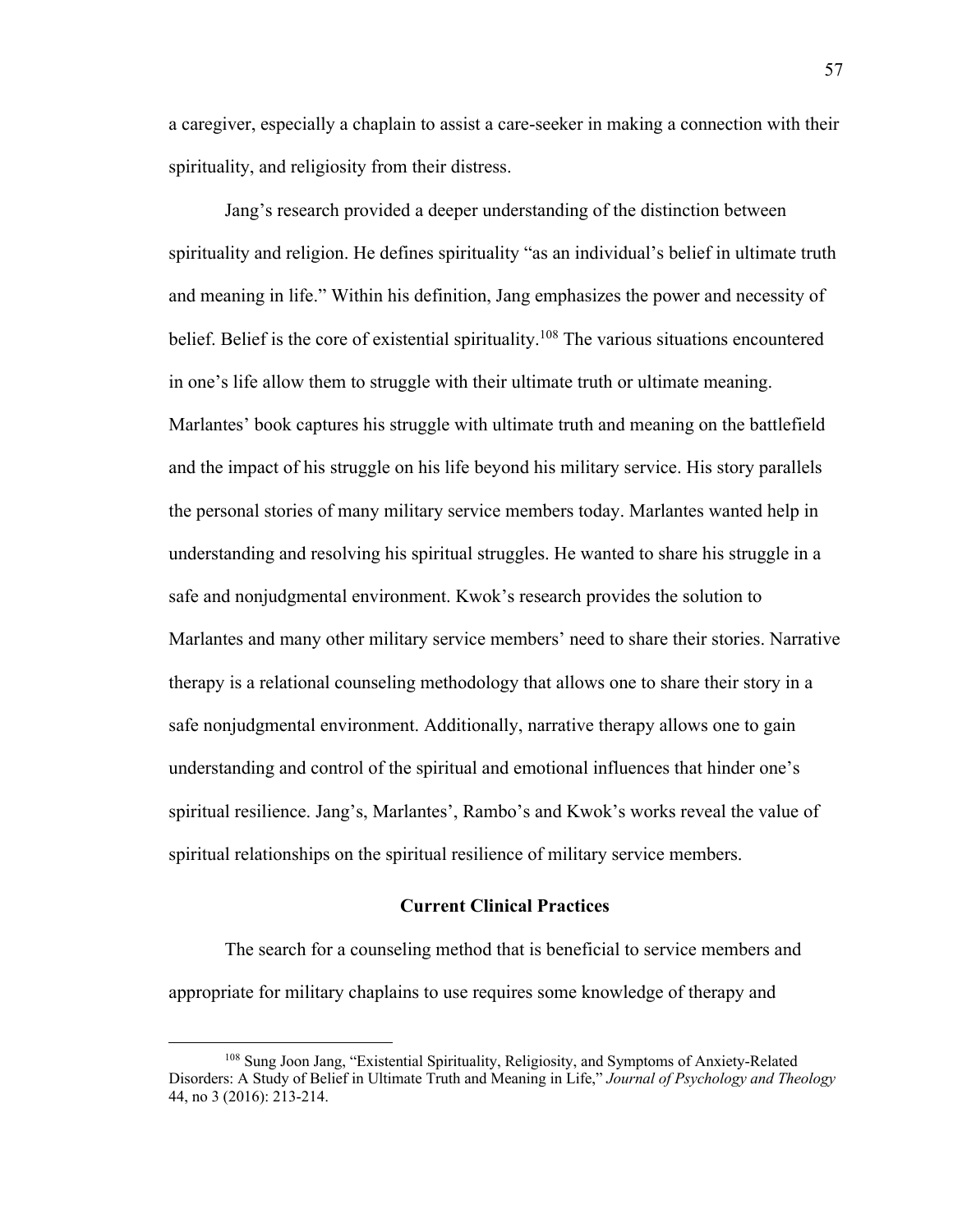counseling. "Therapy and counseling can be seen as the art of helping people overcome their problems and, more positively helping them grow in mental, emotional and spiritual health."<sup>109</sup> Paul Meier and his co-authors define the difference between psychotherapy and counseling.

Psychotherapy: is often used to describe the process of helping people who have severe problems…Psychotic disorders and other major psychological problems require intensive treatment by professionals who have spent many years learning to deal specifically with those problems. Counseling, on the other hand, is a more general term referring to the process of helping people with more common problems such as marriage and family difficulties. Counselors may have many years of training as therapists, but they are less likely to be oriented toward severe mental disorders.<sup>110</sup>

Based on Meier and his co-authors' definition of counseling and therapy, military

chaplains and pastoral caregivers are counselors, not therapists. They assess and advise

service members who are experiencing everyday difficulties or problems that are external

to themselves.

# **Psychotherapy**

The use of the Meier and his co-authors' introductory psychology and counseling

textbook provided an understanding of the wide range of treatment methods that fall

under the umbrella of psychotherapy. They state that psychotherapy is

The oldest recognized systematic approach to explaining and treating psychological problems is classical psychoanalysis." Modern psychoanalytic theory is derived from Dr. Sigmund Freud's research conducted in 1933. Freud's theory places major emphasis on the role of the unconscious and of dynamic forces in mental functioning. For Freud, the goal of treatment is to come to

<sup>109</sup> Paul D Meier, Frank B. Minirth, Frank D. Wichern, Donald E. Ratcliff, *Introduction to Psychology and Counseling: Christian Perspectives and Applications* (Grand Rapids MI: Baker books 1991), 297.

<sup>110</sup> Meier, Minirth, Wichern, and Ratcliff, 297.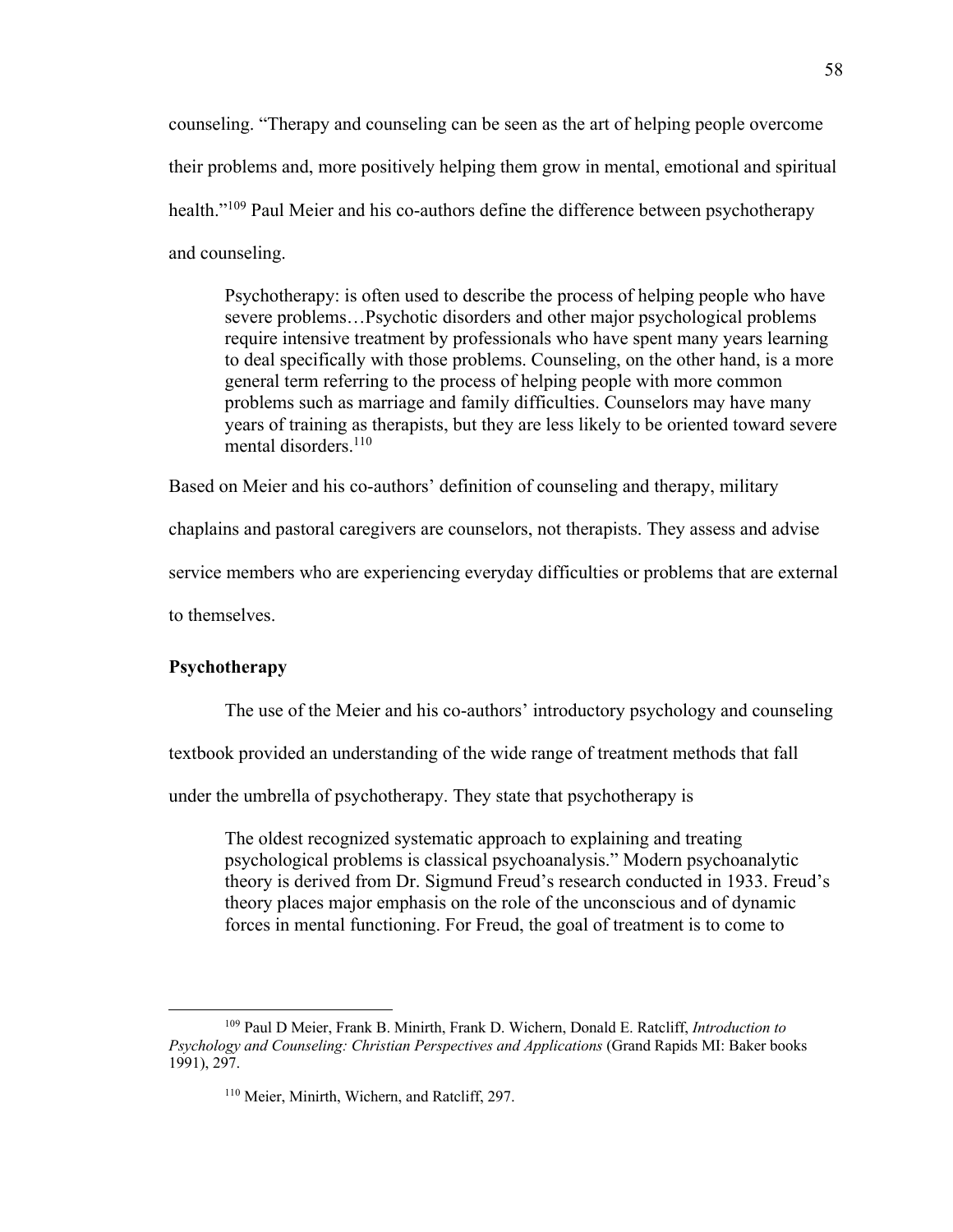understand the role of the unconscious mind in current problems. By gaining insight into the unconscious, the individual becomes better able to face reality.<sup>111</sup>

This definition helps the reader understand why therapists need to complete years of specialized training and education. Freud's theory seeks to understand one's unconscious mind and the impact of one's unconscious mind on present behavior or situations.

Joshua Gerow states and confirms in his introductory textbook, that

psychoanalysis is based on several assumptions, most of them having to do with the nature of conflict and the unconscious mind. For Freud, one's life is often a struggle to resolve conflicts between naturally opposing forces: instincts for life and instincts for death. The best way to eliminate anxiety is to enter the unconscious, identify the nature of the repressed, anxiety-producing conflicts, bring them into the open and resolve them as best as possible. 112

Meier and his co-authors recall the stereotypical method of identifying repressed anxiety-producing conflicts and resolving them in the following description.

Treatment using classical psychoanalysis usually requires a patient to lie on a couch facing away from the therapist while therapist and patient, using several techniques, or attempts to uncover subconscious conflicts. The patient is asked to talk about what he or she wishes, including memories and feelings. The therapist then asks their patients for their thoughts, fantasies and feelings associated with the problem or material discussed.

<sup>&</sup>lt;sup>111</sup> Meier, Minirth, Wichern, and Ratcliff, 301.

<sup>112</sup> Josh R. Gerow, *Essentials of Psychology: Concepts and Applications* (New York: HarperCollins College Publishers, 1993), 439- 442.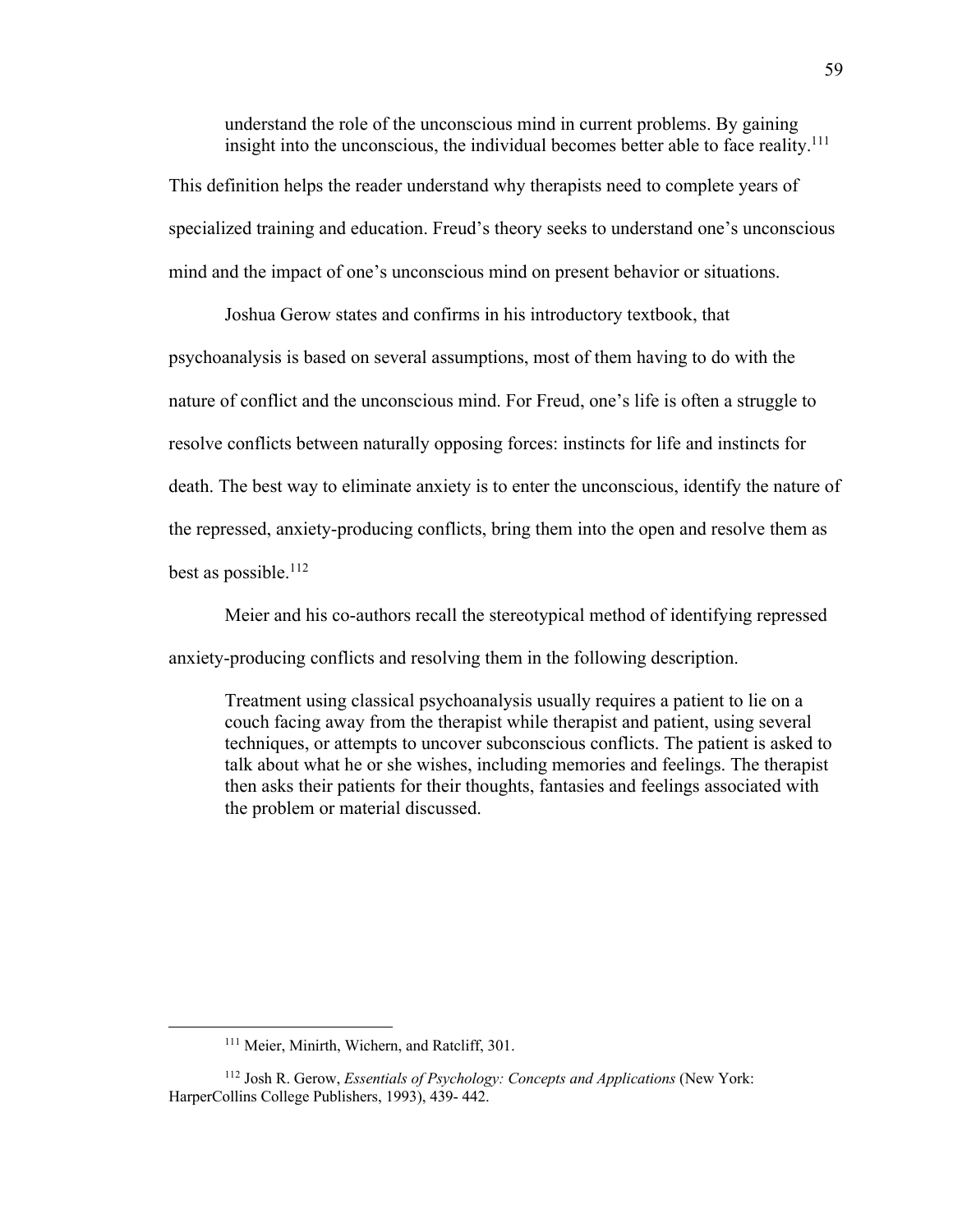These thoughts or associations are better known as "free association".<sup>113</sup> An astute therapist can use these responses to facilitate the patient's understanding of their unconscious feelings. $114$ 

Examination of the psychotherapy model described by Meier and his co-authors demonstrates how the care-seeker and caregiver must establish a trusting relationship to share the various feeling and memories that facilitate open and honest discussions. Meier and his co-authors state: "Psychoanalytic theory states that as patients experience acceptance from the analyst they accept and love themselves more and hence, with a growing self-tolerance their defenses against subconscious conflict diminish."115

The use of Meier introductory psychology and counseling textbook revealed the various categories of psychological disorders along with the appropriate methods of treatment and counseling. Psychotic disorder is one of the major categories discussed. Care-seekers whose diagnosis aligns with this category of disorder are in some way out of touch with reality.116 Schizophrenia, delusional disorder, stress and adjustment disorders are a part of the psychotic disorder category. Additionally, Meier and his coauthors include post-traumatic stress disorder (PTSD) in this category of disorders. This knowledge helps all military chaplains understand their boundaries. These boundaries will guide them in making referrals.

<sup>113</sup> Paul D Meier, Frank B. Minirth, Frank D. Wichern, Donald E. Ratcliff, *Introduction To Psychology and Counseling: Christian Perspectives and Applications* (Grand Rapids MI: Baker books 1991), 301.

<sup>&</sup>lt;sup>114</sup> Meier, Minirth, Wichern, and Ratcliff, 301.

<sup>&</sup>lt;sup>115</sup> Meier, Minirth, Wichern, and Ratcliff, 301.

<sup>116</sup> Meier, Minirth, Wichern, and Ratcliff, 281.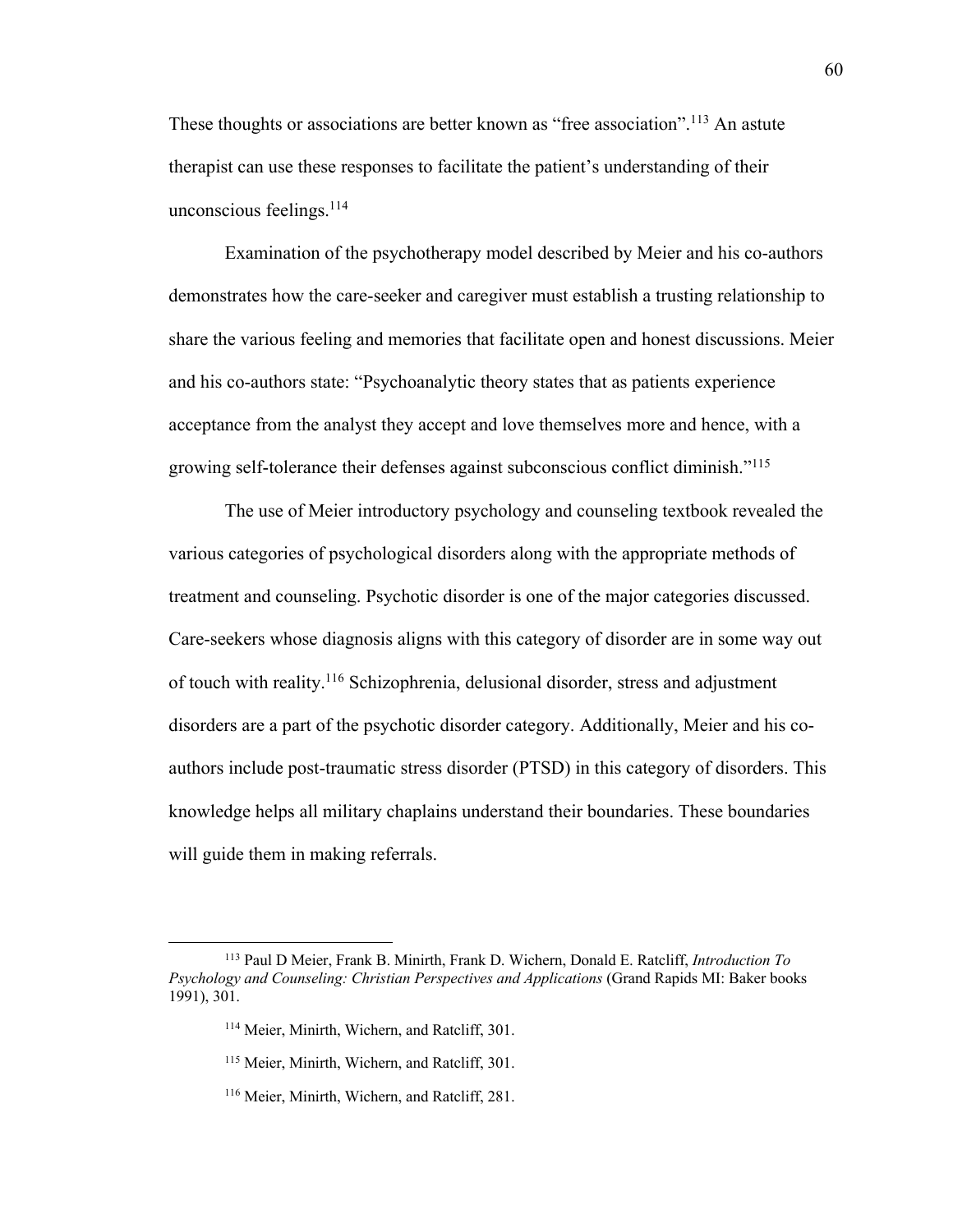Pamela Holliman reviewed the book *Transforming Wisdom: Pastoral* 

*Psychotherapy in Theological Perspective* written by Felicity B. Kelcourse and K. Brynolf Lyon. This review provided another perspective of psychotherapy. Psychotherapy is the use of psychological methods particularly when based on regular personal interaction to help a person change behavior and overcome problems in desired ways. Furthermore, psychotherapy aims to improve an individual's wellbeing and mental health to resolve or mitigate troublesome behavior.<sup>117</sup> Kelcourse and Lyon's focus on the use and application of psychology in the psychotherapeutic session vice the Freudian approach removes some of the technical barriers hindering the use of psychotherapy.

# **Narrative Therapy**

Research by Wai-luen Kwok asserts the value of the Narrative Therapy counseling method usage by pastoral caregivers in the following statements. "Narrative therapy can help people to achieve personal transformation by changing their perceived life stories."<sup>118</sup> "Some assert that narrative therapy is a powerful way to help people in pastoral care contexts and accept it as a therapy in agreement with Christian faith."119 Freud's approach to therapy was built on the understanding of the unconscious. The psychoanalysts use fee associations to interpret their care-seeker's unconscious state mind. This can be a very subjective process based on the caregiver's interpretation. While

<sup>117</sup> Pamela J. Holliman, "Transforming Wisdom: Pastoral Psychotherapy in Theological Perspective," *The Journal of Pastoral Care & Counseling* 70, no. 3 (2016): 215.

<sup>118</sup> Wai-luen, Kwok, "Narrative Therapy, Theology, and Relational Openness: Reconstructing the Connection Between Postmodern Therapy and Traditional Theology," *Journal of Psychology & Theology* 44, no. 3 (Fall 2016): 203.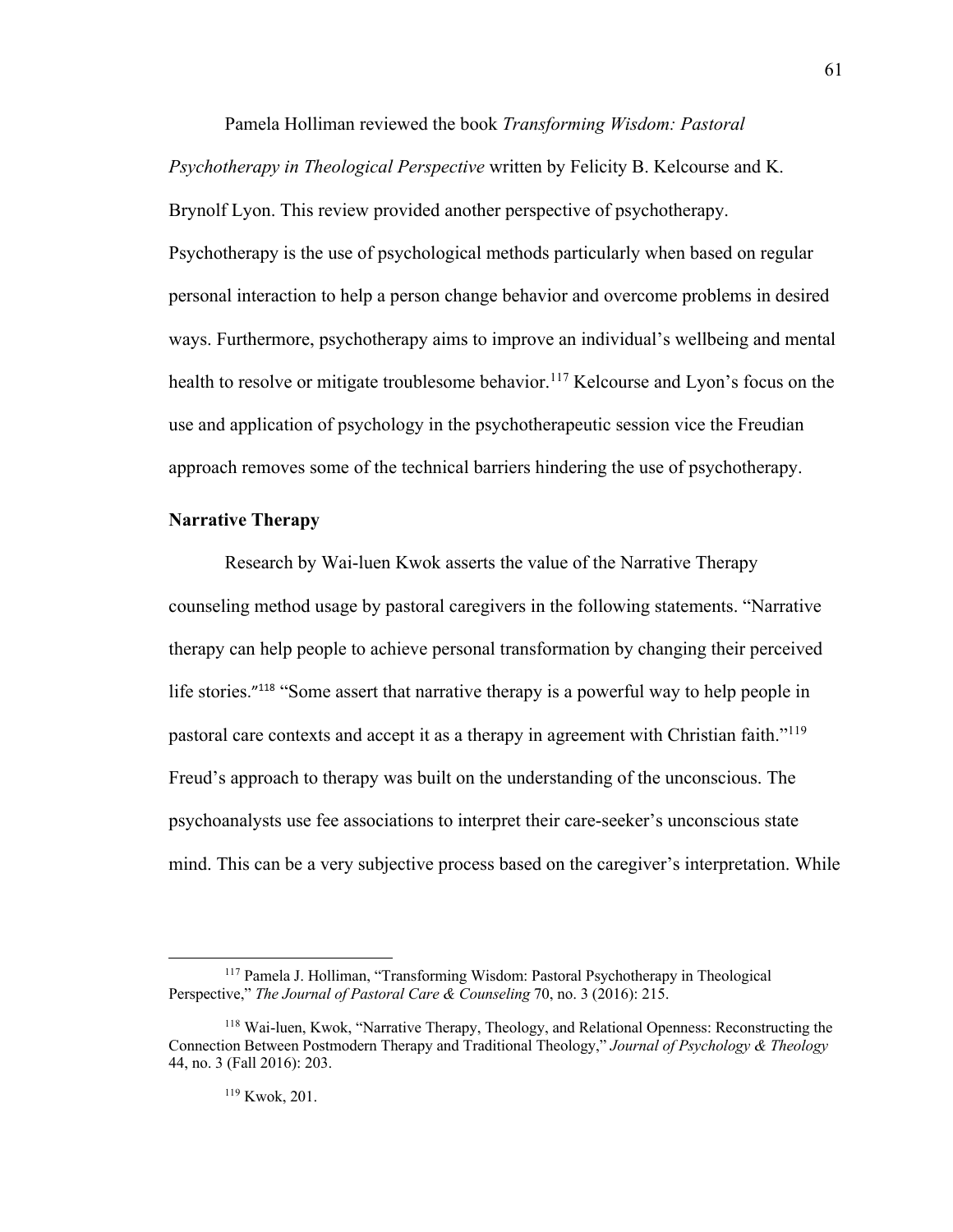Kwok's approach to narrative therapy is less subjective. One can share their story and it is their truth.

Michael White and David Epston's book developed the methodology of narrative therapy from the work of social scientists who studied text analogy. White and Epston felt that "… to make sense of our lives and express ourselves, the experience must be "storied" and it is this storying that determines the meaning ascribed to experience." $120$ Essentially, they felt that sharing one's story helps makes sense of one's life. Furthermore, the restating of that story regardless of the format benefits families or individuals. "It is in the performance of an expression that we re-experience, re-live, recreate, re-tell, re-construct and re-fashion our culture."121 The fundamental research performed by White and Epston provides the foundation for implementing this valuable counseling technique.

Kwok provided an abbreviated and practical summary of the steps involved in conducting narrative therapy in his article.<sup>122</sup> He shared how narrative therapy begins with the caregiver's invitation for one to share their life story. The caregiver should question and paraphrase care-seekers' life stories to gain clarity. During this newfoundshared experience, the caregiver encourages the care-seeker to define or name their problem, which generates a rich description of their problem or externalizes it. Externalization of the care-seeker's problems creates a shared experience or relationship

<sup>120</sup> Michael White, and David Epston. *Narrative Means to Therapeutic Ends* (New York: W. W. Norton & Co, Inc., 1990), 10.

<sup>121</sup> White, and Epston, 12.

<sup>&</sup>lt;sup>122</sup> Wai-luen, Kwok. "Narrative Therapy, Theology, and Relational Openness: Reconstructing the Connection Between Postmodern Therapy and Traditional Theology," *Journal of Psychology & Theology* 44, no. 3 (Fall 2016): 203-204.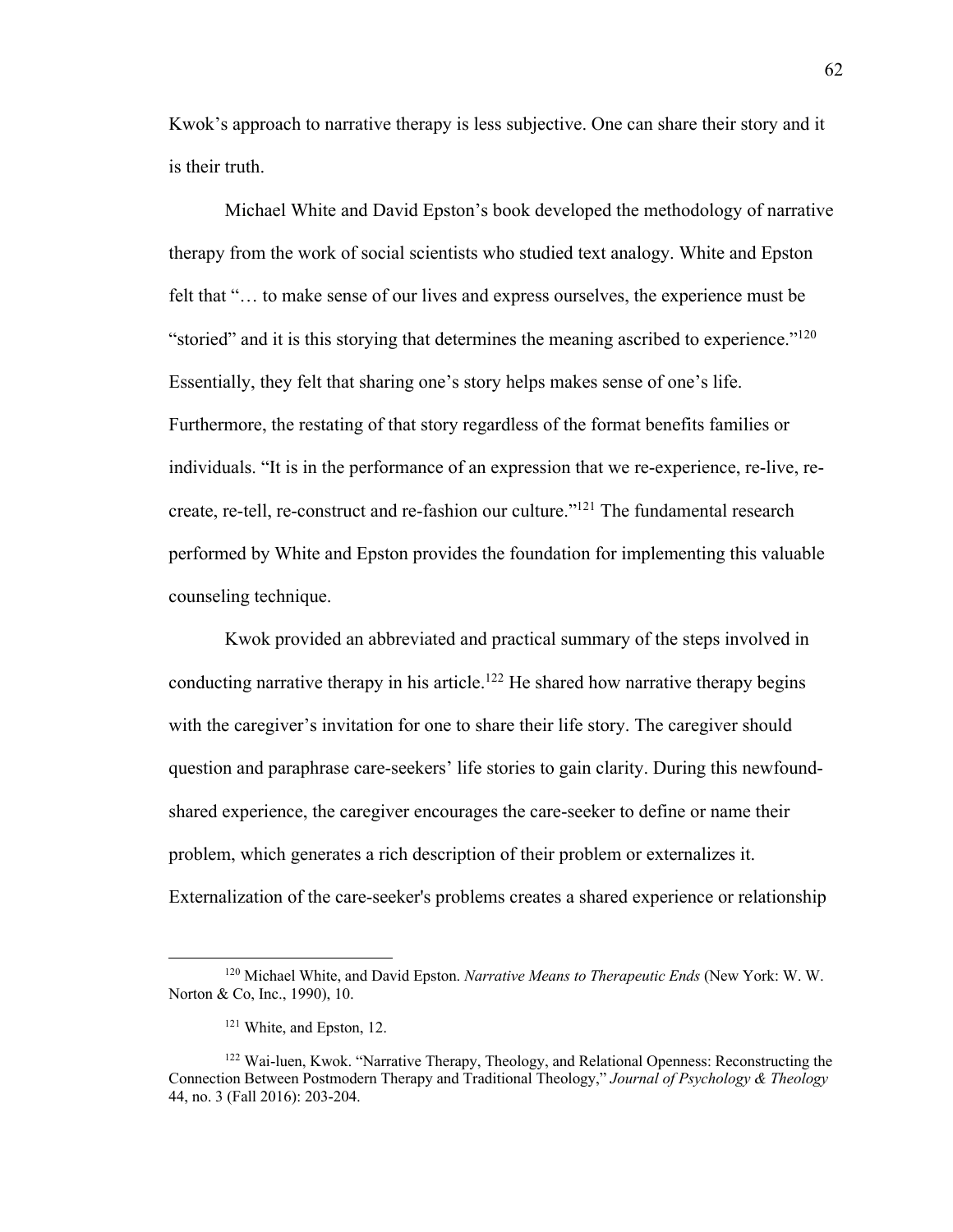between caregiver and care-seeker. The caregiver has to be mindful that they are helping the care-seeker to reconstruct their story, vice the caregiver trying to reconstruct or guide changes in another's life.123 Thomas Frederick's article confirms Kwok's findings regarding the implementation of narrative therapy.<sup>124</sup>

Malcolm and Ramsey's article highlights the value of using narrative therapy as part of the healing process. The following statement summaries the good that Malcolm and Ramsey found in narrative therapy.

We have found narrative therapy especially helpful for creating the space and time people require to forgive. Narratives, the stories we tell about lives, are important because they enable us to order the events of our lives, making logical our past, present and future experiences. In situations of unforgiveness, the time has become problematized: the past is too grievous to remember, the present is filled with pain and the future is unimaginable. But narratives not only organize time, but they also give meaning to our experiences of time. Past memories are healed, patience for today is increased and we begin to envision a new future $125$ 

Vitz states that "Narrative (therapy) paradigm replaces the scientific, problem-

solving approach now common in theories of psychotherapy"<sup>126</sup> Based on this literature review and the previous statements presented by Malcolm and Ramsey and Vitz, infers that Narrative therapy is a part of psychotherapy and narrative therapy is more humanistic and less scientific than psychotherapy. Additionally, narrative therapy is a counseling methodology worthy of investigating further because it builds on relationships and trust

<sup>123</sup> Kwok, 204.

<sup>&</sup>lt;sup>124</sup> Thomas V. Frederick. "Models of Psychotherapy: Implications for Pastoral Care Practice" *Pastoral Psychology* 58 (2009): 356.

<sup>125</sup> Lois Malcolm, and Janet L Ramsey. "On Forgiveness and Healing: Narrative Therapy and the Gospel story," *Word & World* 30, no. 1(2010): 25.

<sup>126</sup> Paul C. Vitz, "Narratives and Counseling, Part 1: From Analysis of Past to Stories About it," *Journal of Psychology* 20, No. 1 (1992): 12.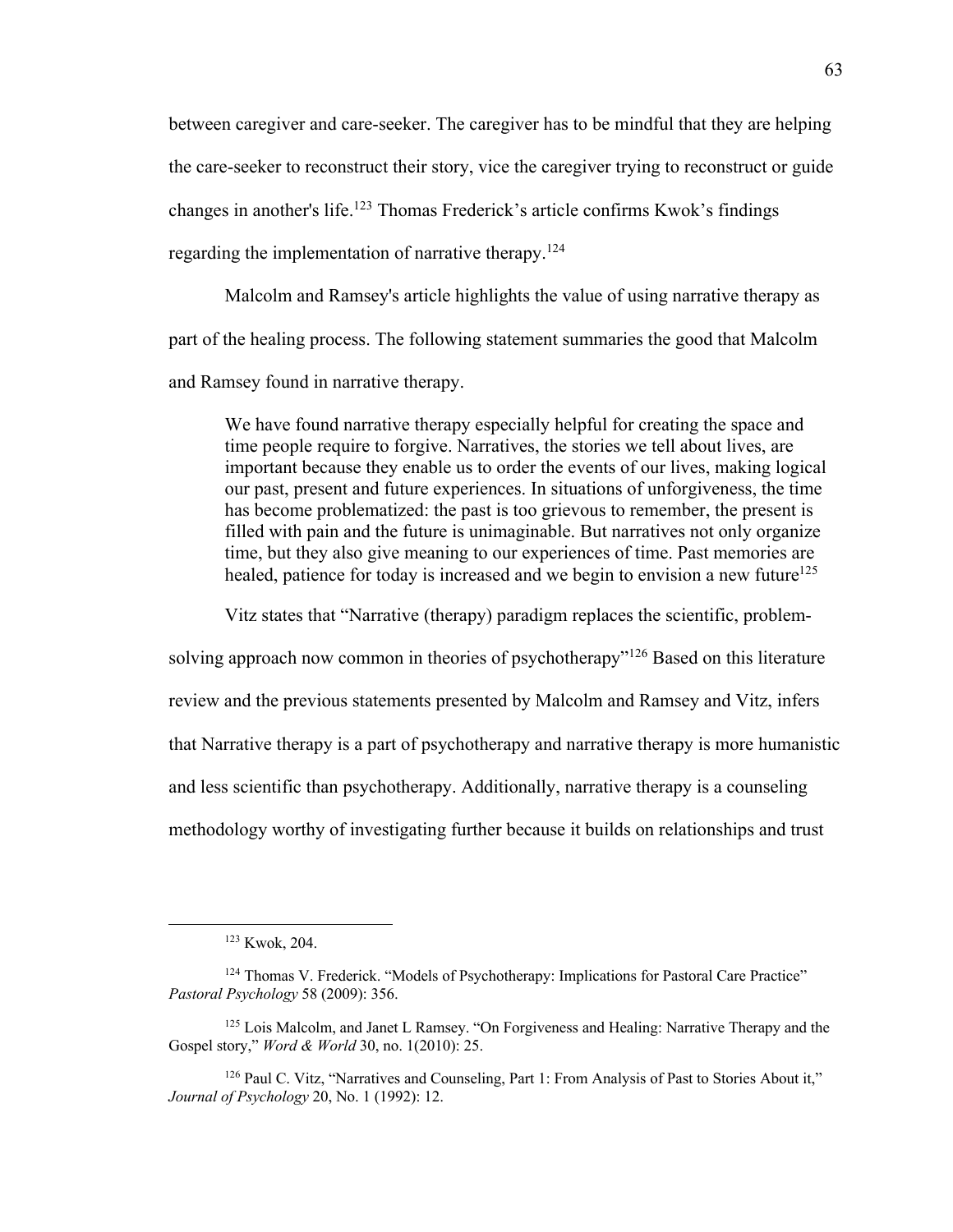without the need for scientific problem-solving. Narrative therapy embodies the type of traits conducive for and easily employed counseling methodology by military chaplains.

## **Cognitive Behavioral Therapy**

Rosner reported that Aaron T. Beck the founder of cognitive-behavioral therapy.<sup>127</sup> "Cognition refers to both the process of knowing and to the product of the act of knowing. Furthermore, cognitive psychology is concerned with the process of knowing in the broadest sense, it includes perception, memory, judgment, language and other factors."128 "Psychotherapists who employ cognitive-behavioral therapy techniques believe that what matters most in a therapeutic session is the client's set of thoughts, perceptions, attitudes, and beliefs about himself or herself and their environment. The principle here is that to change how one feels and acts, therapy should first change how one thinks."129 Benjamin Bohman's research brings clarity of understanding to cognitivebehavioral therapy by stating that "In cognitive-behavioral therapy, typical cognitive techniques include problem-solving and cognitive restructuring of irrational beliefs. Typical behavioral techniques include contingency management and exposure to feared stimuli."<sup>130</sup>

<sup>&</sup>lt;sup>127</sup> Rachael I. Rosner, "Aaron T Beck's Drawings and the Psychoanalytic Origin Story of Cognitive Therapy," *History of Psychology* Vol 15 no.1 (2012): 1.

<sup>128</sup> Paul D Meier, Frank B. Minirth, Frank D. Wichern, Donald E. Ratcliff. *Introduction to Psychology and Counseling: Christian Perspectives and Applications* (Grand Rapids, MI: Baker Books, 1991), 133.

<sup>129</sup> Josh R. Gerow, *Essentials of Psychology: Concepts and Applications* (New York: HarperCollins College Publishers, 1993), 446.

<sup>&</sup>lt;sup>130</sup> Benjamin Bohman, Alberto Santi, and Gerhard Andersson, "Cognitive Behavioral Therapy in Practice: Therapist Perceptions of Techniques, Outcome Measures, Practitioner Qualifications, and Relation to Research," *Cognitive Behaviour Therapy* 46 no. 5 (2017): 392.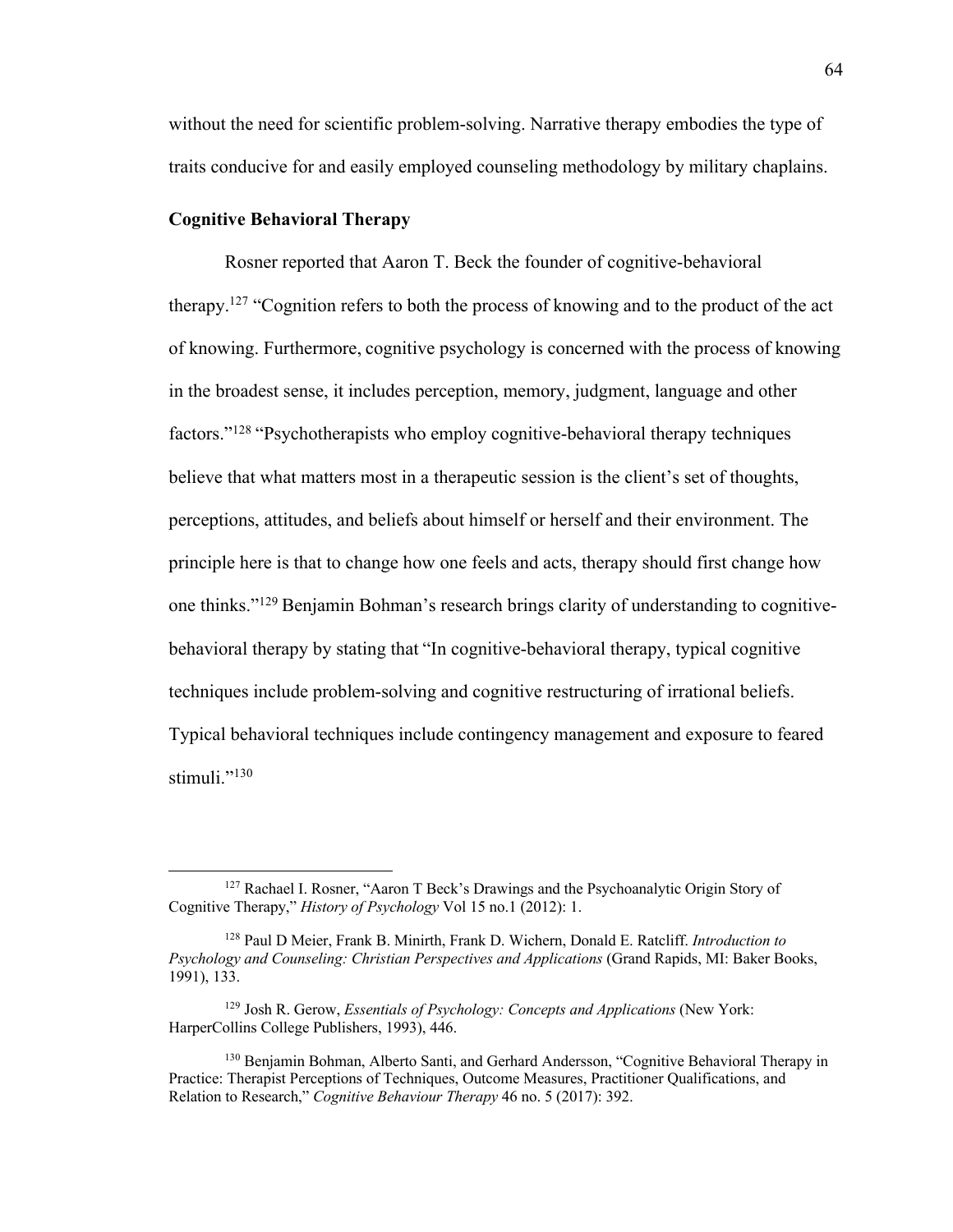There are some similarities between the restructuring of thoughts generated via cognitive-behavioral therapy and the re-authoring of one's story generated via narrative therapy. "However, cognitive behavioral therapy is not a specific treatment but rather an umbrella term for a diverse group of treatments that all have in common the application of cognitive and behavioral techniques, aiming at promoting symptom reduction and behavior change."131 Those cognitive-behavioral therapists that adhere closely to the cognitive-behavioral therapy treatment manual follow the following pattern.

The initial session established contact and commitment by reviewing information from the intake assessment, explaining the rationale of the treatment and the treatment conditions by making use of the intake information and introducing behavioral activation. The remaining initial sessions follow the following format (a) fostering a therapeutic relationship to facilitate therapeutic work, (b) establishing collaboration in defining and solving problems, (c) clarifying the rationale for cognitive therapy, (d) creating confidence in therapy, (e) keeping the patient motivated to continue therapy often by prompting the first change and (f) establishing agreement on goals.<sup>132</sup>

Sessions two through four focus on establishing goals, monitoring and changing the

patient's activity level. The therapist and patient monitor the various activities that the

patient participates in and the impact of these activities on the patient's mood.133

Session five introduces the cognitive therapy rationale, including the first homework assignment with a thought record. After explaining the theory of cognitive therapy and how this might relieve depressive symptoms, the therapist and the client write down a recent event that was reported as upsetting to the client. On this thought record, attention is paid to formulating disturbing cognitions.134

<sup>&</sup>lt;sup>131</sup> Bohman, Santi, and Andersson, 392.

<sup>132</sup> Frank J. Don, Ellen Driessen, Pieter J. Molenaar, Jan Spijker, and Jack J. M. Dekker. "Early Interventions in Cognitive Behavioral Therapy for Depression: A Study Contrasting a Low-Adherent and a Highly Adherent Case," *Psychotherapy*, Vol 56 no. 1 (2019): 49.

<sup>133</sup> Don, Driessen, Molenaar, Spijker, and Dekker, 49.

<sup>134</sup> Don, Driessen, Molenaar, Spijker, and Dekker, 49.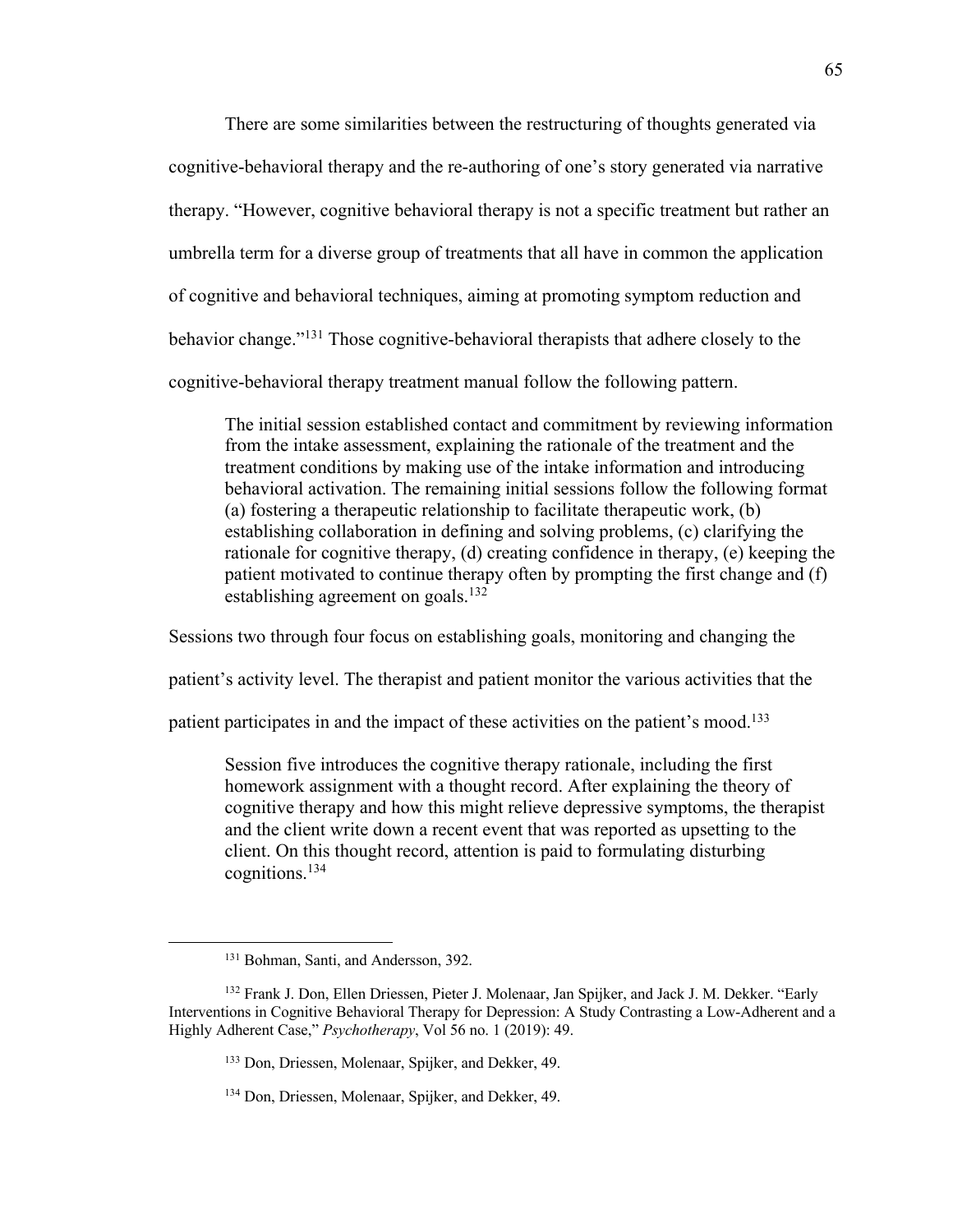Following the cognitive-behavioral therapy session format listed above, one will notice that initial therapy sessions were focused more on behavior than cognition. Frank Don and other authors detail the reasoning behind beginning with behaviorism then moving to cognitive exercises in the following statement.

The treatment manual begins with behavioral activation instead of cognitive techniques for mainly two reasons. First, cognitive techniques require more cognitive activity from the client than behavioral activation does. Cognitive capacities are often impaired in most depressed clients and therefore, learning logical reasoning techniques may be asking too much too early in therapy and may result in disappointment and therefore drop out. Second, engaging in more pleasurable activities seems more likely to invoke "quick gains," contributing to motivation, whereas cognitive techniques generally take longer to produce change. 135

# *Building Spiritual Resilience*

In an article in the *Journal of Psychology and Theology*, Kari O'Grady, James

Orton, Kenneth White, and Nicole Snyder examined the impact of traumatizing events on communities, teams, and individuals. Their research analyzed this impact from a broadened perspective and discovered the need for resilience researchers to incorporate nontraditional methods and collaborating partners into the research and development of resilience theories and treatment plans.<sup>136</sup> This article helps one to understand the military chaplain's role and their importance to increasing spiritual resilience. The researcher will define resilience, spirituality and spiritual resilience to understand spiritual resilience and how to increase it. O'Grady and her colleagues defined resilience in the following statement "resilience is a process of managing certain protective factors, including the

<sup>135</sup> Don, Driessen, Molenaar, Spijker, and Dekker, 49.

<sup>136</sup> Kari O'Grady, James Douglas Orton, Kenneth White, and Nicole Snyder, "A Way Forward for Spirituality, Resilience, and International Social Science," *Journal of Psychology and Theology* 44, no 2 (2016): 168.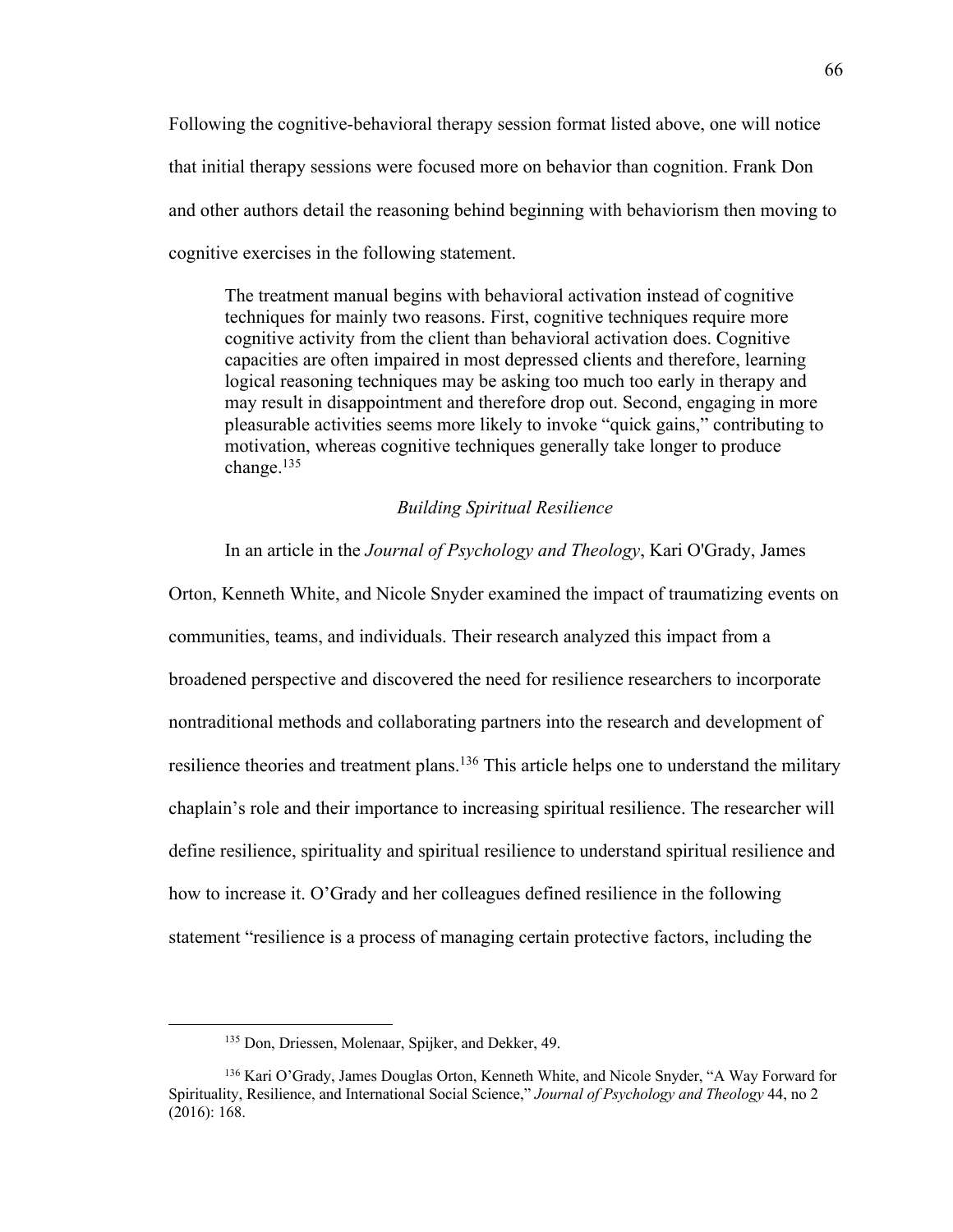resources, beliefs, and practices of individuals that influence the degree to which people recover following traumatizing disruptions of life."<sup>137</sup>

This article reveals two different perspectives regarding increasing one's resilience. First, O'Grady and fellow authors examined the hypothesis of resilience as a process instead of a trait. Many researchers and clinicians have embraced the later view of resilience.<sup>138</sup> Utilizing this new perspective of resilience as a process instead of a trait empowers both the caregiver and the care-seeker. This is because processes can be managed and cultivated whereas traits are inherent and are difficult to change.<sup>139</sup> Next O'Grady and her colleges acknowledge protective factors in their definition. These protective factors include one's spiritual or faith-based belief system. The Department of the Navy defines spirituality as:

The part of us that connects us to our state of mind, being and place, and gives us a sense of belonging and purpose. Some people explore their spirituality through a relationship with a higher force, such as God, while others develop their spirituality through a self-directed relationship with their inner self.<sup>140</sup>

Sung Joon Jang's definition of spirituality is more concise: "spirituality is an individual's belief in ultimate truth and meaning in life."<sup>141</sup> The combination of the two previous definitions of spirituality and the previous definition of resilience produces a new definition of spiritual resilience. Spiritual resilience is the ability to bounce back after

<sup>140</sup> "Achieving Spiritual Resilience," *Navy Pamphlet* (QuickSeries Publishing, 2010)

<sup>141</sup> Sung Joon Jang. "Existential Spirituality, Religiosity, and Symptoms of Anxiety-Related Disorders: A Study of Belief in Ultimate Truth and Meaning in Life," *Journal of Psychology and Theology* 44, no 3 (2016): 213.

<sup>137</sup> O'Grady, 168.

<sup>138</sup> O'Grady, 167.

<sup>139</sup> O'Grady, 166.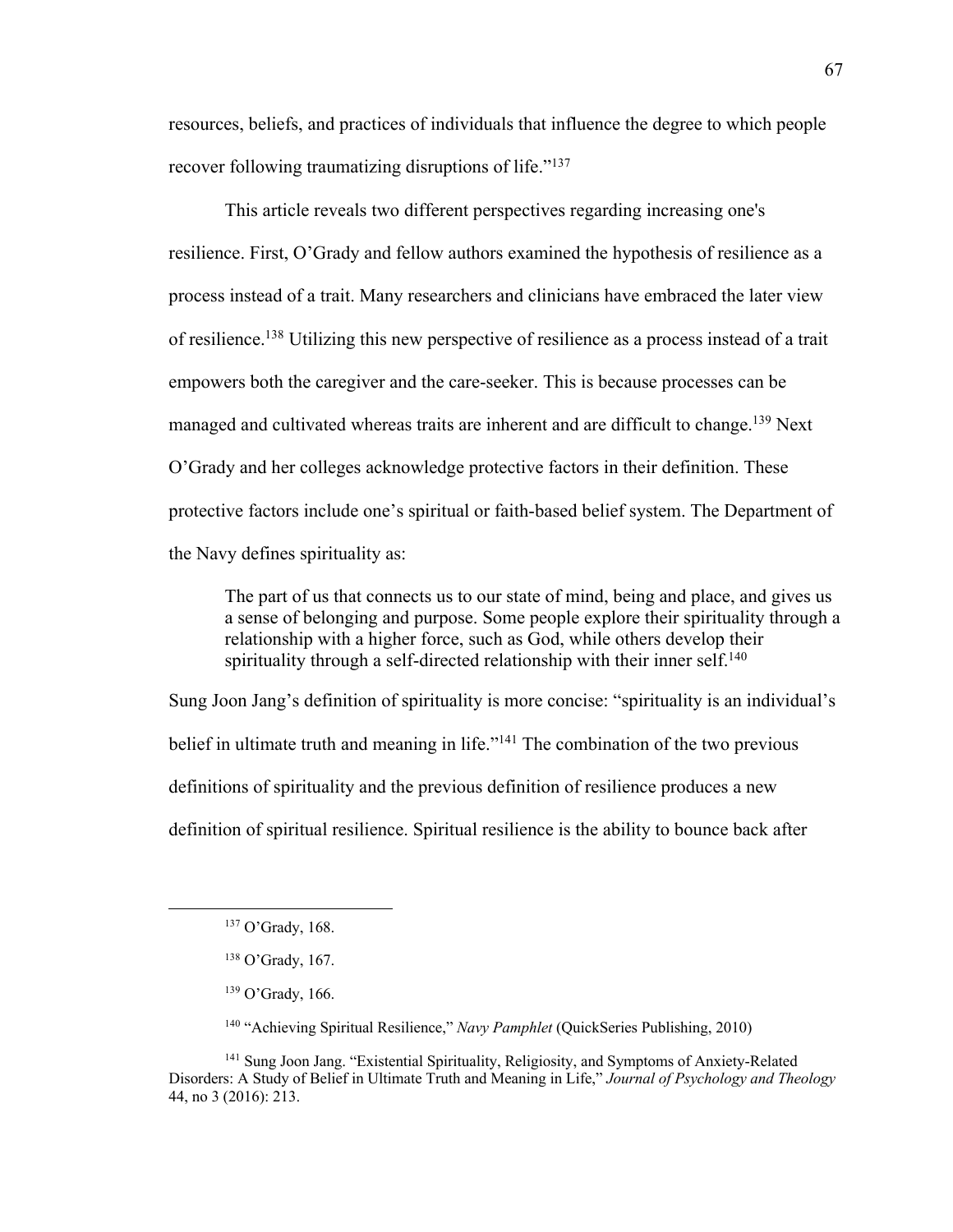experiencing a traumatic event using one's internal belief system or one's state of mind that provides one with a sense of belongingness or purpose. The goal of embedded military chaplains is to create an environment of trust which cultivates one's internal belief system, their sense of purpose, and belongingness so that the recovery time after trauma is reduced in our service members.

Military chaplains provide care to service members who are religious and nonreligious. Many military service members whose faith is essential to their identity will seek out their unit's chaplain for advice. Most service members, like our society, will not regularly attend traditional religious worship services, but they are open to learning about religion or faith and the potential application of it to their lives, and therefore seek counsel and advice from their unit chaplain.

O'Grady and fellow authors elaborated on the external factors that contribute to one's resilience. Each of us belongs to various social systems. These social systems have norms, expectations, and resources, which influence our capability to bounce back. This thought refers to a definition used earlier in this project, taken from a Navy pamphlet which confirms the value of belonging and relationships in the healing process. This pamphlet further states that spirituality "is the part of us that connects us to our state of mind, being and place and gives us a sense of belonging and purpose."142 This quote affirms the power and influence of the social systems to which we belong. Furthermore, this quote affirms the value of belonging as a part of our spirituality.

Finally, O'Grady and fellow authors documented the need for psychologists of religion and social scientists to collaborate. The primary reason these authors recommend

<sup>142</sup> "Achieving Spiritual Resilience," *Navy pamphlet* (QuickSeries Publishing, 2010)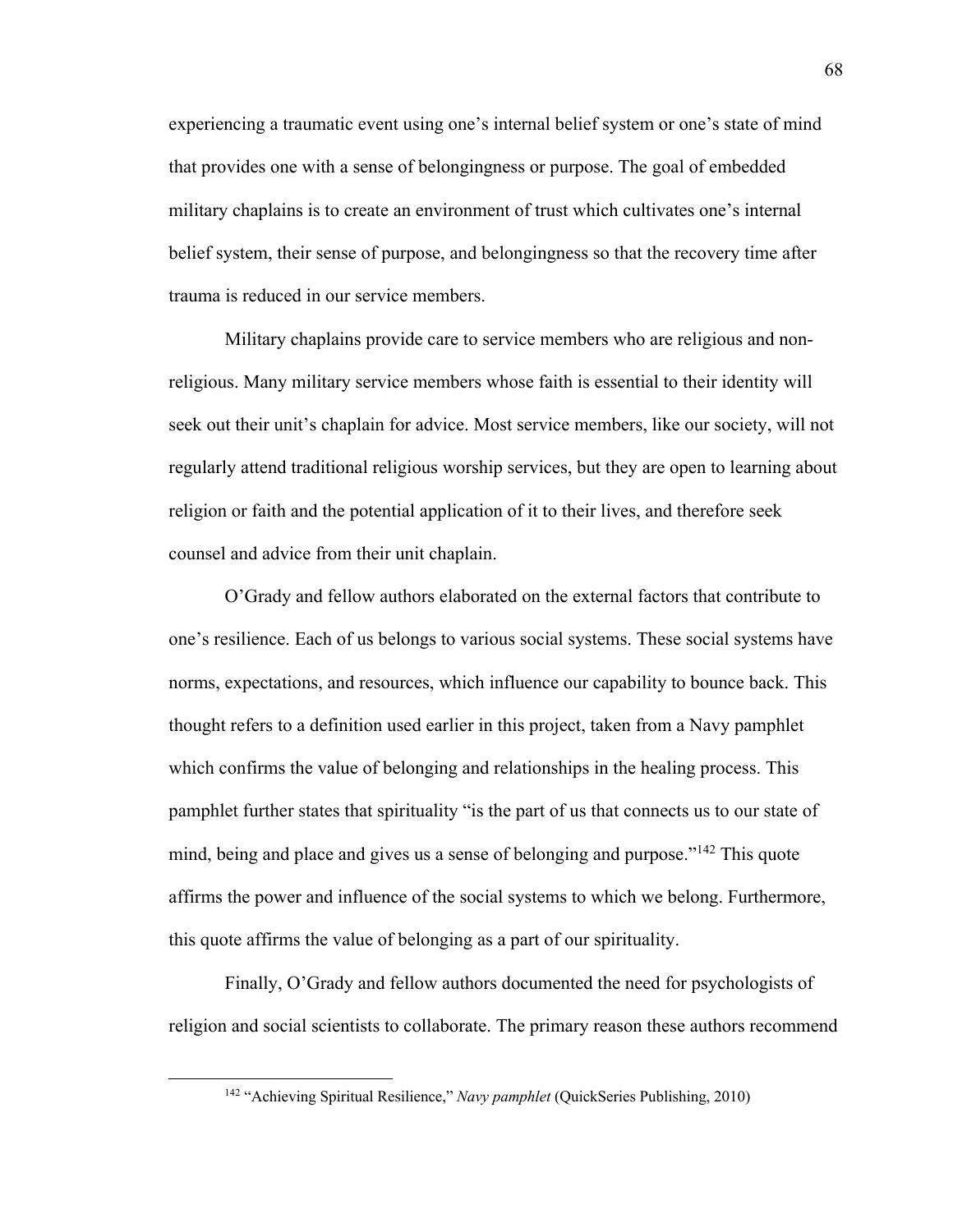collaboration is because psychologists approach problems with a focus on an individual's role or response to a problem, while social scientists look at the system in which said individual resides as the influencer of the problem.<sup>143</sup> The environment, system or community in which an individual resides exerts a lot of influence both positive and negative on the members of these systems and their response to a problem. A significant member of the community in which service members reside that can exert positive influence is the military chaplain.

Military chaplains are members of the same interconnected social systems as the service members that they serve. They provide insight and understanding of the military system, the human soul along with the various religious systems that influence the service members who seek their help. Military chaplains' knowledge of the aforementioned systems and their membership in the military community allows them to build rapport with the service members that result in positive relationships.

The rapport built between the service member and chaplain creates a sense of belonging through various multiple relationships. These relationships occur between the caregiver or chaplain and the care-seeker or service member. The first relationship is between the chaplain as a mentor or ally, who assist the service members in navigating the various military cultural norms and systems in which they are both members. Next, the relationship is as a confidant, who provides a foundation of security and safety that comforts the care-seeker during counseling. The inherent knowledge and trust accrued by the military chaplain as a caregiver residing in the same work and social systems create a

<sup>143</sup> Kari O'Grady, James Douglas Orton, Kenneth White, and Nicole Snyder, "A Way Forward for Spirituality, Resilience, and International Social Science," *The Journal of Psychology and Theology* 44, no 2 (2016): 171.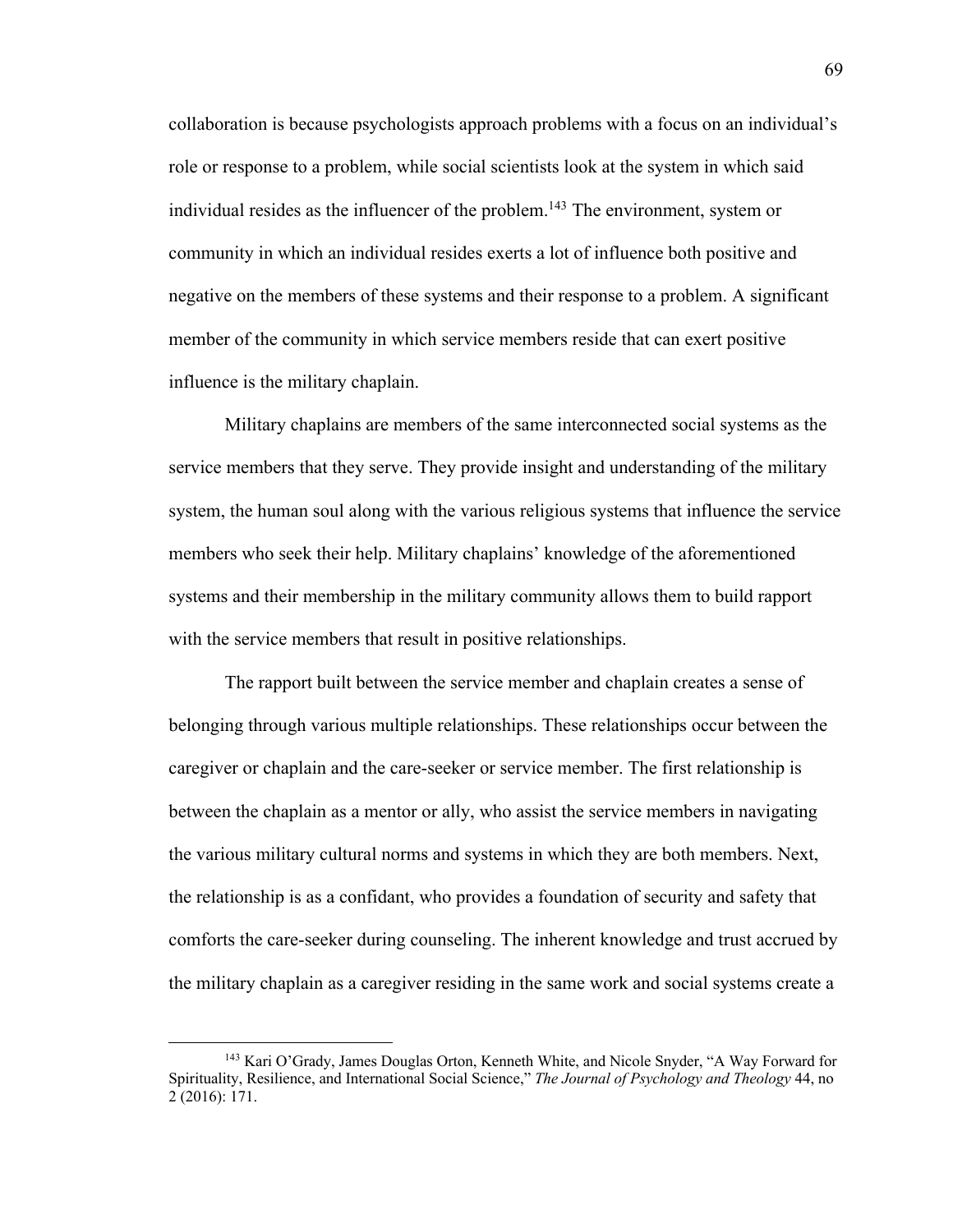safe environment. This safe environment empowers the care-seeker to learn and manage the processes involved in increasing their spiritual resilience.

### *Therapies that build through relationship*

The following counseling techniques and methods complement military chaplains' core competencies and their ability to create a safe nonjudgmental environment that nurtures relationships. Psychotherapeutic methods of helping people with their problems are highly visible in our culture. Meier, Minirth, Wichern and Radcliff state that "Psychotic disorders and other major psychological problems require intensive treatment by professionals who have spent many years learning to deal specifically with those problems."144 Post-traumatic stress disorder is included in their definition of psychotic disorders, indicating that those who have not received the proper psychological training should not treat.

Armin Geertz's journal article helps define the origins and philosophy of the religious narrative and developed a foundation for the usage of narrative therapy.<sup>145</sup> He shares how human society depends on communication to help further relationships and knowledge, beginning with symbolism and growing into complex languages that we presently use. He discussed how religious institutions and religion helped to cultivate language and included the connection between communication and relationship in his definition of religion.

<sup>144</sup> Paul D Meier, Frank B. Minirth, Frank D. Wichern, and Donald E. Ratcliff, *Introduction to Psychology and Counseling: Christian Perspectives and Applications* (Grand Rapids MI: Baker books 1991), 297.

<sup>145</sup> Armin W. Geertz, "Religious Narrative: An Introduction," *Bulletin for The Study of Religion* 42, no. 4 (November 2013): 3.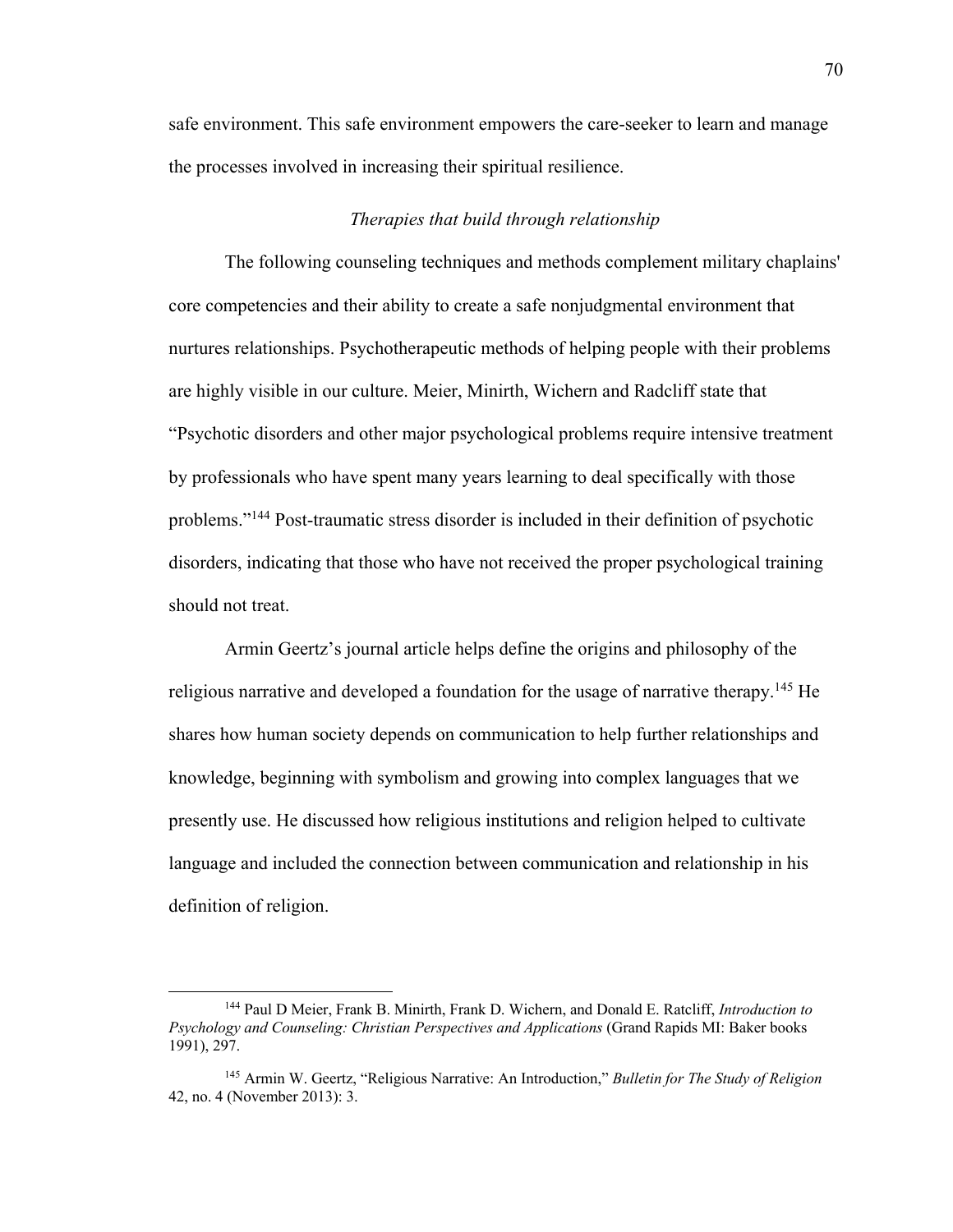Religion and religious institutions provide a safe haven because of their shared belief systems. Within this safe haven, one can share their story as it regards their faith's religious narrative or as it regards their personal narrative. Geertz summarizes the power of the narrative in the following statement. "Our stories dominate us. They provide identity, morality, class and authority, even models for everyday life."<sup>146</sup> As human beings, we form many relationships within our culture, home, work, and church. We need these relationships to thrive: this article helps to synthesize the power of sharing our narrative and the power of the relationship that occurs during the interaction between the storyteller and the listener.<sup>147</sup>

Larry Peers presented a practical application for utilizing narrative therapy in his journal article, "The Problem Trap".148 In this article, he discussed how a group of individuals can become the care-seeker and become trapped by their story, which may be a problem-saturated story. They feel that their past experiences determine their destiny. Peers explains how narrative therapy procedures were used to change the care-seeker's story to resolve a church conflict or a personal conflict. Peer's article provides an example of how narrative therapy was used to resolve the conflict within the congregation. Throughout the article, he referenced Michael White and David Eptson, the original researchers and developers of narrative therapy.

Some critics of narrative therapy assert that the focus on one's self, as expressed by sharing their story can be hyper-individualized. Kwok discussed the interpersonal

<sup>146</sup> Geertz, 4.

 $147$  Geertz, 7.

<sup>&</sup>lt;sup>148</sup> Lawrence Palmieri Peers, "The Problem Trap: A Narrative Therapy Approach to Escaping Our Limiting Stories," *Congregations* 34, no. 1 (Wint 2008):19-22.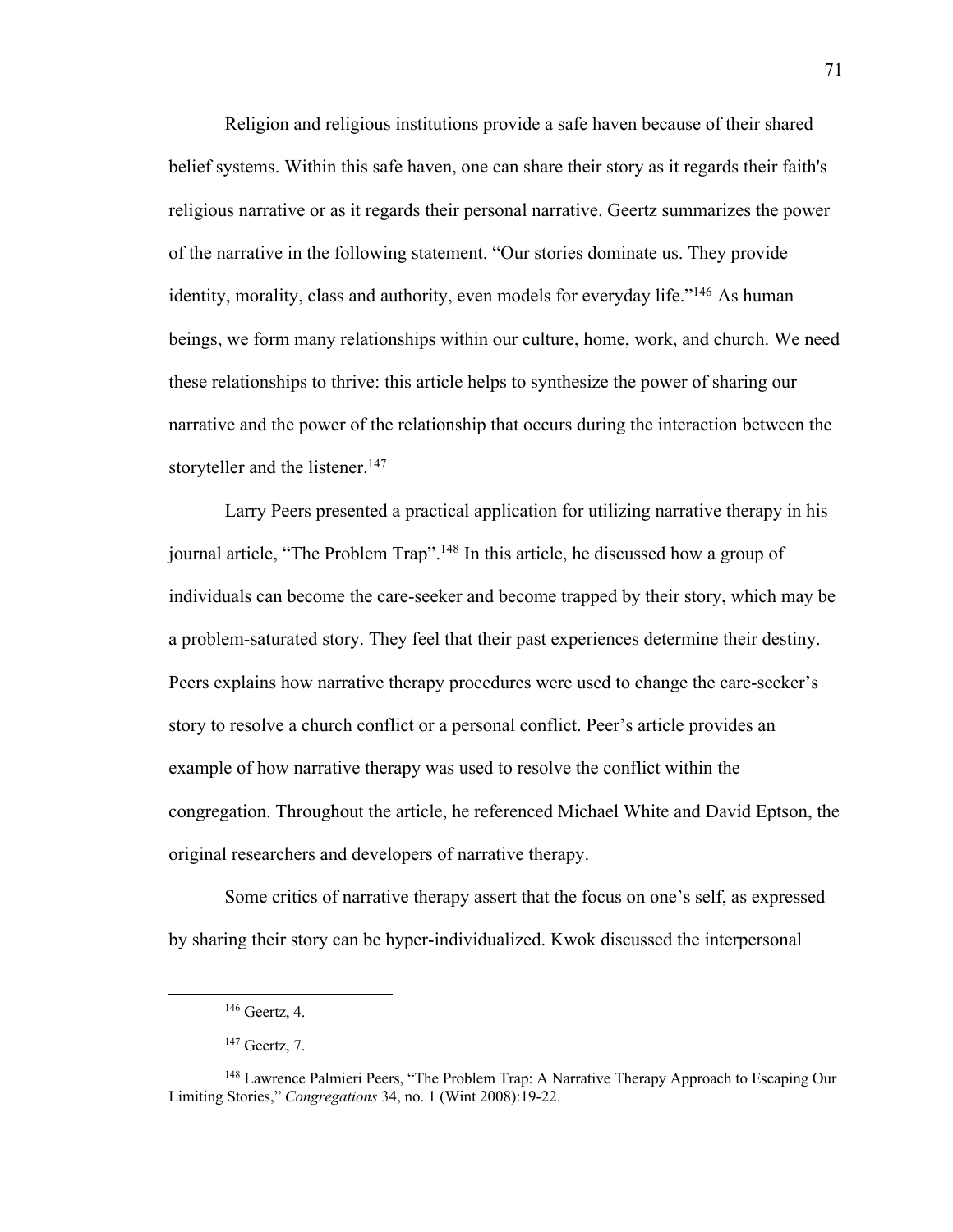relationship that evolves and is required between care-seekers and caregivers who used narrative therapy.<sup>149</sup> He stressed that the caregiver must encourage and create a nonjudgmental atmosphere where the care-seeker feels free to share their story. Within this nonjudgmental atmosphere, the caregiver must remain present and assist the careseeker in reflecting and evaluating their story. Ultimately the caregiver provides the careseeker with a sense of accountability and community in which to deconstruct and reconstruct their story.150 This thought affirms the principle that chaplains function relationally within their institutions. Since the chaplain and the care-seeker are members of the same institution they have shared experiences with which to enter into a healing relationship.

Lois Malcolm and Janet Ramsay wrote about forgiveness and healing. Their article demonstrated how narrative therapy, a psychological tool, and the Gospel help care-seekers achieve forgiveness that leads to healing. <sup>151</sup> The authors correlate the use of narrative therapy to Jesus' interaction with the Samaritan woman (John 4:3-30). Jesus demonstrated active listening, which empowered the Samaritan woman to process her story and ultimately change her story. John Darr analyzed Luke 12:13-34 and several other passages in Luke to ascertain how Jesus used narrative therapy to reduce anxiety.<sup>152</sup>

<sup>149</sup> Wai-luen, Kwok. "Narrative Therapy, Theology, and Relational Openness: Reconstructing the Connection Between Postmodern Therapy and Traditional Theology," *Journal of Psychology & Theology* 44, no. 3 (Fall 2016): 206.

<sup>150</sup> Kwok, 206.

<sup>151</sup> Lois, Malcolm, and Janet L Ramsey. "On forgiveness and Healing: Narrative Therapy and the Gospel Story," *Word and World* 30, no. 1 (2010): 25.

<sup>&</sup>lt;sup>152</sup> John A. Darr, "Narrative Therapy: Treating Audience Anxiety Through Psychagogy in Luke," *Perspectives in Religious Studies* 39, no. 4 (Wint 2012): 335-348.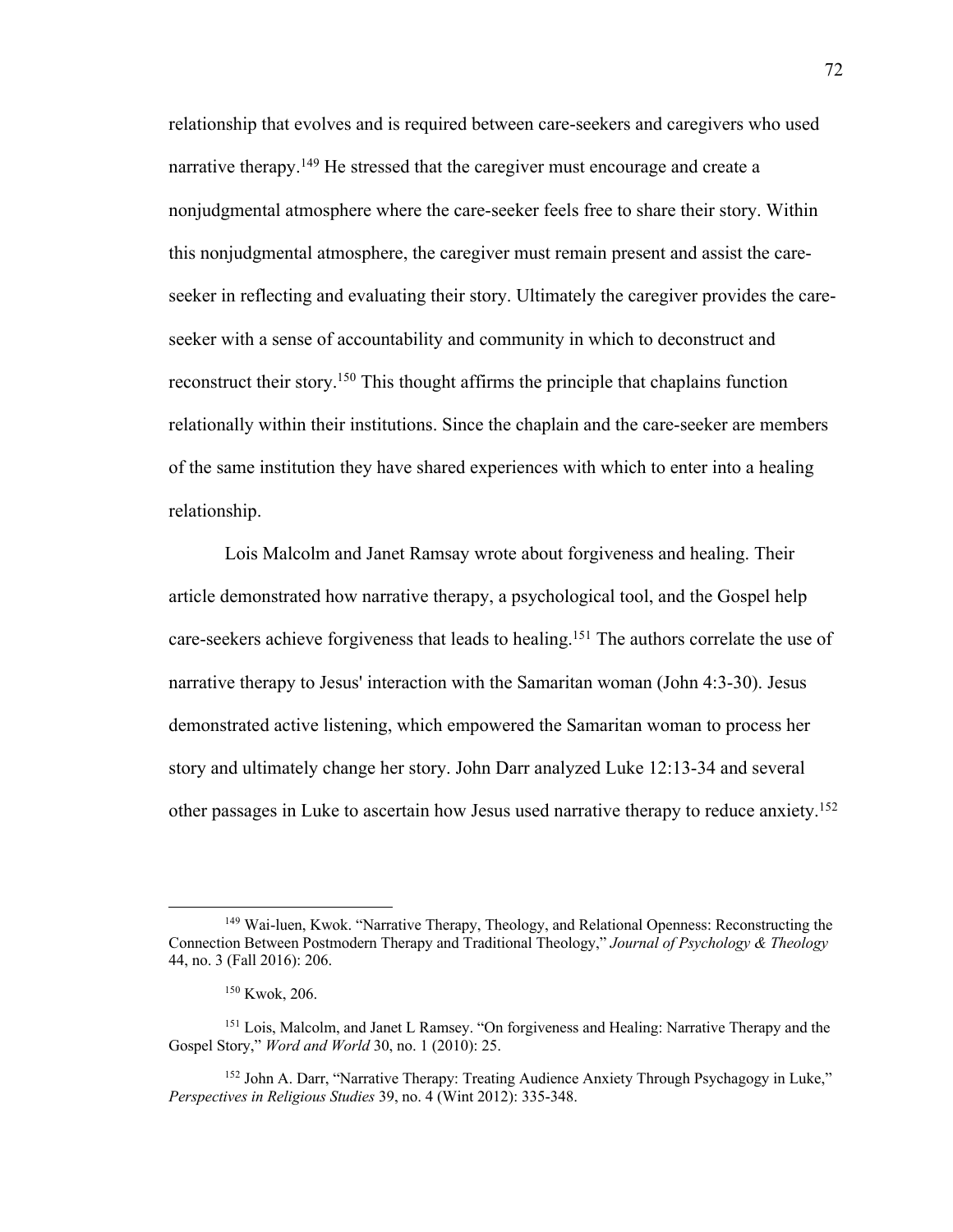Darr established methods for analyzing Scripture along with practical discussion techniques used within narrative therapy.

These two articles were very applicable to this research because they underscore the benefits of narrative therapy along with the benefits of sharing and applying the Gospel of Jesus Christ to one's life. They developed a foundation for utilizing narrative therapy, which is a psychotherapeutic tool. Finally, these articles emphasized the therapeutic power of active listening. Military chaplains can easily implement these counseling techniques due to their capability to listen and build rapport and their knowledge of theology.

Charles Figley's book *Combat Stress Injury: Theory Research and Management*<sup>153</sup> was co-authored by William Nash who served as a psychologist in the Navy Medical Service Corps during the major combat conflicts of the early 2000s. These authors were retained by the Department of the Navy as behavioral and mental health consultants. They have counseled sailors and marines who have served on combat deployments. This book was compiled from the work and research of other seasoned experts. "Spirituality and Readjustment" (chapter 14) was written by Commander Mark Smith, a Navy chaplain who completed a combat deployment to Iraq. He documented the need and value of service members sharing their experiences in a safe nonjudgmental environment.<sup>154</sup> The perspectives gained from this research enhanced the knowledge regarding the value of sharing one's experiences and the intervention achieved through relationships to the strengthening of one's resilience.

<sup>153</sup> Charles R, Figley and William P. Nash, *Combat Stress Injury: Theory, Research, and Management* (New York: Routledge, 2007).

<sup>&</sup>lt;sup>154</sup> Figley and Nash, 297.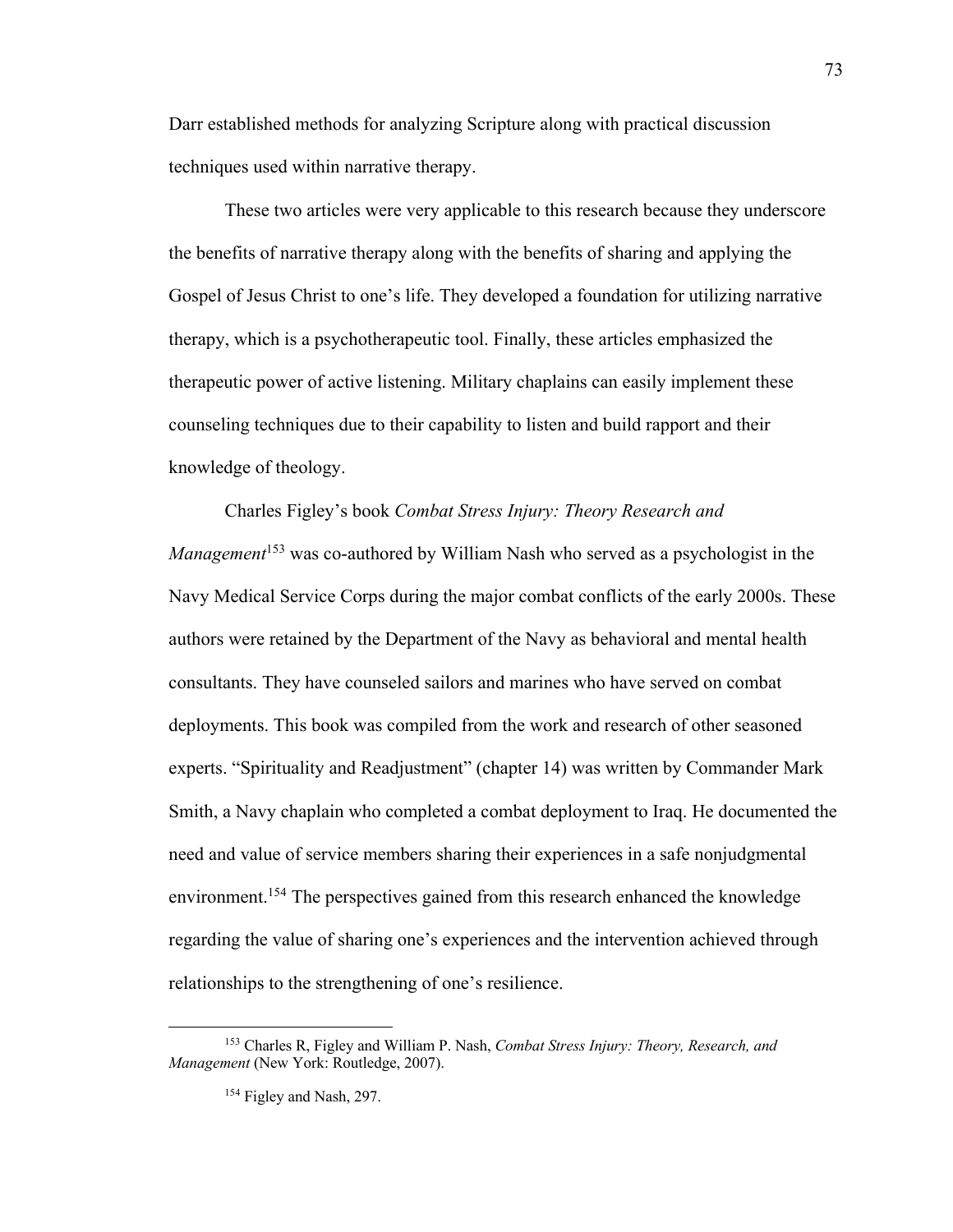David Benner's book *Strategic Pastoral Counseling* provides pastors and lay leaders who provide pastoral care and counsel with a road map to care for those in need of help. He methodically and strategically defines soul and soul care. Because "Christian soul care" is the foundation in which Benner builds his approach to pastoral counseling. Benner defines the soul "as the whole person, including the body, but with a particular focus on the inner world of thinking, feeling, and willing."155 Benner derives his definition of care from the Latin word "*cura*" which "contains the idea of both care and cure. Care refers to the actions designed to support the well-being of something or someone. Cure refers to actions designed to restore well-being that has been lost."<sup>156</sup> Soul care, therefore, provides support for one's inner well-being and cure or restorative actions for one's well-being. Benner states that there are "at least five forms of soul care that should be a part of the life of every Christian church: Christian friendship, pastoral ministry, pastoral care, pastoral counseling, and spiritual direction.<sup>157</sup> Benner defines pastoral ministries as corporate activities like preaching, teaching, and leading worship. He defines pastoral care as the ministry of compassion where one Christian provides help and encouragement to another.<sup>158</sup> Furthermore, he delineates pastoral counseling as a part of pastoral care. Pastoral counseling and pastoral care differ due to two distinctions.

74

<sup>155</sup> David G. Benner, *Strategic Pastoral Counseling: A Short-Term Structured Model.* 2nd ed. (Grand Rapids, MI: Baker Academic, 2003), 14.

<sup>156</sup> Benner, 14.

<sup>157</sup> Benner, 16.

<sup>158</sup> Benner, 18-20.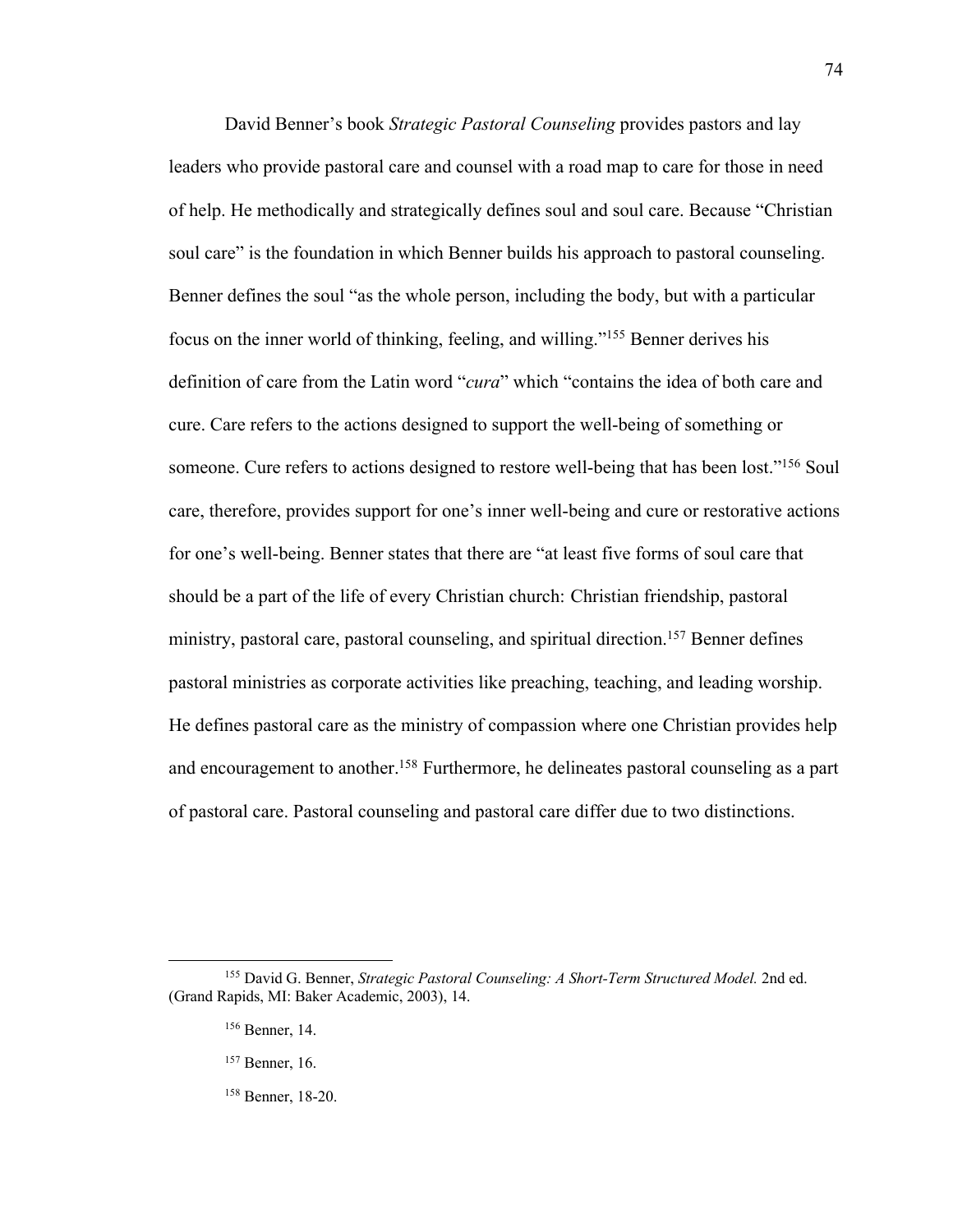Pastoral counseling is parishioner driven and it typically has a problem focus.<sup>159</sup> Benner defines pastoral counseling in the following quote.

Strategic pastoral counseling is a brief, structured counseling approach that is explicitly Christian and that appropriates the insights of contemporary counseling theory without sacrificing the resources of pastoral ministry…Strategic pastoral counseling is brief and time-limited, holistic, structured, involves assigned work between sessions, and is church-based, spiritually focused, and explicitly Christian.160

This definition emphasizes the inclusion of religious elements of pastoral care that make it unique from other forms of pastoral care discussed so far. Benner amplified his

definition of pastoral counseling by adding a different definition for the pastor or pastoral

caregiver in the following quote.

The role of the pastor is to listen, focus, and direct the process while attending to both the parishioner and the Holy Spirit. The role of the Spirit is to guide the process and both individuals in ways that move the parishioner toward a deeper engagement with God and a richer appropriation of the fullness of the life of the Spirit in the midst of present life circumstances.<sup>161</sup>

Benner's definition of strategic pastoral counseling provides an overview of the type of pastoral care and counsel that theologically trained military chaplains can readily implement. It lays a foundation that governs the personal interaction between caregiver and care-seeker. Additionally, theologically trained military chaplains are comfortable including and relying on the Holy Spirit in daily life situations. Therefore, the inclusion of the Holy Spirit in the counseling process assists these chaplains as they advise and enter into a caring professional relationship that leads to increase spiritual resilience.

<sup>159</sup> Benner, 20.

<sup>160</sup> Benner, 47.

<sup>161</sup> Benner, 51.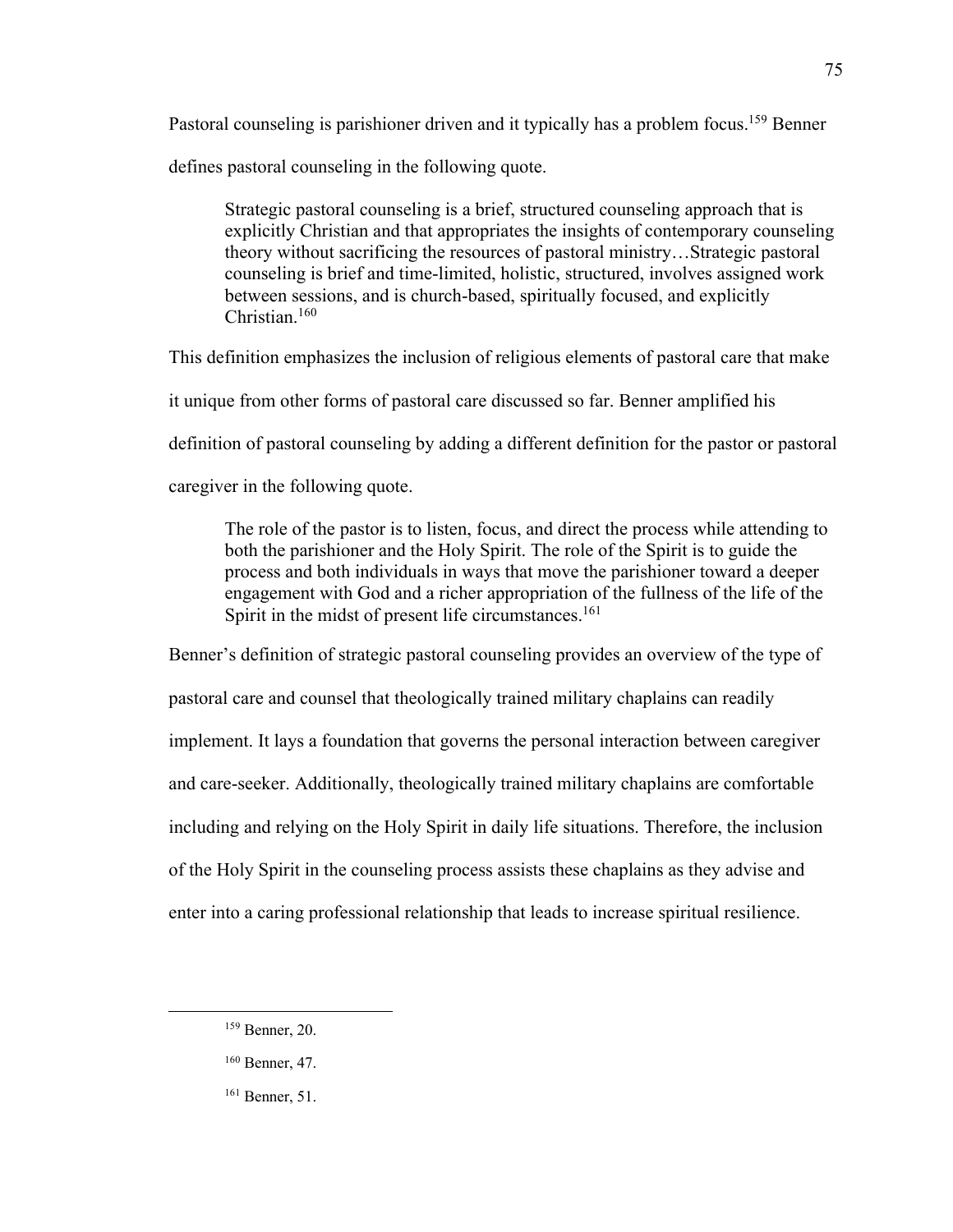Aaron Fuller, who is a pastor and a Reserve Naval Chaplain, wrote a journal article about Ministry to service members and their families.<sup>162</sup> Also, Harold Green a pastor of a church located near Nellis Air Force Base wrote an article about how Churches can assist military families in *The Journal of Family Ministry.* <sup>163</sup> Both of these articles answered the question: what is the church's role in helping service members and their families? Fuller concludes with the following statement. "The question, then, when it comes to ministry to and with those who serve in our armed forces is this: What is the great need of the person standing before me?"164 Fuller recommends engaging and building rapport with the service member and through this relationship, the service member's needs can be met through available church resources. Green conducted similar research near Nellis Air Force Base. His research affirmed Fuller's conclusion and contributes six practical steps that local churches can implement to assist service members and their families as needed with church resources. These articles reveal the value of personal interaction or relationships to service members' or their families' spiritual resilience.

Athen's research on "Religion, Spirituality and Trauma: An Introduction" in the Journal of Psychology and Theology;<sup>165</sup> provided an overview of some of his research. This article referenced another article written by himself and Donald Walker, which is

<sup>162</sup> Aaron Fuller. "Ministry to Service Members and Their Families: Seeing the Person," *Word and World* 34, no. 4 (Fall 2014): 408-410

<sup>163</sup> Harold Green. "Ways Churches Can Assist Military Families," *Journal of Family Ministry* 5, no. 3 (1991): 19-23.

<sup>164</sup> Aaron Fuller. "Ministry To service Members and Their Families: Seeing the Person," *Word and World* 34, no. 4 (Fall 2014): 408-410.

<sup>&</sup>lt;sup>165</sup> Jamie Athen, Donald F. Walker. "Religion, Spirituality, and Trauma: An Introduction," *Journal of Psychology and Theology*. 40 no 4 (2012): 255 – 256.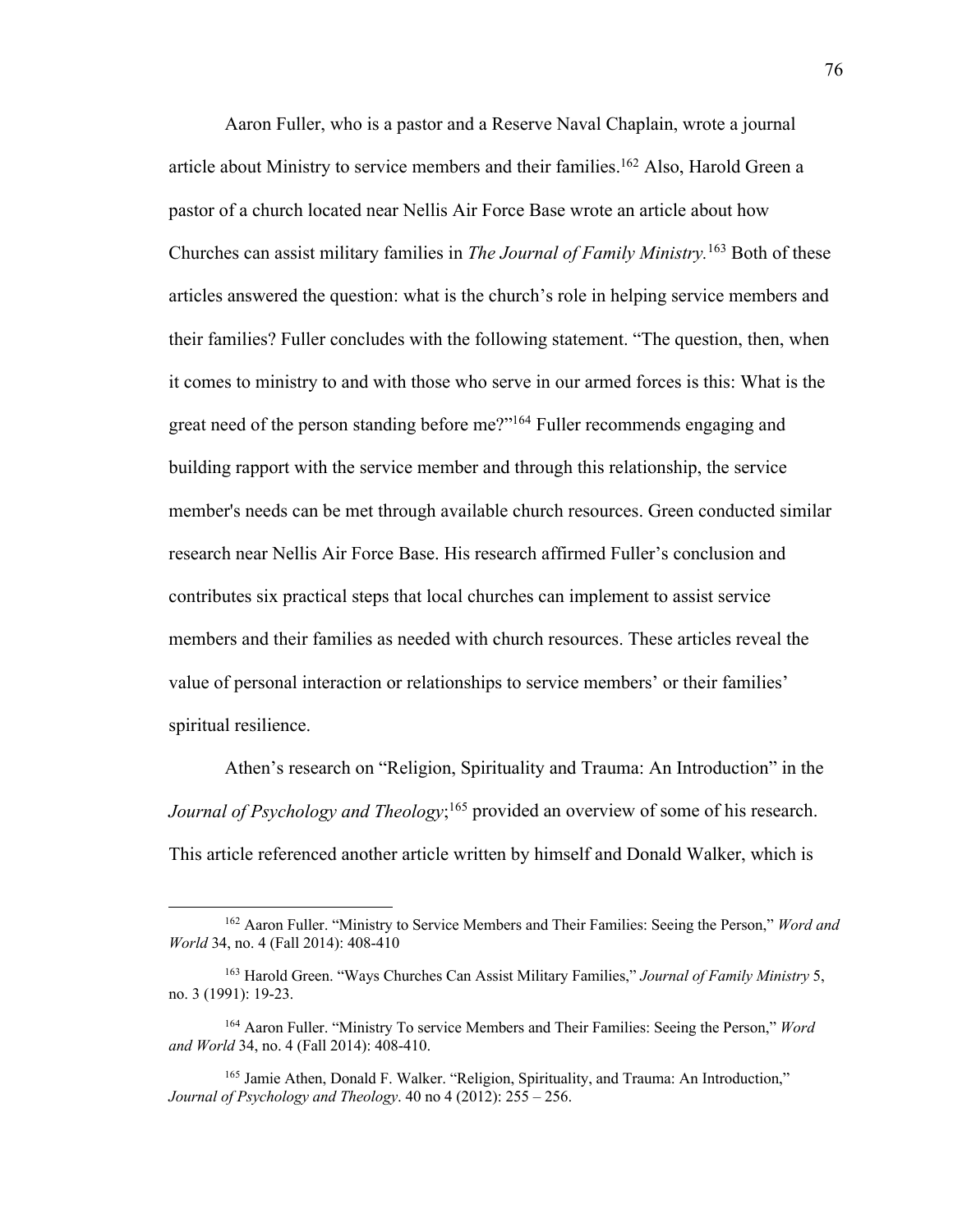"Future Directions for the Study and Application of Religion, Spirituality and Trauma." This research discussed the necessary training required for therapists and counselors to best care for care-seekers who have experienced trauma. Walker and Athen state

At a minimum, students in Christian psychology and counseling programs that are preparing students to work with trauma need to be taught the following evidencebased treatments, Trauma Focused – Cognitive Behavioral Therapy (TF-CBT) and Psychological First Aid. In addition to being prepared to use secular best practice models, student therapists should also be trained on how to competently address religious and spiritual issues and to utilize spiritual interventions within the context of these and other trauma models. $166$ 

Friedli's work in *Political Theology*; revealed how churches and mental health agencies should partner to produce stronger communities. Friedli further states that "research on social capital that suggests the importance of strong communities and the potential significance of looking at communities in terms of indicators of mental wellbeing: social inclusion, life skills, participation, tolerance and trust."<sup>167</sup> Together churches and their religious leaders and mental health professionals could reaffirm each other's professional knowledge and talents while strengthening the community.

# *Conclusion*

The research in this chapter reviewed psychotherapy, narrative therapy and cognitive behavioral therapy as potential clinical therapies that could be implemented by theologically trained military chaplains. Holliman's book review reveals that there is a need to cultivate a safe environment and a safe relationship in a psychotherapeutic

<sup>166</sup> Donald F. Walker, and Jamie D. Athen "Future Directions for the Study and Application of Religion, Spirituality, and Trauma Research," *Journal of Psychology and Theology* 40, no. 4 (2012): 352.

<sup>&</sup>lt;sup>167</sup> Lynne Friedli. "Social and Spiritual Capital: Building Emotional Resilience in Communities and Individuals," *Political Theology*, no 4 (May 2001): 63.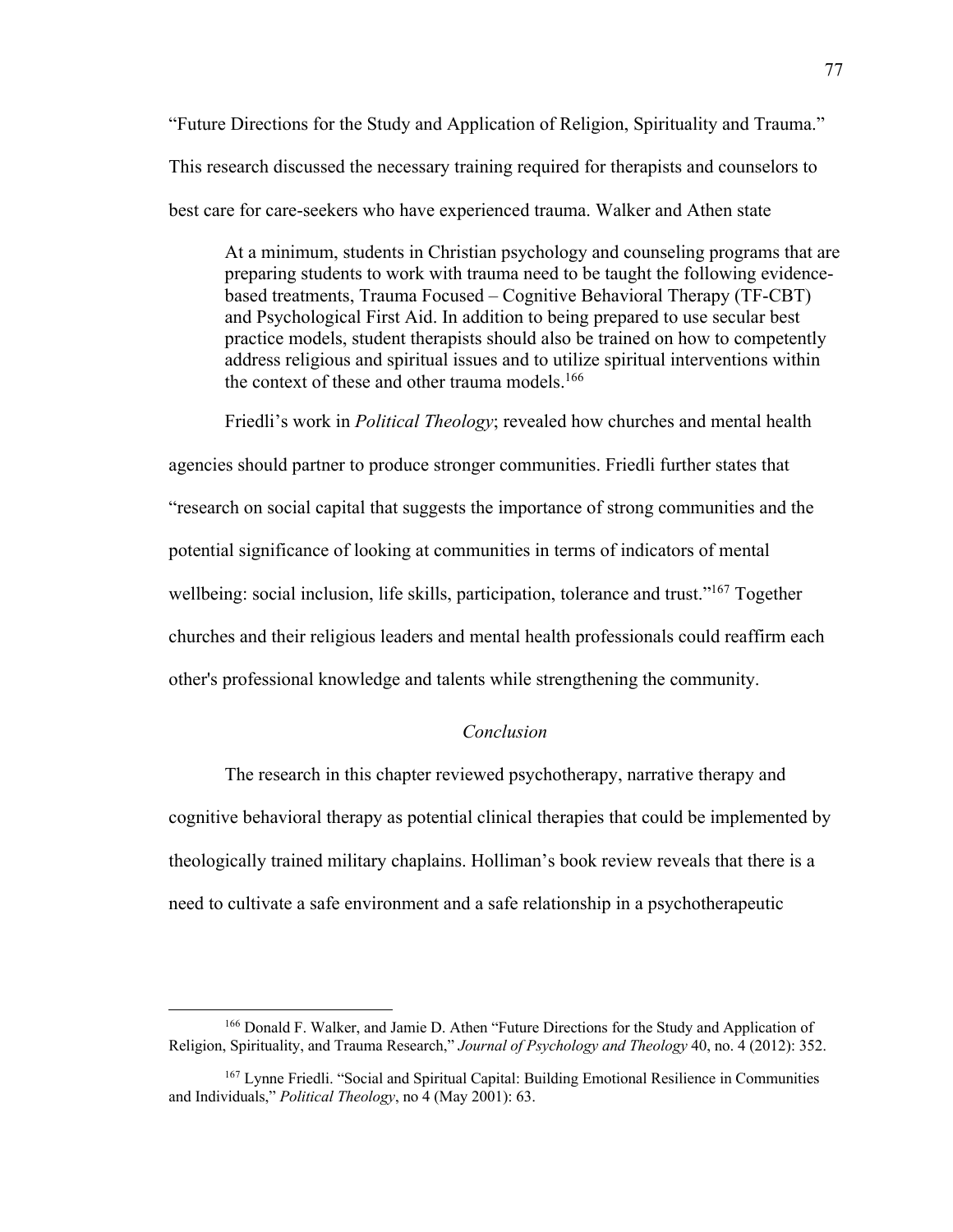session. The creation of both facilitates the treatment of emotional disorders where the patient is encouraged to talk freely about personal experiences especially childhood.

Malcolm and Ramsey's article highlights the value of using narrative therapy as part of the healing process. While Vitz states that "Narrative (therapy) paradigm replaces the scientific, problem-solving approach now common in theories of psychotherapy"<sup>168</sup> Additionally, narrative therapy is a counseling methodology worthy of investigating further because it builds on relationships and trust without the need for scientific problem-solving. It is the least technical of the three reviewed clinical counseling methods and produces positive and desired outcomes. The narrative therapy counseling is an evidence-based counseling method that embodies the type of traits conducive for military chaplains' use.

"Cognitive behavioral therapy has a strong evidence base to support its efficacy and effectiveness for a range of psychological problems, particularly anxiety disorders."169 Focuses on the learning or cognitive aspect of mental processing or the conscious aspect of mental processing. Cognitive-behavioral therapy is a part psychotherapy family of counseling methods and utilizes scientific problem-solving techniques. Making this counseling method less appropriate for military chaplains to utilize as a counseling methodology to increase service members' spiritual resilience.

This literature review revealed the pros and cons of psychotherapy, narrative therapy, and cognitive-behavioral therapy. Each of these requires the establishment of a

<sup>168</sup> Paul C. Vitz, "Narratives and Counseling, Part 1: From Analysis of Past to Stories About it," Journal of Psychology 20, no. 1 (1992): 12.

<sup>&</sup>lt;sup>169</sup> Benjamin Bohman, Alberto Santi, and Gerhard Andersson. "Cognitive Behavioral Therapy in Practice: Therapist Perceptions of Techniques, Outcome Measures, Practitioner Qualifications, and Relation to Research," *Cognitive Behaviour Therapy* 46 no. 5 (2017): 392.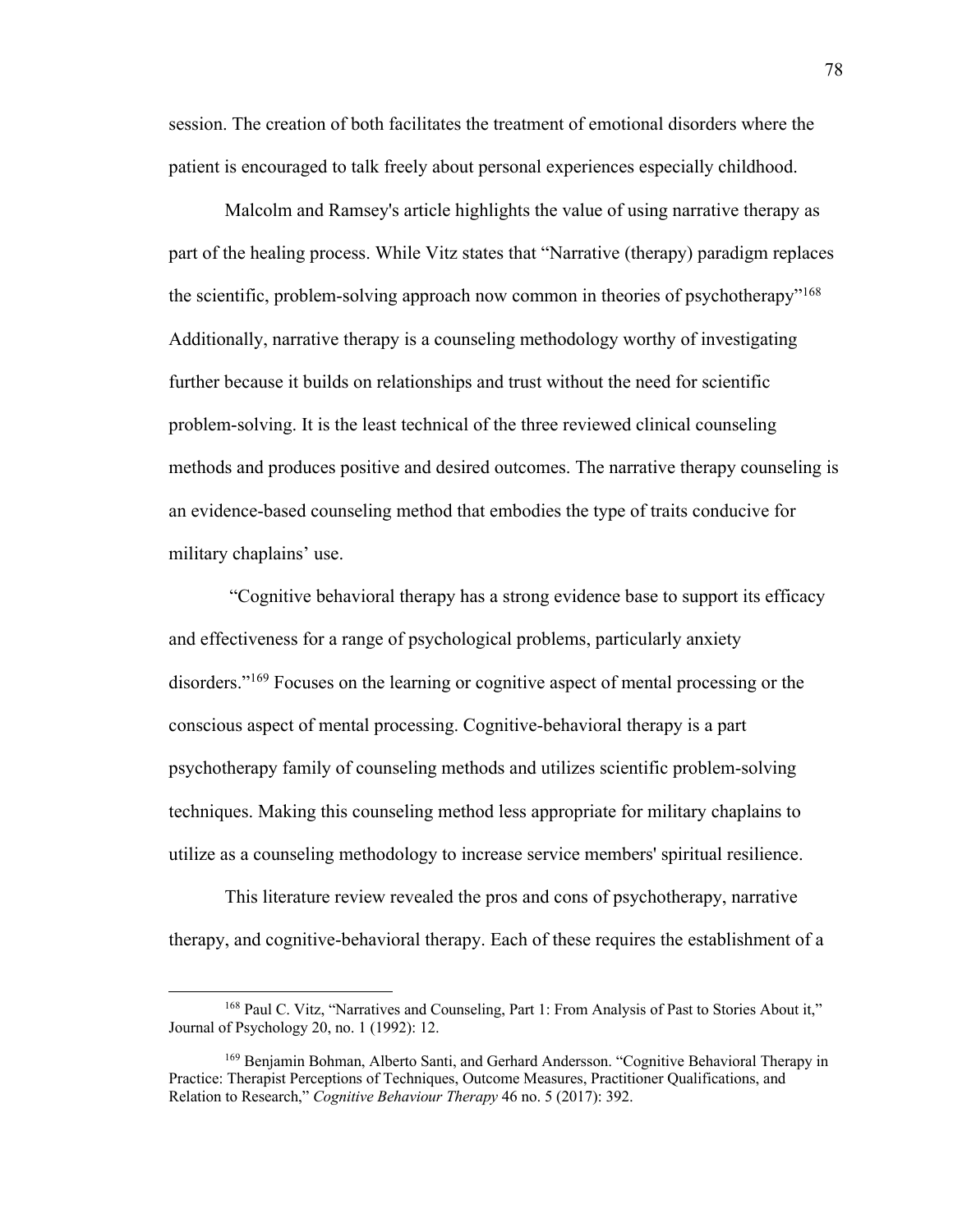caregiver and care-seeker relationship to be effective. Additionally, this literature review confirmed the value of positive pastoral relationships. Two journal articles that showed the best way for churches to help military service members was through assessing their needs through relationships. In Figley's book, Commander Mark Smith, a Navy Chaplain, discussed the restorative value of creating a safe environment during postdeployment assessments.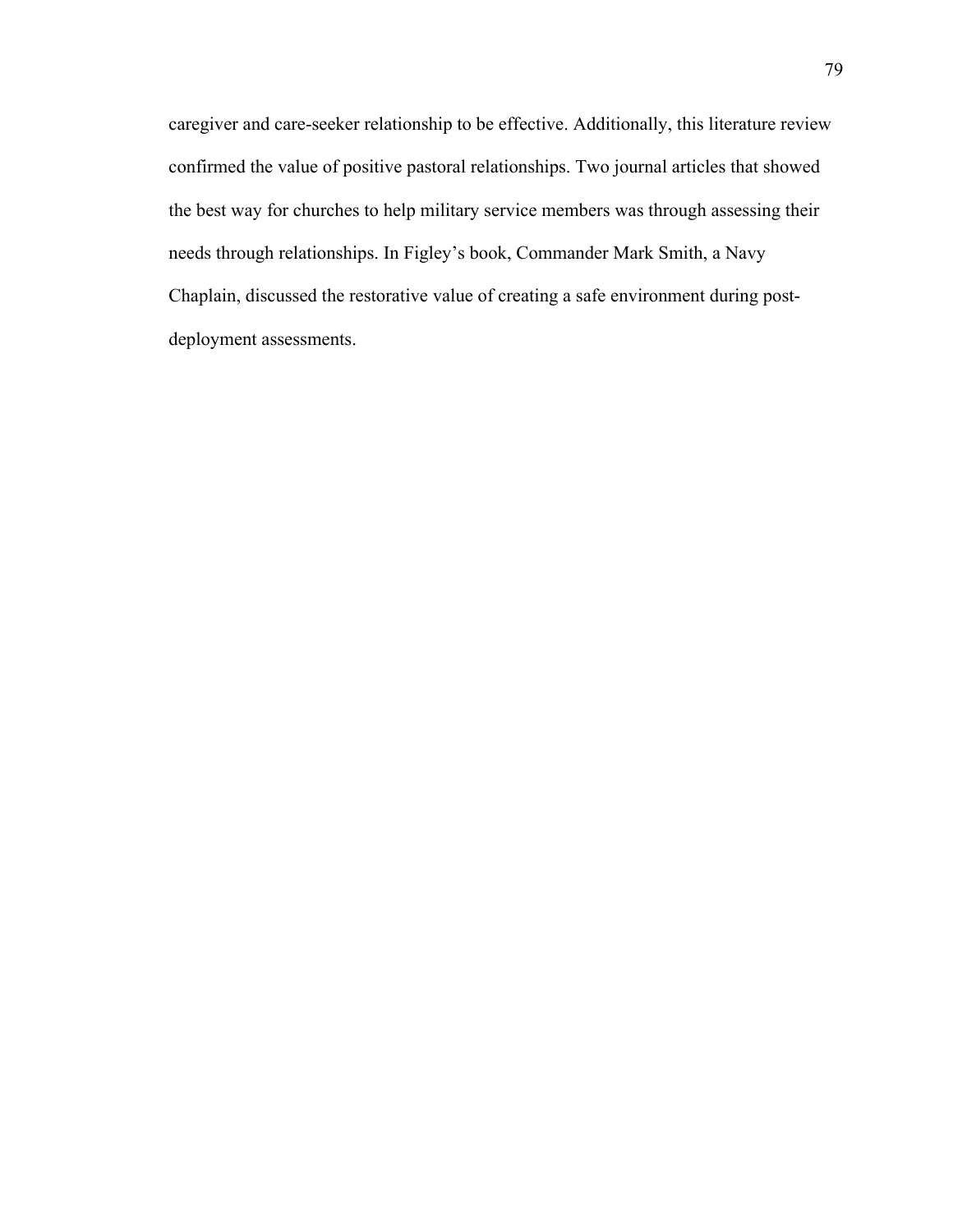### CHAPTER FOUR: RESEARCH METHODOLOGY

This section of the research project analyzed data collected during the literature review with data collected by interviews with caregivers who work in military behavioral healthcare and military chaplains. These interviews were conducted to verify psychologically-based pastoral care methodologies that theologically trained military chaplains can implement to effectively increase one's spiritual resilience. The research was conducted within the military community, specifically military Medical Treatment Facilities located in the Honolulu, Hawaii area. To address this problem, the researcher chose a grounded theory approach with a qualitative method.

#### **Grounded Theory**

This research employed a grounded theory strategy. Creswell stated that grounded

theory

is a strategy of inquiry in which the researcher derives a general, abstract theory of a process, action, or interaction grounded in the views of the participants… Two primary characteristics of this design are the constant comparison of data with emerging categories and theoretical sampling of different groups to maximize the similarities and differences of information.<sup>170</sup>

This research was conducted with two groups of caregivers. Both groups care about military service members and strived to provide the best care possible. Members of these groups know the consequences of emotionally unhealthy service members on their performance and their families. Interviewing these professionals affording the researcher

<sup>170</sup> John W. Creswell, *Research Design: Qualitative, Quantitative, and Mixed Approaches*, 3rd ed. (Thousand Oaks, CA: Sage Publications, 2009), 13.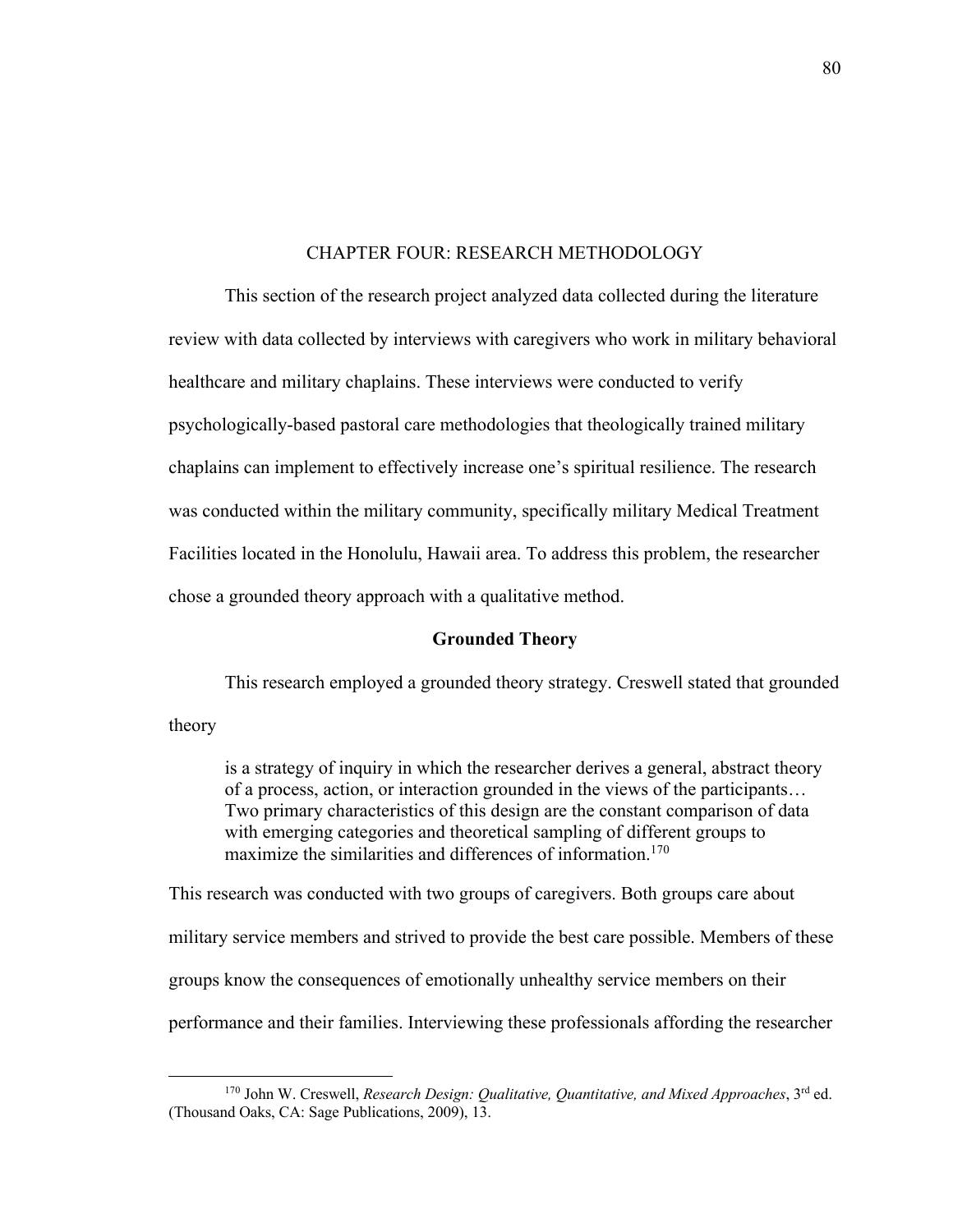the ability to collect and compare great collected data. Analysis of this data allows the researcher to discern a general theory through the data gathering process.

### **Qualitative Research**

During this step, the researcher studied the various research methodologies and

chose to use a qualitative research method. Starcher stated that

The researcher is the one who interacts with the participants to gather data and construct an understanding of the phenomenon being studied. Personal engagement is important to rigorous data collection because qualitative researchers are not extracting factoids about people; they are seeking a deep understanding of participants' perceptions of a phenomenon as manifested in their context.171

This statement reveals two reasons why the qualitative research method was chosen.

First, the researcher is empowered to engage the participants to understand the phenomenon and ascertain an understanding of the participant's perceptions based on their context. Furthermore, the qualitative research method produces findings expressed by using descriptive language. This language helped the researcher understand the counseling environment and the knowledge, skills, and abilities required for successful counseling. The quantitative research method produces findings, as the name implies, that are expressed in numbers.172

### **Target Audience**

The researcher interviewed caregivers from two distinct groups: military chaplains from multiple branches of the armed forces and counselors from the behavioral health specialties employed by the Department of Defense. These two groups of

<sup>171</sup> Richard L. Starcher, Leanne M Dzubinski, and Jamie N Sanchez, "Rigorous Missiological Research Using Qualitative Inquiry," *Missiology* 46, no. 1 (2018): 55.

<sup>&</sup>lt;sup>172</sup> Starcher, Dzubinski, and Sanchez, 51.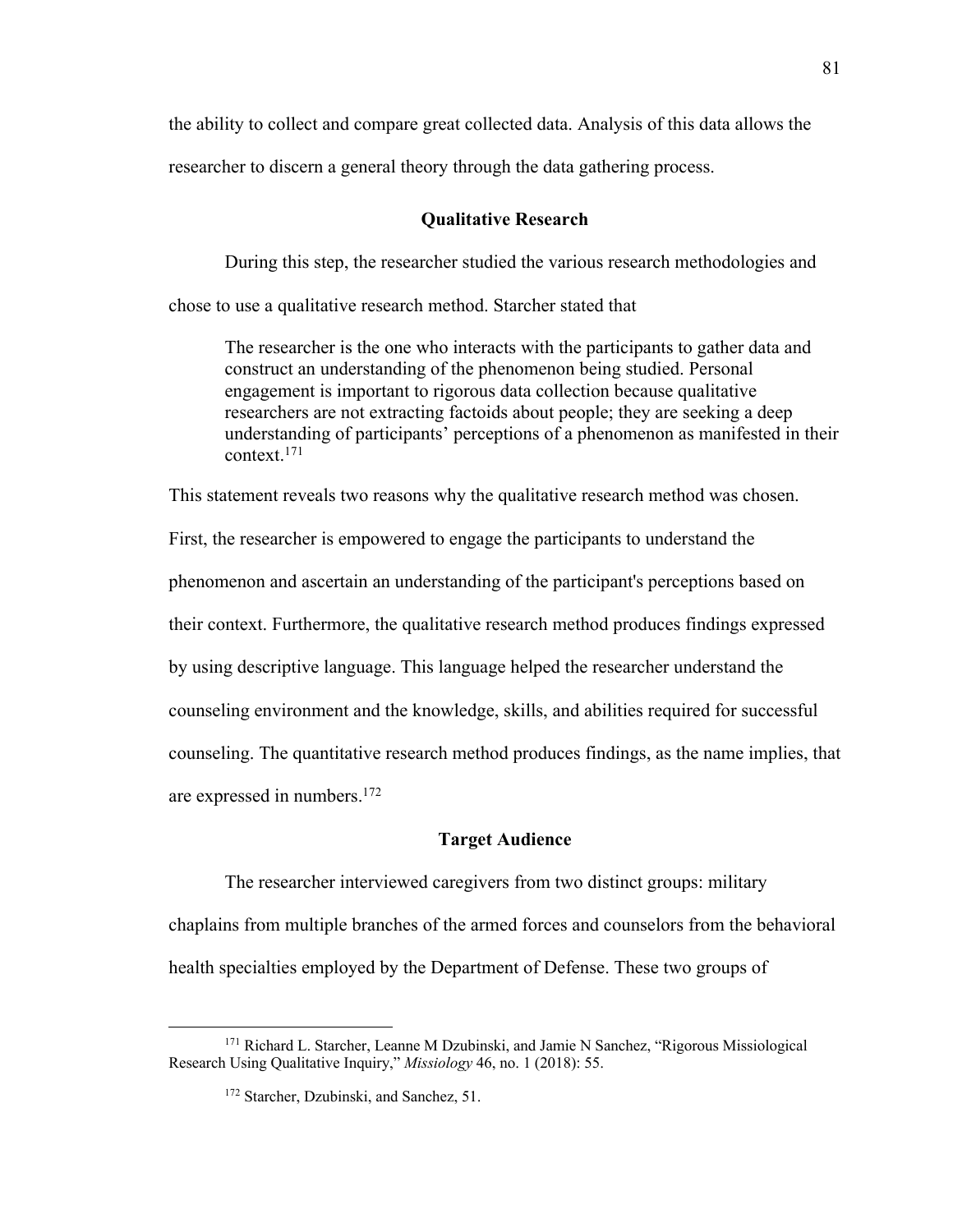professionals, care about and care for the well-being of military service members. Information derived from their interviews provided the researcher with data to analyze.

The researcher's goal was to learn what counseling methodologies that military chaplains and pastoral caregivers can implement and why certain techniques are better than others. Finally, the researcher desires the data produced by this research project to reveal avenues that garner theologically trained military chaplains and chaplains in general credibility. The type of professional credibility that comes with utilizing evidence-based counseling methodologies.

### **Overview of the Research Process**

This project consisted of four major steps first the development of an informed consent form, formulation of interview questions, recruitment of participants, and interviews. After the interviews were conducted, they were documented and translated into viable data needed to answer the question driving this research project. Each of these steps will be discussed in the following paragraphs.

### *Informed Consent*

In 1932, the Public Health Service, working with the Tuskegee Institute, began a study to record the natural history of syphilis in hopes of justifying treatment programs for blacks. It was called the "Tuskegee Study of Untreated Syphilis in the Negro Male." The study initially involved 600 black men – 399 with syphilis, 201 who did not have the disease. The study was conducted without the benefit of patients' informed consent. Researchers told the men they were being treated for "bad blood," a local term used to describe several ailments, including syphilis, anemia, and fatigue. In truth, they did not receive the proper treatment needed to cure their illness. The men were never given adequate treatment for their disease. Even when penicillin became the drug of choice for syphilis in 1947, researchers did not offer it to the subjects. The advisory panel found nothing to show that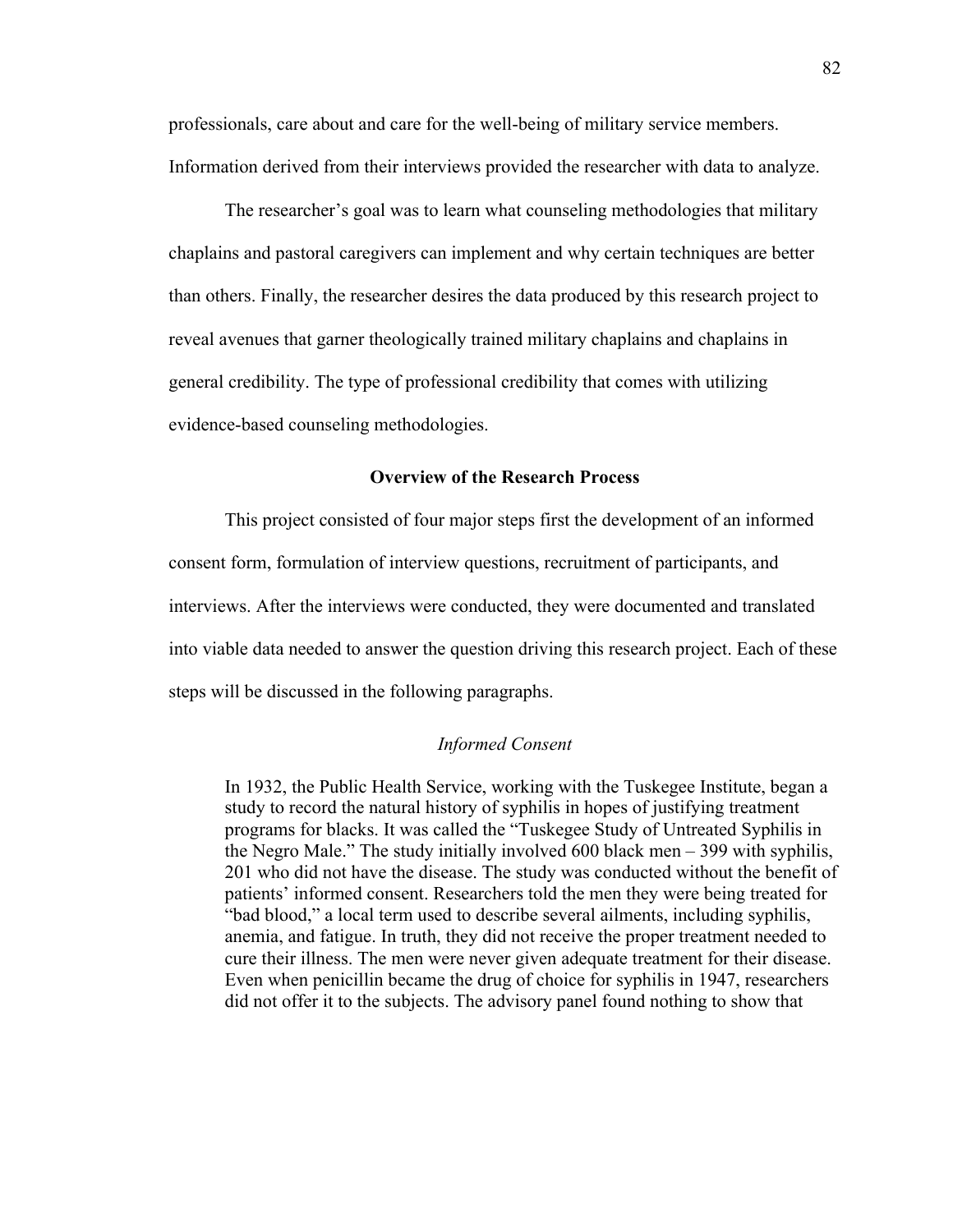subjects were ever given the choice of quitting the study, even when this new, highly effective treatment became widely used.<sup>173</sup>

The aforementioned narrative highlights one of the many deceptive and unethical research projects that were conducted during the early twentieth century. To protect the participants from any emotional or physical harm associated with participating in a research project, the need has risen to inform and advise these participants of these risks. Informed consent has risen out of a "concern to avoid, or at least identify and articulate, potential risks to human subjects. Risks associated with participation in social scientific research include exposure to physical, psychological, or social injury."<sup>174</sup> Berg defines informed consent as "the knowing consent of individuals to participate as an exercise of their choice, free from any element of fraud, deceit, duress, or similar unfair inducement or manipulation."<sup>175</sup> Creswell's research states that "the researcher develop an informed consent form for participants to sign before they engage in the research. This form acknowledges that participant's rights will be protected during data collection." Creswell also indicates that participants understand that they can freely withdraw from the study at any time.176 This clause is in addition to Berg's previous definition of informed consent.

<sup>&</sup>lt;sup>173</sup> "The Tuskegee Timeline," Google Tuskegee Syphilis Study, accessed Nov 13, 2019, https://www.cdc.gov/tuskegee/timeline.htm.

<sup>174</sup> Bruce L. Berg, *Qualitative Research Methods: for the Social Sciences*, 7th ed. (Boston, MA: Allyn and Bacon, 2009), 87.

<sup>175</sup> Berg, 87.

<sup>176</sup> John W. Creswell, *Research Design: Qualitative, Quantitative, and Mixed Approaches*, 3rd ed. (Thousand Oaks, CA: Sage Publications, 2009), 89.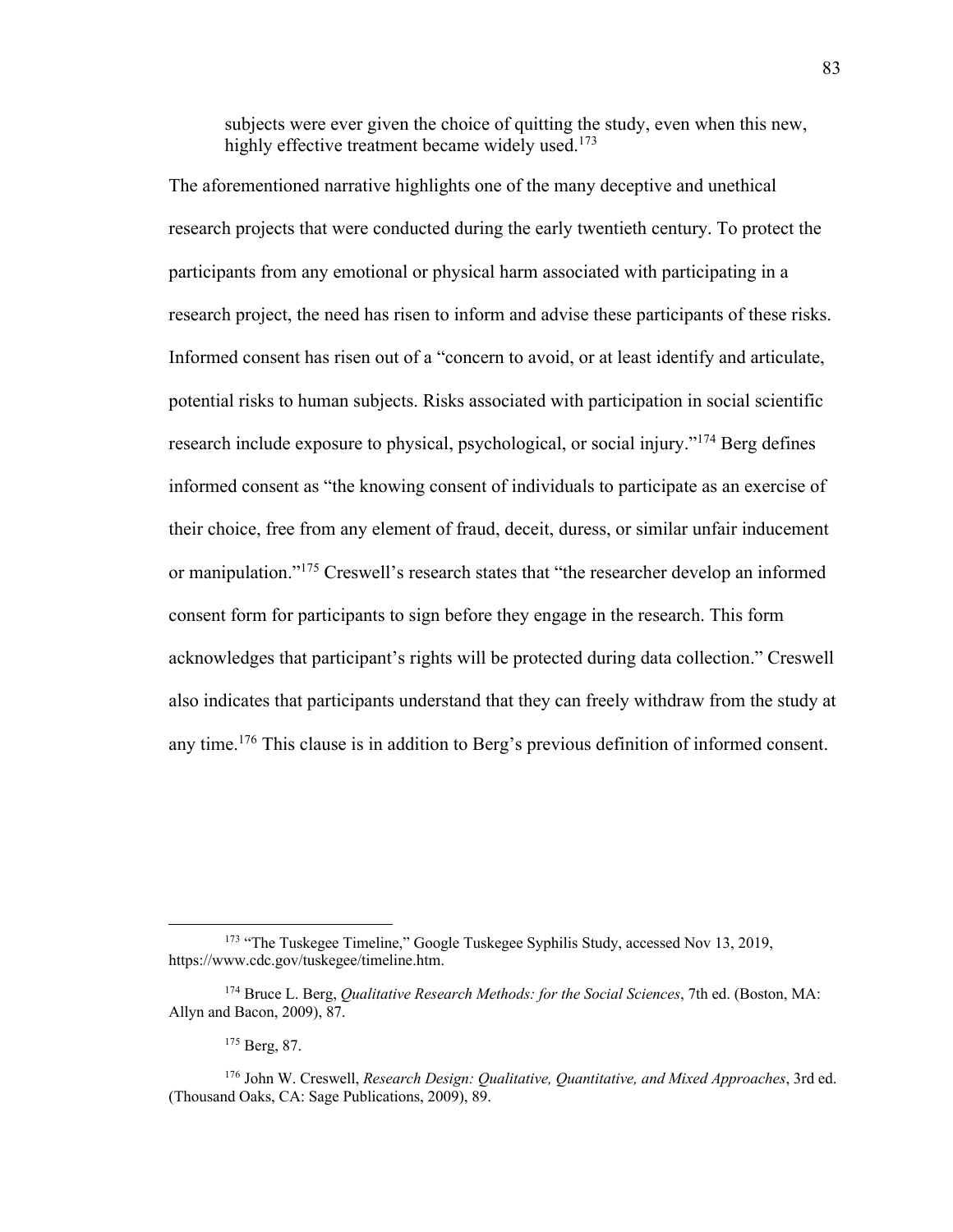### *Formulation of Interview Questions*

The researcher carefully constructed interview questions and formed an interview guide. Starcher and others conducted research to support missiologists by helping them develop standardize rigorous research methods. Starcher and others,

discuss seven elements of rigor in qualitative inquiry: 1) a way of seeing: constructing embedded understandings, 2) a way of framing: utilizing scholarly literature, 3) a way of learning: gathering data personally, 4) a way of understanding: analyzing data inductively, 5) a way of persuading: crafting trustworthy findings, 6) a way of persuading: writing rich and thick descriptions, and 7) a way of discussing: re-engaging the theoretical literature dialogically.<sup>177</sup>

Starcher and others provided an in-depth description of each of the seven

elements of rigorous qualitative inquiry. Element number three: "a way of learning:

gathering data personally", discusses interview methodology and techniques. These

researchers state that:

interviews generally fall into three categories: structured, semi-structured and unstructured. A structured interview resembles an oral survey with open-ended questions: the same questions are asked in the same order for every participant. This approach can be useful primarily when the topic is straight forward and multiple researchers are working on the project. However, the lack of flexibility and inability to follow the participant'sideas means that this type of interview often yields shallow or superficial data. Semi-structured interviews do have a set of general questions planned, but the interviewer may ask them in any order, skip some questions and ask different questions. In this approach, the researcher is free to follow the participant'slead or pursue an unanticipated, but relevant, topic that arises in the conversation. Most qualitative researchers find this approach to be ideal. Finally, interviews can be unstructured. In this scenario, the researcher may simply ask an opening question on the topic of interest and then continue asking follow-up questions based on the participant's response. It closely resembles the type of everyday conversations that people have in daily life.<sup>178</sup>

<sup>&</sup>lt;sup>177</sup> Richard L. Starcher, Leanne M Dzubinski, and Jamie N Sanchez, "Rigorous Missiological Research Using Qualitative Inquiry," *Missiology* 46, no. 1 (2018): 51.

<sup>&</sup>lt;sup>178</sup> Starcher, Dzubinski, and Sanchez, 57.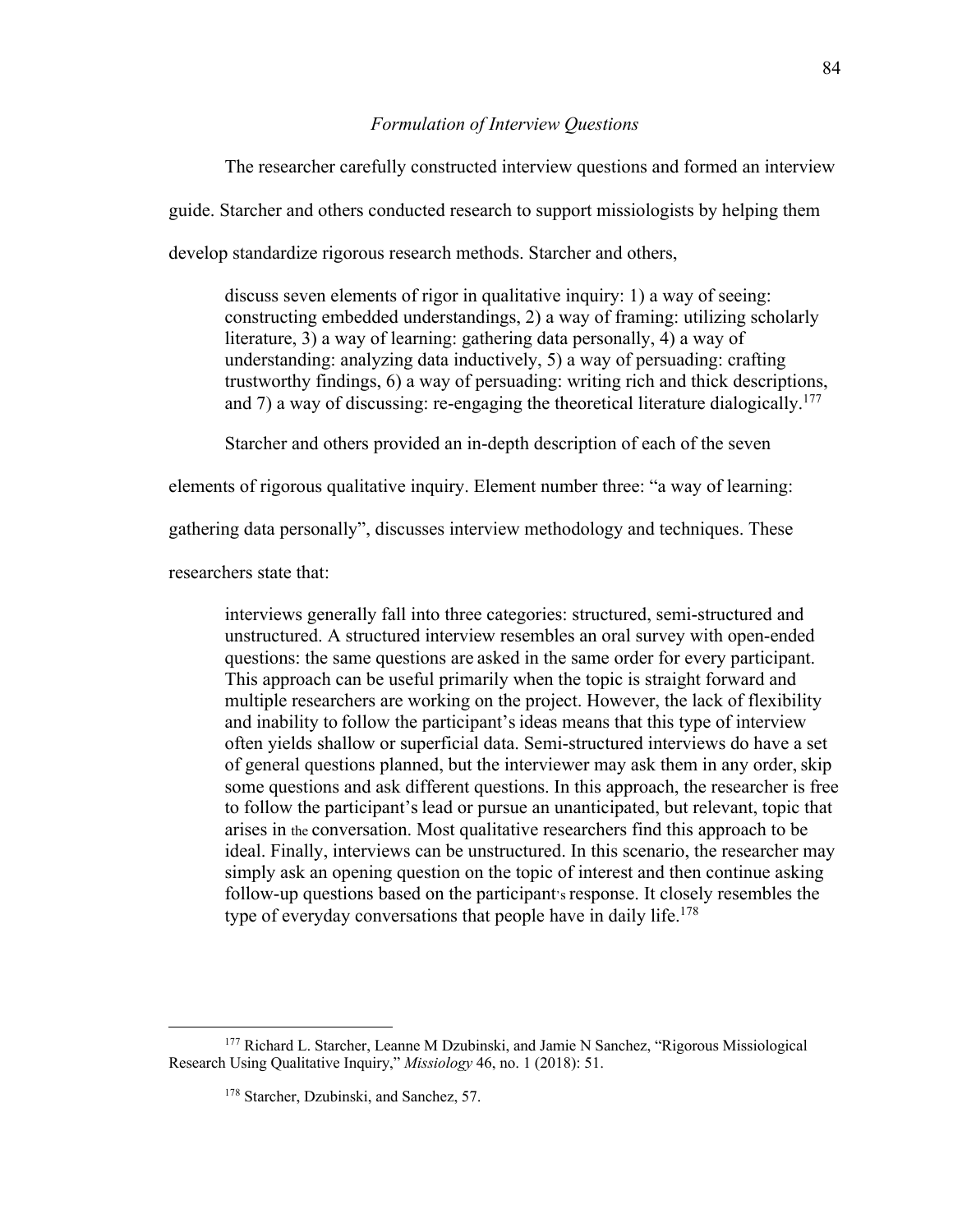The researcher used the semi-structured interview strategy to conduct interviews. Berg provided amplifying information regarding the appropriate uses of each of the aforementioned interview strategies.<sup>179</sup> He expounds on Starcher's definition of interview strategies by incorporating the interviewee's or subject's perspective. In summary, researchers using standardized format assumes that vocabulary and wording of interview questions will be understood by all interviewees and will elicit thoughts, opinions, and attitudes about study-related issues. Researchers using unstandardized format anticipate interviewees may not have the same interpretation or understanding of predetermined interview questions. Therefore, they allow the interviewer flexibility to ask different interview questions or ask interview questions in a different order than prescribed.

Based on Starcher's and Berg's research this project will incorporate the semistructured strategy of interviewing. The researcher will be the interviewer and will know how to accurately assess and guide the interviewees in a discussion of the project's topic. Also, all members of the targeted audience for interviewees will have some form of graduate education and understanding of questions being asked. The semi-structured interview strategy allows the researcher the freedom to develop a plan with predetermined interview questions plus flexibility to "to follow the participant'slead or pursue an unanticipated, but relevant, topic that arises in the conversation."180 Additionally, Creswell corroborates and expounds on appropriate qualitative interview techniques listed above in both of his textbooks: Research Design: Qualitative,

<sup>179</sup> Bruce L. Berg. *Qualitative Research Methods: for the Social Sciences*, 7th ed. (Boston, MA: Allyn and Bacon, 2009), 105-107.

<sup>180</sup> Richard L. Starcher, Leanne M Dzubinski, and Jamie N Sanchez. "Rigorous Missiological Research Using Qualitative Inquiry," *Missiology* 46, no. 1 (2018): 57.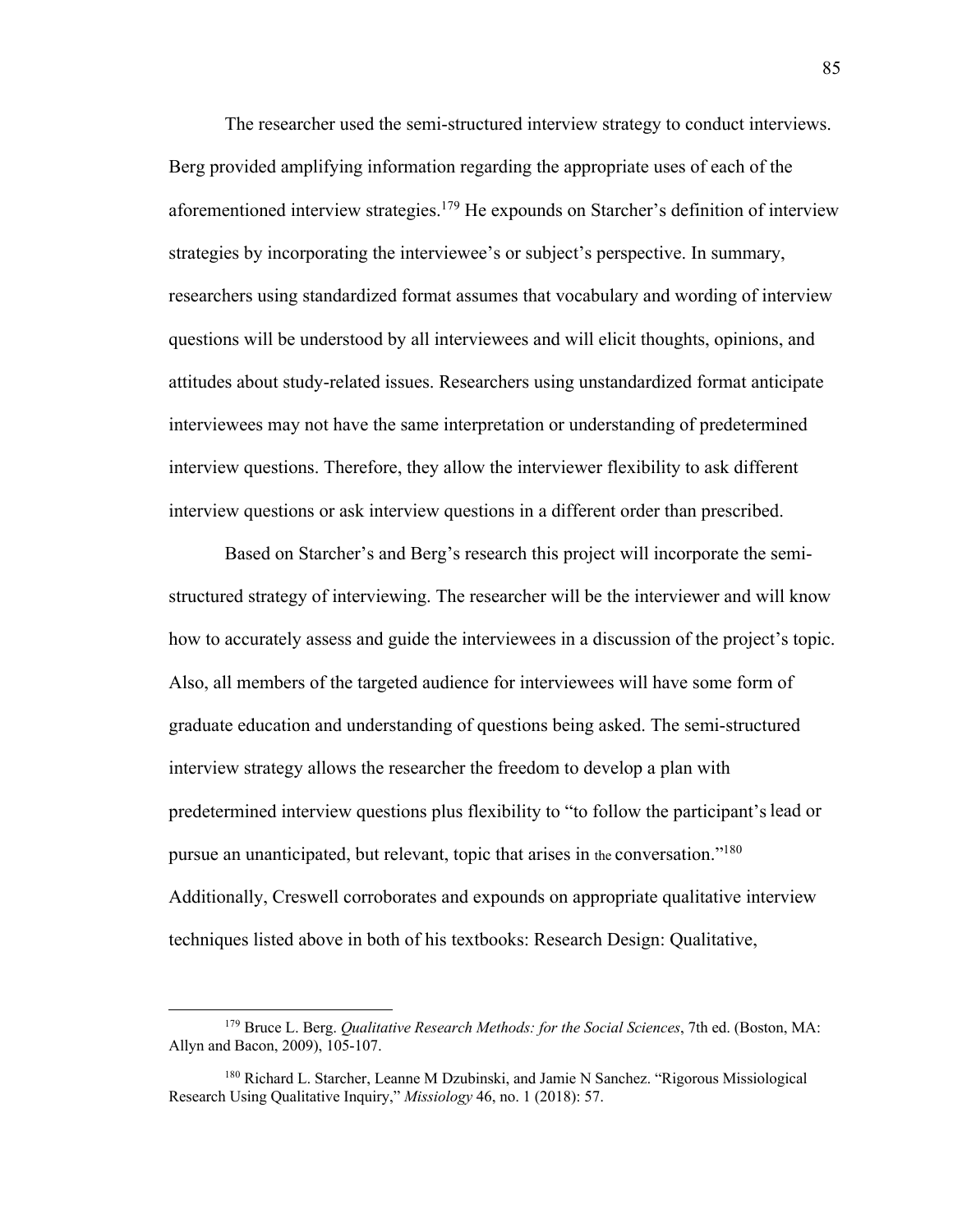Quantitative and Mixed Methods Approaches<sup>181</sup>; and Qualitative Inquiry and Research Design: Choosing Among Five Approaches.<sup>182</sup> Creswell's research reveals the detail steps in developing a structured scripted interview protocol or guide.

Creswell recommends that researchers implementing qualitative research should develop a solid purpose statement to guide the development of their interview questions. Creswell states "From the broad general-purpose statement, the researcher narrows the focus to specific questions to be answered or predictions based on hypotheses to be tested."183 Berg substantiates this process by advising the qualitative researcher to begin with "conceptual areas that may be relevant to overall topic under investigation."<sup>184</sup> Therefore, the researcher began the process of developing a broad general purpose statement by dissecting the statement of the problem found in chapter one. The new general-purpose statement is, discover counseling procedures or methodologies that theologically trained military chaplains can implement to increase the spiritual resilience of individual service members who have deployed into a combat environment.

Creswell states that "Research questions assume two forms: a central question and associated sub-questions."185 Creswell further defines the central question as "a broad question that asks for an exploration of the central phenomenon or concept in the study."

<sup>181</sup> John W. Creswell. *Research Design: Qualitative, Quantitative, and Mixed Approaches*, 3rd ed. (Thousand Oaks, CA: Sage Publications, 2009), 183.

<sup>182</sup> John W. Creswell, *Qualitative Inquiry and Research Design: Choosing Among Five Approaches*, 3rd ed. (Thousand Oaks, CA: Sage Publications, 2013), 163-166.

<sup>183</sup> John W. Creswell. *Research Design: Qualitative, Quantitative, and Mixed Approaches*, 3rd ed. (Thousand Oaks, CA: Sage Publications, 2009), 129.

<sup>184</sup> Bruce L. Berg. *Qualitative Research Methods: for the Social Sciences*. 7th ed. (Boston, MA: Allyn and Bacon, 2009), 111.

<sup>185</sup> John W. Creswell. *Research Design: Qualitative, Quantitative, and Mixed Approaches*. 3rd ed. (Thousand Oaks, CA: Sage Publications, 2009) 129.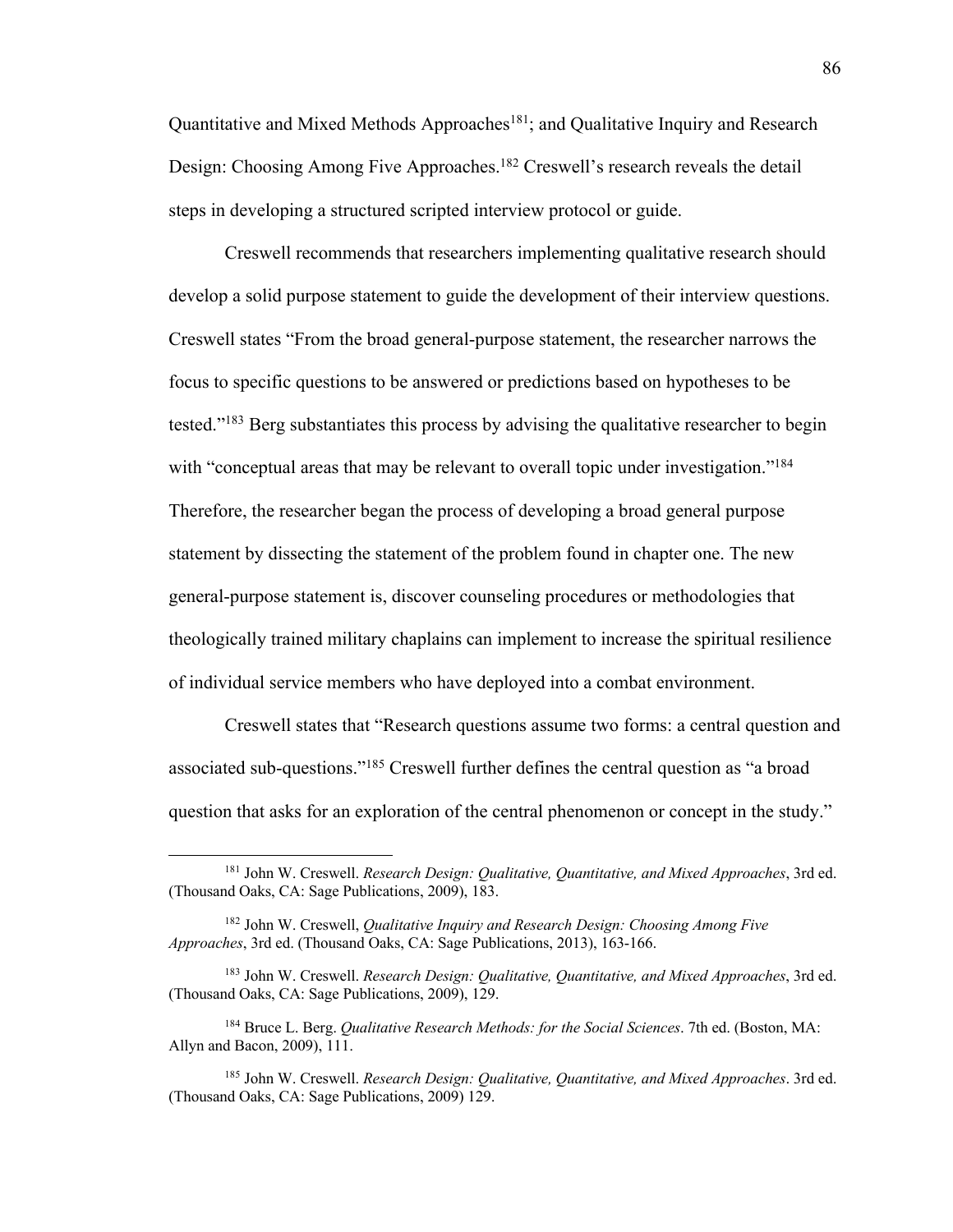For example, "What is the broadest that I can ask in this study."<sup>186</sup> Creswell recommends that a researcher "ask one or two central questions followed by no more than five to seven sub-questions." Additionally, Creswell recommends that research questions begin with "what" or "how" to convey an open and emerging design. An interview protocol or guide was developed for this project based on Creswell's example187 and is listed in Appendix A.

| Code             | Gender | Age | Ethnicity           | Education             | Years in<br>Profession |
|------------------|--------|-----|---------------------|-----------------------|------------------------|
| MC <sub>1</sub>  | Male   | 50  | Caucasian           | $D.$ Min <sup>*</sup> | 23                     |
| MC <sub>2</sub>  | Male   | 56  | Hispanic            | $D.$ Min <sup>*</sup> | 24                     |
| MC <sub>3</sub>  | Male   | 49  | African<br>American | Th. M                 | 19                     |
| MC4              | Male   | 40  | Hispanic            | M. Div                | 9                      |
| MC <sub>5</sub>  | Male   | 55  | Caucasian           | $M. Div^*$            | 20                     |
| C <sub>B</sub> 1 | Female | 47  | Caucasian           | <b>MSW</b>            | 20                     |
| CB2              | Female | 35  | Caucasian           | <b>MSW</b>            | 10                     |
| CB3              | Female | 28  | Caucasian           | <b>MSW</b>            | 3                      |
| CB4              | Female | 30  | African<br>American | <b>MSW</b>            | $\overline{4}$         |
| CB <sub>5</sub>  | Female | 32  | African<br>American | <b>MSW</b>            | 6                      |
| CP1              | Male   | 58  | Caucasian           | Ph.D.                 | 20                     |

Table 4.1: Research Participants (N=11)

Legend: MC Military Chaplain – CB Civilian Behavioral Health – CP Civilian Pastoral Care - \* Multiple graduate degrees

### **Data Collection and Analysis**

Data collected during the interview phase of this research project will be stored in

an Excel spreadsheet and evaluated based on a coding process. Starcher and others,

define coding, as the process of transforming the various forms of collected qualitative

data, into words, which facilitates detailed analysis.<sup>188</sup> These researchers further state that

<sup>186</sup> Creswell, 129.

<sup>187</sup> John W. Creswell, *Qualitative Inquiry and Research Design: Choosing Among Five Approaches*, 3rd ed. (Thousand Oaks, CA: Sage Publications, 2013). 165.

<sup>&</sup>lt;sup>188</sup> Richard L. Starcher, Leanne M Dzubinski, and Jamie N Sanchez. "Rigorous Missiological Research Using Qualitative Inquiry," *Missiology* 46, no. 1 (2018): 58.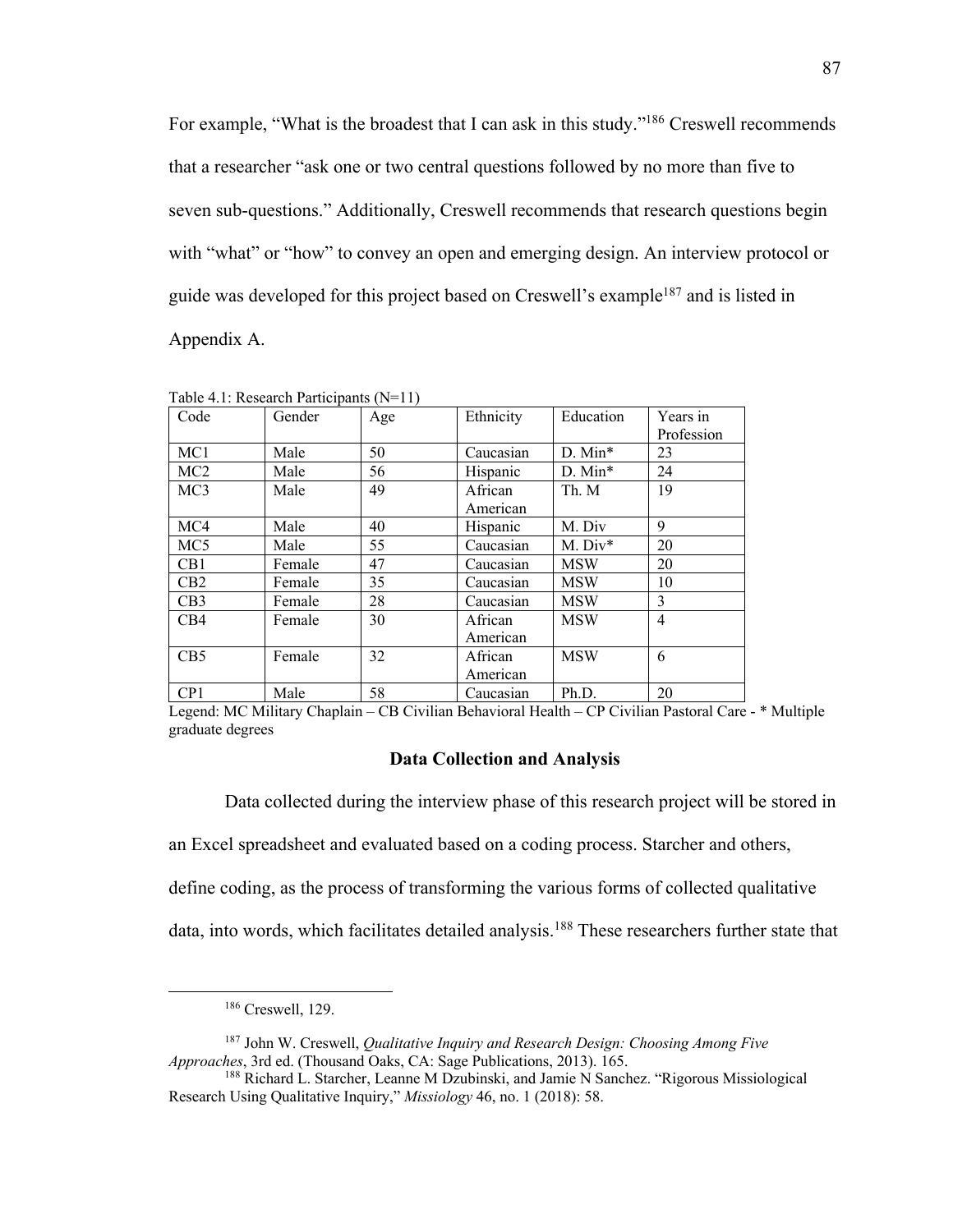The analysis process involves two basic tasks: attaching codes and composing memos. Codes are simply descriptive labels attached to pieces of verbal (or audio/visual) data. A piece of data could be a few words, a phrase, a sentence, or even a paragraph. The goal in attaching a code is to give the piece of data a meaningful label so that later you can group all data pieces that have the same or similar label. Memos, little by little, construct a bridge between codes and the final write up of the study's findings.<sup>189</sup>

The code utilized for this project is based on four categories in which the central questions and sub-questions where derived. These four categories formed descriptive labels that assisted in analyzing collected data. The four categories were knowledge, skills, aptitudes, and hindrances. The content of the participants' answers and keywords utilized by interviewees revealed knowledge, skills, aptitudes, and hindrances necessary to safely and properly implement the counseling methods best suited for theologically trained military chaplains.

Based on the information received during the interview or data gathering phase this researcher identified and verified the practical counseling techniques and methodologies that can be safely administered by military chaplains and pastoral caregivers. During this step, the researcher analyzed and collated the obtained data and analyzed trends revealed during these interviews. Finally, this researcher documented and reported this project's findings in chapter five.

<sup>&</sup>lt;sup>189</sup> Starcher, Dzubinski, and Sanchez, 59.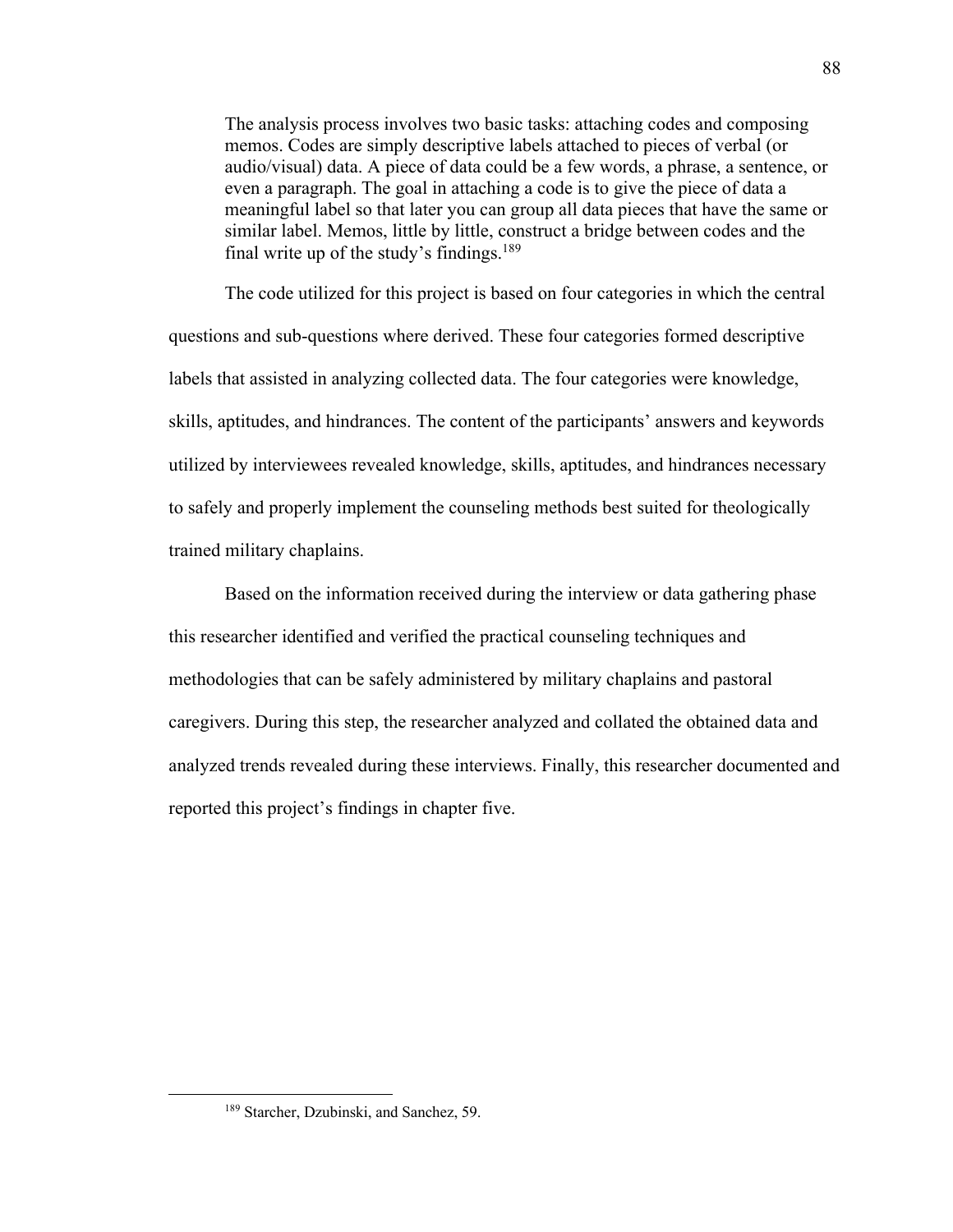#### CHAPTER FIVE: ANALYSIS AND FINDINGS

Discovering a counseling method that military chaplains could use to increase the spiritual resilience of service members was the researcher's goal. Implementing a grounded theory research strategy allowed the researcher to discover this method based on the views of the participants interviewed in this study. The participants interviewed belonged to one of two groups. The first group was civilian behavioral health counselors who worked for the Navy. The second group was active-duty military chaplains from the Army or the Navy.

The civilian behavioral health counselors interviewed were 100 percent female, 60 percent Caucasian and 40 percent African American. Their average age was 34 years old and they have an average of eight and a half years of counseling experience. The lone pastoral counselor in this group was a 58-year-old Caucasian male, with 20 years of experience. The military chaplains interviewed were 100 percent male, 40 percent Caucasian, 40 percent Hispanic and 20 percent African American. On average they were 50 years old with 19 years of experience.

One interesting demographic observation made by the researcher revealed that all pastoral caregivers interviewed were male, and all behavioral health counselors interviewed were female. The researcher tried to interview two Hawaii based female military chaplains one was in the process of deploying and the other was in training, both declined to participate in this interview. Plus, there was no male behavioral health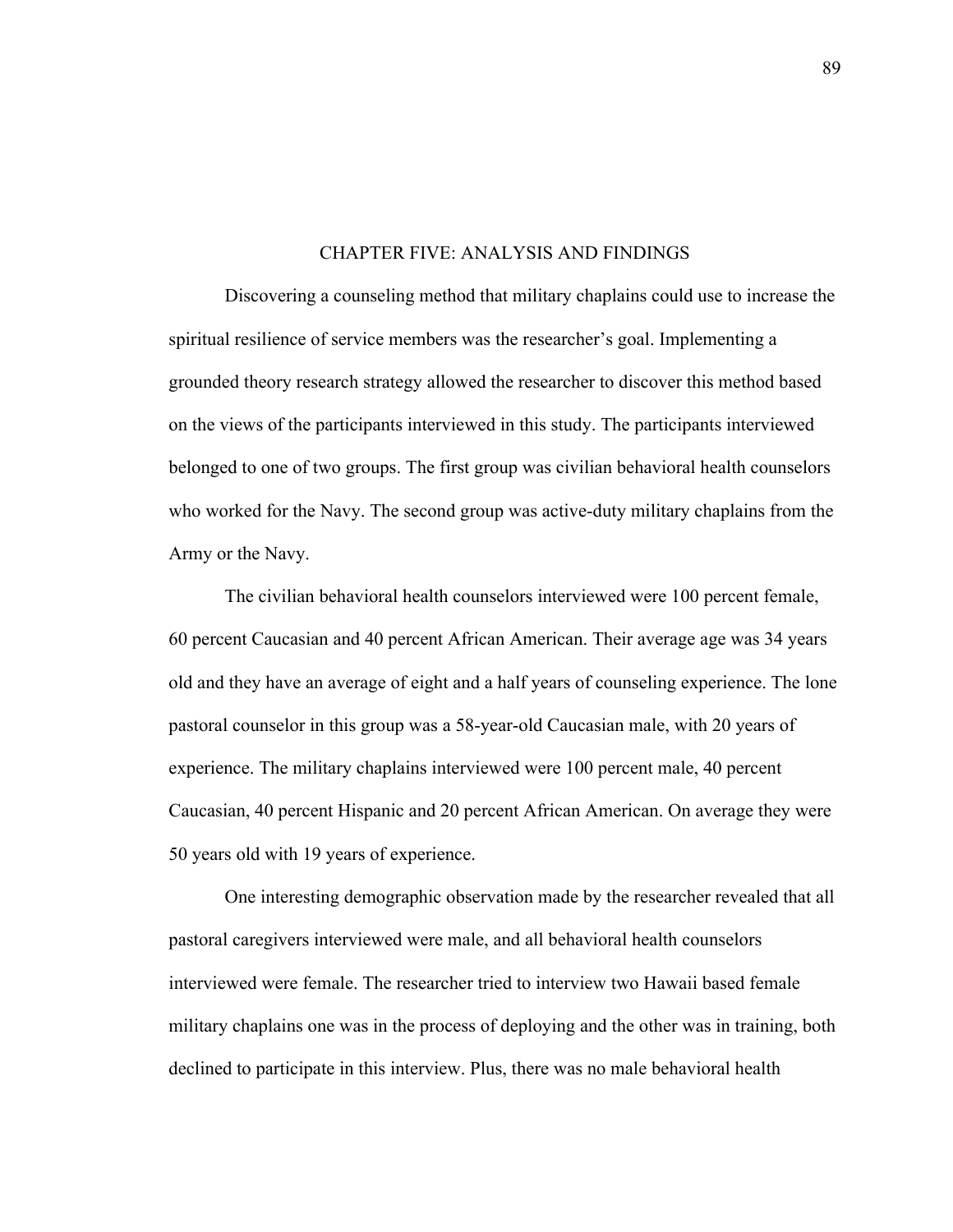counselors available during this research. The proposal implied that researcher would conduct all research in Hawaii. Since the researcher transferred and no longer living on the island of Oahu access to behavioral health counselors living in Hawaii was limited.

Interviews were conducted in-person or through phone calls. The researcher asked open-ended questions designed to gather detailed and descriptive thoughts from professional behavioral healthcare providers about pastoral care. The information gained from these interviews were entered into an Excel spreadsheet. This spreadsheet allowed the researcher to see the various answers provided by the interview questions in a linear format. The linear format helped the researcher analyze acquired information and remain objective during data interpretation.

The acquired data revealed that many military chaplains possess knowledge, skills, and aptitudes that enable them to provide pastoral care and general counseling. These military chaplains contribute to the military's behavioral healthcare team to increase military service members' spiritual resilience. The collected data revealed that some military chaplains possess an awareness of the knowledge, skills, or aptitudes needed to conduct therapeutic long-term counseling methods that increase military service members' wellbeing or spiritual resilience. But, most of these exceptional chaplains do not have the supervised training or licensure to officially administer these methods. Furthermore, the remainder of military chaplains do not have the foundation to conduct therapeutic long-term counseling methods. Most military chaplains can conduct general counseling and advisement.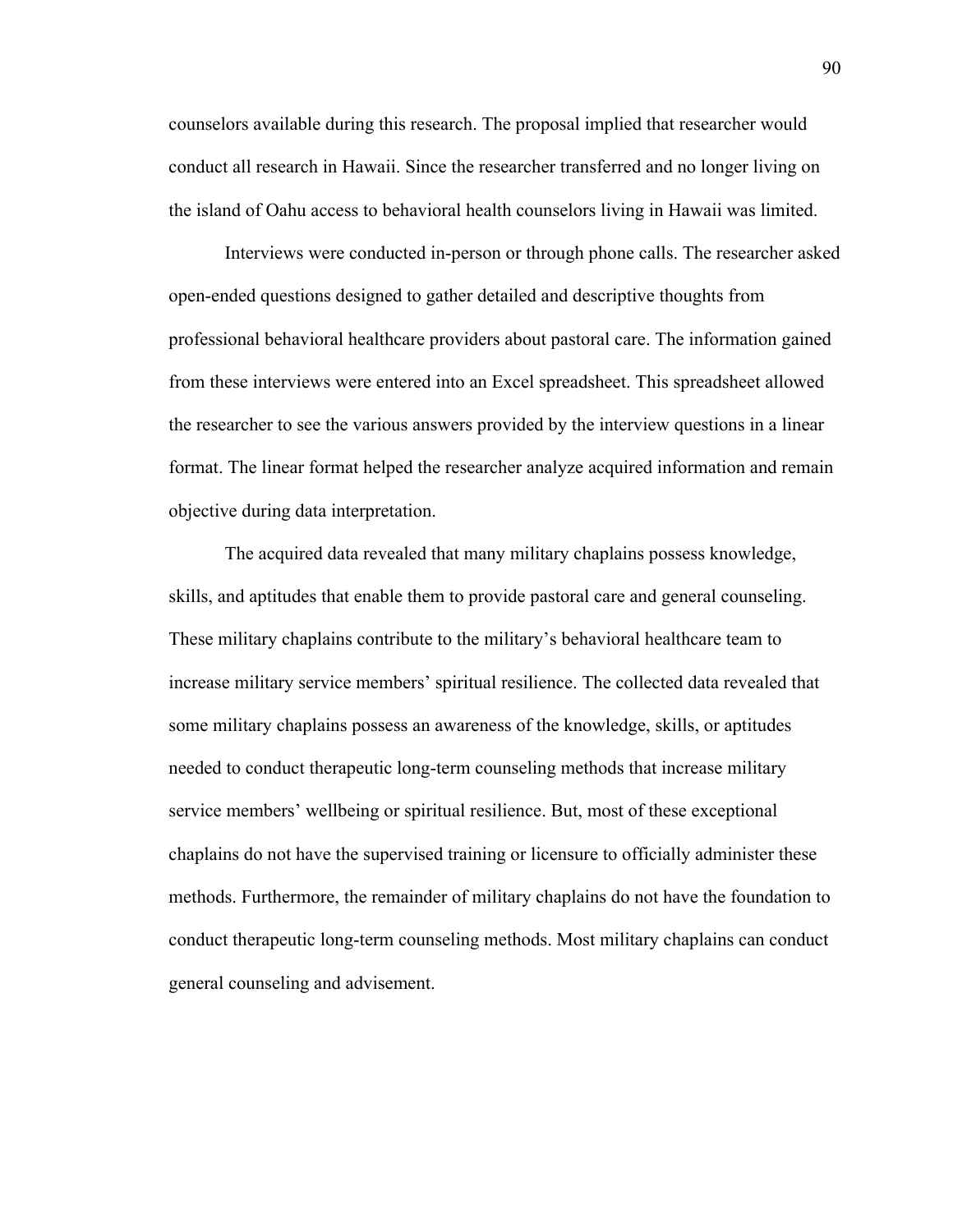### **Knowledge, Skills, and Aptitudes That Chaplains Possess**

Military chaplains possess certain knowledge, skills, and aptitudes that enable them to conduct pastoral care and general counseling. Analysis of Central Question two: "what are your thoughts regarding pastoral care or counseling inclusion in the treatment plan to help military service members become more spiritually resilient?" concluded that theologically trained chaplains know about human spirituality.

A review of the data collected by this question affirms that all people have a spiritual component. Being able to acknowledge and support our service members' spirituality as needed is a primary reason to incorporate pastoral care and counseling into service members' treatment plan. Another, aptitude that evolved out of this discussion was the ability to cultivate and maintain relationships. All participants agreed that pastoral care should be included in the treatment plans to help service members become more spiritually resilient.

## *Definition of Pastoral Care and Counseling*

Review of the data collected by central question two's sub-question: "what is the difference between pastoral care and counseling?" This sub-question disclosed that pastoral care and pastoral counseling are two different entities and that the inclusion of these entities into a service member's treatment plan helped them become more spiritually resilient. The general feedback from this sub-question was summarized by CB2 "pastoral care is more spiritual counseling and more objective." CB3 and CB4 felt that pastoral care included counseling regarding the care-seeker's religious beliefs or practices.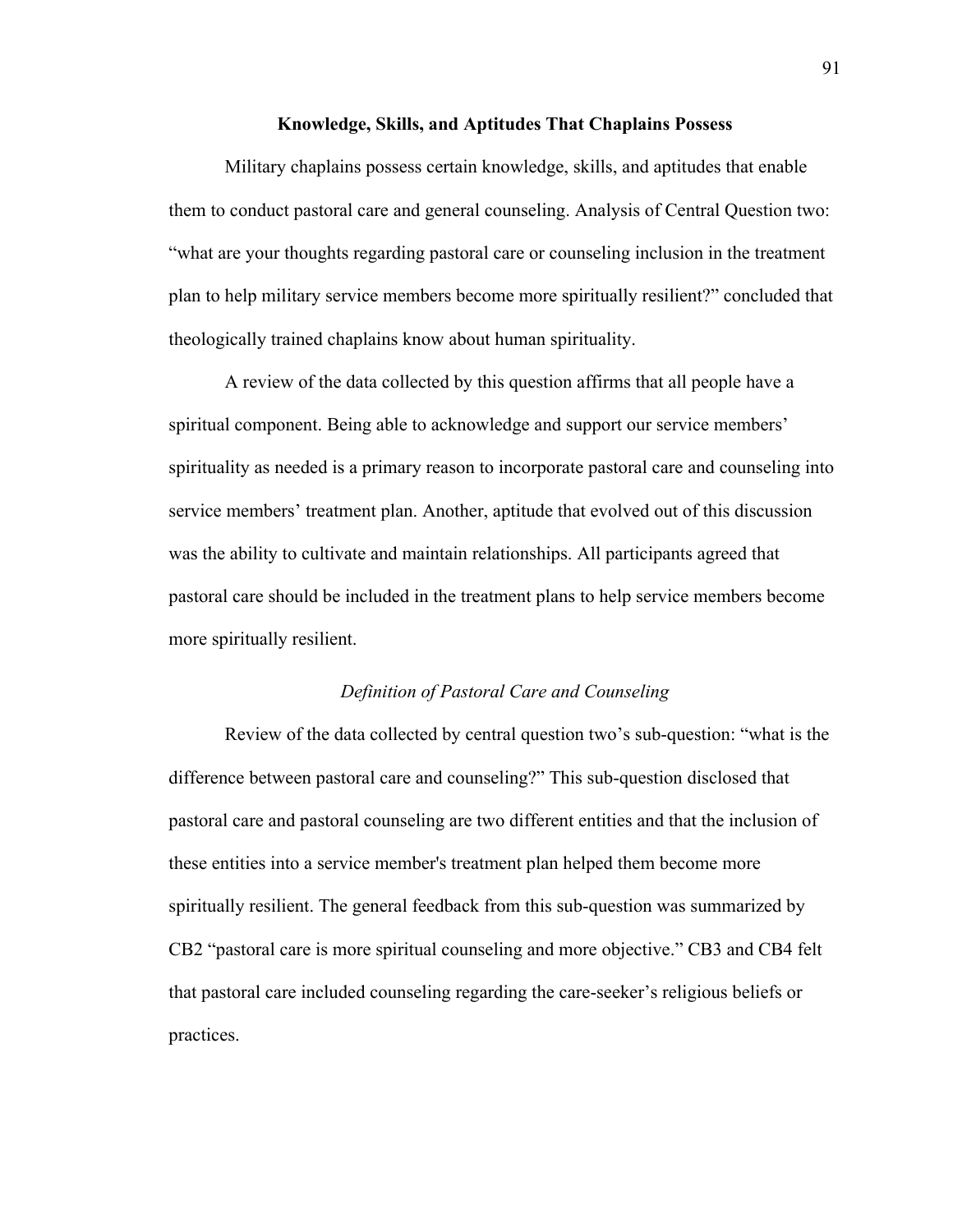Each of the behavioral health counselors addressed the aspect of confidentiality or privilege communication as an essential feature of pastoral care. The researcher assumed that the interviewees responses would include some aspect of administering religious rites or supporting one's spirituality. However, their perspective of pastoral care was built on their knowledge of personal communications with military chaplains. Military chaplains have the highest level of protected communication exchanged during a counseling session. Military service members are also aware of the protected communication afforded by their chaplains. Military chaplains are not mandatory reporters. The benefit of this protected or privileged communication is that it produces a safe zone for counseling. This safe zone helps build the rapport that facilitates relationships. Likewise, this safe zone allows the military chaplain to advise care-seeker of appropriate courses of action or resources to address their situation. CB4 confirmed this sentiment with the following comment "chaplains provide privilege communication and a safe haven."

The behavioral health counselors interviewed acknowledged privilege communication as a part of pastoral care that made military chaplains first responders. CB2 added, "chaplains are key components because our service members are more comfortable with chaplains because they offer a different type of care." Some of CB2's opinion that military chaplains offer a different type of care is derived from the concept of privilege communication. The remainder is from the fact that military chaplains do not adhere to formal counseling standards of practice, like most behavioral health providers. For instance, military chaplains do not have to take notes or limit their time to 50-minute sessions. MC2 agreed with CB2's perception of the chaplain's counseling freedoms.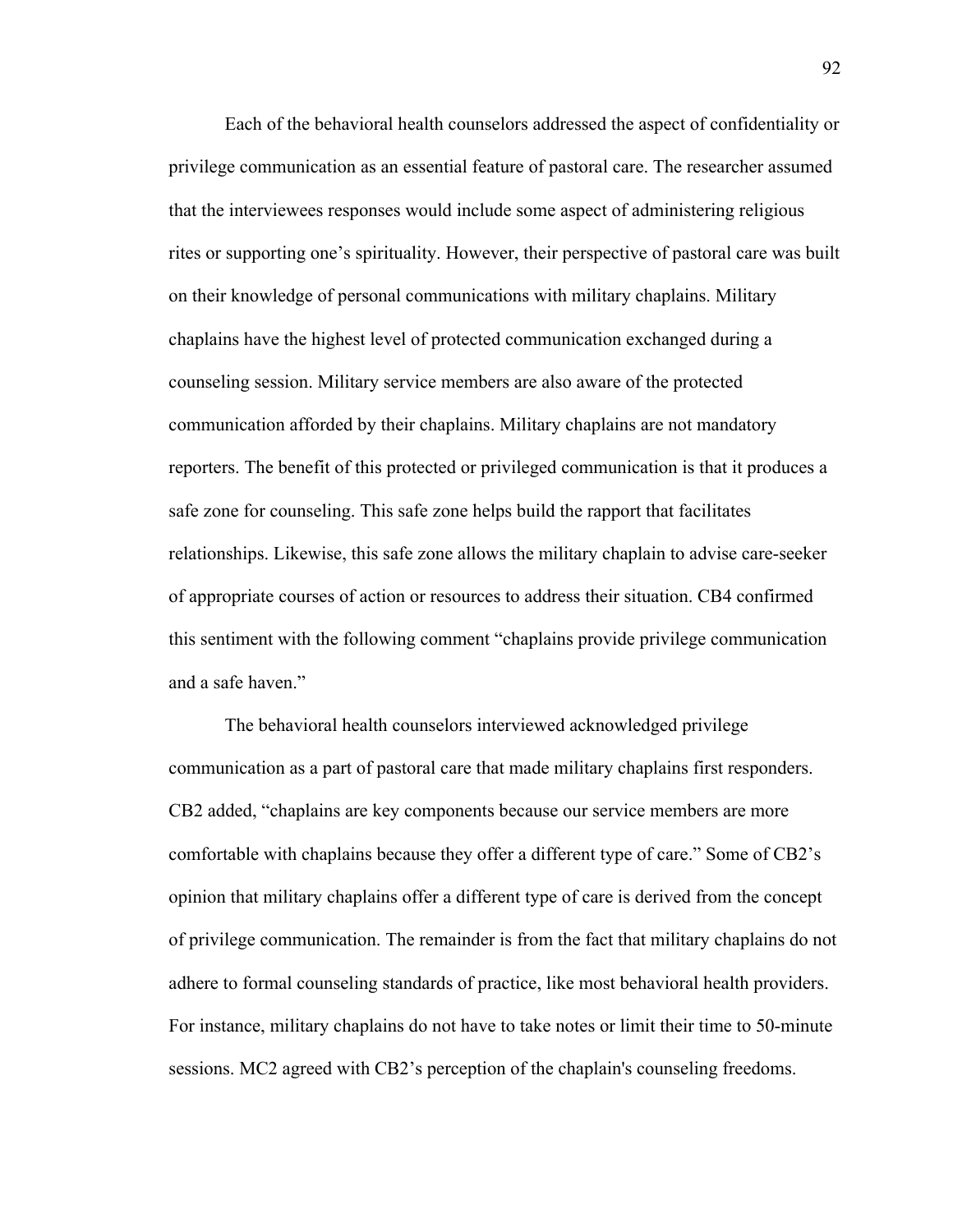Another factor that made military chaplains first responders was their proximity to service members and their families. MC2 spoke about how military chaplains were embedded or assigned resources within most larger units or commands. Whereas most civilian behavioral healthcare givers are centrally located on the base. If a service member's unit does not have a chaplain, there is always a chaplain on-call and available within the region or the base.

MC1 and MC5 discussed another aspect of pastoral care. These participants shared that pastoral care can include prayer, Scripture reading, religious rituals, and counseling. These components of pastoral care can provide the service member a sense of connectedness to themselves and a higher power. MC4 elaborates "Chaplains provide the love of God and scripturally based wisdom." MC5 shared that "The source of chaplains and pastoral caregivers' counseling authority is scripture." MC2 prays before and while conducting counseling sessions to be able to share a word from God when appropriate. MC5 seeks God's Holy Spirit to assist and guide their counseling sessions.

### **Engagement of Spirituality**

CB1 explains why pastoral care's inclusion in the treatment plan adds value to the process by sharing the following thoughts "service member's care should be clientcentered." If the caregiver is unable to relate to, or properly discuss the service member's spiritual issues, they should refer to a pastoral caregiver. MC5 speaks of the whole person concept as well. CB1 continued their thought by stating that "many psychotherapists are not trained to discuss or pursue the service member's spiritual realm." CB1 emphasizes the importance of spirituality by sharing, "spirituality is one of the five pillars of wellness." These pillars were further defined as five main aspects of personal health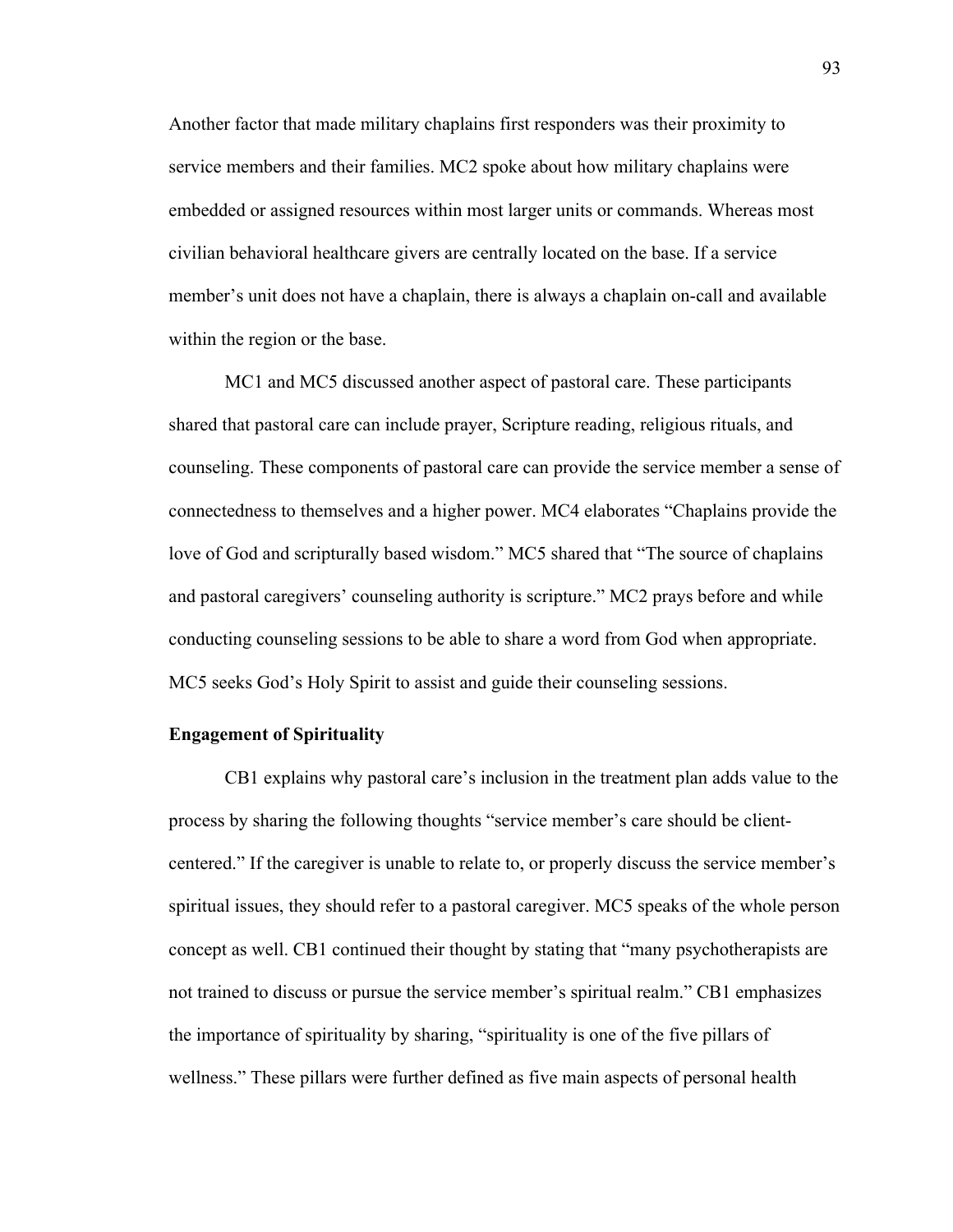which are: physical, emotional, social, spiritual, and intellectual. One needs to achieve a healthy balance of each to be considered well.

MC3 shared that pastoral care is needed if the goal of the institution is to provide holistic care. MC3 develops the concept of holistic care by discussing the Bio-Psycho-Social model.

When caregivers see clients: some of their situations are medical and providers need to be ready and knowledgeable of making referrals. Emotional conditions that are not spiritual can be treated by mental or behavioral health providers. On the other hand, some emotional conditions are spiritual and affect the emotional roots of personal and relational problems, these conditions need the intervention of pastoral caregivers.

Discussion of this model and the five pillars of wellness demonstrates that each individual has a spiritual component that influences their health and wellness. Acknowledgment of this spiritual component uncovers the complexities involved in treating and properly diagnosing a service member's emotional or physical condition. It requires a team of specialists to include chaplains to properly care for all individuals especially those who serve in the military. MC1 commented on central question four, that chaplains are experts on biblical knowledge and its application to the lives of people. They can address the spiritual lives of people and help them understand their value, love, and identity through faith.

## **Cultivate and Maintain Healthy Relationships**

MC3 describes spirituality as a general term that relates to a person's interconnectedness to themselves and others. They clarify by stating "spirituality is a connection to something bigger than self. Spirituality creates purpose, fulfillment, peace." MC2 sees the value of incorporating chaplains into service members' treatment plan from a pastoral care and relational point of view. MC2 discussed the pastoral caregiver concept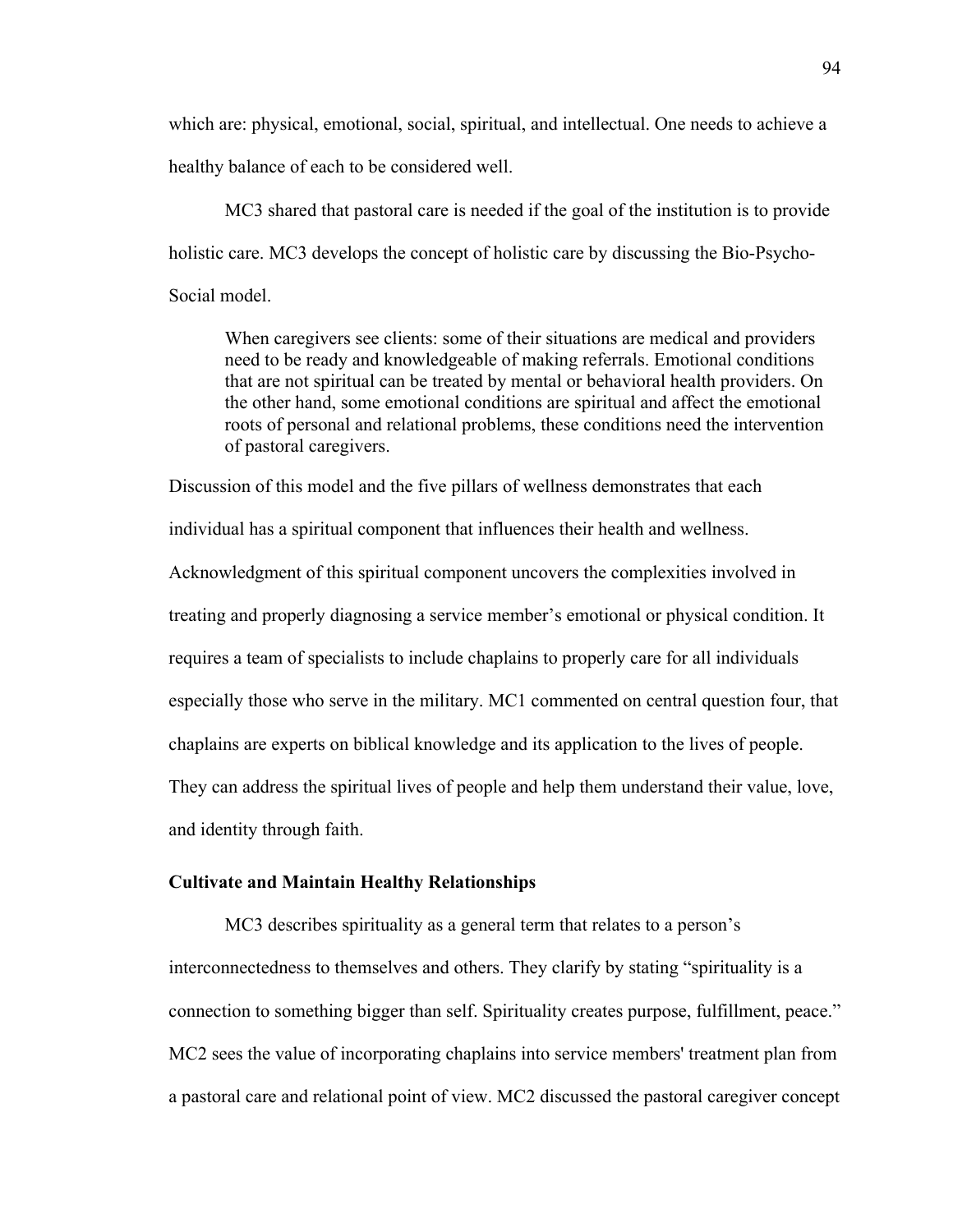of shepherding. Most military chaplains are first trained to become pastors therefore shepherding is an innate aptitude for many of them. The concept of shepherding is similar to that of mentoring. Shepherding is very relational and evolves out of the counseling rapport and post-counseling care that many chaplains naturally provide. This relationship or rapport assures the service member that they matter. The time spent in pastoral counseling is not exclusively about diagnosis and treatment. It is client-centered because the provider genuinely cares for the client. Shepherding produces healthy relationships between caregiver and care-seeker, care-seeker and themselves, and the care-seeker and their spiritual source. The resulting relationships can increase one's spirituality and spiritual resilience.

Central question four discovered other aptitudes that empower chaplains to create and maintain relationships. Most participants interviewed agreed that knowledge of military culture was an important aptitude for counseling military service members. MC1 and MC4 remarked chaplains can establish and maintain relationships because they are usually older with life experience. These life experiences enable chaplains to maintain and foster professional relationships between themselves and care-seekers, or careseekers and their significant others. Also, chaplains' life experiences allow them to understand and advise service members about their personal and family relationships. Using life experiences acquired in the military increases cultural knowledge. MC2 said that military chaplains must understand the culture because chaplains are a part of the culture. MC1 and MC3 discussed some other aptitudes necessary for counseling: empathy, active or reflective listener, focused on the needs of individuals, and able to provide unconditional positive regard.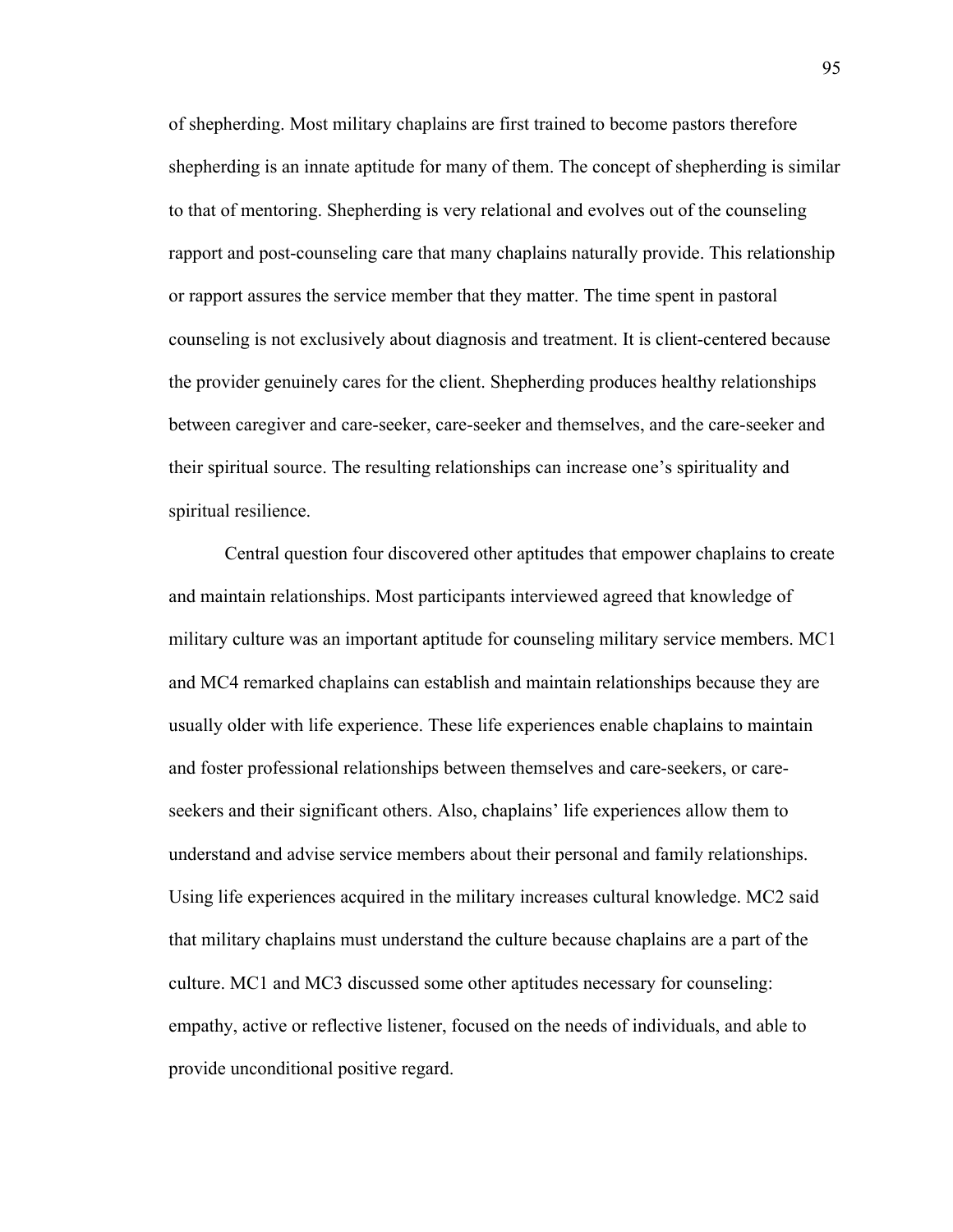### *Pastoral Care and Counsel During Times of Crisis*

Military chaplains' aptitude for building healthy relationships through spiritual or religious practices make them extremely valuable as first responders. CB1's perspective concerning the difference between pastoral care and counseling was that "pastoral care addresses spirituality and the big question." Further clarification allowed CB1 to reflect on a time when they served as a critical incident counselor on the mobile crisis team. Each team had a chaplain and these chaplains brought a calming element to the chaos of the moment. They were able to share hope with various clients through spiritual counseling. Plus, they were available to provide hope and support to other team members. CB1 has seen chaplains do the same in hospital settings.

Central question four: "what are your thoughts regarding how military chaplains contribute to the military's health and wellness team?" Produced positive feedback from behavioral healthcare givers regarding military chaplains serving as first responders. CB3, MC3, and MC5 said that chaplains have a big impact on the first responders. Their presence is not exclusively for the patients but is needed and appreciated by the healthcare providers during crises. Furthermore, during times of grief and loss chaplains are primary sources of care. CB5 said "Chaplains are necessary! During crises, they provide good advice and resources to the hospitalized or the grieving." CB5 provided the best quote regarding Military chaplains' contribution to the military healthcare team "They hold the fragmented of society and military together" This quote has a dual meaning to the researcher. Military chaplains maintain the relationship between the military and many service members who come from dysfunctional or fragmented homes.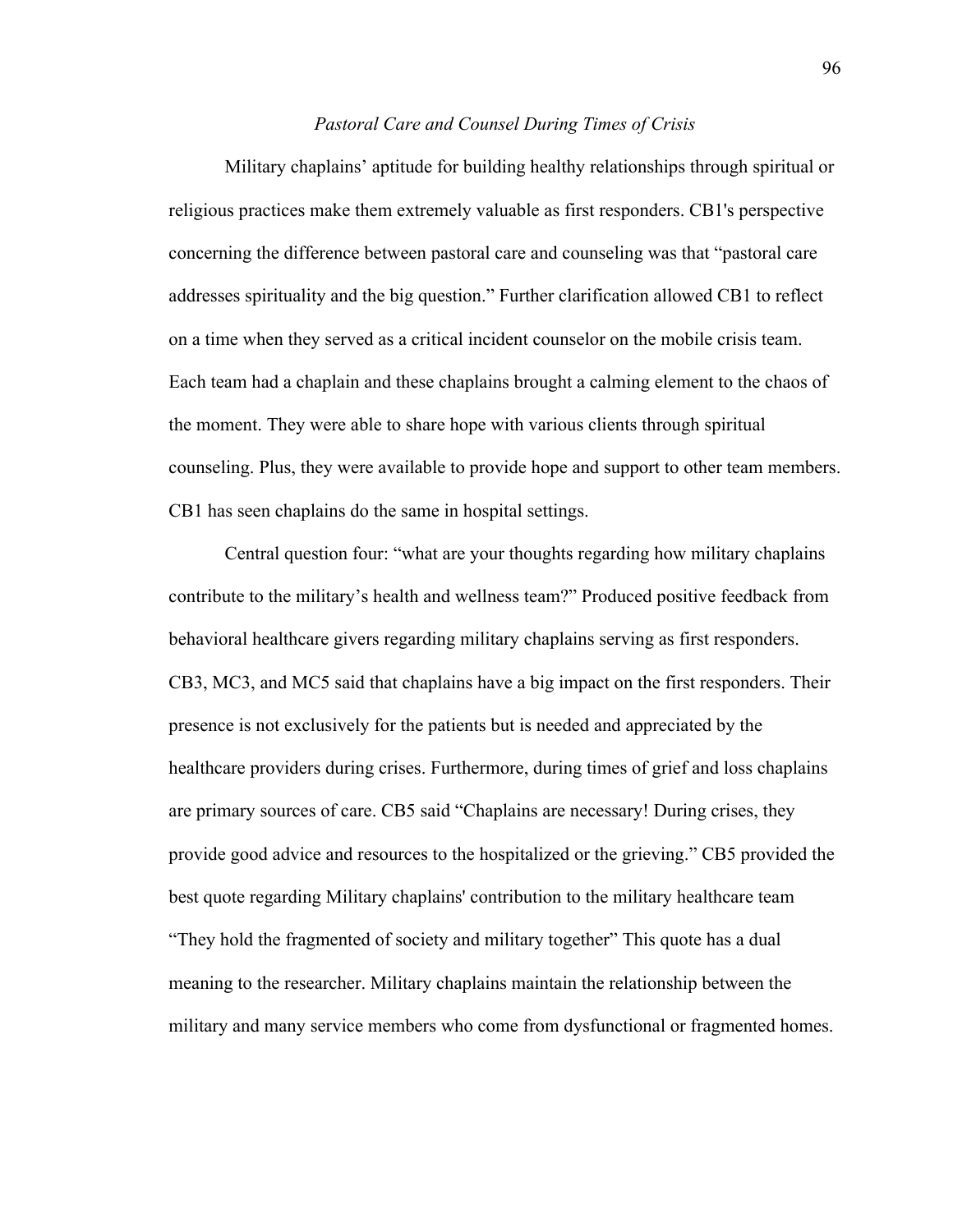Also, military chaplains are many times the inspirational source which helps all service members remind calm and keep it together.

The participants revealed how spirituality is an innate part of each of us. It should be acknowledged by caregivers who are trained in this realm. Furthermore, they acknowledged that the ability to receive privileged communication creates a safe zone, and the administration of sacred rituals are parts of pastoral care performed by military chaplains. All participants shared that pastoral counseling or general counseling is shortterm and includes presence, prayer, Scripture readings, religious rituals, and counseling. The most important contribution of military chaplains to the health and wellness team is their availability, flexibility and listening skills which support their relational skills.

### **Knowledge Skills and Aptitudes That Chaplains Need**

These interviews revealed the capabilities of military chaplains. Sub-question one under central question four reveals the knowledge skills and aptitudes necessary to counsel service members. CP1 shared that successful counselors need knowledge of psychology, understanding of relationships or systems, knowledge of models or theories, able to collate information about people. Skills: need a heart for people, a good listener, a desire to help people. Aptitude: able to remove personal biases. The remainder of behavioral health providers felt that there were no special skills required other than empathy and general knowledge of the military lifestyle. CP1 concurred with their response by stating "A sense of what it is like to be owned by the government. A real personal experience with the military." CB1 states that a good clinician joins their client where they are to listen and learn. CB2 adds that successful counselors know various counseling methods, which ensures the caregiver the flexibility to meet the client's needs.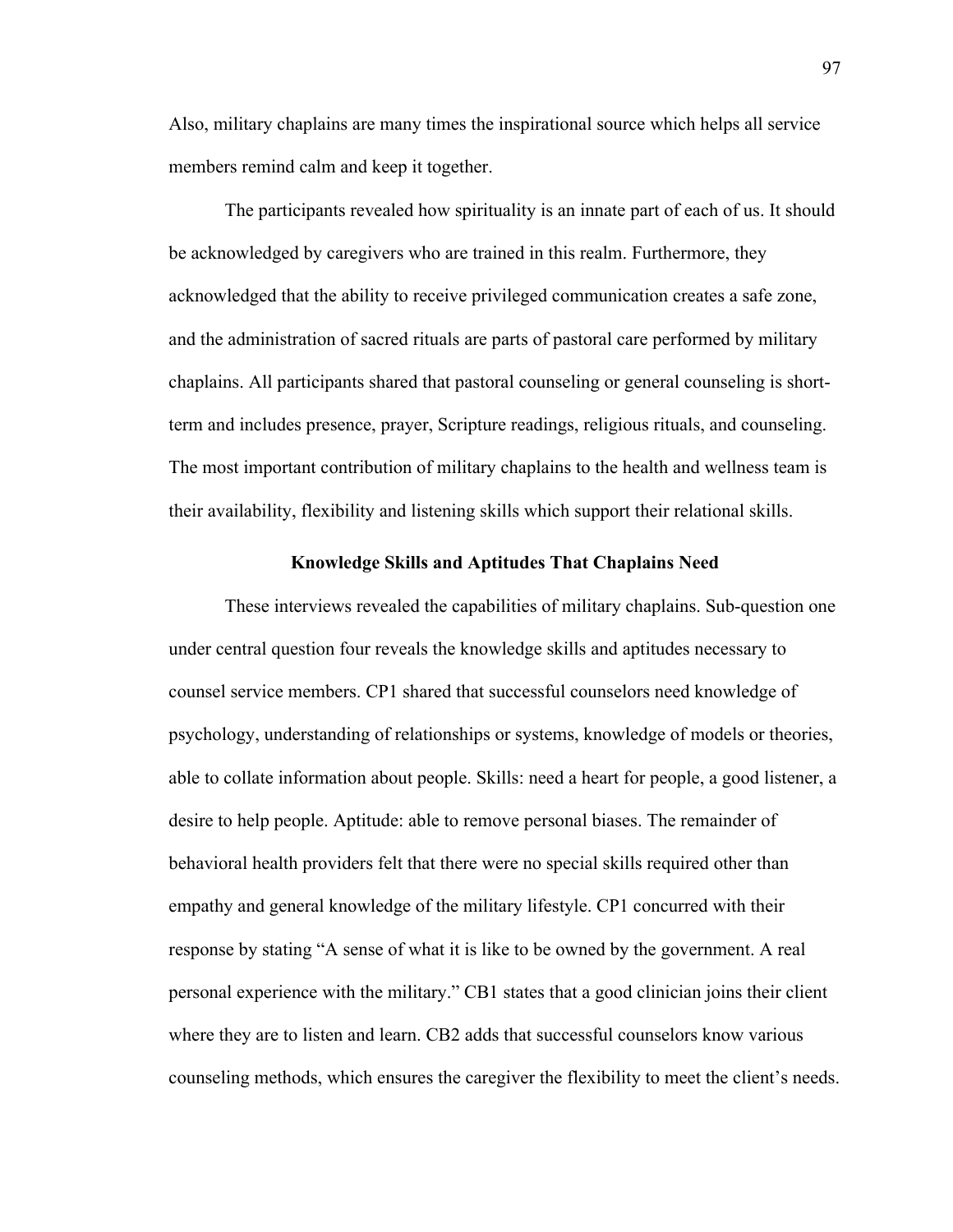The military chaplains' response to sub-question one under central question four, centered around having an understanding of human nature. MC1 and MC3 added neglect personal agenda and self-awareness. They both indicated that clinical pastoral education as a means of acquiring academic knowledge and approximately 1600 hours of supervised training. This residency is an avenue for pastoral counselors to gain an accredited certification. MC5 took a more religious approach regarding the aptitudes need to counsel service members. They shared a good counselor needs the confidence to yield to God's Holy Spirit's guidance. Personal study both biblical and professional help build this confidence. MC5 continued their observation stating that military chaplains need an understanding of marital and relationship dynamics, compassion, and willingness to engage with service members.

Sub-question two under central question four was asked to discern the limitations of military chaplains. This sub-question asked, "what are the hindrances to military chaplains implementing your preferred counseling method?"

The behavioral health providers agreed that chaplains need appropriate training in various counseling methods. While interviewing CB4 the researcher asked if chaplains could be self-taught through personal research and reading. Their response was yes. CB4 clarified their response with the following statement, academic knowledge is only a part of being a licensed and independent provider. The other part is experience gained under supervision. Supervision occurs when counselors complete a state-mandated amount of counseling hours which are reviewed and critiqued by a licensed supervisory provider. This process ensures counseling competence through academic accomplishment and practical experience to become licensed or certified in a particular method.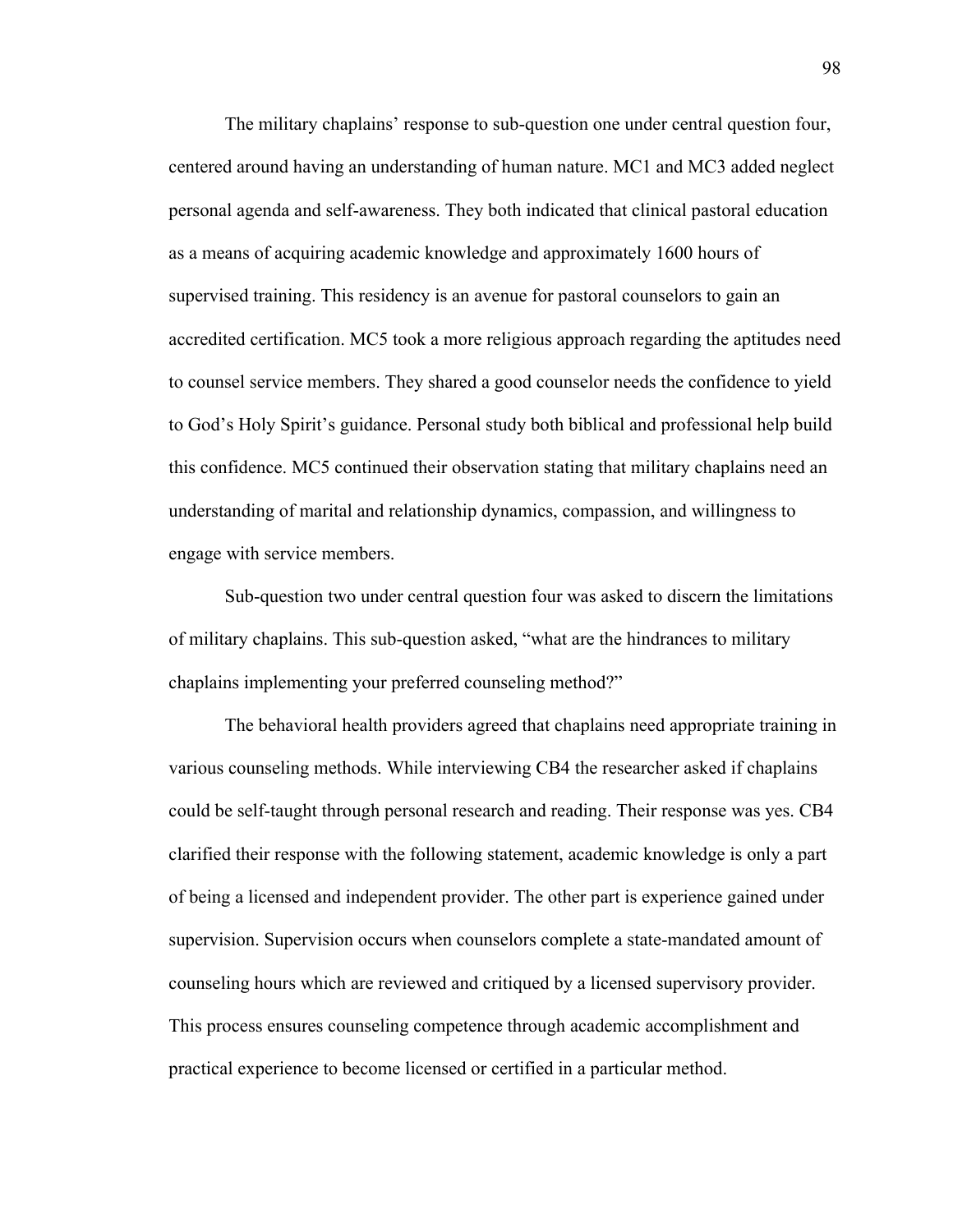CP1 confided that one of the biggest hindrances that they faced during their career was professional prejudice. CP1 shared that they had experienced discrimination and constraints to their counseling practice. Once they were not allowed to counsel as a pastoral counseling provider even though they were licensed by the state of Maryland. Another example of perceived prejudice is the lack of professional referrals. There were times when service members presented issues of moral injury or theological concerns to psychologists or psychiatrists who would not refer to pastoral counselors or military chaplains. These are the issues that are appropriate for chaplains to handle.

CP1 stated that pastoral counseling is ambiguous to psychiatrists and psychologists. They do not understand how pastoral counseling is conducted or the end goal of such counseling. Since consistent standards of practice have not been established in this field. They raise the following questions: how will military chaplains handle these cases? Will they use recognizable and validated techniques while counseling? Will they apply Scripture literally, causing the counselee to experience shame or guilt? CP1 realizes that the aforementioned concerns are valid and will require exposure to more professional pastoral counselors to alleviate.

# **Methods That Chaplains Can Implement to Increase Spiritual Resilience**

### *Therapy and Counseling Definitions*

To discern appropriate counseling methods that chaplains could implement. The researcher asked participants sub-question one listed under central question one. Central question one was chosen because it is associated with psychotherapy. This question asked, "what is the difference between therapy and counseling?" CB1 responded counseling is therapy light: dealing with life issues. Therapy is in-depth in dealing with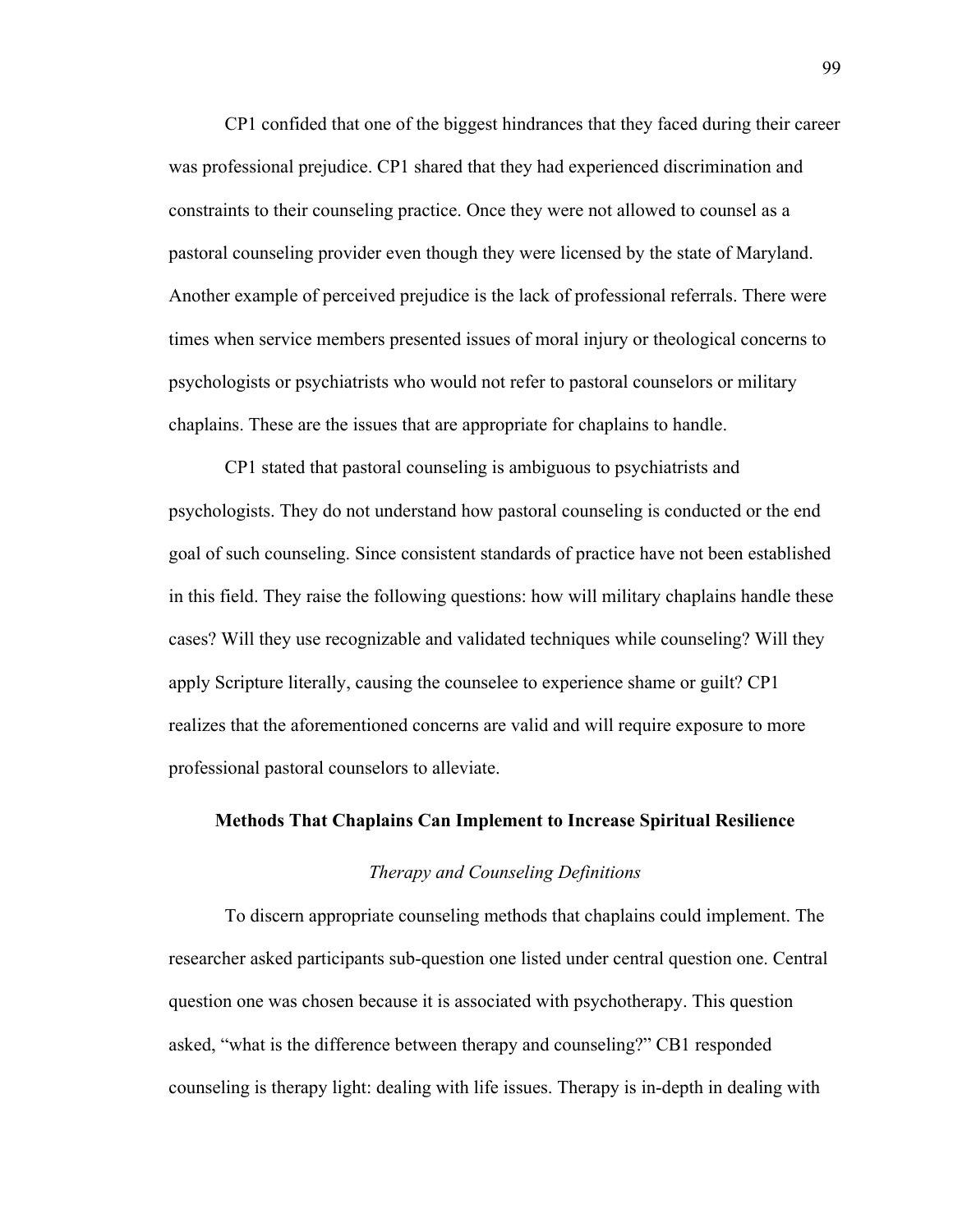personality issues. Therapy is long-term producing the biggest change. Therapy requires specialized training. CB5 concurs with the previous definition stating counseling is brief resulting in less severe diagnosis. Counseling generally deals with life stressors while therapy deals with more severe illnesses like depression. CP1 agrees with the behavioral health specialists and added the following details. Counseling and therapy use similar skills. Therapy produces a change in emotional and physical ailments like depression or worldview, emotional wellbeing. Therapy utilizes the Diagnostic and Statistical Manual of Mental Disorders fifth edition (DSM-V) and includes knowledge of psychological pathology. Counseling: may or may not diagnose and treat disorders it is the least indepth.

MC1's response to the question of what is the difference between therapy and counseling was, therapy is administered by professionally trained psychologists or psychiatrists with therapeutic or measured results. MC2 shared that as chaplains we do more short-term counseling. We provide guidance and advise service members that have a particular problem. Therapy discerns their problem and helps the client to solve problems. Therapy is usually long-term, lasting twelve weeks or more. MC3 provided a more detailed response. Therapy is usually focused on treating disorders like emotional and mental problems per DSM-V and using evidence-based treatment plans. Counseling is similar. It identifies goals and treatments leading to desired outcomes. Depending on the approach counseling is a partnership and not always illness related. Counseling could be considered coaching. MC5 elaborates on the concept of counseling can be coaching in the following comment. Counseling is listening and helping a person process what is going on in their lives. MC5's approach to counseling is to educate and encourage.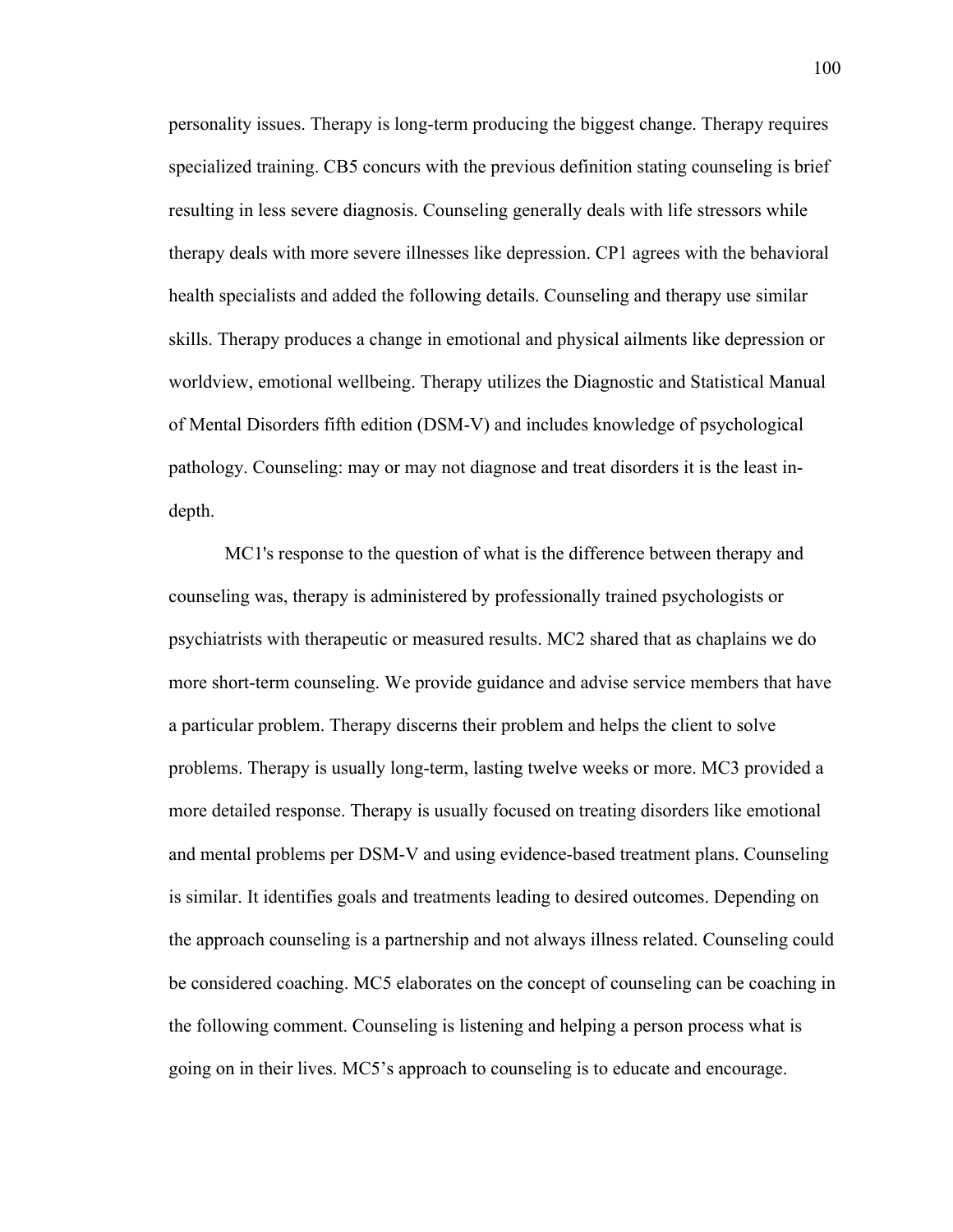Therapy is a different kind of treatment. It is listening and talking as well as specialized training to exploring feelings and emotions with an understanding of psychiatric disorders. MC4 said therapy deals more with physical or mental conditions. Counseling working more with life skills and coping, walking with a person. Therapy addresses and administers medication for a specific issue or problem like addiction or trauma.

#### *Methods Implemented by Military Behavioral Health That increase*

Sub-question four, under central question one: "what are your thoughts regarding the most beneficial counseling method used to increase the spiritual resilience individual service members who have deployed into combat?"

All the behavioral health providers thought that the best method to increase one's spiritual resilience should be client-centered. CB1 thinks the preferred method should empower and equip the service member to search for their answers to "the big question", and then apply it to their lives. CB1 amplifies their thoughts with the following statement. "People who view God as parental and grew up with bad parents resist religion. Cognitive behavioral therapy can help remove or change distortions. Furthermore, cognitive behavioral therapy addresses anxiety and depression." CB3 and CB5 think that implementing a strengths-based approach to therapy helps the care-seeker focus on the positive aspects of their lives. This method motivates care-seekers positively and facilitates a connection and a relationship between the provider and those who are vulnerable either emotionally or spiritually. CB4 shared that mindfulness-based cognitive therapy could build spiritual resilience. Mindfulness-based cognitive therapy is a modified form of cognitive therapy that incorporates mindfulness practices such as meditation and breathing exercises. CB4 also spoke about positive psychology and this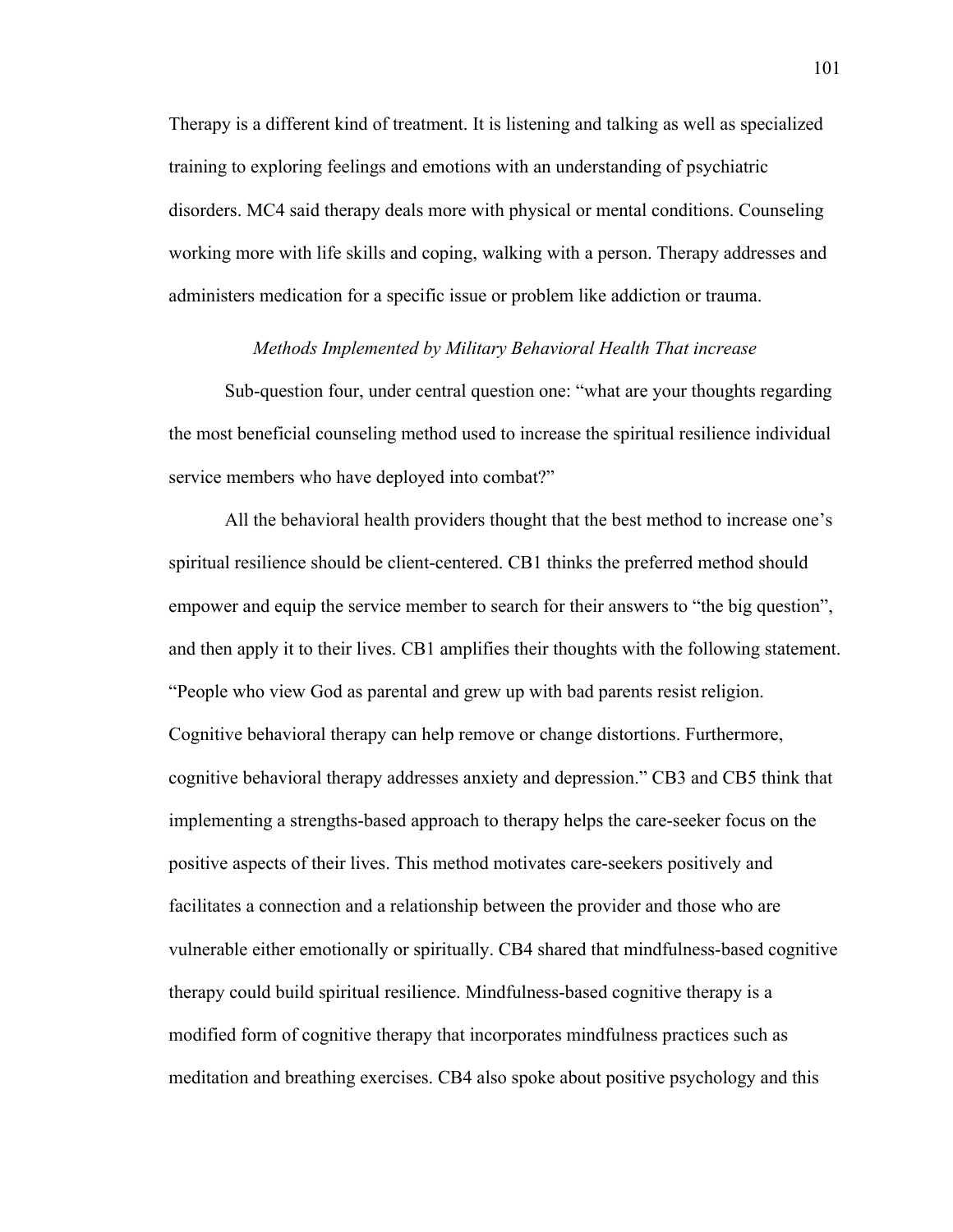method's ability to help the care-seeker define meaning and purpose. This method empowers the care-seeker to alter their moods and connect to a positive higher power. Additionally, this method allows one to begin to give and receive love, empathy, understanding, and value kindness. This method is similar to CB3 and CB5 strengthsbased methods. CP1 states that cognitive behavioral therapy can incorporate Scripture as a means to reframe one's cognitive way of processing. Just like narrative therapy can use Scripture to help the care-seeker change their narrative or re-story.

MC4 thinks that narrative therapy or cognitive Behavioral therapy helps one increase their spiritual resilience. These methods can incorporate an understanding of the spiritual component into a treatment plan. Counseling based on the Christian perspective requires reliance on God or spiritual source. MC4's treatment approach begins with the care-seekers' narrative and moves toward cognitive behavioral therapy. MC4 believes this approach could alleviate 90 percent of the problems presented by military service members seeking care. Approximately, ten percent of problems presented by service members need prescribed medications or intense therapy. MC4 believes the military does it backward, they prescribe medications striving for quick recovery and return to service, vice long-term healing processes. MC2 said that the best methods are the ones that help people examine meaning and purpose. MC1 commented that cognitive behavior therapy generates a new way of thinking. MC3 corroborates the behavioral health counselors' thoughts regarding the best method to increase spiritual resilient is a client-centered approach with the following comment "not everything fits everyone. It is important for a provider to know their client and implement the proper tools and methods for their client."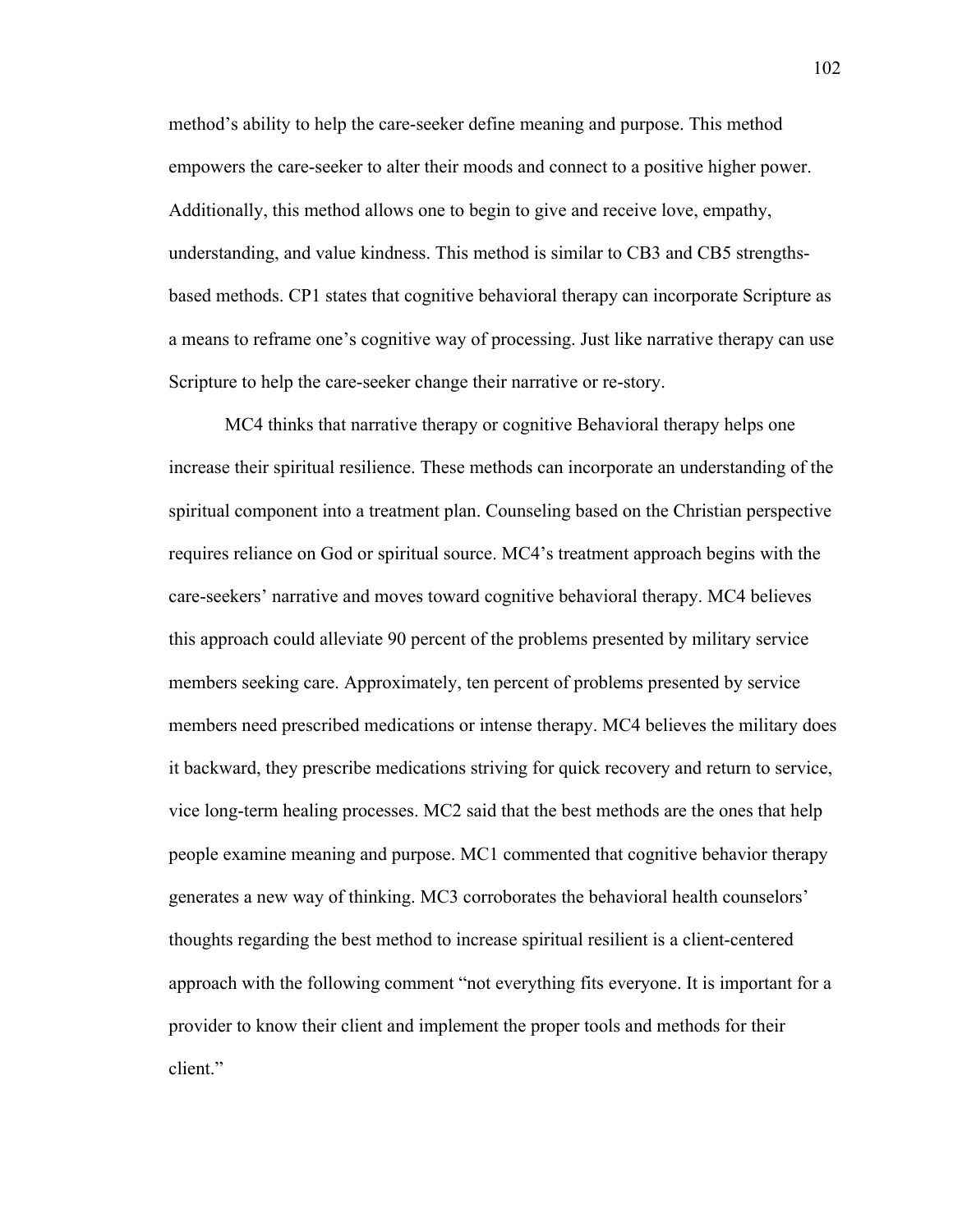### **In-Depth Look at Cognitive Behavioral and Narrative Therapies**

During the interview, the researcher asked the participants to "describe their thoughts regarding narrative and cognitive behavioral therapies inclusion in Psychotherapy" to appreciate their value as counseling methods. All the behavioral health counselors interviewed stated that the best method used is the one that fits the client's needs. CB 3 stated that most of the Fleet and Family Support Centers utilize some form of cognitive behavioral therapy. Fleet and Family Support Centers are non-medical facilities that house many of the behavioral health and support resources for the Navy. CB1 clarifies their viewpoint of client-centered with the following thought "change happens in therapeutic relationships." During the counseling relationship, the caregiver understands the care-seekers' needs. This understanding guides the counseling method used to achieve the desired outcome. "There is no one, be all end all, counseling method" CB2 comments that both methods are good and cognitive behavioral therapy is preferred. This method teaches skills that help people get better. Narrative therapy is good for treating traumas and childhood abuses. CB5 applies cognitive behavioral therapy as a short-term solution-focused therapy. They use "active behavior consequences or "ABCs" as a means to change individual thought processes." CP1 thoughts regarding these two counseling methods are: cognitive behavioral therapy overlaps with narrative therapy by the way one changes their narrative or re-story. Many times, various counseling methods are utilizing the same core principles with different names. The assessment of these two methods provided from military chaplains' point of view concurred with those views presented by the civilian behavioral health providers.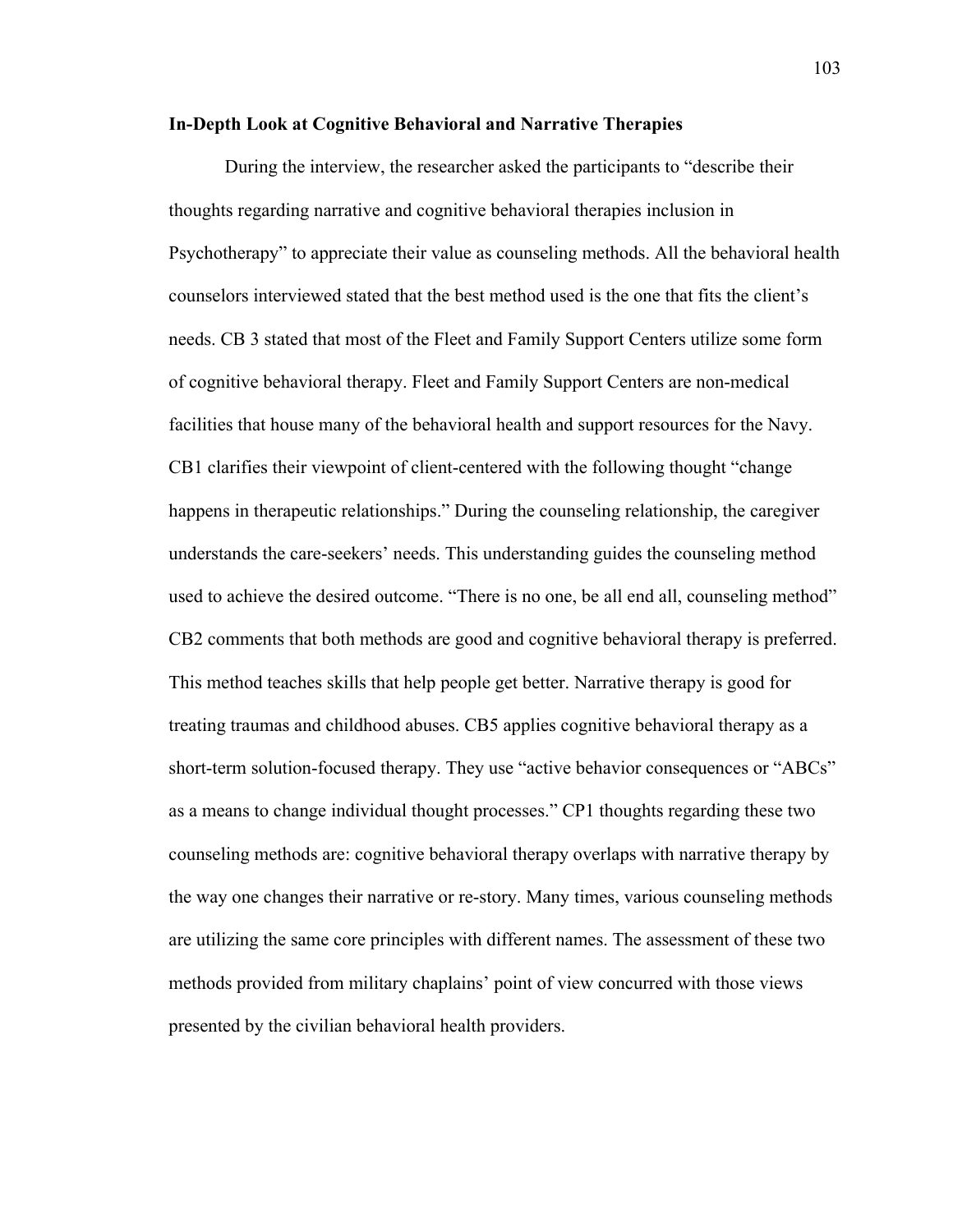These interviews revealed that cognitive and narrative therapies are effective counseling methods implemented to increase spiritual resilience in military service members. Cognitive and narrative counseling methods facilitate opportunities for careseekers to re-frame or change their perspectives regarding present life or past traumas. Military chaplains would need academic and supervised experiential training to employ these methods.

Military chaplains can employ pastoral care and general counseling methods to increase the spiritual resilience of military service members. Military chaplains' ability to cultivate relationships through empathy, privileged communication, and the administration of sacred rituals are parts of pastoral care. Furthermore, their availability and flexibility of care enhance their contribution to the healthcare and wellness team.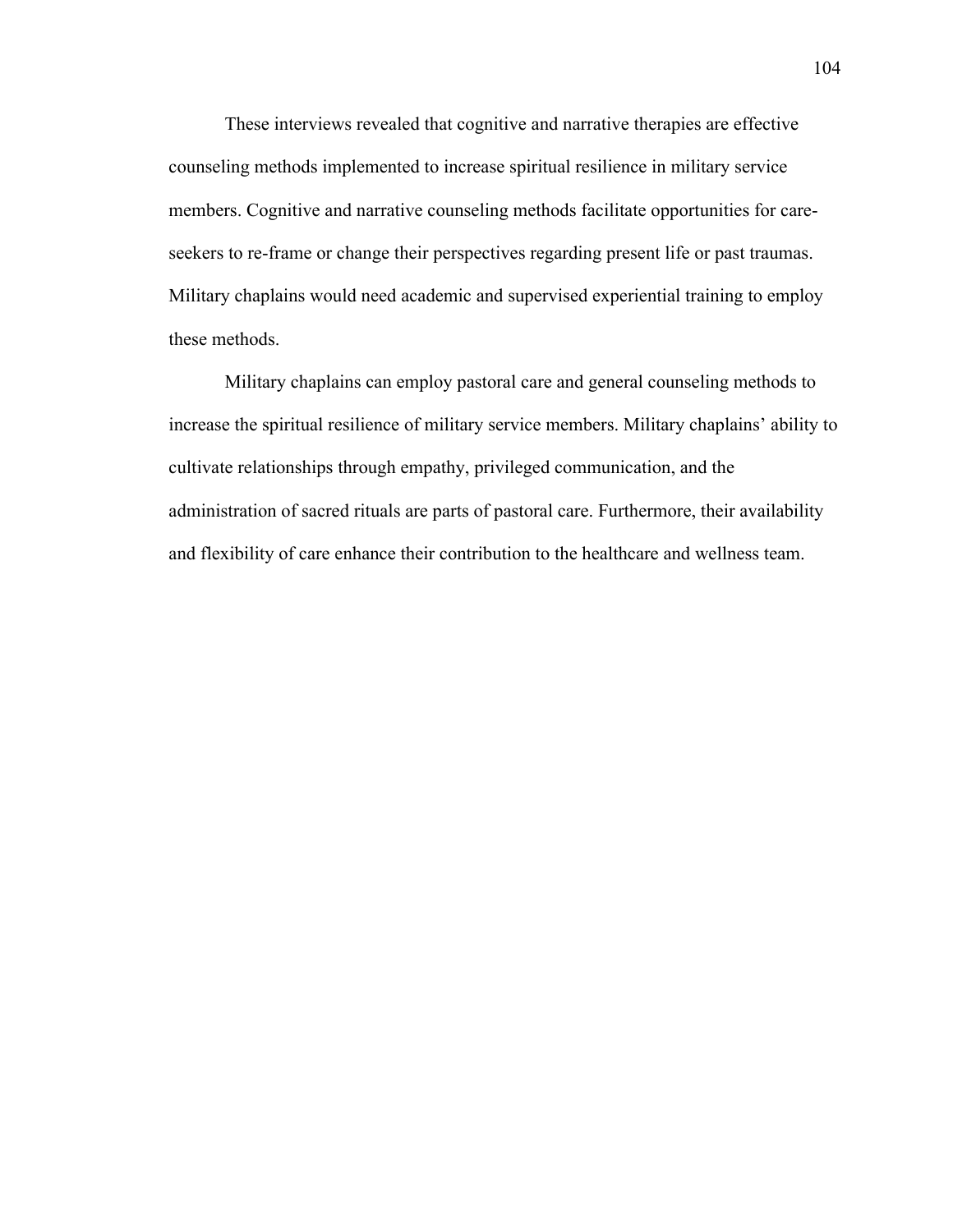#### CHAPTER SIX: EVALUATION AND DISCUSSION

#### **Appraisal of the Project Design and Implementation**

The researcher served as a Naval Chaplain assigned to various units to include a Naval hospital. Therefore, the subject of this project was near and dear to the researcher's heart. The passion for this project was twofold: first, to find out what counseling methods a military chaplain could safely implement to increase the spiritual resilience of service members. Next, the researcher wanted to ascertain or validate the contribution of military chaplains to the military's behavioral and mental healthcare team. Both of these pursuits increased the researchers' personal development and provided a contribution to academia.

# *Scope of the Thesis*

First, the researcher would scale down the scope and choose one purpose for this project. One approach would be researching how military chaplains should counsel or research the value that military chaplains bring to the military health and wellness team. Another broad aspect of this project attempted to correlate the benefits of any counseling method to the increase of one's spiritual resilience. Spiritual Resilience is hard to quantify. If spiritual resilience is a process like Kari O'Grady asserted, it would be difficult to measure. The researcher believes that if spiritual resilience was measured it would have to be measured over an extended period of time. The time that it would take to properly measure spiritual resilience is beyond the scope of this dissertation.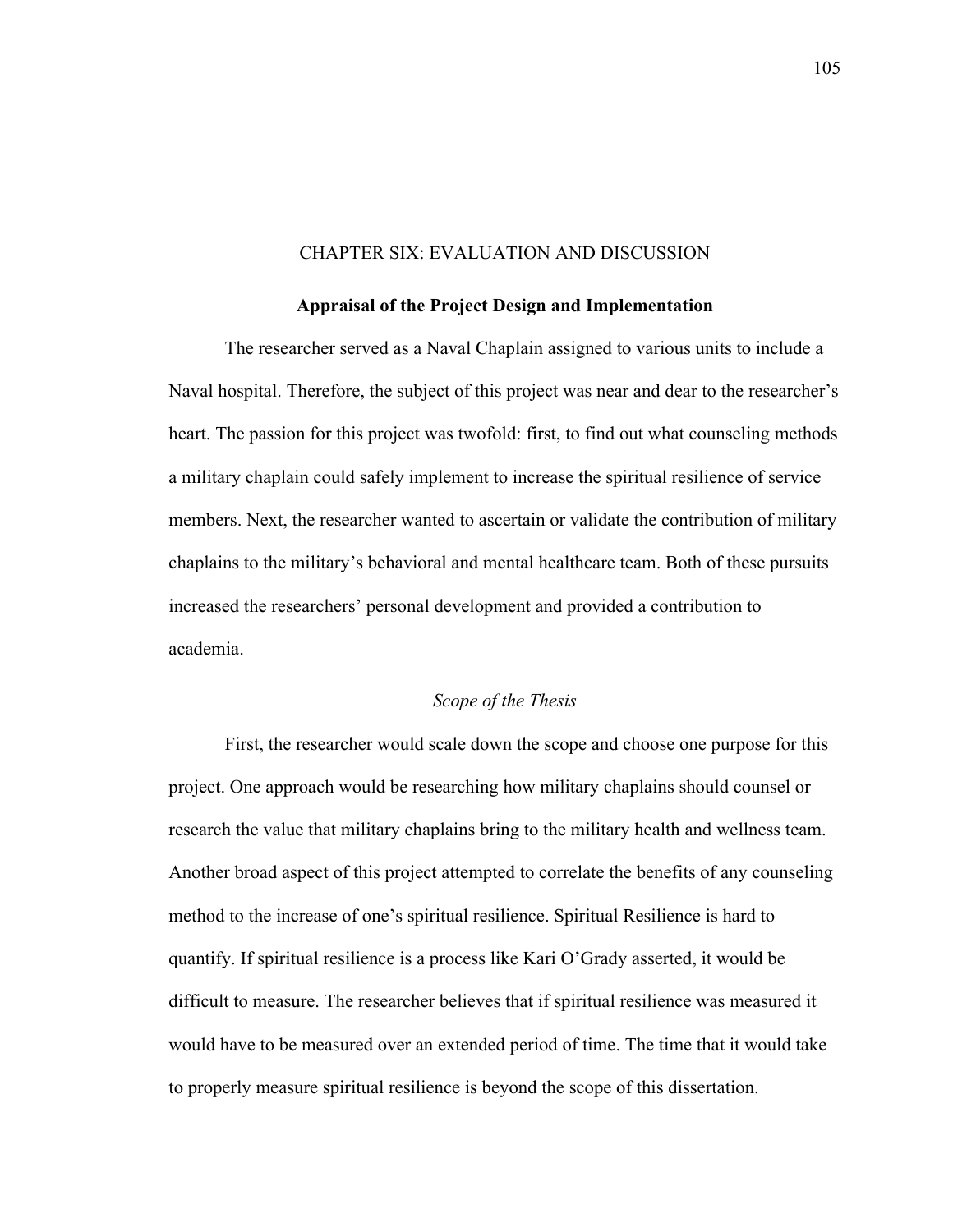The final aspect that the researcher would scale down is to focus exclusively on behavioral health counseling vice behavioral and mental health. During the course of this research, the researcher discovered how military medicine distinguishes behavioral health from mental health. Mental health treats the physical or biological aspect. These professionals focus on the brain and the neurological systems that affect service members' behavior. Behavioral health treats the service members' response to, and interpretation of past or present life experiences that affect their behavior.

Each of the aforementioned aspects of this project has a wealth of documented research and could easily become an individual dissertation. Throughout this research project, it was hard to digest the wealth of available information. At times it became problematic for the researcher to maintain focused or conduct research in a linear manner.

### *Field Research*

The researcher felt that the interview questions should have been scaled down to focus on military chaplains' knowledge, skills, aptitudes, and hindrances to conduct counseling. Central question number three should be deleted. This interview question was written to verify the inclusion of spirituality in treatment plans and elaborate on the definitions of spirituality and resilience. The responses were textbook, or typical of active counselors and therapists who work in a military environment. These responses did not produce any new thoughts that enhanced this research. Therefore, the researcher stopped asking central question number three after interviewing about 50 percent of the participants.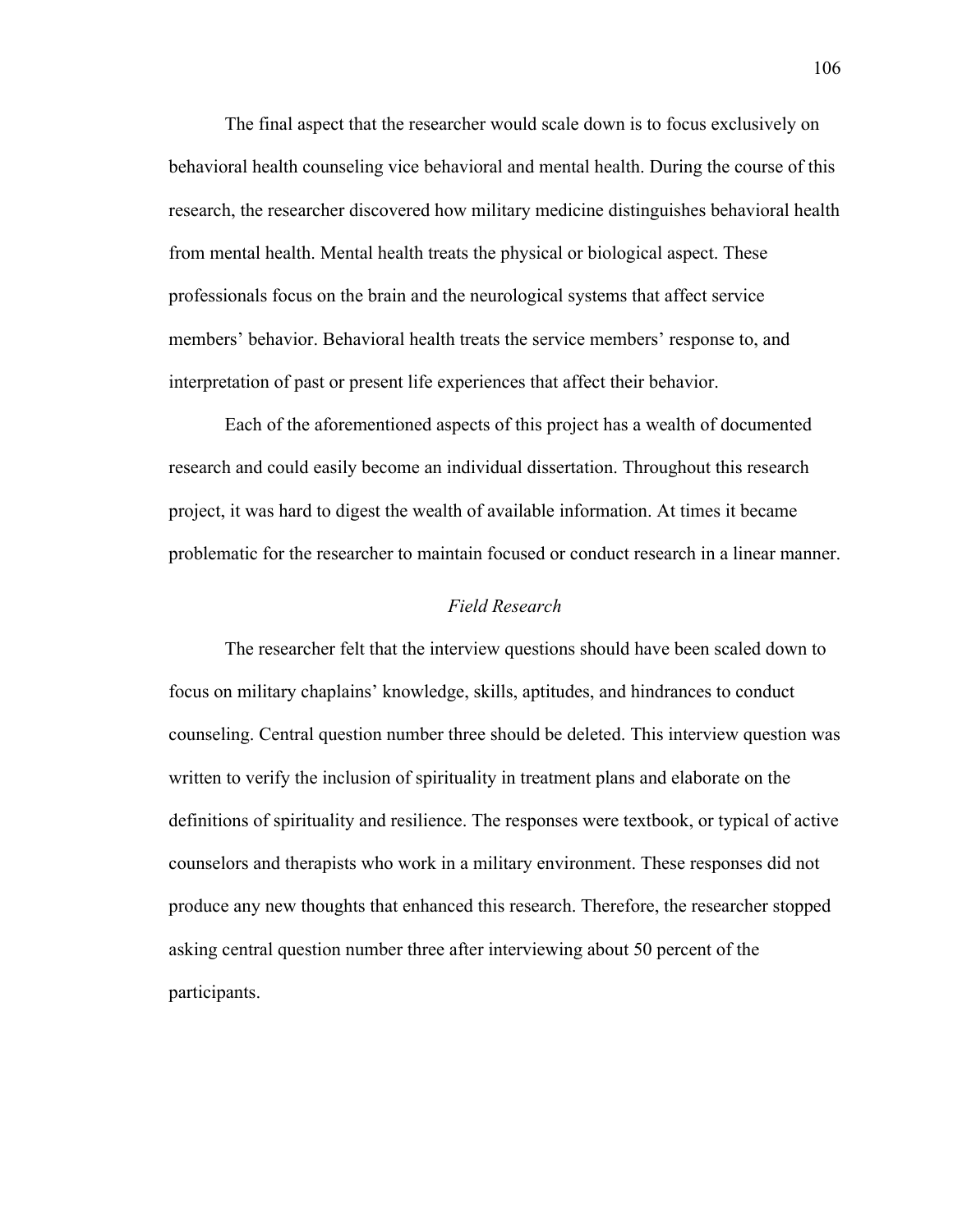## **Participants**

The research project naturally scaled down the number of participants. Initially, the researcher planned to interview ten military chaplains and ten behavioral health professionals who were employed by the Department of Defense. Due to the holiday session, approximately half of the intended interviews were conducted. Based on experiential knowledge military service members who are not deployed work fewer hours during the holidays to rest and spend more time with family. The geography changed when the researcher retired from the Navy and relocated to Maryland.

The chaplains interviewed were all Hawaii based and represented both the Army and the Navy. The clinical counselors interviewed were all civilians. 83 percent of the clinicians interviewed were behavioral health with masters of social work degrees and state licensure. One clinician was a pastoral care counselor with a Ph. D. and Maryland state licensure based in Washington, D.C. Washington, D.C. is a region that has similar military demographics to the island of Oahu in Hawaii regarding joint or inter-service interactions. It is home to "150,000 active-duty service members, reservists, and retired military personnel, their family members and civilian workforce."<sup>190</sup> The active-duty service members represent all the military branches. Another similarity between Washington, D.C. and Hawaii is the sense of isolation. Many of the clinicians interviewed reported that service members and their family experienced feelings of isolation while living in the Washington, D. C. region.

<sup>&</sup>lt;sup>190</sup> "Mission, headquarters, Demographics" accessed Dec 27 2017, https://www.dcmilitary.com/base\_guides/joint\_base\_myer-henderson/missions\_hq\_demographics/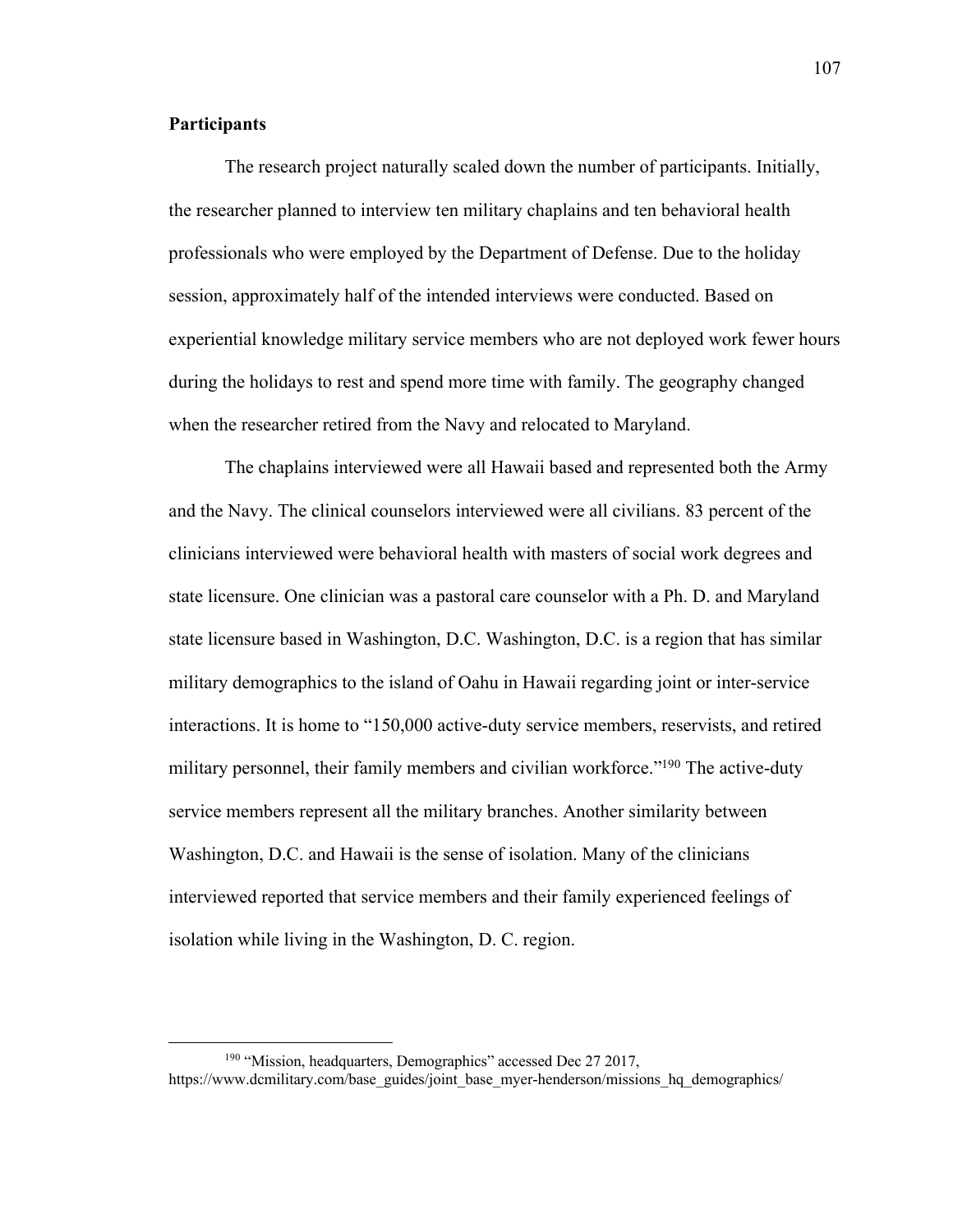### **Evaluation of Research Data**

This section covers a brief review of each of the three sources of research data. The overall findings from each section will be discussed.

#### *Review of Biblical Reflection*

The bulk of the biblical reflection focused on Mark chapter five. This passage of Scripture was selected for analysis because of Rambo's research. Rambo's research introduced the researcher to the use of the narrative therapy counseling method when treating trauma, which was derived from this passage Scripture. The biblical interpretation of this passage formed the initial philosophy of counseling. This philosophy guided the researcher and this research towards the best counseling methods to research.

#### **Jesus' Example of Pastoral Care**

In Mark 5 both the demoniac and the hemorrhaging woman had been sick for a long time. Jesus was their last resort and only hope for healing. Both of these patients were beyond mankind's capability to help. The researcher perceived the demoniac as representing service members that suffers from psycho-social-spiritual needs. The hemorrhaging woman represented service members with spiritual needs. They publicly asked for help. Jesus, the ultimate caregiver, was able to connect with each care-seeker and empower them to share their story or needs. Their faith and trust in Jesus allowed them to share and be healed.

Jairus was overwhelmed due to his daughter's major illness. He sought out Christ to heal her. The researcher perceived Jairus represents the parents, spouses, and children who love their service member and are impacted by their service members' emotional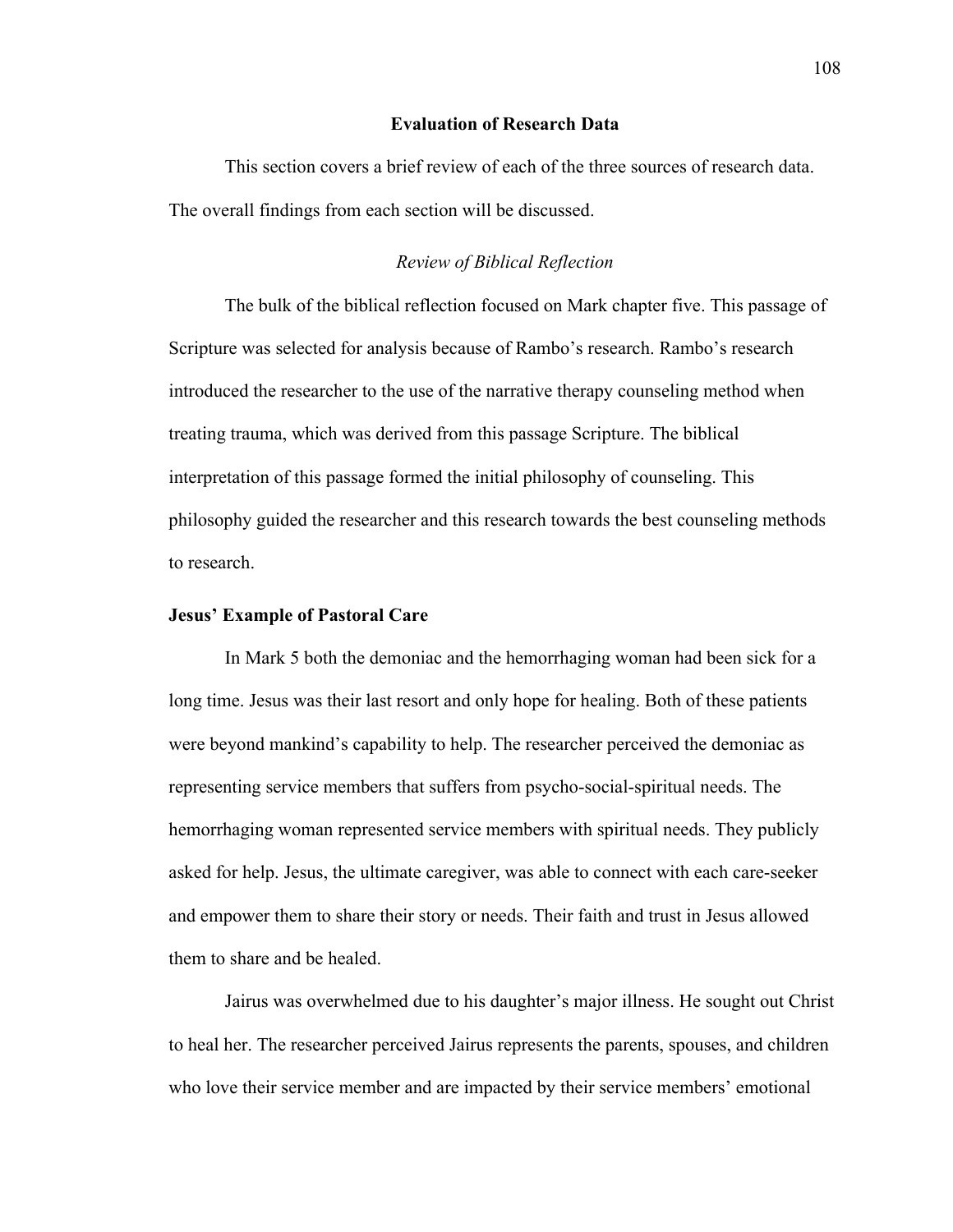health. They also needed to find a safe place to share their story, be healed and strengthen spiritually.

The demoniac and Jairus were emotionally sick. The hemorrhaging woman and Jairus' daughter was physically sick. These three narratives illustrate the overwhelming hopelessness that physical, emotional, and spiritual illnesses can cause. The healing comfort that comes from the appropriate pastoral care can remove the feelings of overwhelming hopelessness. Each person was provided a safe place. They were allowed to be heard and healed through their unique and personal expressions of faith. Sometimes these safe places are public instead of private. This thought is indicated in (Mark 5:32-33) where Jesus asked for a public testimony after this healing event. Jamieson and Fausset clarify Jesus' question in the following quote. "(Jesus asked) not for the purpose of summoning forth a culprit, but, as we shall presently see, to obtain from the healed one a testimony to what He had done for her."<sup>191</sup>

The reader of Mark observes Christ quickly moving from one event to another. It is easy for the reader to assume that Christ was responding to the care-seeker's needs without foreknowledge during these encounters. One thing to remember, as the Son of God, Christ was never caught off guard. He merely used these encounters or opportunities to allow those in need of help to express their faith and share their story. Each person depicted in this passage of Scripture demonstrates the symptoms and characteristics of anxiety and stress similar to those portrayed by active-duty service members or members of their family. The challenge is to minimize their anxieties and

<sup>191</sup> Robert Jamieson, A. R. Fausset, and David Brown, *Commentary Critical and Explanatory on the Whole Bible*, vol. 2 (Oak Harbor, WA: Logos Research Systems, Inc., 1997), 72.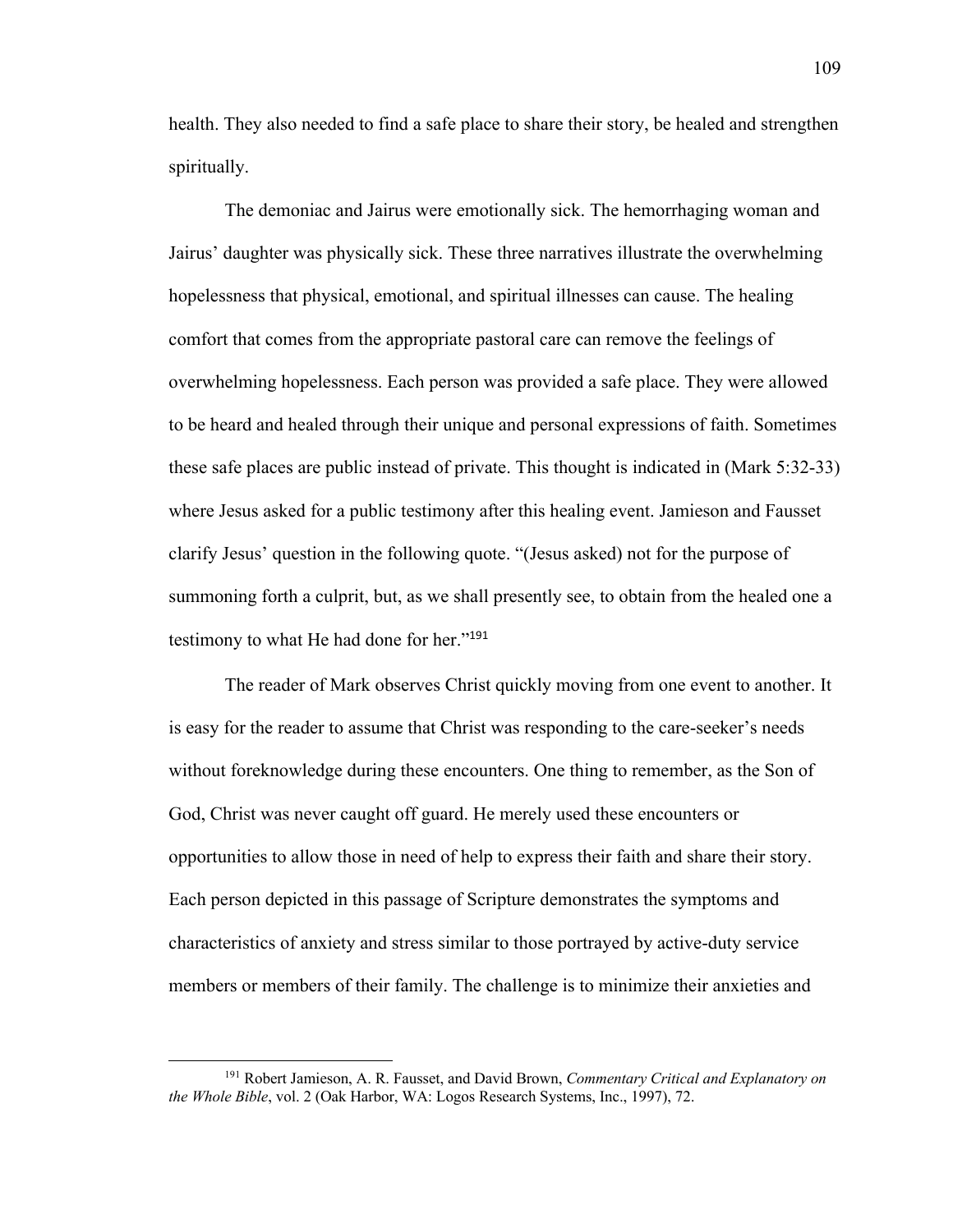increase their spiritual resilience to achieve spiritual and physical fitness. They needed more.

The conclusion derived from the three healing narratives described in Mark chapter five led the researcher to deduce that pastoral caregivers and military chaplains should be relational. Military chaplains like other pastoral caregivers must be able to provide a safe environment where the care-seeker can connect to their caregiver, share their story and acknowledge their faith. The inference gleaned from the biblical reflection of this passage of Scripture supports the philosophy derived from Naomi Paget and Janet McCormick's book *The Work of a Chaplain* and Shelly Rambo's journal article.

### **Providing Practical Pastoral Care**

Data collected in chapter two delineated two roles of pastoral care. First, there is a practical side of pastoral care or chaplaincy. Naomi Paget and Janet McCormick's book provides answers to the question should one serve in the church or an institution. They define and discuss all forms of chaplaincy. One of the key elements of chaplains providing pastoral care to their care-seekers is care or support. They based their philosophy on the following statement. "The caring and supportive actions performed by chaplains help demonstrate Jesus' value for all people, not just those who are deemed good, well off, or who share the same ethnicity and culture."192

The other key element that supports Paget and McCormick's philosophy for delivering quality pastoral care is presence. Chaplains should be physically present to offer support and nurture. Chaplains' physical presence stimulates personal interactions

<sup>192</sup> Naomi K. Paget and Janet R. McCormack, *The Work of The Chaplain*. (Valley Forge, PA: Judson Press, 2006), 5-6.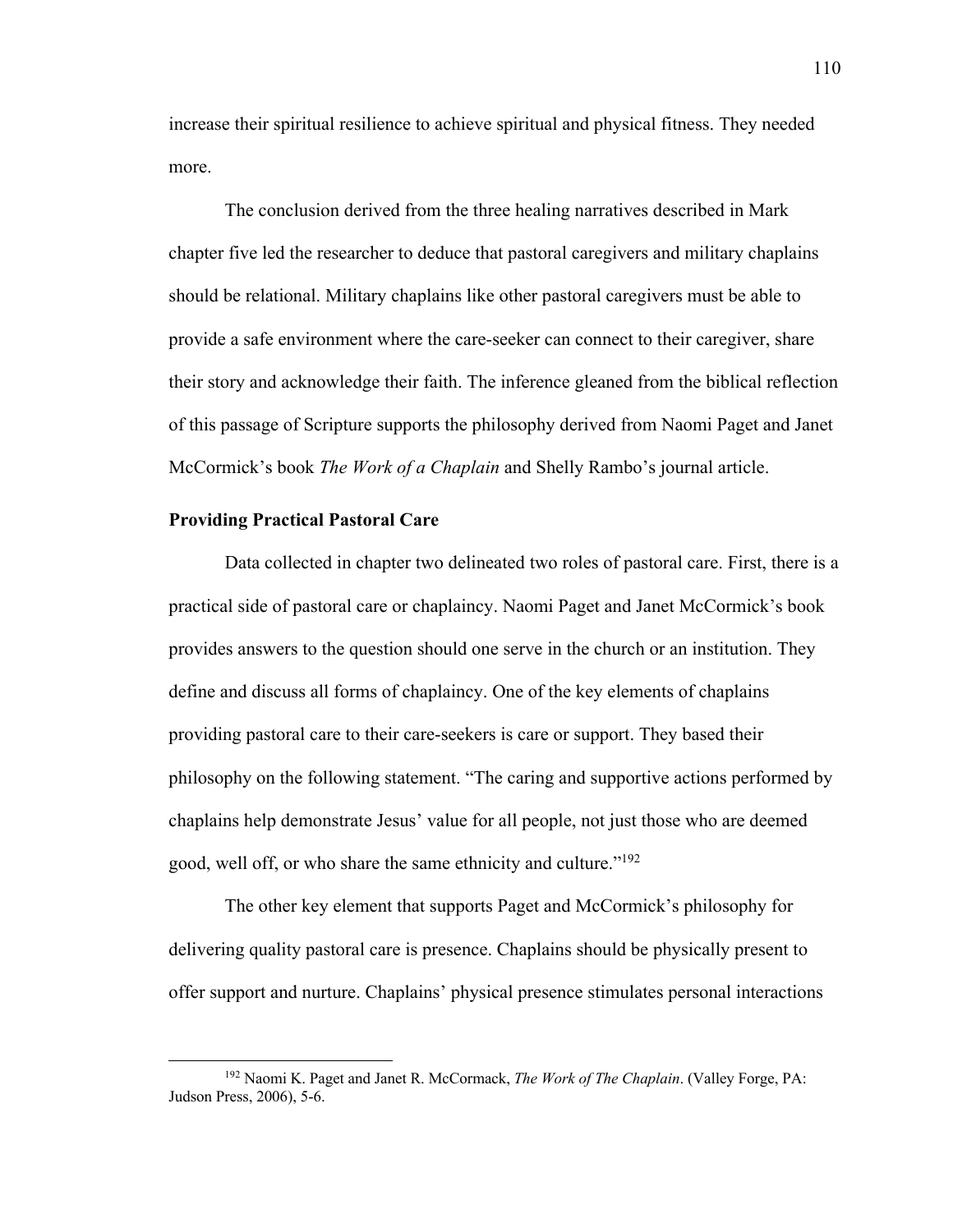and cultivates relationships. Within these relationships, chaplains can assess the physical, spiritual and emotional needs of the care-seekers. Furthermore, chaplains show God's love through their nonjudgmental and approachable presence.

Mark 5:25-34 depicts the relational interaction between Jesus and the hemorrhaging woman. This narrative demonstrates the power of one's faith in their healing process along with the power of a safe healing environment. The pastoral caregiver or chaplain is responsible for creating guided opportunities for the care-seeker to assess, discuss and incorporate their faith into their present life. These types of discussions can only occur in a safe environment, which is also the responsibility of the caregiver.

The biblical interpretation of Mark 5:25-34 disclosed the subtle nuances that lay a foundational for pastoral care. The hemorrhaging woman believed that Jesus could heal her, and she felt comfortable enough to approach him. One of the best indicators of her faith was she publicly answered Jesus' question, "Who touched me?" Women during this era, did not speak publicly, especially when they were menstruating.

Jesus demonstrated a good clinical approach to counseling. First, be approachable and then care enough to ask the tough questions. Being approachable means more than availability. It means cultivating a level of trust between caregiver and care-seeker or creating a safe zone between the two. This approach allows the care-seeker to feel in control of their care. Furthermore, this approach demonstrates the value of safe relationships during the healing process.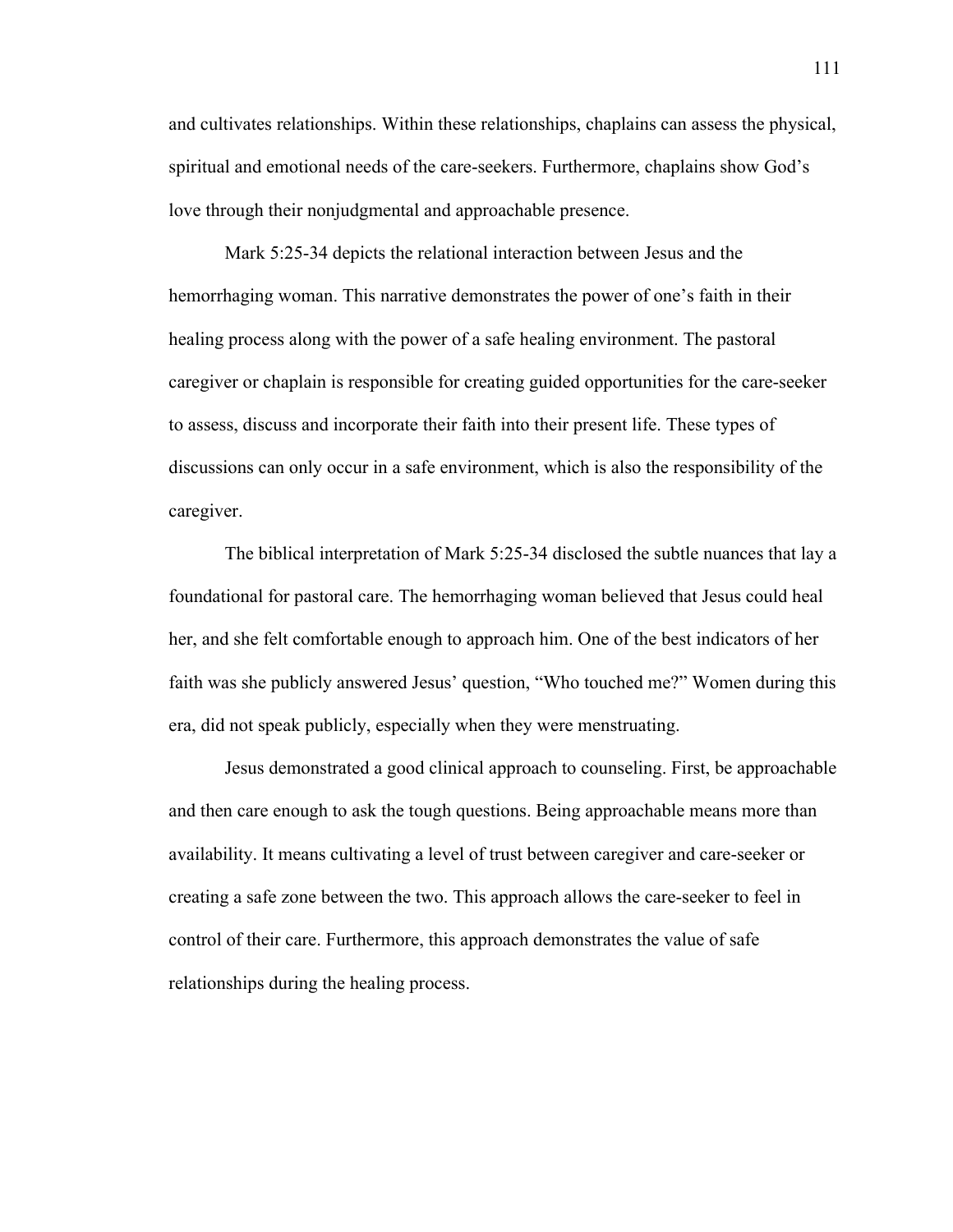## *Review of literature*

Sung Joon Jang's research provided a deeper understanding of the distinction between spirituality and religion. He defines spirituality "as an individual's belief in ultimate truth and meaning in life." Within his definition, Jang emphasizes the power and necessity of belief. Belief is the core of existential spirituality.<sup>193</sup> The various situations encountered in one's life allow them to struggle with the ultimate truth or meaning. This literary review began were chapter two stopped, looking at the value of spiritual relationships. Kwok discusses the benefits of utilizing narrative therapy. Kwok also states that humans are designed to be relational. We are to have relationships with God and others. Rambo in "Trauma and Faith: Reading the Narrative of the Hemorrhaging Woman" asserts that bodily faith and witness were the common elements leading to healing in these three narratives.<sup>194</sup> Bodily faith and witness faith dimensions form the core elements used in narrative therapy. Being able to share one's story in a safe environment leads to healing. Military chaplains provide a safe environment for service members to build rapport, which ultimately allows the care-seekers to share their stories and acknowledge their faiths. This is one of the advantages of pastoral care.

Marlantes could benefit from Jang's knowledge of spirituality and Kwok's knowledge of the narrative therapy counseling method. If Marlantes could have experienced a safe nonjudgmental relationship, he could share his story. He might have returned home sooner and emotionally healthier.

<sup>193</sup> Sung Joon Jang, "Existential Spirituality, Religiosity, and Symptoms of Anxiety-Related Disorders: A Study of Belief in Ultimate Truth and Meaning in Life," *Journal of Psychology and Theology* 44, no 3 (2016): 213-214.

<sup>&</sup>lt;sup>194</sup> Shelly Rambo, "Trauma and Faith: Reading the Narrative of the Hemorrhaging Woman," *International Journal of Practical Theology* 13, no. 2 (2009): 233-257.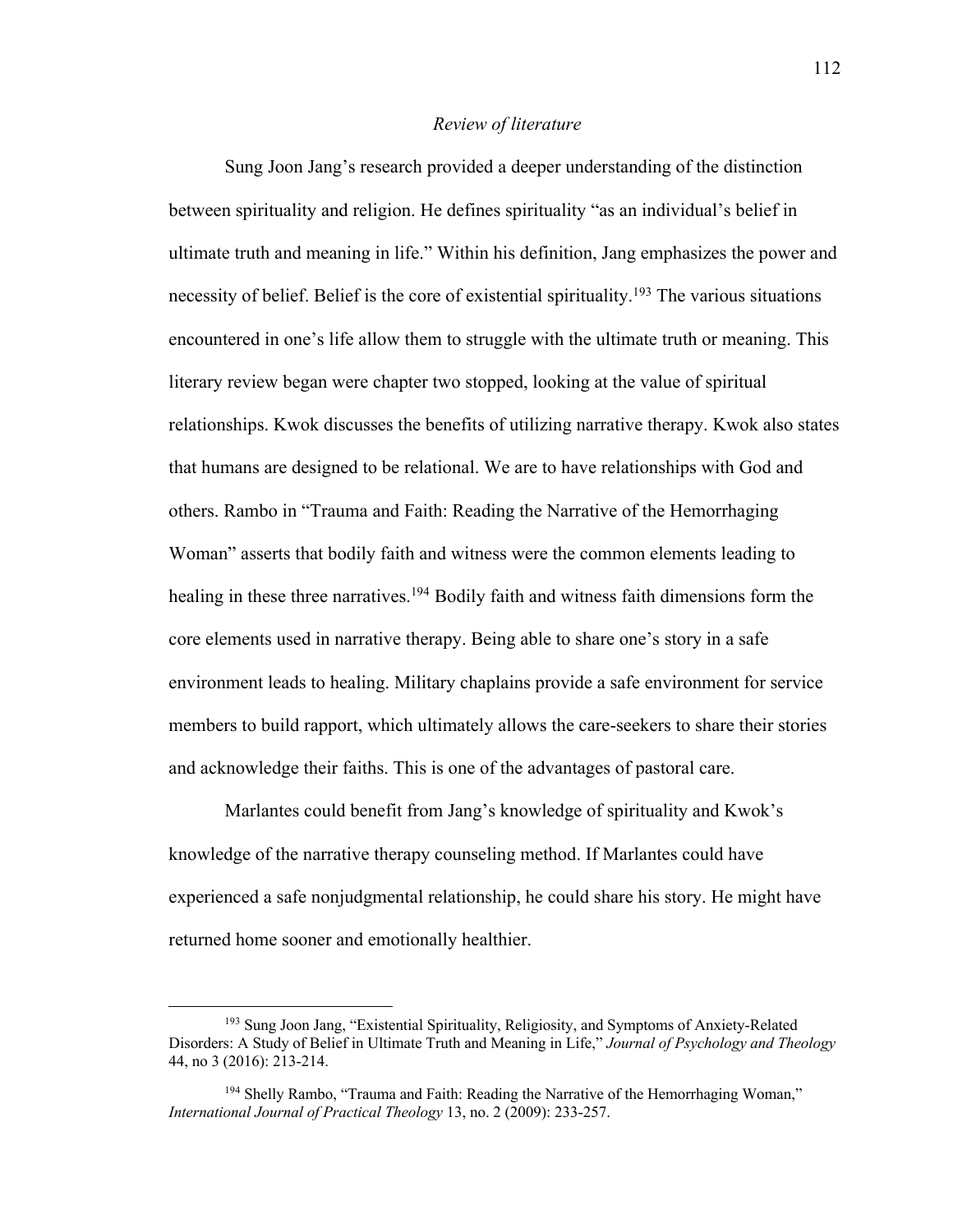The researcher was aware that military chaplains could not use psychotherapy to conduct counseling. Therefore, it was not the goal of this project to gather data on all the aspects of psychotherapy but gain a general understanding of this method of counseling. Meier and other authors defined psychotherapy as a counseling method based on Sigmund Freud's research. For Freud, the goal of treatment is to come to understand the role of the unconscious mind in current problems. By gaining insight into the careseeker's unconscious, the individual becomes better able to face reality.<sup>195</sup>

Narrative therapy is one of the clinical methods that was researched. Kwok states that "Narrative therapy can help people to achieve personal transformation by changing their perceived life stories."196 This method of counseling is good for individuals and groups. The advantage "Some assert that narrative therapy is a powerful way to help people in pastoral care contexts and accept (pastor care) as a therapy in agreement with Christian faith."197 The narrative therapy counseling method makes it easy for a pastor or chaplain to incorporate the care-seeker's religious and spiritual practices into counseling sessions. Utilizing the care-seekers' religious and spiritual practices may help them as they re-tell or re-shape their story.

Cognitive behavioral therapy is the last clinical counseling method researched by this project. Bohman's research brings clarity of understanding to cognitive-behavioral

<sup>195</sup> Paul D Meier, Frank B. Minirth, Frank D. Wichern, and Donald E. Ratcliff, *Introduction to Psychology and Counseling: Christian Perspectives and Applications* (Grand Rapids MI: Baker books 1991), 301.

<sup>196</sup> Wai-luen, Kwok. "Narrative Therapy, Theology, and Relational Openness: Reconstructing the Connection Between Postmodern Therapy and Traditional Theology," *Journal Of Psychology & Theology* 44, no. 3 (Fall 2016): 203.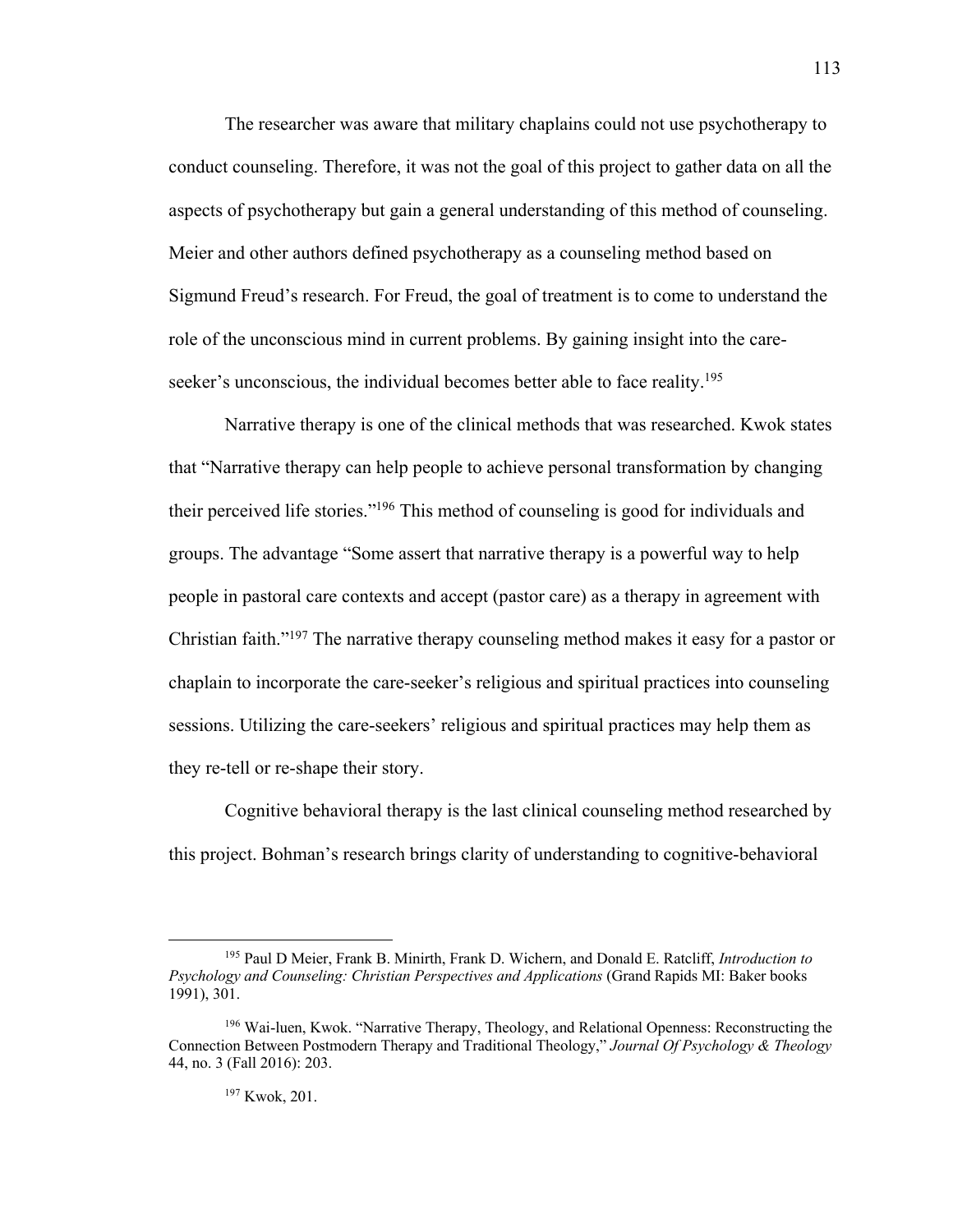therapy by stating that "In cognitive-behavioral therapy, typical cognitive techniques include problem-solving and cognitive restructuring of irrational beliefs and typical behavioral techniques include contingency management and exposure to feared stimuli."<sup>198</sup>

The researcher observed that all three of these counseling methods focused on finding and changing the source of one's problems. These counseling methods acknowledge that life experiences, especially traumas, impact human beings deeply. Caregivers need to know what techniques produce certain results. They need to feel comfortable with various therapies and cultivate their one go-to therapy. The proper use of either of these three counseling methods provide avenues for changing one's perspective on their life experiences and will help them increase their spiritual resilience.

To accomplish the aforementioned the caregiver has to create and maintain a safe nonjudgmental environment to the care-seeker. This type of environment will build a trusting relationship. A healthy relationship will allow the care-seeker to grow and heal. Finally, the military chaplain must acquire academic training to safely use either of these three counseling methods.

To fulfill this research project's purpose and understanding of resilience was needed. Kari O'Grady and fellow authors provided a solid definition of resilience. Their hypothesis of resilience concludes that resilience is a process instead of a trait. Many

<sup>&</sup>lt;sup>198</sup> Benjamin Bohman, Alberto Santi, and Gerhard Andersson, "Cognitive Behavioral Therapy in Practice: Therapist Perceptions of Techniques, Outcome Measures, Practitioner Qualifications, and Relation to Research," *Cognitive Behaviour Therapy* 46 no. 5 (2017): 392.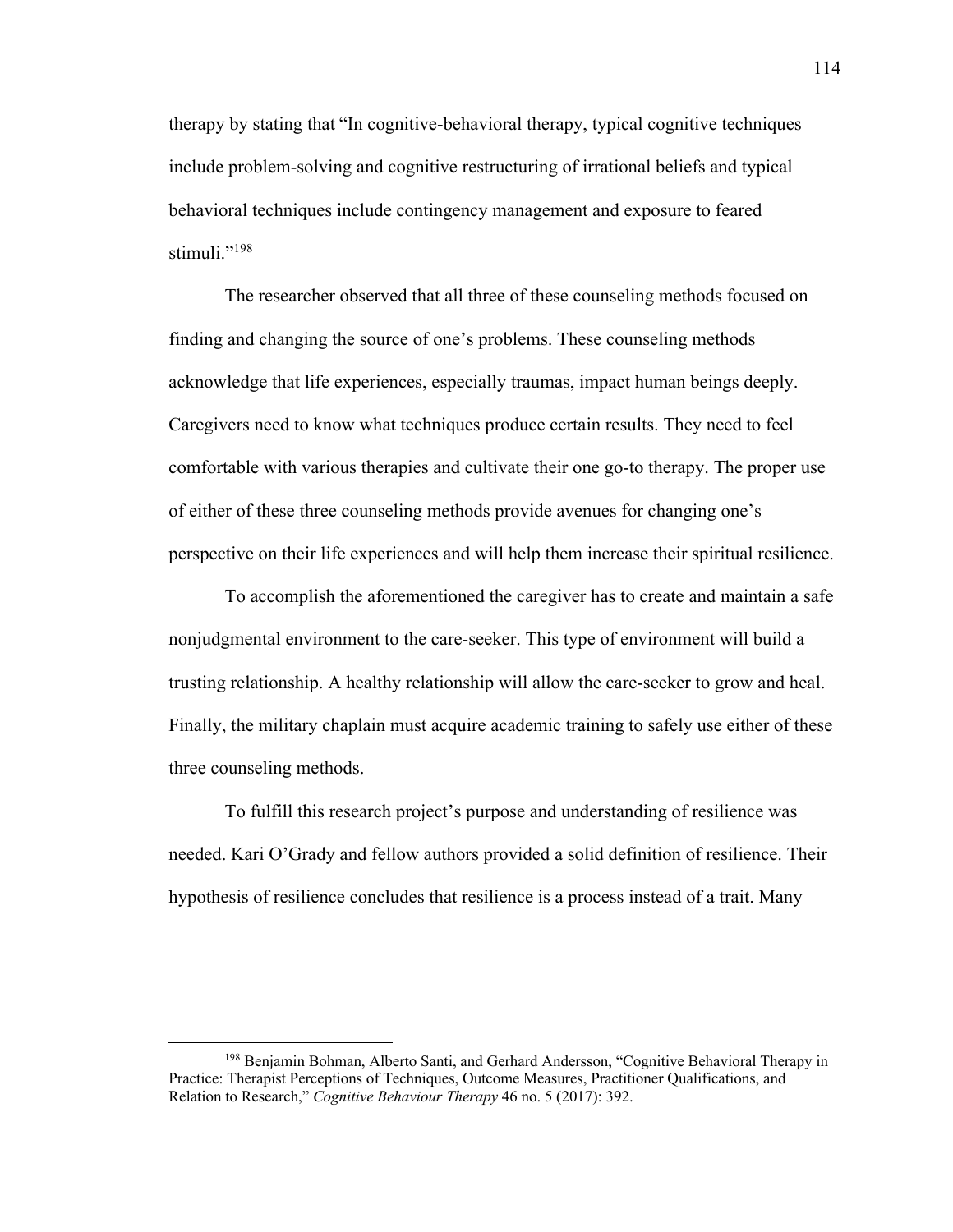researchers and clinicians have embraced the later view of resilience.<sup>199</sup> Utilizing this new perspective of resilience as a process instead of a trait empowers both the caregiver and the care-seeker. This is because processes can be learned, managed and cultivated whereas traits are inherent and are difficult to change.<sup>200</sup> O'Grady and fellow authors' hypothesis empowers many counselors to use their preferred counseling method to change their care-seeker's perspective regarding their life experiences. Changing the care-seekers' perspective could lead them to change their coping processes leading to increased resilience.

#### *Review of Field Data*

In the military environment, pastoral care is provided by military chaplains. In the following evaluation, all pastoral care and pastoral counseling will reflect the care and counsel which is administered by military chaplains. The data collected during field research disclosed the need for pastoral care and counseling and defined the elements that comprise pastoral care and counseling within the military setting. Additionally, the field research disclosed how the role of healthy relationships increased the spiritual resiliency of service members. Finally, the field research revealed training necessary to conduct counseling that diagnosed and treated ailments that impacts service members' emotional wellbeing and behavior.

115

<sup>199</sup> Kari O'Grady James Douglas Orton, Kenneth White, and Nicole Snyder, "A Way Forward for Spirituality, Resilience, and International Social Science," *The Journal of Psychology and Theology* 44, no 2. (2016): 167.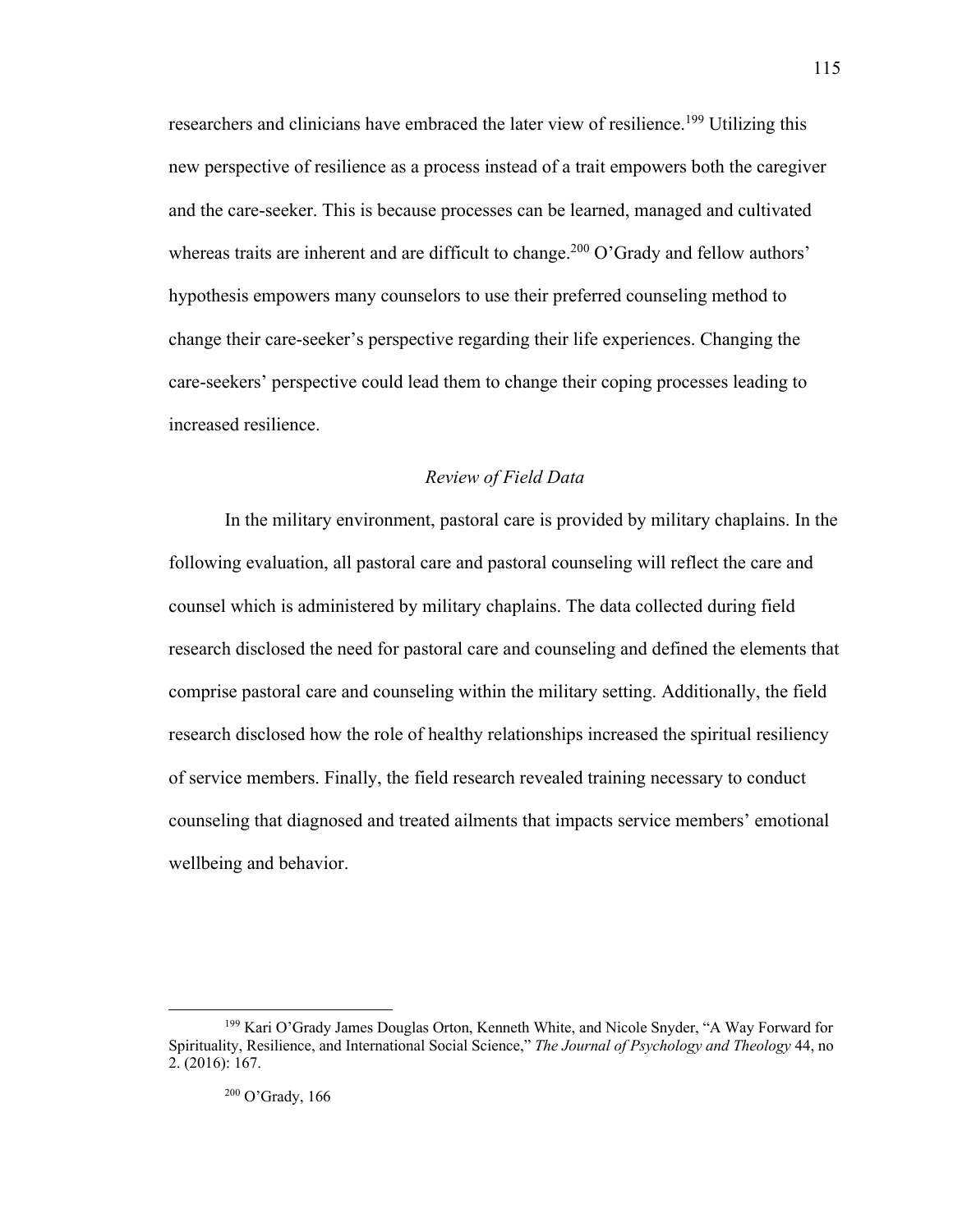## **Pastoral Care and Counseling**

Some of the participants interviewed shared that spirituality is a component or aspect of human beings. Addressing and maintaining a balance between the spiritual, emotional, social, physical, and intellectual aspects of one's life is essential for good health. Other participants viewed spirituality as a general term that relates to a person's interconnectedness to themselves and others, or as a connection to something bigger than themselves, like a guiding light or moral compass. Spirituality creates purpose, fulfillment, and peace. Military chaplains know about human spirituality. The behavioral health counselors interviewed indicated that they did not have the knowledge to address spiritual and religious concerns. When service members indicated that they wanted to address and acknowledge the spiritual aspect of their lives, these counselors referred members to military chaplains. Being able to acknowledge and support service members' spirituality is a primary reason to incorporate pastoral care and counseling into service members' treatment plan.

Pastoral care and the counseling was not well defined to the behavioral health providers that were interviewed. They felt this ambiguity limited chaplains' usage and inclusion in a service member's treatment plan. These counselors loosely defined pastoral care as counseling concerning a care-seeker's religious beliefs or practices. They spoke about a unique aspect of military chaplaincy that the researcher never correlated to pastoral care. This was the aspect of confidentiality or privilege communication as an essential feature of pastoral care. Privileged communication was a feature of counseling that behavioral health providers could not provide. These counselors were required by law to report certain behaviors or circumstances.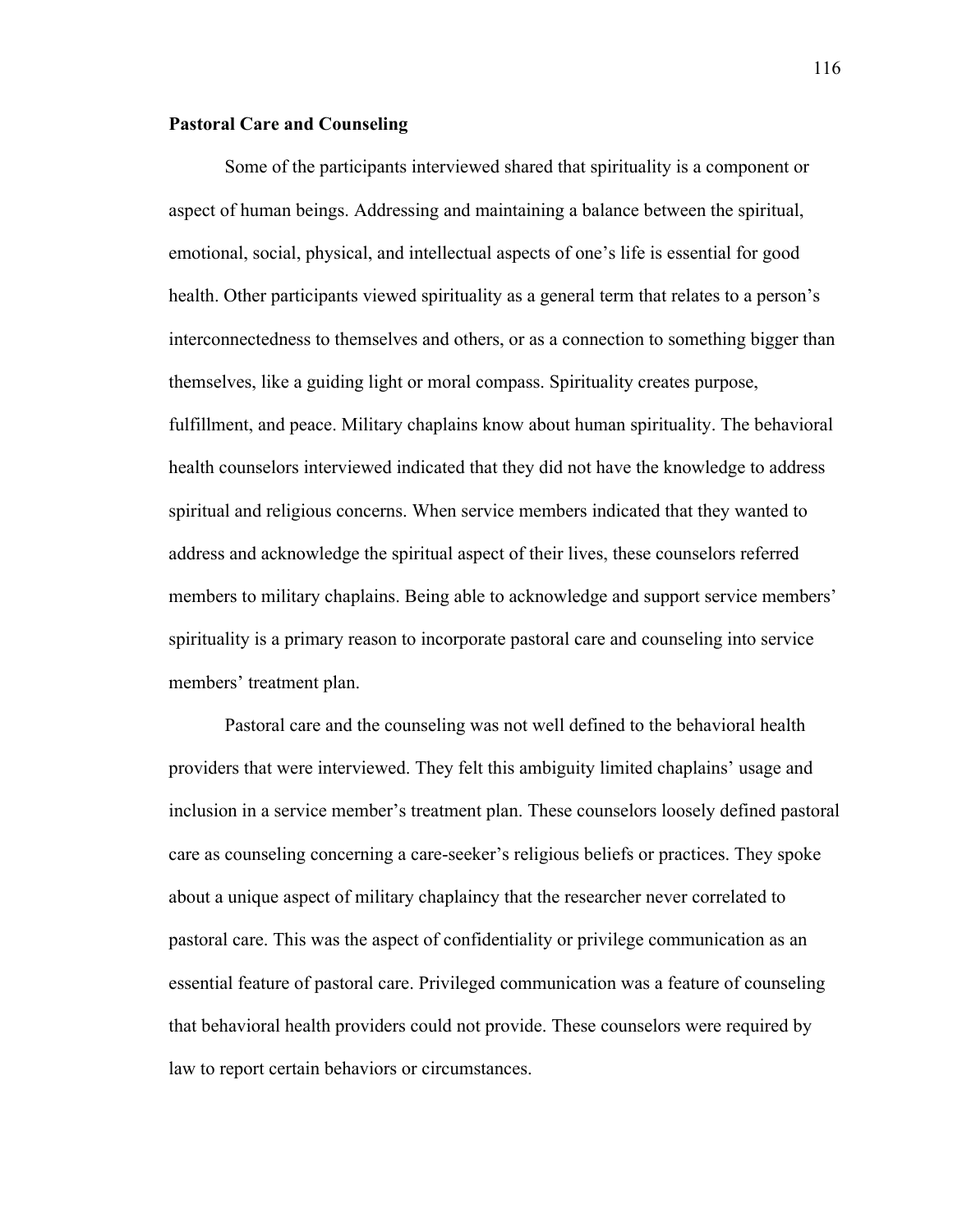The military chaplains interviewed shared that pastoral care included prayer, Scripture reading, religious rituals, and counseling. These components of pastoral care can provide the service member a sense of connectedness to themselves and a higher power. They continued by defining pastoral counseling as a part of pastoral care. These chaplains elaborated that their counseling was short-term. Mostly one session, and never more than three sessions.

Counseling as it relates to pastoral care can be summarized as assessing and advising. Throughout the field research, pastoral caregivers or chaplains were referred to as first responders. This is because chaplains are members of the same units as their service members. Additionally, chaplains are considered first responders because of privileged communication. Service members know they can discuss their situations in confidence and receive good advice. Pastoral care providers need to be in tune with the service member to know where they are, what they need, and how their needs can be properly met. Pastoral caregivers need to understand where in the Bio-Psycho-Socio model their service member's concern lies to properly advise or refer as needed.

## **Pastoral Care and Healthy Relationships**

Chaplains' freedom from standards of practice and their flexibility to support service members in unique ways help these service members feel more comfortable. Military personnel feel a sense of peace when they are sharing their concerns and problems with someone who is not documenting this experience. Military personnel have a fear that the documented sessions can become evidence in legal proceedings that may negatively impact their career.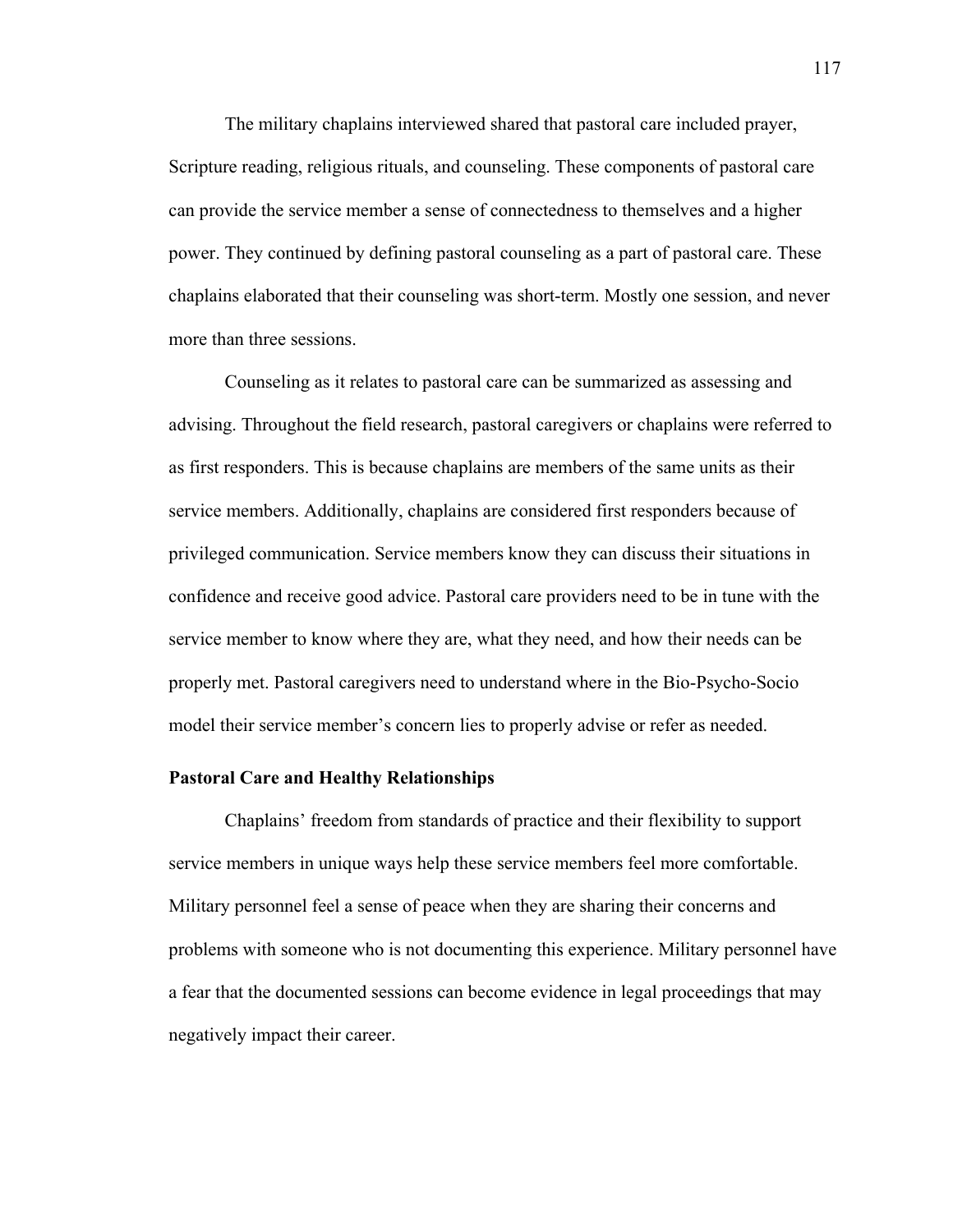The statement "Chaplains offer a different type of care," known as presence, is true. Many chaplains spend hours assisting service members out of their office. They wait, in waiting rooms with families at hospitals while their loved ones receive medical treatment. The most important contribution of chaplains to the health and wellness team is their availability, flexibility and listening skills which support their relational skills.

The field research revealed a pastoral caregiver concept of shepherding. The concept of shepherding is similar to that of mentoring. Shepherding is very relational and evolves out of the rapport built during counseling sessions. This relationship or rapport assures the service member that they matter. Shepherding produces healthy relationships between caregiver and care-seeker, care-seeker and themselves, and the care-seeker and their spiritual source. These resulting relationships help to increase one's spirituality and spiritual resilience.

The participants stated that chaplains establish and maintain relationships because they are usually older with more life experience. The demographics data collected on all participants confirm this statement. Also, chaplains' life experiences allow them to understand and advise service members about their personal and family relationships.

Through these interviews, the researcher discovered the impact of pastoral or shepherding relationships. Spiritual growth is achieved and maintained through personal interactions. The researcher believes that maintaining and fostering these intentional relationships is an aptitude or a gift. This gift is not only used to enhance relationships between themselves and care-seekers, or care-seekers and their significant other, but ultimately assist the care-seeker to establish or cultivate a relationship with God or the service member's spiritual sense of wellness, belonging, or higher power.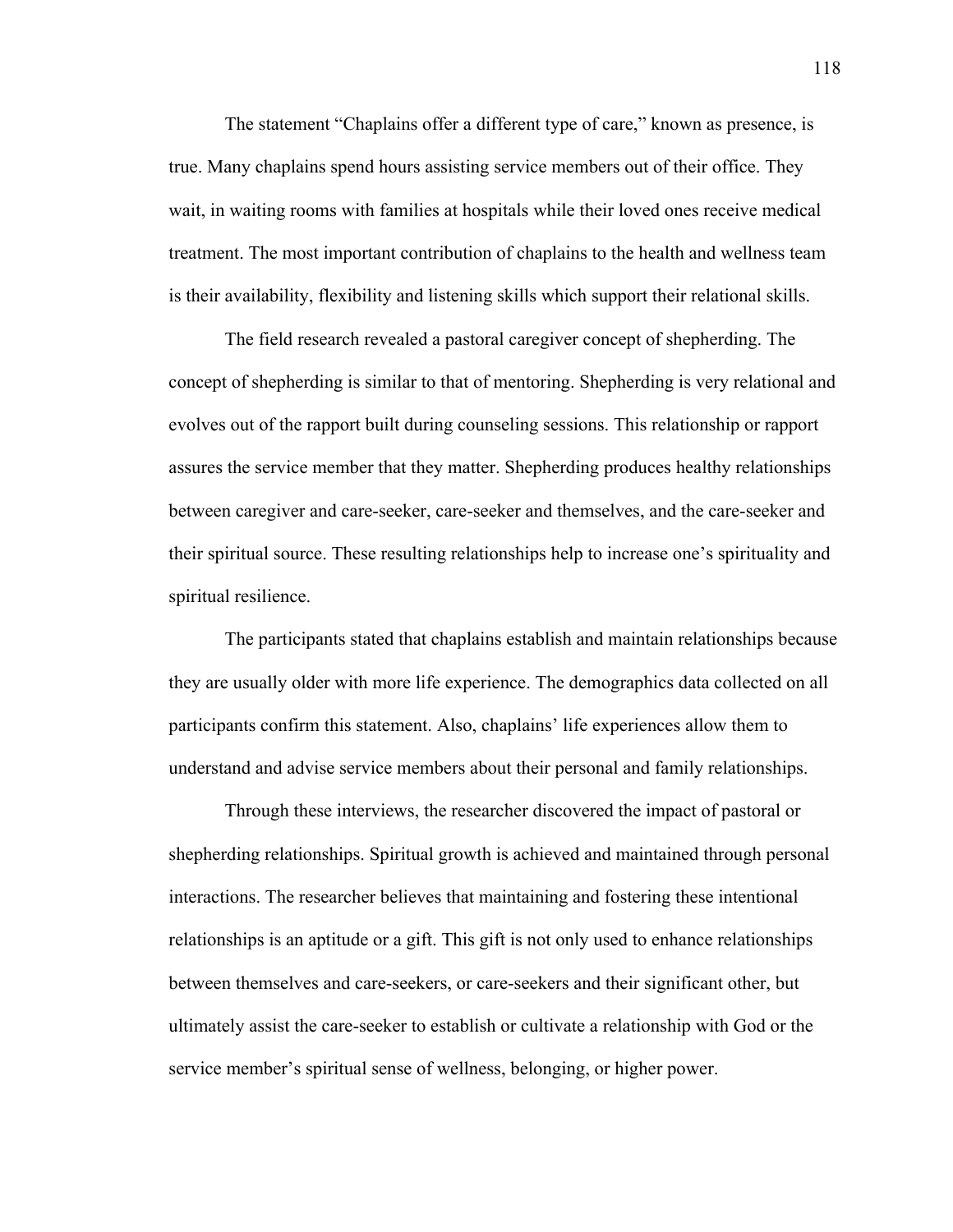### **Training Needed to Diagnosis and Treat**

The field research revealed that chaplains need appropriate training and licensure in various therapeutic and counseling techniques. Licensure requires academic training and supervised experience. Supervision occurs when counselors complete a statemandated amount of counseling hours which are reviewed and critiqued by a licensed supervisory provider. This process ensures counseling competence through academic accomplishment and practical experience.

Participants agreed that successful counselors need knowledge of psychology, understanding of relationships or systems, knowledge of models or theories, can collate information about people, have a heart for people, be a good listener, and able to remove personal biases. The military chaplains interviewed indicated that Clinical Pastoral Education was a means of acquiring the aforementioned knowledge or skills in an academic setting. This residency is an avenue for pastoral counselors to gain an accredited certification, which generates approximately 1600 hours of supervised experience.

The field research revealed that military chaplains make a huge contribution to the military behavioral health team. Their contribution positively impacts the spiritual resilience of service members and their families. Military chaplains do this by cultivating healthy relationships. These relationships grow because of their flexibility and accessibility. Chaplains are accessible because they are an embedded resource and their privilege communication makes them excellent first responders. During crises, military chaplains can deescalate the stress and emotional trauma that care-seekers experience. They provide a calming support to staff and service members. Military chaplains are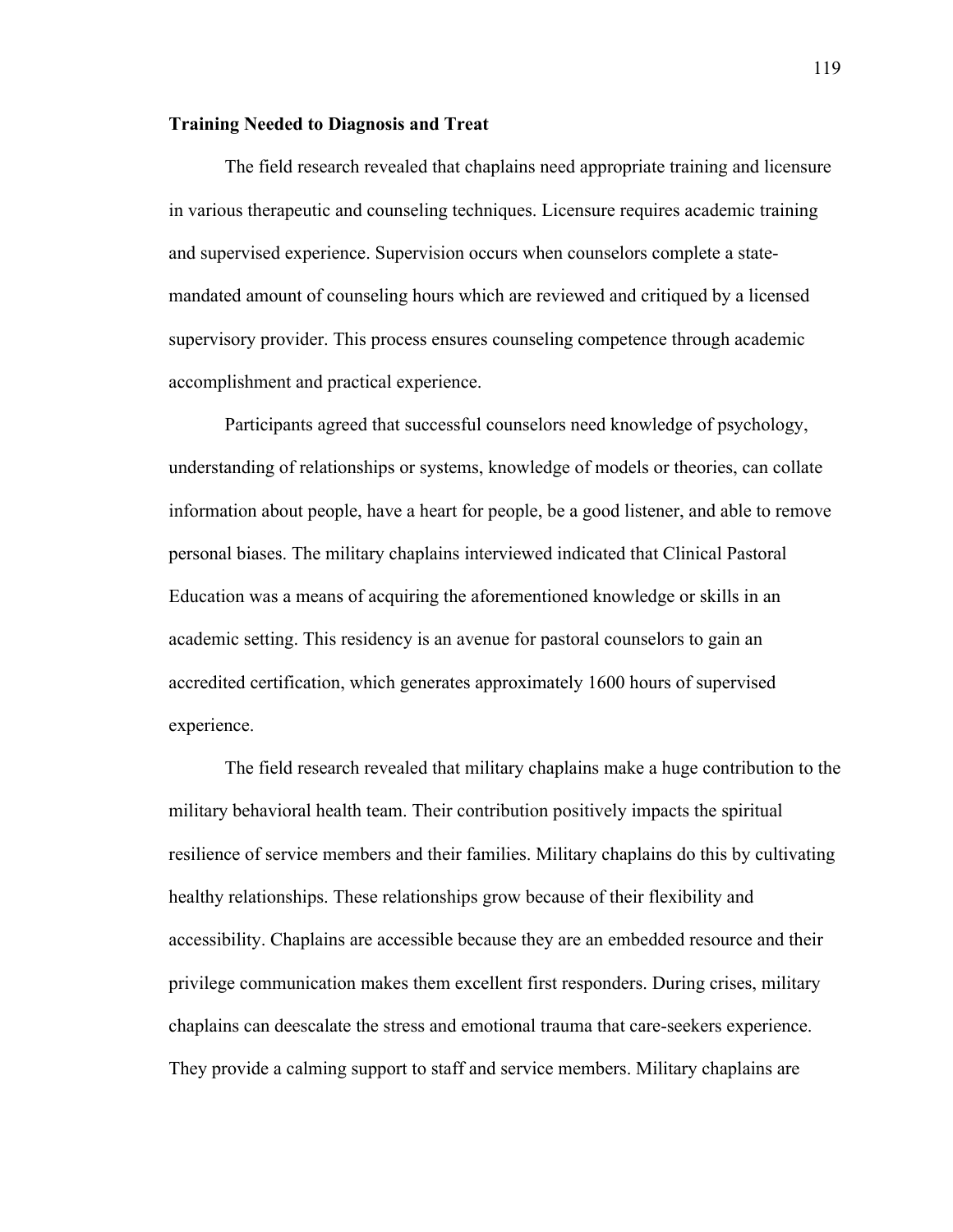flexible because they are not bound by counseling standards of practice which allow them to accommodate their care-seeker as needed. Military chaplains possess a caring empathic heart. Their love and concern for people empower them to create and sustain positive relationships.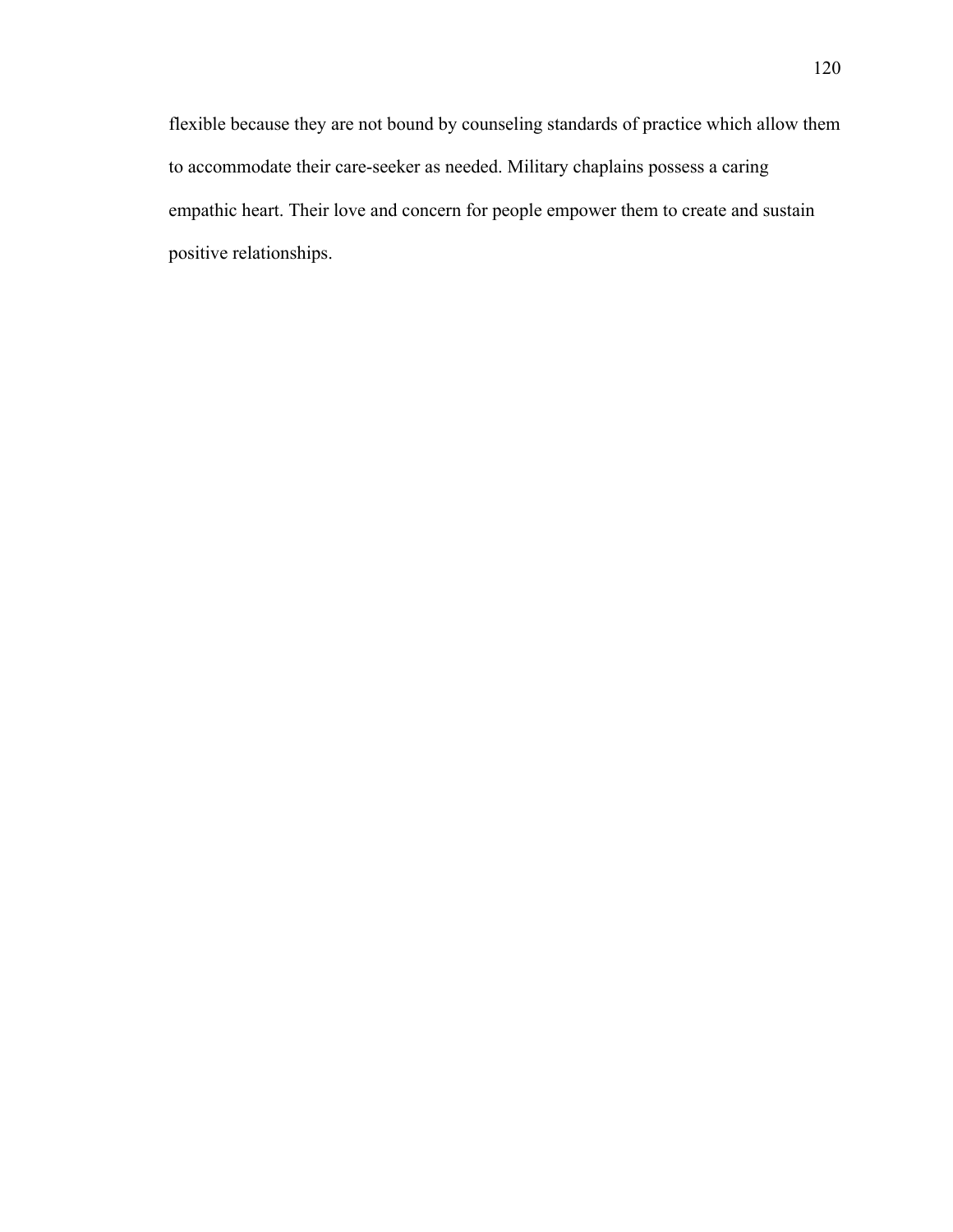#### CHAPTER SEVEN: REFLECTIONS

During the course of this project, the researcher grew professionally in the form of increased professional knowledge, increased confidence in personal competence, and calling. The researcher served as a chaplain at various commands in different capacities within the Navy for 17 years. Throughout most of his career, the researcher felt he was fulfilling his purpose and walking according to his calling. This feeling resulted from the rapport with service members and feedback regarding their progress. These times provided sustainment and encouragement to continue serving.

There were other times when the researcher felt their value as a military chaplain was based on institutional customs. There was no appreciation for God or himself. These feelings occurred during his tenure at the Navy hospital. Where his colleagues were doctors, psychiatrists, and behavioral healthcare providers. These professionals rarely referred service members seeking care to a military chaplain, even those service members who had a moral injury, religious or spiritual concern. However, serving at a hospital taught the researcher about the healing process used in a clinical setting and inspired the researcher to ask the following questions. Does one's faith contribute to the healing process? Do chaplains or pastoral caregivers influence the healing process? The researcher saw God's hand at work healing our wounded warriors, their families, and the staff. This project was the researcher's opportunity to explore the ministry of clinical chaplaincy and pastoral care plus develop strategic approaches to his ministry. This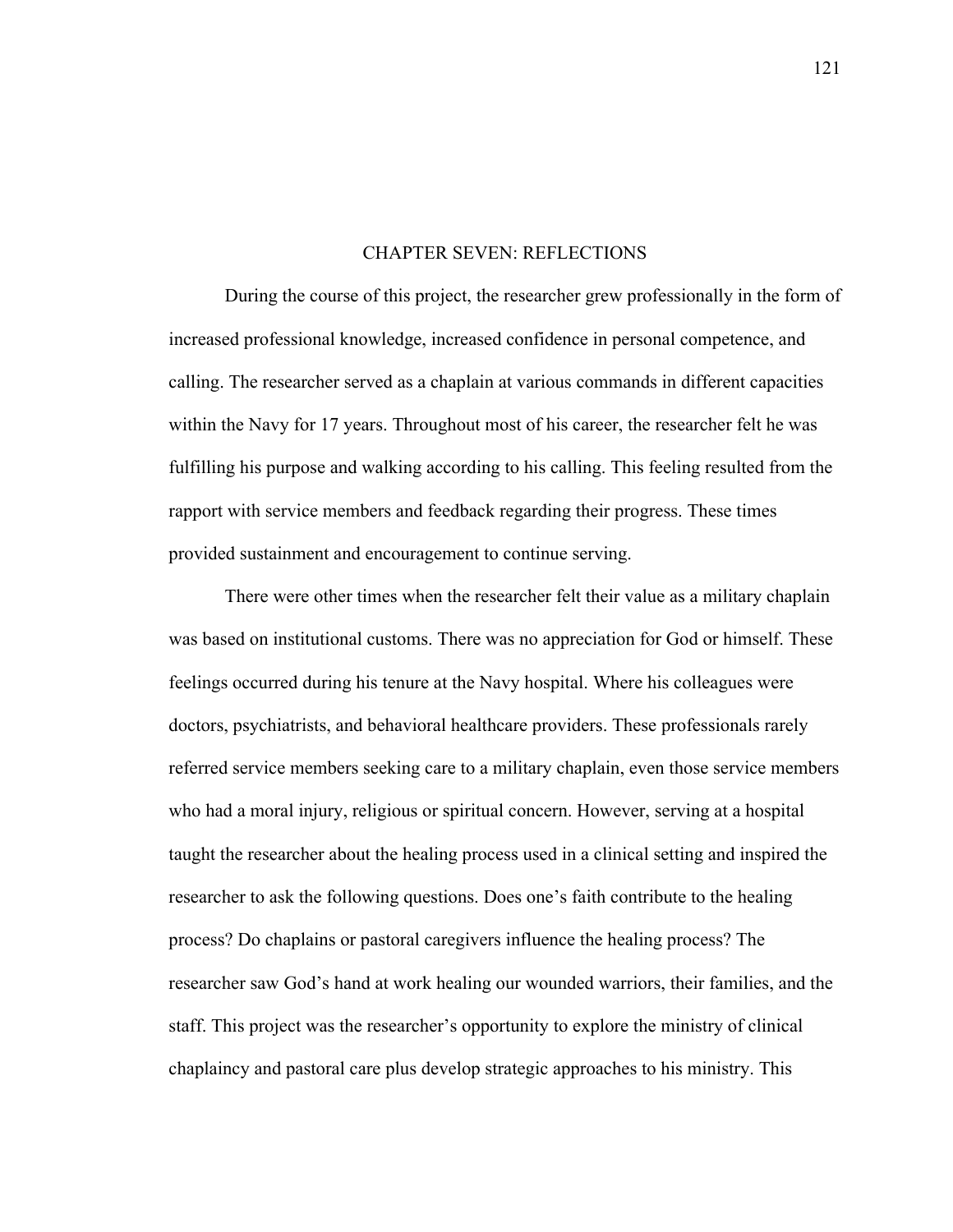knowledge increased professional confidence as a chaplain, future pastoral caregiver, and member of a civilian healthcare team.

The data collected produced relevant knowledge of clinical counseling. The researcher better understands the background and theory behind the topics of psychotherapy or psychoanalysis, narrative and cognitive-behavioral therapy. The researcher's true growth came from the empirical data collected during interviews regarding pastoral care. Pastoral care can be seen as an umbrella that covers religious elements like prayer, the reading of sacred documents, and worship opportunities. Pastoral counseling is also under the umbrella of pastoral care and is generally short-term counseling. It may or may not include specific outcomes. It does include advising whether from experiential knowledge or scriptural authority and assessment. Learning about the various elements of pastoral care and counseling helped the researcher understand how to incorporate and master these elements to become a better chaplain.

The collection of this data increased the researcher's confidence. Confidence grew because of the review of documented research. Review of these documents was inspiring because of the quantity that many have contributed to the knowledge base of pastoral care. Additionally, this documented research provided the researcher with the assurance that he had administered pastoral care properly. Most importantly, the researcher reviewed data that affirmed that the presence of God and His Holy Spirit is important to the care-seeker and pastoral care process.

There are two areas that the researcher would like to research in more depth, pastoral counseling and shepherding. One of the interviewed military chaplains reminded the researcher of the value of a basic pastoral concept, known as shepherding or making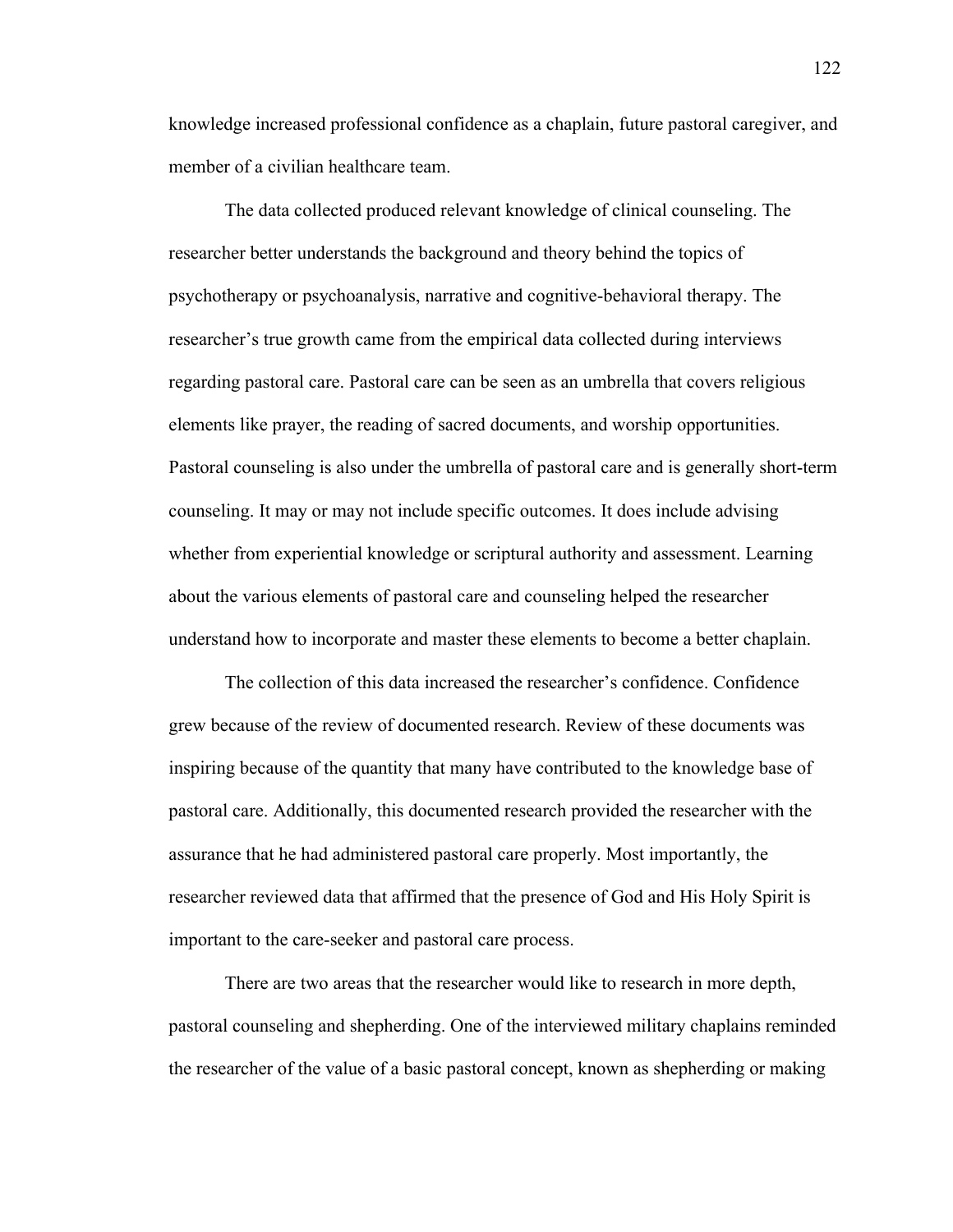disciples. Shepherding involves building relationships with and mentoring parishioners or new believers as they navigate the challenges of life. Military chaplains are embedded resources with open access to fellow service members assigned to the same unit. Military chaplains can and should leverage their relational skills. These relational skills can increase the spiritual resilience of service members.

During this research, the researcher saw several books and articles focusing specifically on client-centered pastoral counseling based on active listening. Active listening is an essential aspect of building rapport with clients and addressing their deeper concerns instead of their symptoms.

The journey through the Bethel Doctor of Ministry program was unique. The researcher began this journey while serving on active duty in the Navy. The conclusion of this journey occurred while the researcher transitioned from active-duty Navy living in Hawaii to civilian life in Maryland. During this time the researcher experienced numerous military obligations that prevented consistent attendance and study time. Nevertheless, God made a way to complete the necessary courses required to graduate.

Throughout this journey, Dr. Irving encouraged the students to complete the process, not the program or degree. God used this process to refine and edify the students. Dr. Irving also shared "if God leads us to the D. Min. program, He will help us complete the program." This saying provided the researcher encouragement during times of doubt. The researcher's faith grew with the completion of each class. Interacting with fellow students further enhanced the learning experience and helped the researcher become a better minister. Analyzing information and doing research prepared the researcher to conduct, assess and analyze future ministry decisions and projects.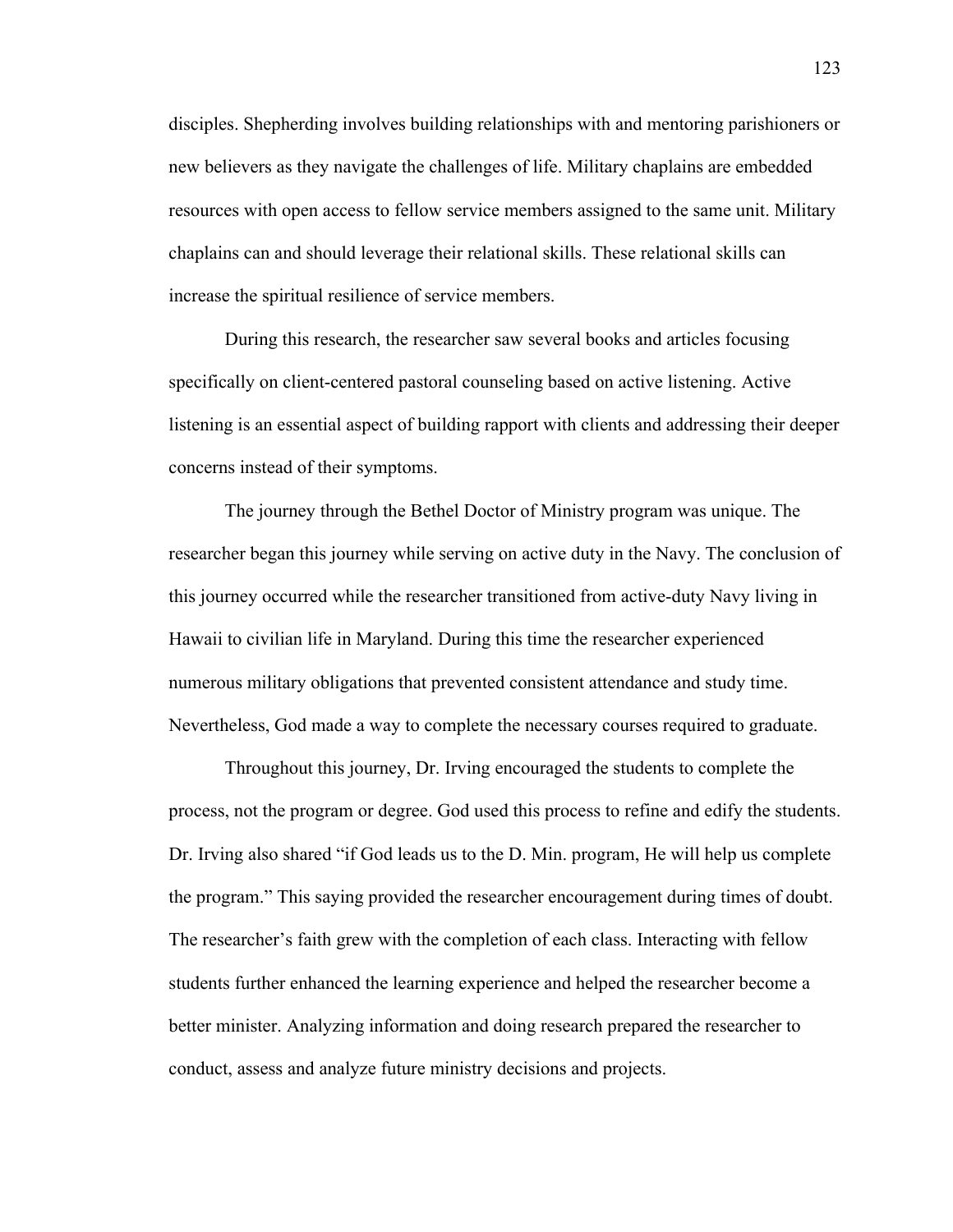Appendix

Interview Protocol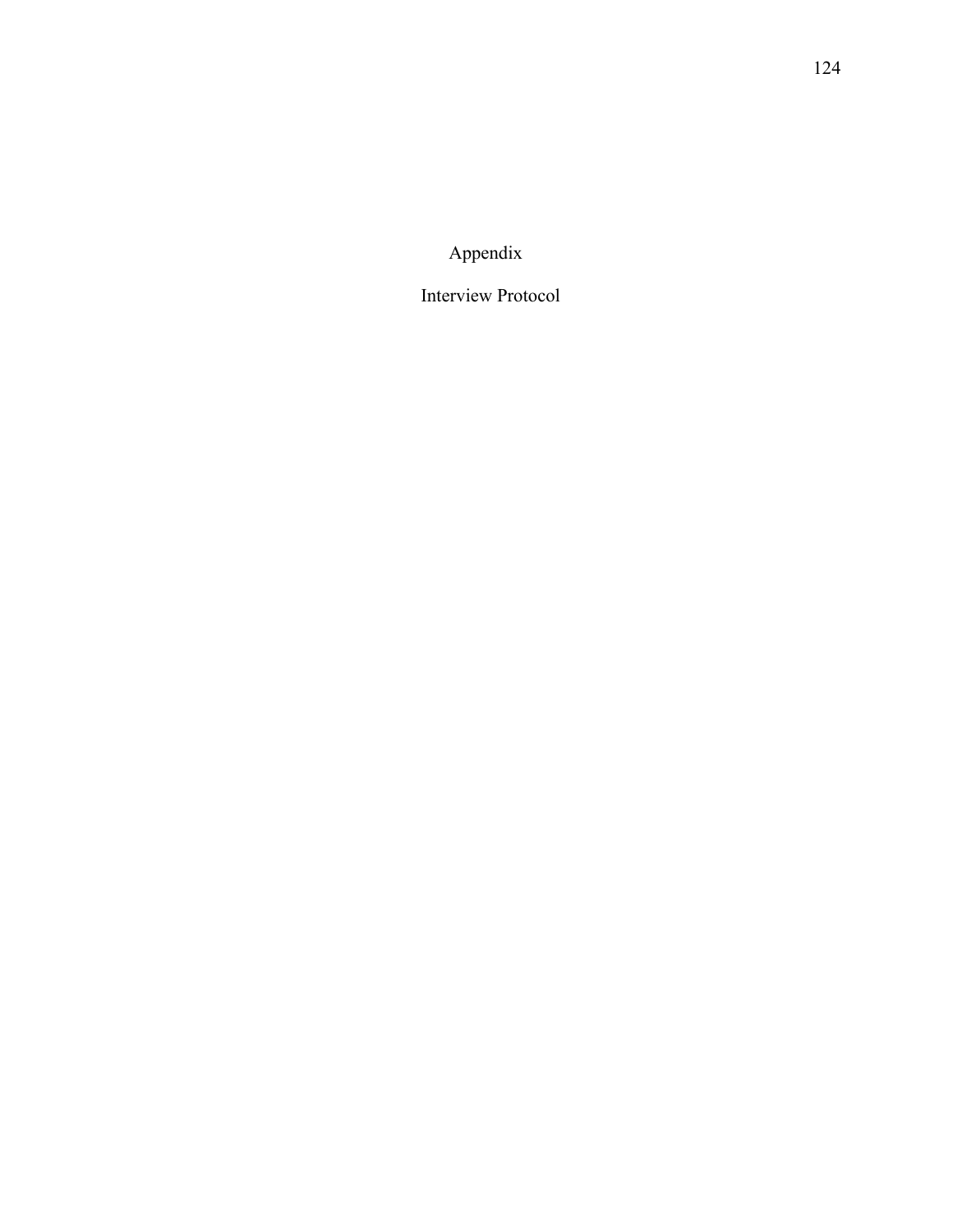# APPENDIX: INTERVIEW PROTOCOL

# **Interview Protocol Project**: Discerning Appropriate Counseling Methodologies for

Implementation by Theologically Trained Military Chaplains

|  | <b>Time of Interview:</b> | <b>Date:</b> | vpe: |
|--|---------------------------|--------------|------|
|--|---------------------------|--------------|------|

**Interviewee Name / Title**:

**Introduction of self** 

# **Introduction of project and project's purpose**

# **Questions**:

Ice Breaker: Briefly describe your background and relationship with the military.

# Central Question #1:

What are your thoughts regarding psychotherapy and its application to help military service members become more spiritually resilient?

Sub-Questions

- What is the difference between therapy and counseling?
- Describe your thoughts regarding narrative therapy and cognitive behavioral therapy inclusion in psychotherapy?
- What special knowledge, skills and aptitudes are necessary to employ psychotherapy?
- What are your thoughts regarding the most beneficial counseling method used to increase the spiritual resilience of individual service members who have deployed into combat?

Central Question #2:

What are your thoughts regarding pastoral care or counseling inclusion in the treatment plan to help military service members become more spiritually resilient? Sub-Questions

• What is your definition of pastoral care or counseling?

Central Question #3:

What are your thoughts regarding spirituality's inclusion in a mental or behavioral healthcare setting?

Sub-Questions

- What is your definition of spirituality? (one's sense of significance and belonging)
- What is your definition of resilience? (trait or process)
- What are your thoughts regarding service members achieving a state of spiritual resilience?

Central Question #4: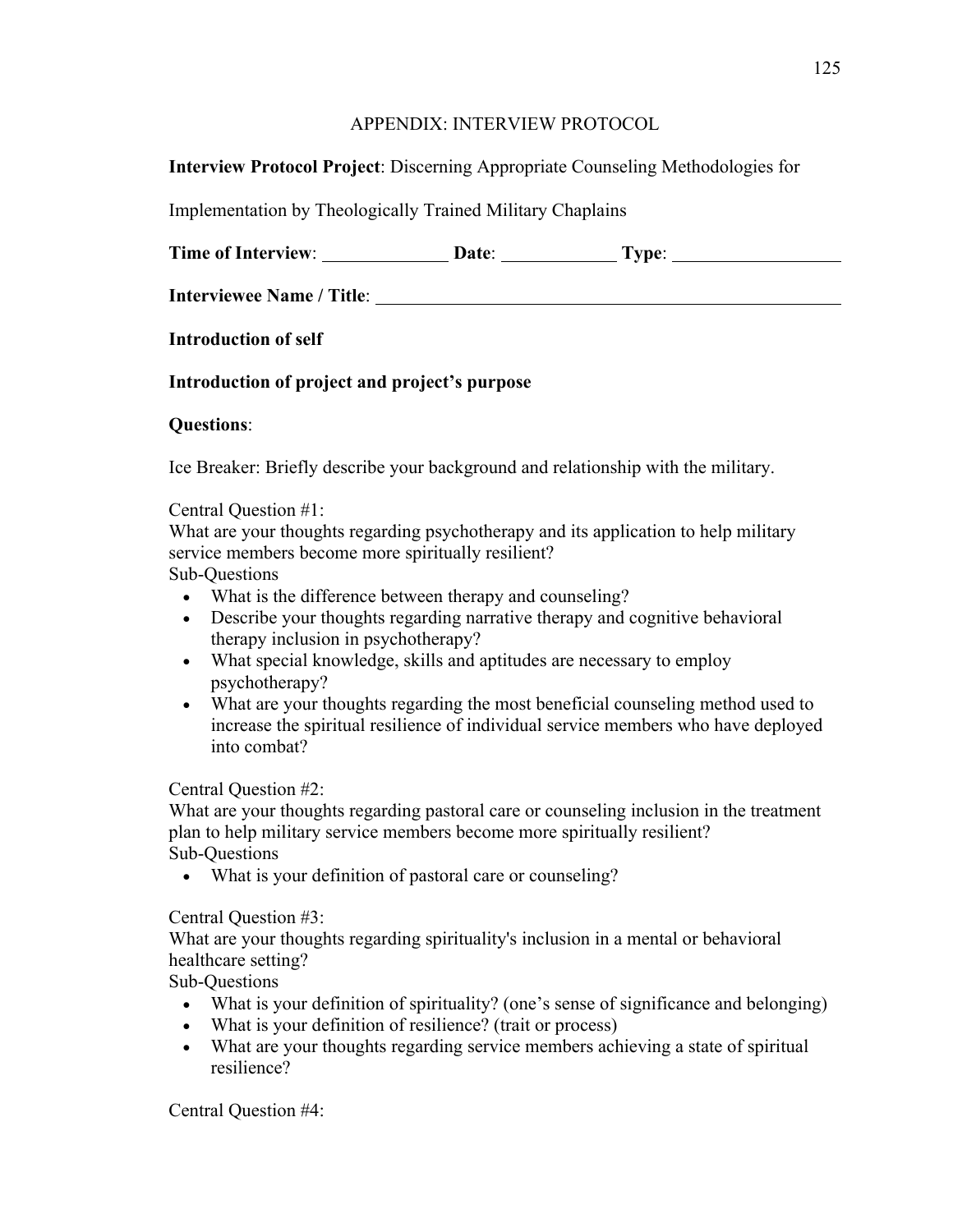What are your thoughts regarding how theologically trained military chaplains contribute to the military's health and wellness team? Sub-Questions

- Describe the knowledge, skills and aptitudes that necessary to counsel service members.
- Describe if any the hinderances to a military chaplain implementing your preferred counseling method?

Is there anything else you would like to add to this interview regarding the chaplain's role as it relates to increasing spiritual resilience of active military members?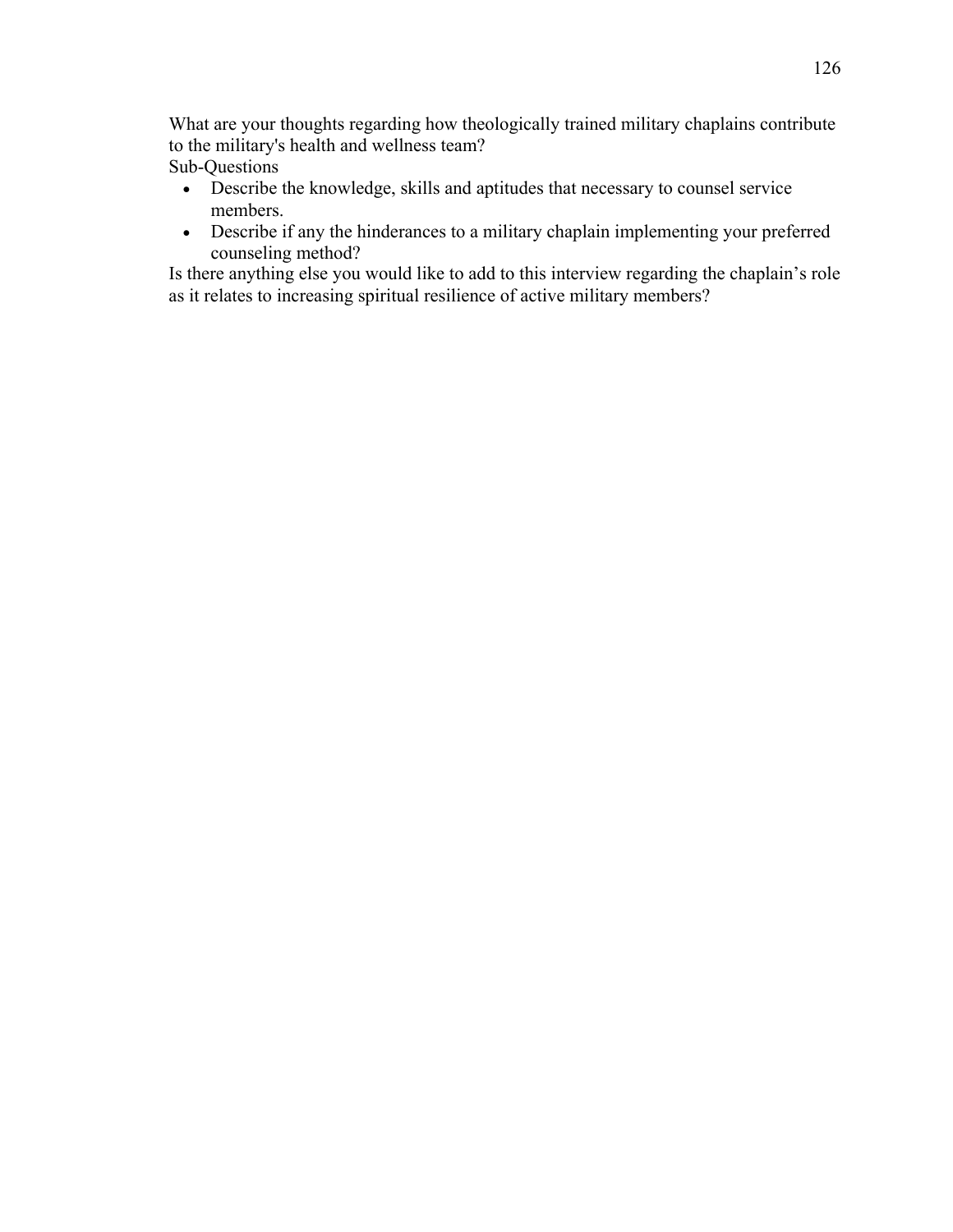### BIBLIOGRAPHY

- Athen, Jamie, Donald F. Walker. "Religion, Spirituality, and Trauma: An Introduction." *Journal of Psychology and Theology* 40 no. 4 (2012): 255-256.
- Beitzel, Barry J. "The Caesars." In *Baker Encyclopedia of the Bible,* edited by Walter Elwell, Grand Rapids, MI: Baker Book House, 1988.
- Benner, David G. *Strategic Pastoral Counseling: A Short-Term Structured Model.* 2nd Edition, Grand Rapids, MI: Baker Academic, 2003.
- Berg, Bruce L. *Qualitative Research Methods: for the Social Sciences*. 7th edition, Boston, MA: Allyn and Bacon, 2009.
- Bohman, Benjamin, Alberto Santi, and Gerhard Andersson. "Cognitive Behavioral Therapy in Practice: Therapist Perceptions of Techniques, Outcome Measures, Practitioner Qualifications, and Relation to Research." *Cognitive Behaviour Therapy* 46 no. 5 (2017): 391-403.
- Church, L. Christopher. "Mark." In *Holman Concise Bible Commentary*, edited by David S. Dockery Nashville, TN: Broadman & Holman Publishers, 1998.
- Cole, R. Alan. *Mark: An Introduction and Commentary*. Vol. 2. Tyndale New Testament Commentaries. Downers Grove, IL: InterVarsity Press, 1989.
- Creswell, John W. *Qualitative Inquiry and Research Design: Choosing Among Five Approaches*. 3rd ed. Thousand Oaks, CA: Sage Publications, 2013.
- Creswell, John W. *Research Design: Qualitative, Quantitative, and Mixed Approaches*. 3rd ed. Thousand Oaks, CA: Sage Publications, 2009.
- Darr, John A. "Narrative Therapy: Treating Audience Anxiety Through Psychagogy in Luke." *Perspectives in Religious Studies* 39, no. 4 (Wint 2012): 335-348. *ATLA Religion Database with ATLASerials*, EBSCO*host* (accessed May 5, 2018).
- Doehring, Carrie. *The Practice of Pastoral Care: A Postmodern Approach*. Louisville KY: Westminster John Knox Press, 2006.
- Don, Frank J., Ellen Driessen, Pieter J. Molenaar, Jan Spijker, and Jack J. M. Dekker. "Early Interventions in Cognitive Behavioral Therapy for Depression: A Study Contrasting a Low-Adherent and a Highly Adherent Case." *Psychotherapy* 56, no. 1 (March 2019): 48–54.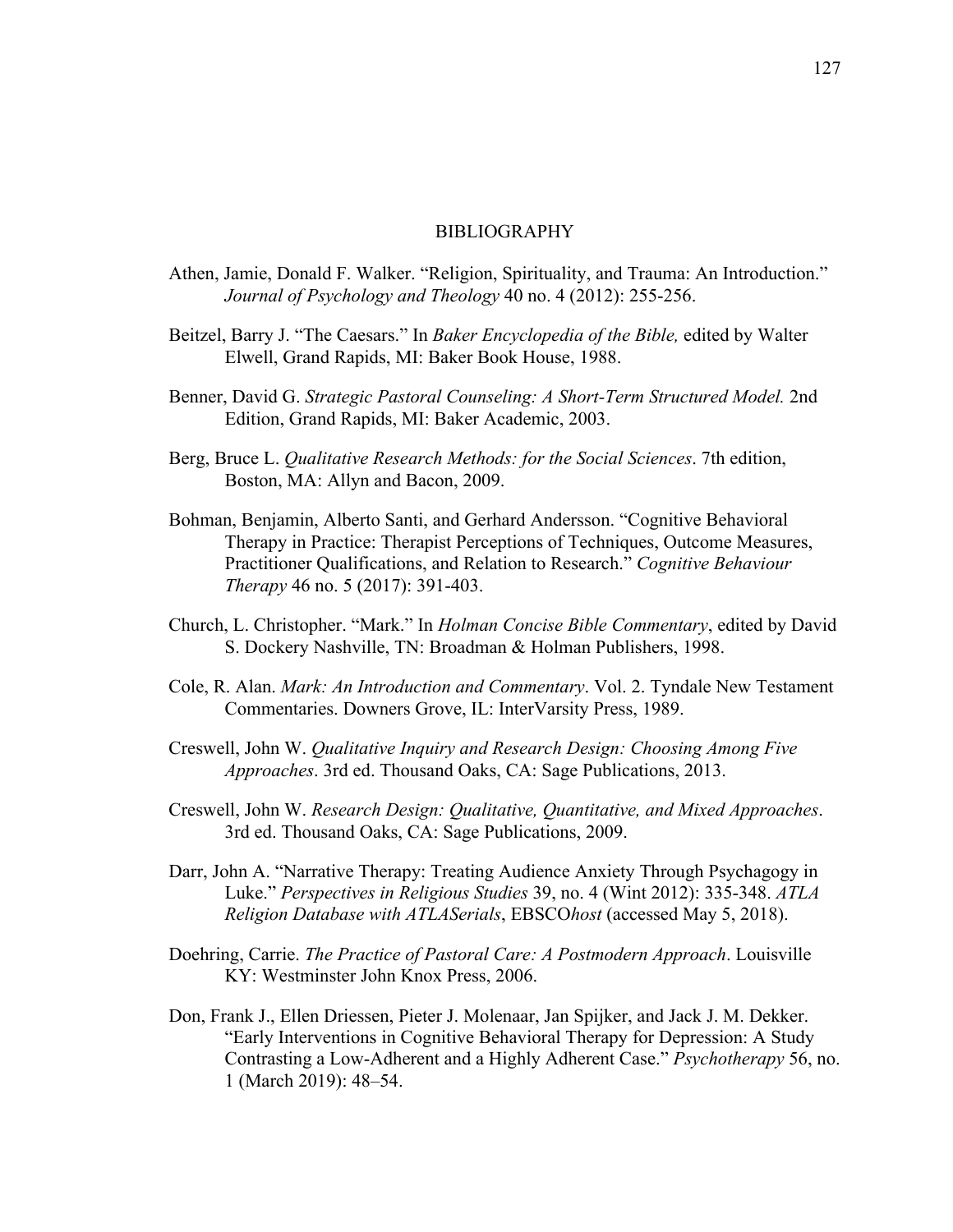- Easley, Kendell H. *Holman Quicksource Guide to Understanding the Bible.* Nashville, TN: Holman Bible Publishers, 2002.
- Easley, Kendell H. *The Illustrated Guide to Biblical History.* Nashville TN: Holman Bible Publishers, 2003.
- Elwell, Walter, and Robert Yarbrough, *Encountering the New Testament: A Historical and Theological Survey*. Grand Rapids: Baker Books, 1998.
- Figley, Charles R, and William P. Nash. *Combat Stress Injury: Theory, Research, and Management.* New York: Routledge, 2007.
- Frederick, Thomas, V. "Models of Psychotherapy: Implications for Pastoral Care Practice" *Pastoral Psychology* no. 58 (2009).
- Friedli, Lynne. "Social and Spiritual Capital: Building Emotional Resilience in Communities and Individuals." *Political Theology*, no 4 (May 2001): 55-64.
- Fuller Aaron. "Ministry To service Members and Their Families: Seeing the Person"*. Word and World* 34, no. 4 (Fall 2014): 408-410.
- Geertz, Armin W. "Religious narrative: an introduction." *Bulletin for The Study of Religion* 42, no. 4 (November 2013): 3-9. *ATLA Religion Database with ATLASerials*, EBSCO*host* (accessed May 5, 2018).
- Gerow, Josh R. *Essentials of Psychology: Concepts and Applications*. New York: HarperCollins College Publishers, 1993.
- Green Harold. "Ways Churches Can Assist Military Families." *Journal of Family Ministry* 5, no. 3 (1991): 19-23.
- Gonzalez, Justo L. *The Story of Christianity: The early Church to the Dawn of the Reformation*. Vol. 1 New York: Harper Collins, 1984.
- Gruenler, Gordon Royce. "Mark," *Evangelical Commentary on the Bible*. Vol. 3, *Baker Reference Library* Grand Rapids, MI: Baker Book House, 1995.
- Holliman, Pamela J. "Transforming Wisdom: Pastoral Psychotherapy in Theological Perspective." *The Journal of Pastoral Care & Counseling* 70, no. 3 (2016): 215.
- Jamieson, Robert. A. R. Fausset, and David Brown, *Commentary Critical and Explanatory on the Whole Bible*. Vol. 2 Oak Harbor, WA: Logos Research Systems, Inc., 1997.
- Jang, Sung Joon. "Existential Spirituality, Religiosity, and Symptoms of Anxiety-Related Disorders: A Study of Belief in Ultimate Truth and Meaning in Life" *Journal of Psychology and Theology* 44, no. 3 (2016): 213-229.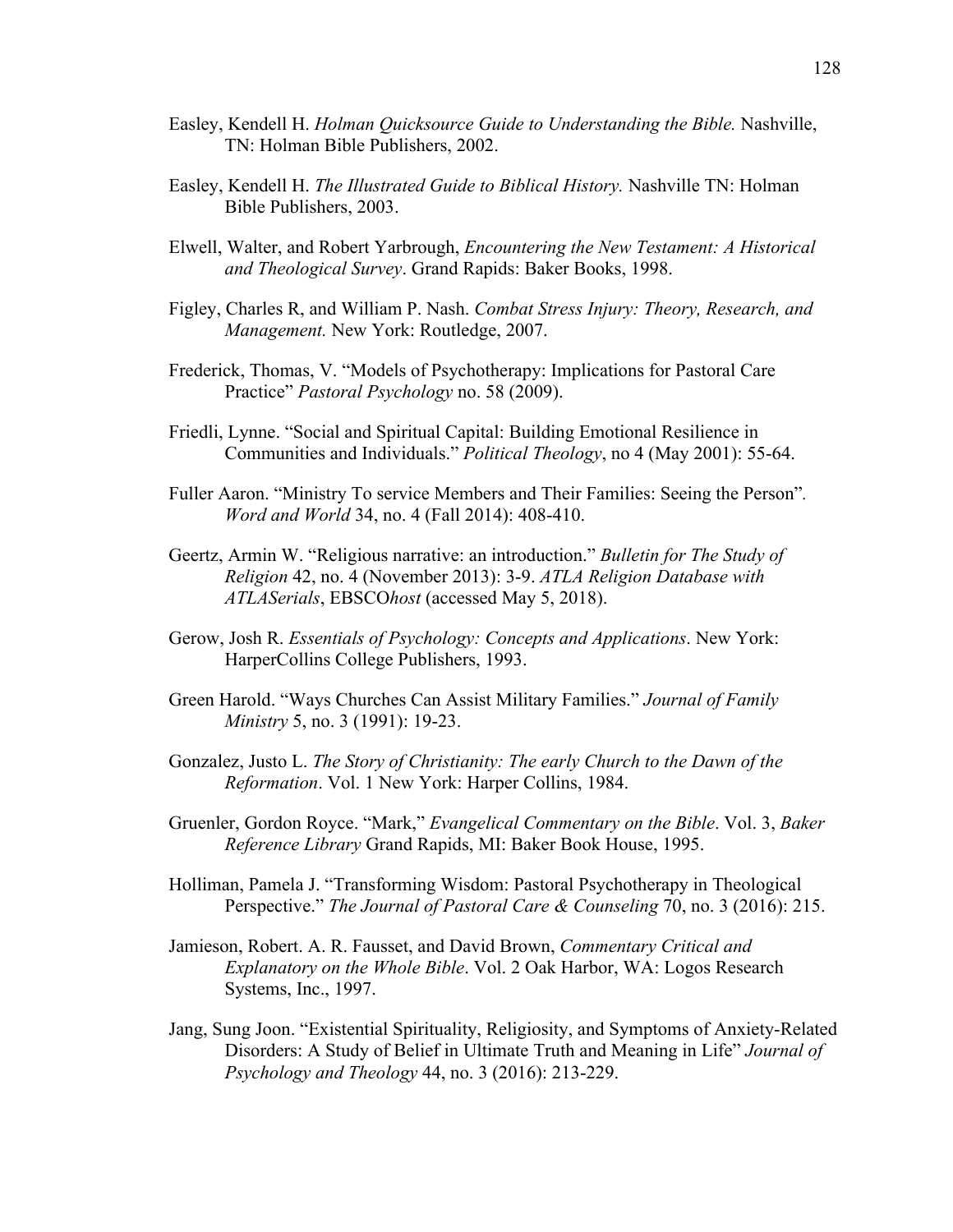- Klein, William W., Craig L. Bloomberg, and Robert L. Hubbard Jr. *Introduction to Biblical Interpretation,* edited by Kermit A. Ecklebarger. Nashville, TN: W Publishing Group, 1993.
- Kwok, Wai-luen. "Narrative Therapy, Theology, and Relational Openness: Reconstructing the Connection Between Postmodern Therapy and Traditional Theology." *Journal of Psychology & Theology* 44, no. 3 (Fall 2016): 201-212. *ATLA Religion Database with ATLASerials*, EBSCO*host* (accessed May 5, 2018).
- Leedy, Paul D., and Jeanne Ellis Ormond. *Practical Research: Planning and Design*. 8th ed. Upper Saddle River: NJ, 2005.
- Litz, Brett T. *Early Intervention for Trauma and Traumatic Loss*. New York: Guliford Press, 2004.
- "Military in Hawaii" https://www.cochawaii.org/wp-content/uploads/CCH-Militarybroch-1g-NEW-LOGO.pdf (accessed Feb 21, 2018)
- "Military Presence in Hawaii" http://www.huffingtonpost.com/2013/09/26/hawaiimilitary-presence n 4000020.html (accessed Feb 21,2018)
- "Mission, headquarters, Demographics" https://www.dcmilitary.com/base\_guides/joint\_base\_myerhenderson/missions hq demographics/ (accessed Dec 27, 2017)
- Meier, Paul D., Frank B. Minirth, Frank D. Wichern, and Donald E. Ratcliff. *Introduction to Psychology and Counseling: Christian Perspectives and Applications*. Grand Rapids MI: Baker books, 1991.
- Marlantes, Karl. *What It Is Like to Go to War.* New York: Atlantic Monthly Press, 2011.
- Malcolm, Lois, and Janet L. Ramsey. 2010. "On forgiveness and healing: narrative therapy and the gospel story." *Word & World* 30, no. 1: 23-32. ATLA Religion Database, EBSCOhost (accessed May 24, 2018).
- Navy Pamphlet. "Achieving Spiritual Resilience." QuickSeries Publishing. 2010.
- O'Grady, Kari, James Douglas Orton, Kenneth White, and Nicole Snyder. "A Way Forward for Spirituality, Resilience, and International Social Science" *Journal Of Psychology and Theology* 44, no 2 (2016): 166-172.
- Paget, Naomi K., and Janet R. McCormack. *The Work of The Chaplain.* Valley Forge, PA: Judson Press, 2006.
- Peers, Lawrence Palmieri. "The problem trap: a narrative therapy approach to escaping our limiting stories." *Congregations* 34, no. 1 (Wint 2008): 19-22. *ATLA Religion Database with ATLASerials*, EBSCO*host* (accessed May 5, 2018).